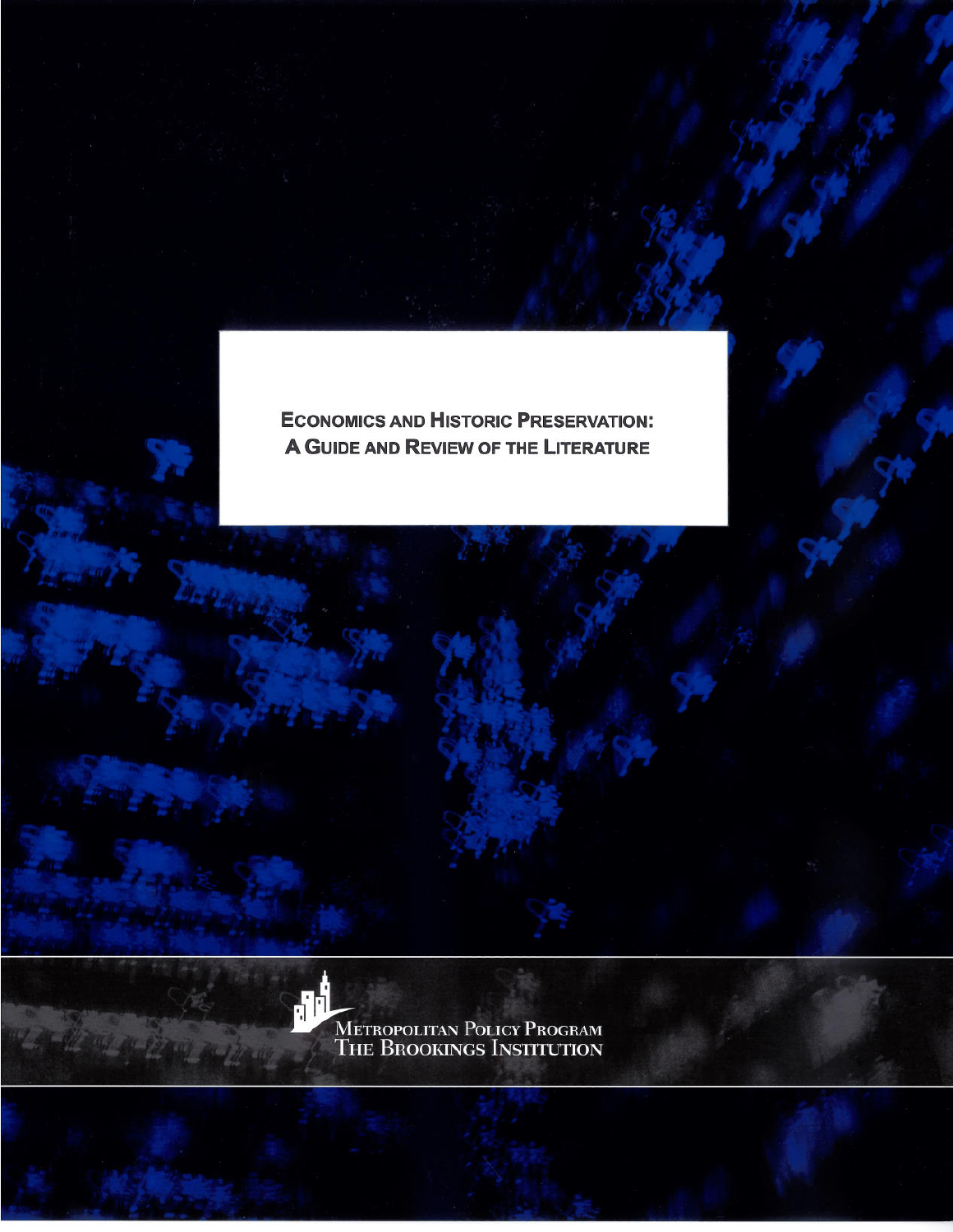**ECONOMICS AND HISTORIC PRESERVATION: A GUIDE AND REVIEW OF THE LITERATURE**

\_\_\_\_\_\_\_\_\_\_\_\_\_\_\_\_\_\_\_\_\_\_\_\_\_\_\_\_\_\_\_\_\_\_\_\_\_\_\_\_\_\_\_\_\_\_\_\_\_\_\_\_\_\_\_\_\_\_\_\_\_\_\_\_\_\_\_\_\_\_\_\_\_\_\_\_\_\_

Randall Mason University of Pennsylvania

A Discussion Paper Prepared for the The Brookings Institution Metropolitan Policy Program

September 2005 \_\_\_\_\_\_\_\_\_\_\_\_\_\_\_\_\_\_\_\_\_\_\_\_\_\_\_\_\_\_\_\_\_\_\_\_\_\_\_\_\_\_\_\_\_\_\_\_\_\_\_\_\_\_\_\_\_\_\_\_\_\_\_\_\_\_\_\_\_\_\_\_\_\_\_\_\_\_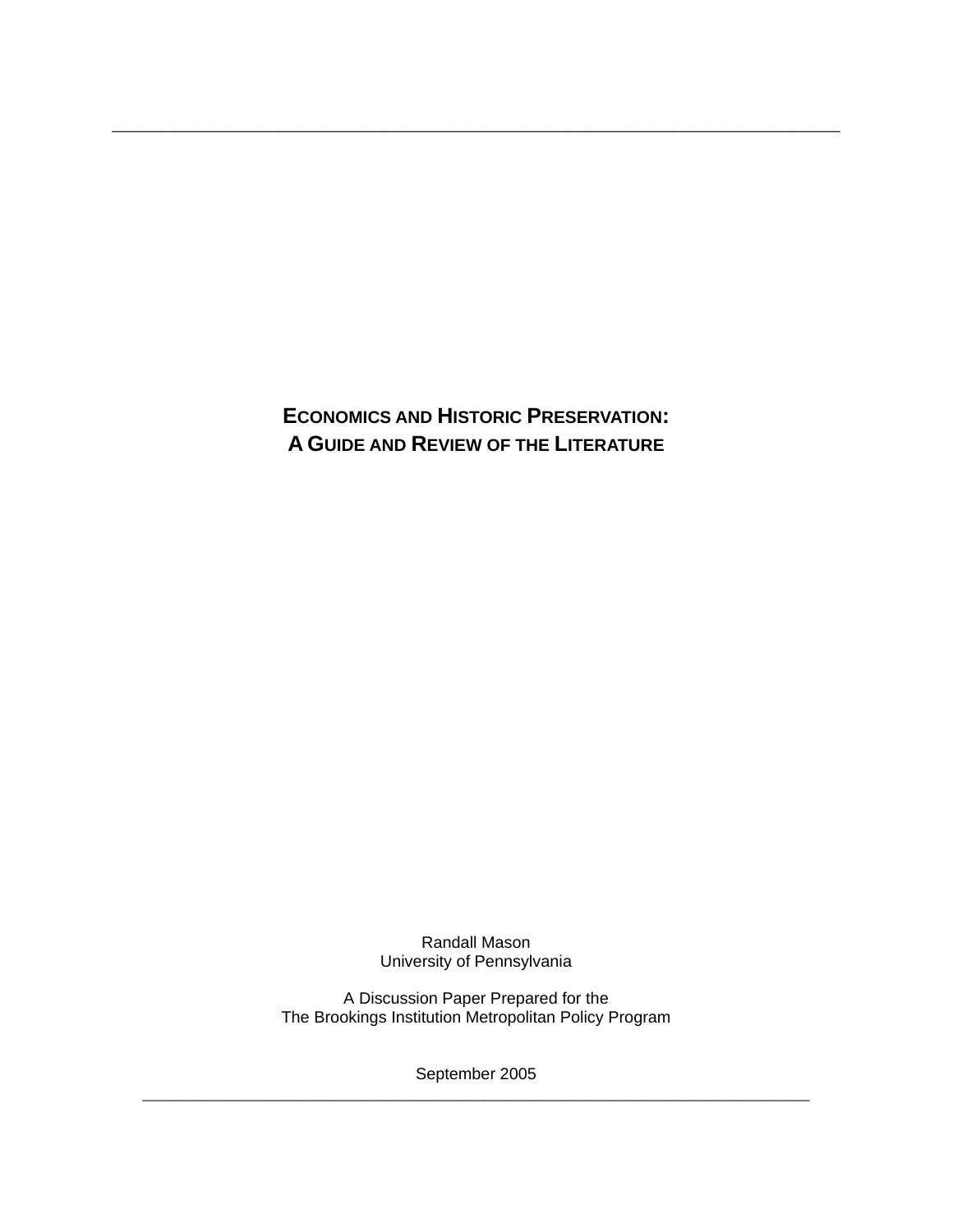## **THE BROOKINGS INSTITUTION METROPOLITAN POLICY PROGRAM SUMMARY OF PUBLICATIONS 2005\***

#### **DISCUSSION PAPERS/RESEARCH BRIEFS**

*Hope VI and Mixed-Finance Redevelopments: A Catalyst for Neighborhood Renewal Budgeting for Basics: The Changing Landscape of City Finances The Electoral College Moves to the Sun Bel Credit Where It Counts: Maintaining a Strong Community Reinvestment Act Using Information Resources to Enhance Urban Markets Market-Based Community Economic Development Using the U.S. and U.K. Censuses for Comparative Research Public Housing Reform and Voucher Success: Progress and Challenges Space Available: The Realities of Convention Centers as Economic Development Strategy* 

### **TREND SURVEYS**

*Leaving Money (and Food) on the Table* 

*Step in the Right Direction: Recent Declines in Refund Loan Usage Among Low-Income Taxpayers* 

 *¿Tienes EITC? A Study of the Earned Income Tax Credit in Immigrant Communities The Price is Wrong: Getting the Market Right for Working Families in Philadelphia Job Sprawl and the Spatial Mismatch between Blacks and Jobs* 

### **TRANSPORTATION REFORM SERIES**

*On the Ground: Protecting America's Roads and Transit Against Terrorism Today's Roads with Tomorrow's Dollars: Using GARVEE Bonds to Finance Transportation Projects* 

### **LIVING CITIES CENSUS SERIES**

*Metropolitan America in the New Century: Metropolitan and Central City Demographic Shifts Since 2000* 

### **BROOKINGS/LSE COMPARATIVE URBAN ANALYSIS SERIES**

*Mixed Communities in England Americans and Britons: Key Population Data from the Last Three U.S. and U.K. Censuses* 

\* Copies of these and previous Brookings metro program publications are available on the web site, www.brookings.edu/metro, or by calling the program at (202) 797-6414.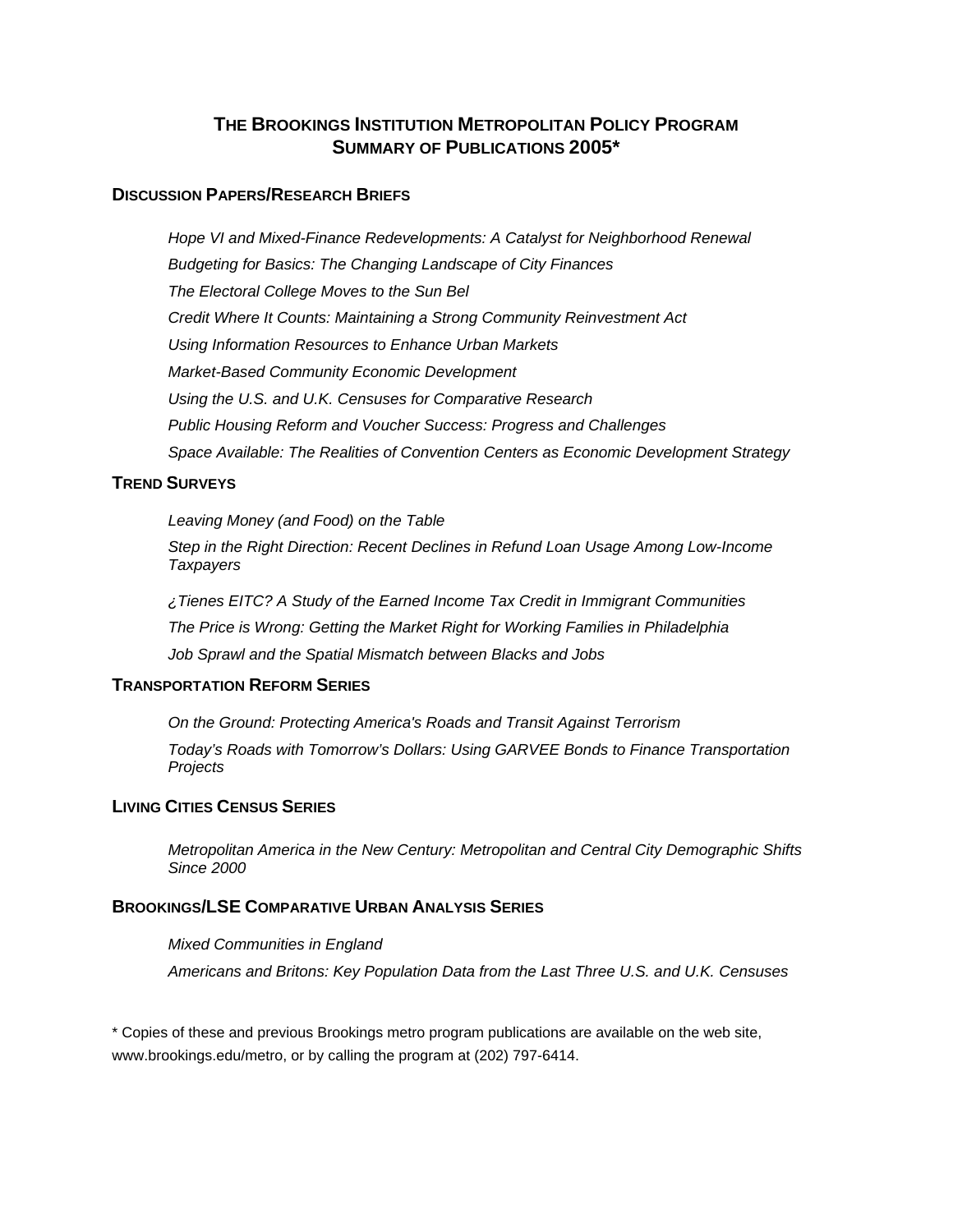#### **ACKNOWLEDGEMENTS**

The author wishes to thank Patricia Gail Littlefield and Elisa Vitale for research assistance. Robert Puentes, Rebecca Sohmer, David Jackson, Lisa Burcham, Kitty Higgins, Laura Skaggs, and Kate Stevenson provided support and guidance of the project. Arthur Brooks, Suzanne Copping, Joe Cronyn, David Listokin, Don Rypkema, and Richard Wagner generously provided comments, suggestions, materials, and/or review. Participants in the Getty Conservation Institute's projects on Values and Heritage Conservation contributed a great deal to the ideas underpinning this review, in particular Marta de la Torre and David Throsby.

The Brookings Institution Metropolitan Policy Program would like to thank the Fannie Mae Foundation, the George Gund Foundation, the Joyce Foundation, the Ford Foundation, the John D. and Catherine T. MacArthur Foundation, and the Charles Stewart Mott Foundation for their support of our work on metropolitan trends.

### **ABOUT THE AUTHOR**

Randall Mason teaches in the Graduate Program in Historic Preservation at the University of Pennsylvania's School of Design, where he is associate professor of City & Regional Planning.

Comments on this paper can be sent to rfmason@design.upenn.edu.

*The views expressed in this discussion paper are those of the authors and are not necessarily those of the trustees, officers, or staff members of The Brookings Institution.* 

#### **Copyright © 2005 The Brookings Institution**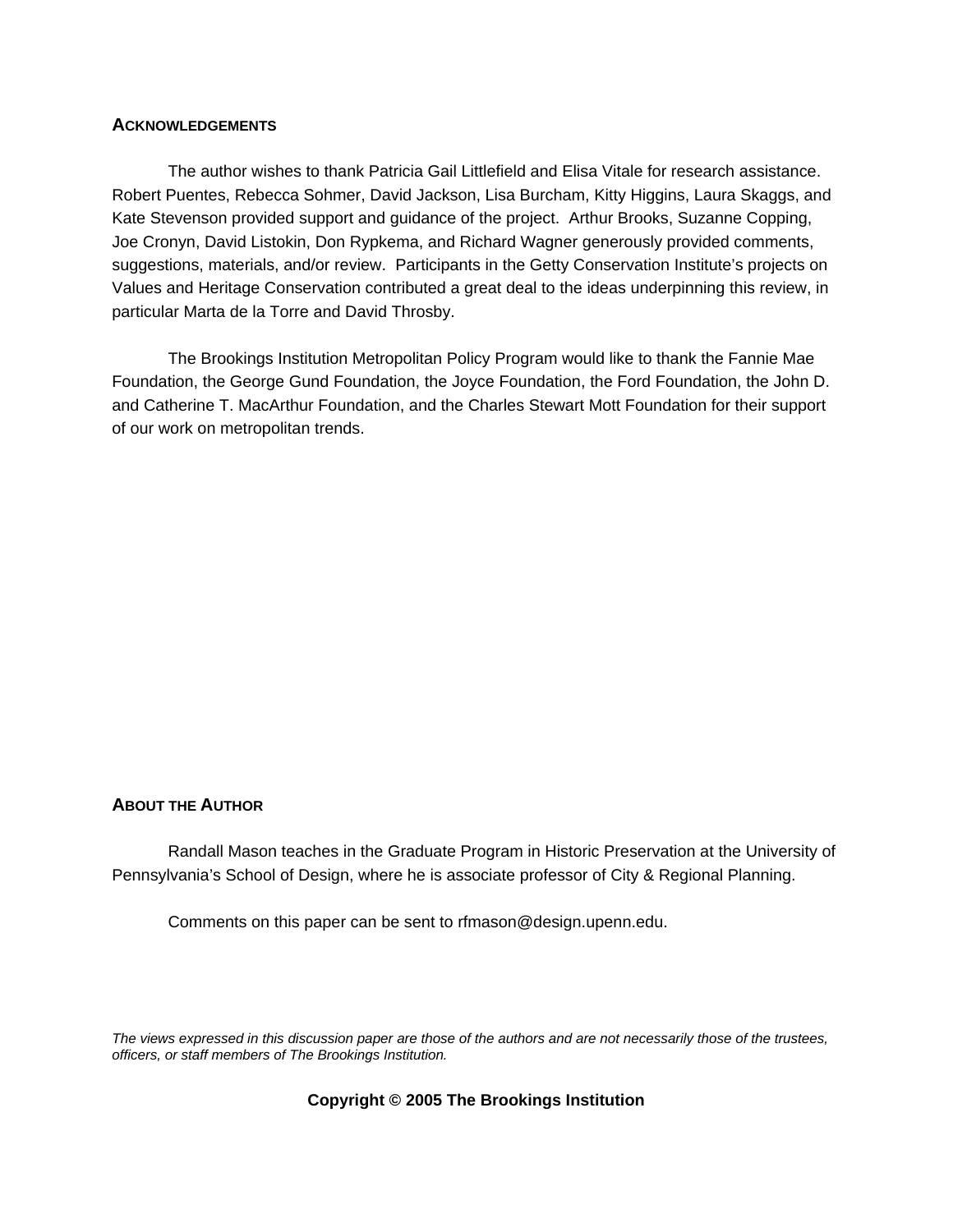## **EXECUTIVE SUMMARY**

Historic preservation is typically judged to be a sound investment. By most accounts, it is more efficient and profitable to preserve a historic building than to construct a new one. Designating a landmark or district as historical typically maintains if not boosts the value of the property, and as an economic development tool, historic preservation has proved its worth. Nearly any way the effects are measured, be they direct or indirect, historic preservation tends to yield significant benefits to the economy.

However, the methods of determining the value of historic preservation vary widely, and several challenges persist in applying economic methods to the field. This discussion paper, which is followed with an extensive and annotated bibliography, reviews the current findings on the value of historic preservation and the methods used to assess that value, making the case for needed improvement if the economics of preservation is to more objectively and rigorously quantify the effects of historic preservation.

The dilemmas faced in assessing the value of historic buildings include the fact that historic preservation is both public and private, and has both monetary and nonmonetary purposes. Historic preservation, for example, can be a private good in that it offers a range of goods and services consumed by individuals and traded in markets (such as real estate). On the other hand, it can be intrinsically a public good, with benefits deriving collectively and provided not by markets, but by government or nonprofit groups. These differences lead to very different methods, and degrees of complexity, in assessing its value, both of which are reviewed here.

The methods reviewed in this paper are:

- Basic cost studies: These include financial calculations, development pro formas, audits of existing preservation, and cost-benefit analyses.
- Economic impact studies: Perhaps the most widely used, these studies gauge the effect, in dollar terms, of a particular historic preservation investment on a regional economy.
- Regression analysis: hedonic, travel-cost, and property value studies. This statistical technique examines the relation between multiple variables and the market price of historic preservation. A regression analysis, for example, might predict the effect of landmark regulation on real estate property values. Hedonic methods measure the effect of a popular historic site on land values at various distances from the site. The travel-cost method assesses the various costs people are willing to incur to travel to a historic site.
- Contingent valuation and choice modeling: These methods measure "nonuse" values of public goods. They are based on surveyed consumer preferences rather than actual market data. These methods create hypothetical market situations to essentially assess how much the public values historic preservation.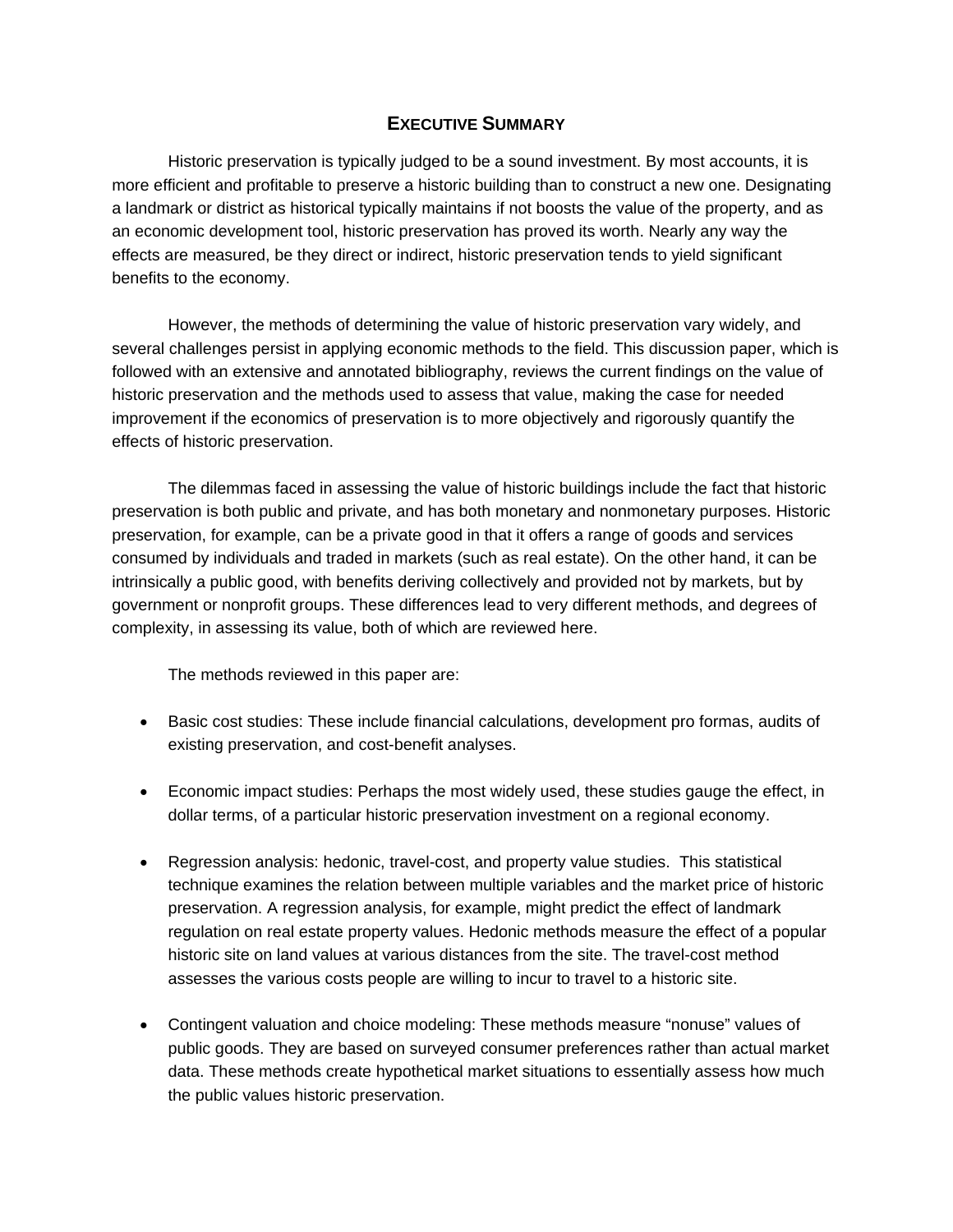• Case studies: Given the conceptual difficulties in quantifying preservation value, case studies—involving narratives, descriptive statistics, and clear analytical frameworks—offer a sound option for assessing value.

The economics of preservation is an embryonic field compared with research in other economics disciplines, and the research is currently weighted heavily toward advocacy. The paper concludes with a call for more development in the field to be able to more objectively answer the question: Does preservation pay? Toward that end, the paper calls for a hybrid of the most promising methods and more collaboration across research fields. By combining methods, the particular shortcomings or blind spots of different methods can perhaps offset one another. Without further refinement, the ability to make conclusive, generalized statements about the economics of preservation will remain elusive.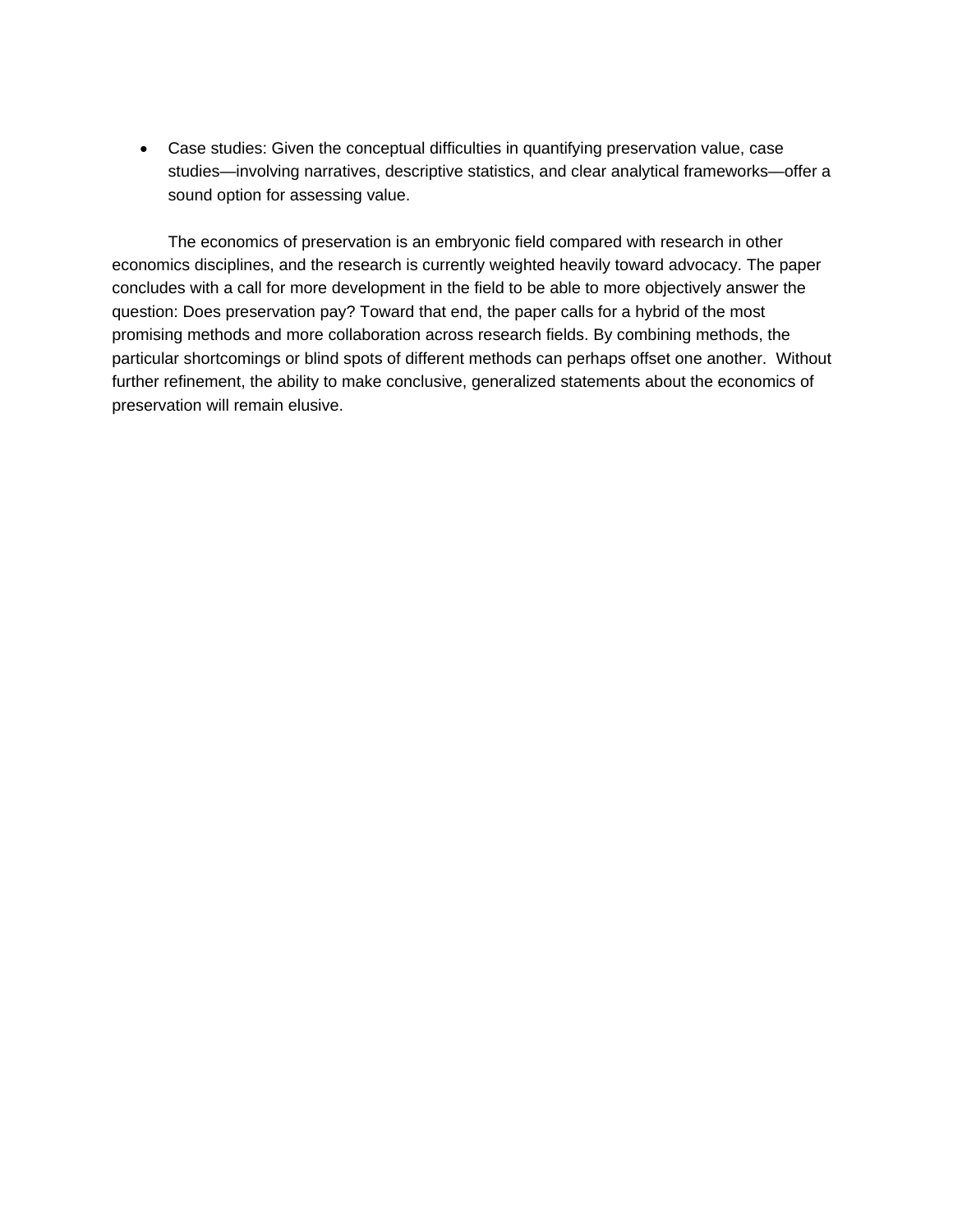# **TABLE OF CONTENTS**

| III. ECONOMIC AND PRESERVATION: REVIEW AND RESULTS FROM THE LITERATURE  5 |  |
|---------------------------------------------------------------------------|--|
| IV. METHODS USED TO UNDERSTAND THE VALUE OF PRESERVATION  11              |  |
|                                                                           |  |
|                                                                           |  |
|                                                                           |  |
|                                                                           |  |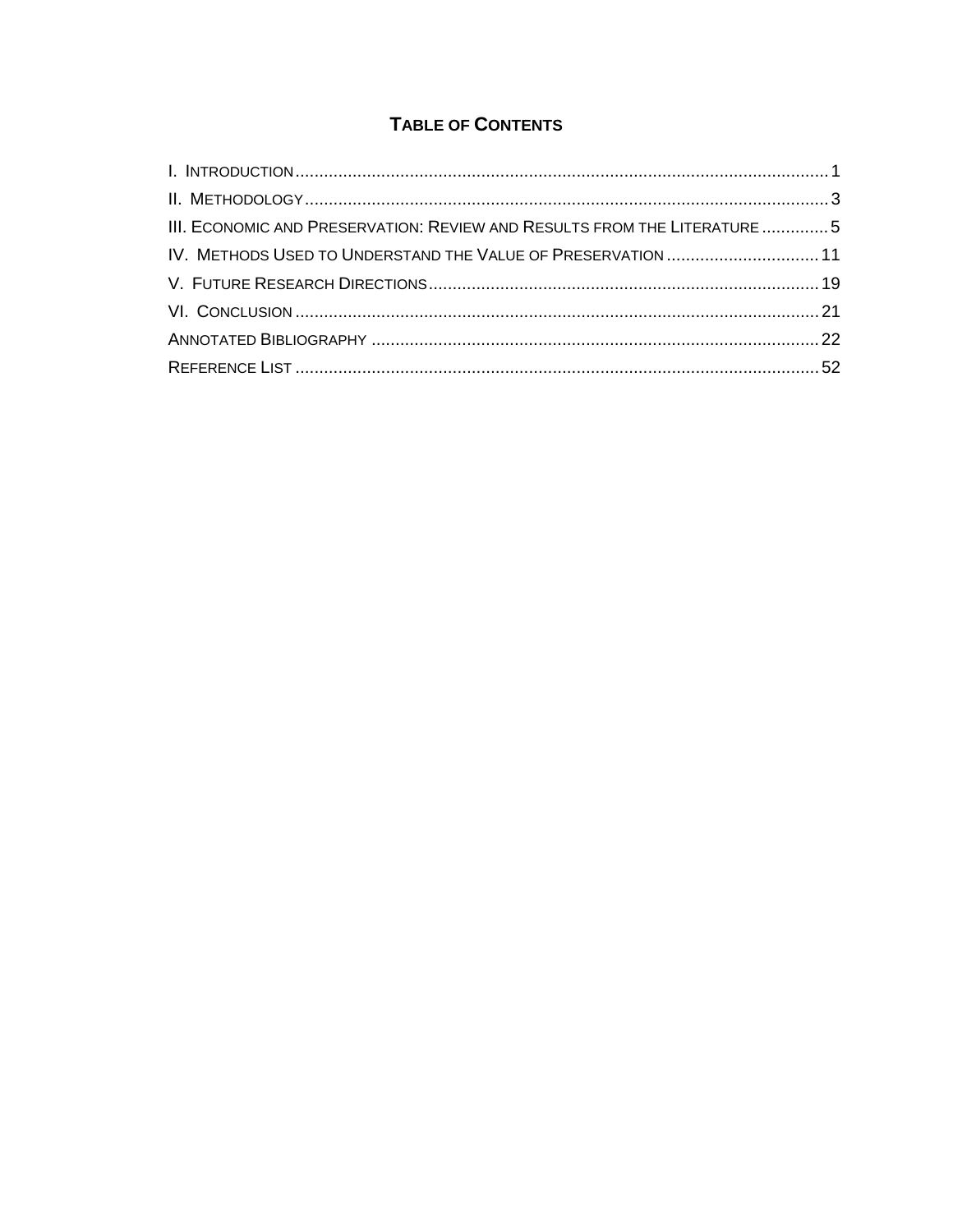#### **I. INTRODUCTION**

This report reviews the substantial academic and professional literature concerning the economics of historic preservation. It is intended as a guide to recent work being pursued in many different professional fields and disciplines, though not as a comprehensive summary of the parts of the literature. This review is not intended to pass judgment on the validity of particular research results, nor otherwise suggest quantitative answers to the popular question, "Does preservation pay?" Rather, the review will empower professionals and decision-makers to choose, use, and better analyze the kinds of research and theoretical works existing on the subject. Finally, this report also aims to inspire and focus future research efforts on economic aspects of historic preservation.

The economic costs and benefits of historic preservation are the subject of persistent and urgent questioning in public debates. Whenever historic preservation comes up in public discourse, it seems, economic arguments figure prominently. Sometimes the discussion is about whether historic preservation has some economic value, and the answer generally is "yes." And sometimes the tougher questions are ventured: does historic preservation of a certain site have more economic value than an alternative investment might have? What are the costs and benefits of regulation? Is preservation an effective way to stimulate economic development?

These are fundamentally difficult and tricky questions to study. Historic preservation is organized primarily to sustain and create *cultural* values, like historical associations, senses of place, cultural symbolism, the aesthetic and artistic qualities of architecture, and the like. Studying the economics of this (or any other part of the cultural sector) amounts to calculating the incalculable, or pricing the priceless. Economic analyses can easily determine partial or proxy values for the full value of historic preservation, but what do these tell us? Are they sufficient or even useful?

A growing number of studies and research projects take on issues in this realm of understanding the economic values of historic preservation. The specific kinds of questions and themes addressed include: Justification of public policies and other investments (especially rehabilitation tax credits); rationales for advocating preservation over new construction; rationales for promoting generally conservative approaches to managing the built environment (falling under the rubrics of "sustainability" or "smart growth"); justifying material support for preservation as an expression of culture (in which a lot of the questioning is identical to that plaguing the arts and culture sectors in general, whether the topic is funding for museums, art, music, or other forms); and how to use economic analysis to inform management decisions for historic preservation sites and programs.

Despite the growing number, range, and sophistication of studies, however, this review concludes that the field is not thoroughly studied, nor is there much agreement on answers to basic pragmatic and policy questions.

The historic preservation field suffers, in general, from an absence of an intellectual and research infrastructure to support the full range of activities and debates that define the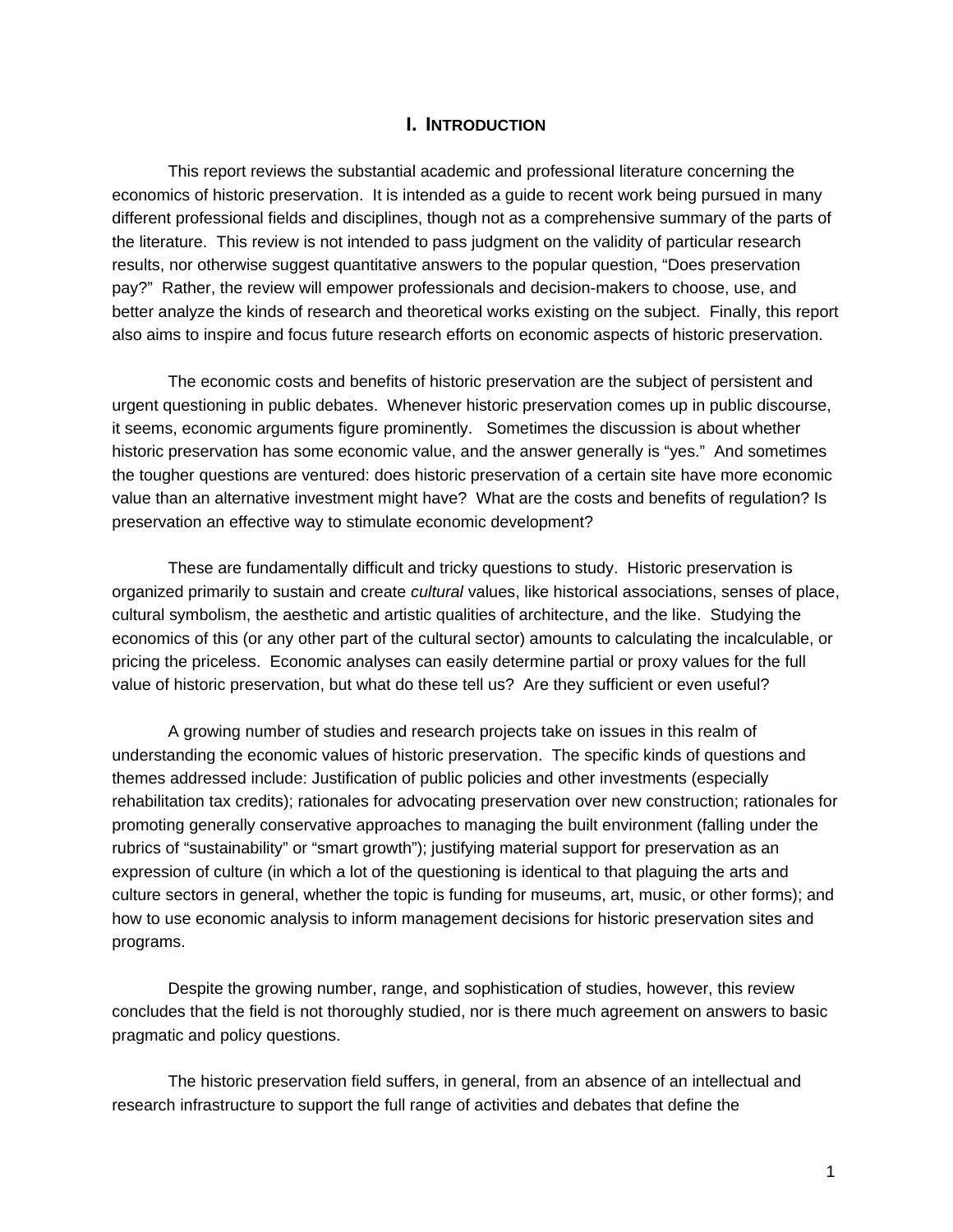contemporary preservation field. There is an excellent research infrastructure supporting the work of physical science and material conservation aspects of the field; there is less in the area of historic and cultural aspects of the field; there is almost none in the realm of social sciences, including economics.

Of the research that has been done on the economics of preservation, much of it is done by economists or other analysts who work outside of the preservation field, but are sympathetic to it. Such work tends to be less focused on the core ideas behind historic preservation—such as cultural significance, or the historical and aesthetic values of the built environment—and more interested in the measurable, often subsidiary benefits which are expressible as market values. This body of research is varied and seemingly incommensurable, and too little synthesis has been attempted to interpret the greater meaning of this work. There is a growing, multi-faceted effort to undertake more research and advocacy in the area of economics and historic preservation, and this paper intends to urge this work onwards and inform future directions.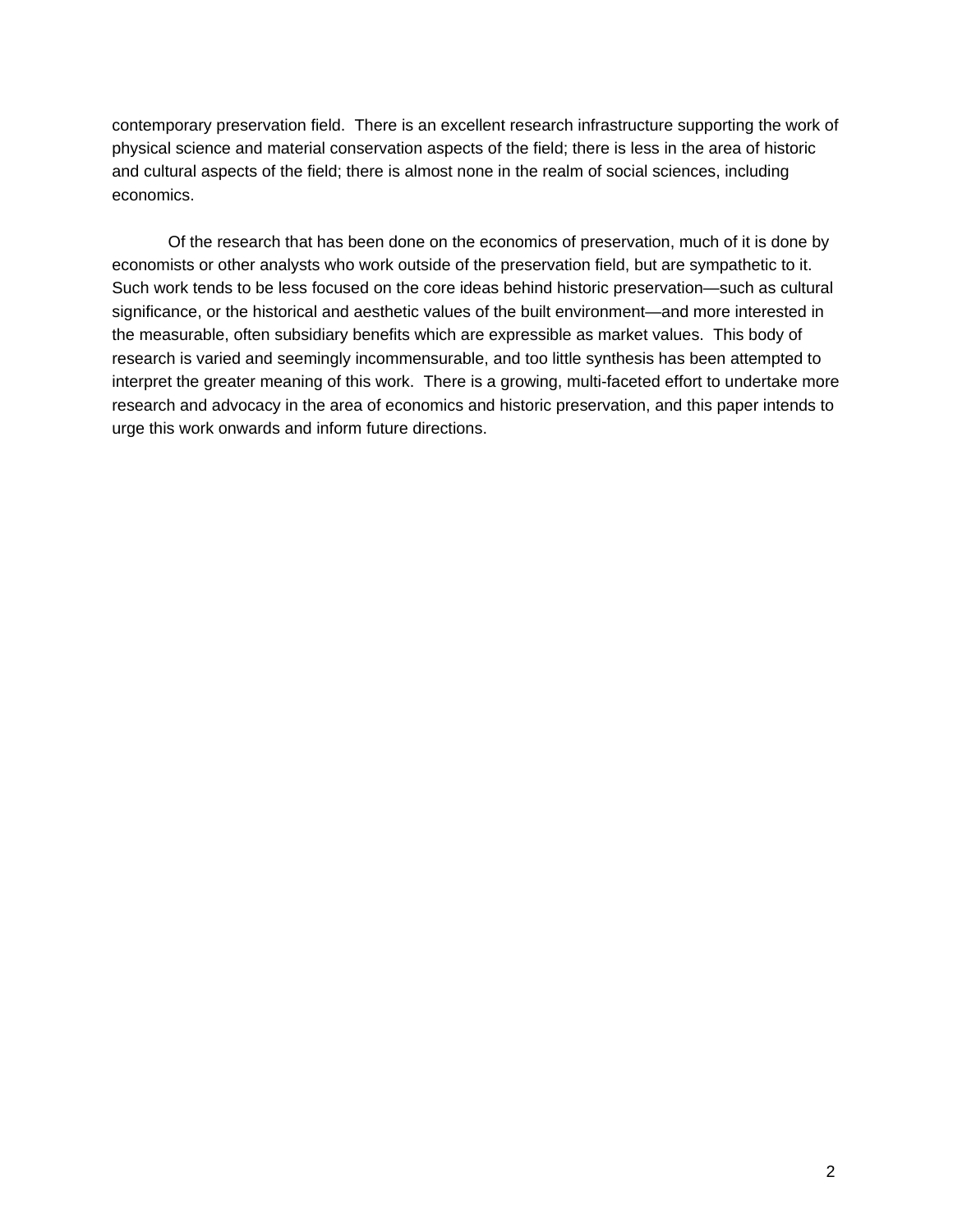### **II. METHODOLOGY**

This report is not concerned with answering specific preservation questions such as "how to finance historic preservation," "how to make a profit from preservation," "why is investing public funds in historic preservation always a good idea," or "how much does preservation pay?" Rather, the core concerns of this collection and analysis of literature is documenting how the economics of historic preservation are currently understood, measured, presented, and included in arguments for and against historic preservation activities and analyses of preservation activities of all types. The review focuses on understanding the range of methods and approaches to understanding and expressing the economic values of preservation, rather than documenting the specific economic costs and benefits of preservation. The search for precise calculations of the economic benefits of historic preservation, though compelling, is highly situational and thus intentionally different from a review. Most generalizations about the measured economic values of preservation – based as they are on very particularistic, highly conditional studies – are overreaching or misleading.

The review aims for establishing the general patterns in the research on preservation economics rather than proposing empirical answers to the questions noted above.

Some underlying assumptions about economic understandings of preservation have informed this review:

- 1. *Historic preservation is a legitimate public good.* Historic preservation has, by consensus, tradition and law, been considered by the majority of American voters and public officials as a legitimate function of government. The levels and kinds of public support and spending on historic preservation are up for questioning, however, and constantly debated. Thus arises an "advocacy" literature, supporting ideological beliefs in the cultural need for historic preservation with economic analyses and rationales.
- 2. *Reconciling economic and cultural notions of value is a source of confusion.* Different conceptions of the value of things—some priceable, some priceless—have traditionally separated those working in the culture and economics fields. Since historic preservation trades on, and generates, both kinds of value, it requires seeing value through these very different lens.
- 3. *The value of historic preservation need not be expressed and analyzed only in quantitative terms*. Qualitative expressions of the value of preservation often are dismissed by economists simply because they are not susceptible to standard economic (mathematically driven) methods of analysis. But these cultural values—resisting easy quantification and mathematical treatment—are essential to the nature of historic preservation and there must somehow remain part of the discourse on decision-making and other economic discourses on preservation. In other words, applying standard quantitative, market-derived measures of historic preservation will not suffice—a priori—to express the full value of preservation as cultural expression and public good.
- 4. *The methodologies of a few different disciplines need to be considered in this review.* These disciplines range from economics and historic preservation fields per se to planners, policy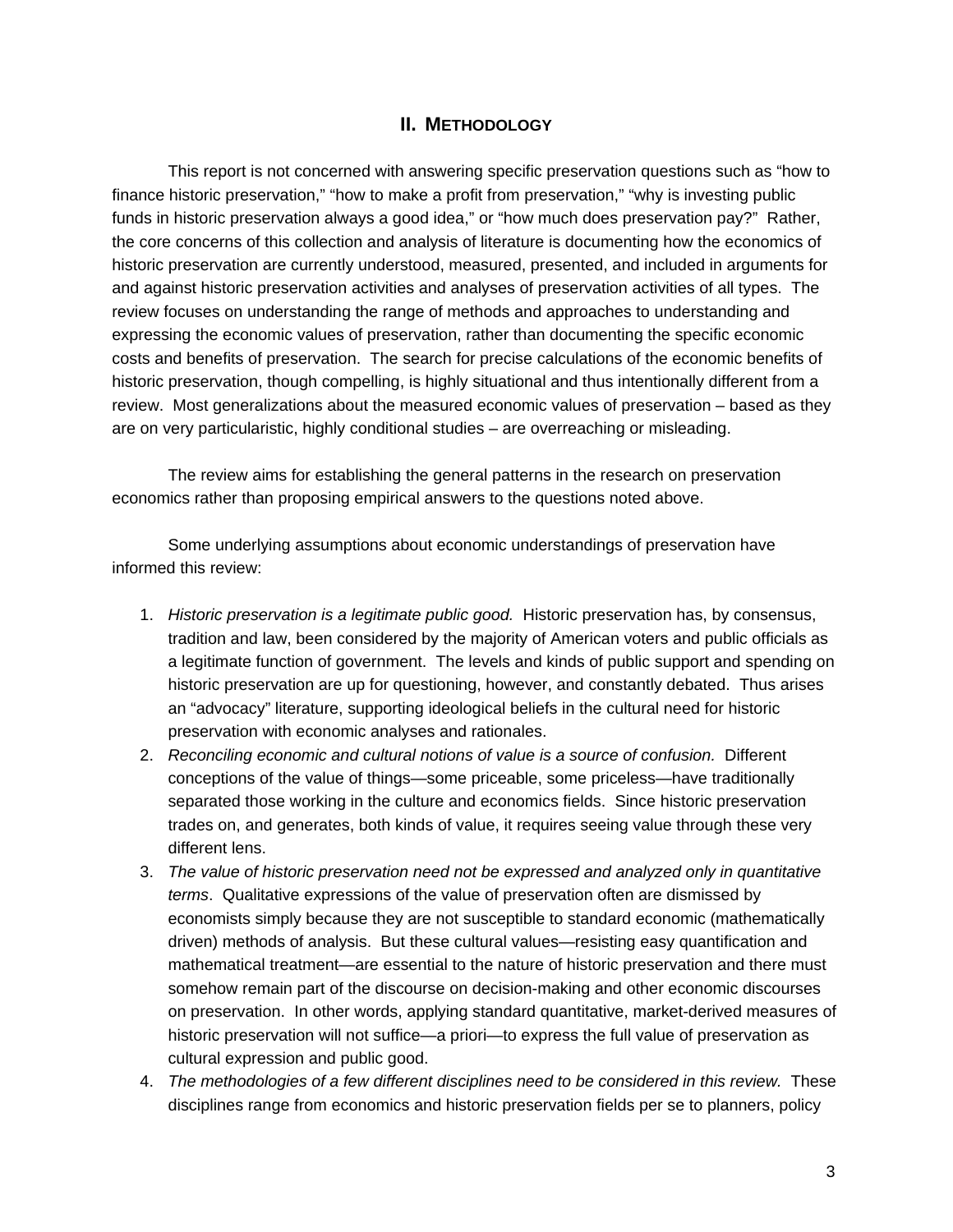analysts, architects, social scientists, and community activists. This stems from the realization that historic preservation, by seeking to preserve a wide range of values attached to older built environments, draws on the skills, knowledge, and methodologies belonging to these different spheres.

5. *The purpose of this study is advancing the debate about the economic values of historic preservation to strengthen our understanding of the roles preservation can play in managing the built environment and creating a healthy and democratic public realm*. A belief that more, better designed, somewhat disinterested academic research is needed to support advocacy and improve the practice of preservation.

Practically, this review has proceeded in a number of different, simultaneous directions to collect relevant literature. The historic preservation and urban planning fields, as well as the economics discipline (and specifically the sub-discipline of cultural economics), were canvassed first. This was done by collecting bibliographic work already published and available, by consulting informally with experts in the field, and by keyword database searches. The works included here are intended to be characteristic of the kinds of published work available; it is not a comprehensive review. Only more recent works are included here (generally focused on the last ten years); earlier literature is surveyed in previous bibliographies (for example Listokin, Lahr, McLendon and Klein,  $2002$ ).<sup>1</sup>

 $\overline{\phantom{a}}$ 

 $1$  The author wishes to continue building and updating this bibliography; additional references should be sent directly to the author's email, and updates will be periodically posted to http://www.design.upenn.edu/new/hist/research.htm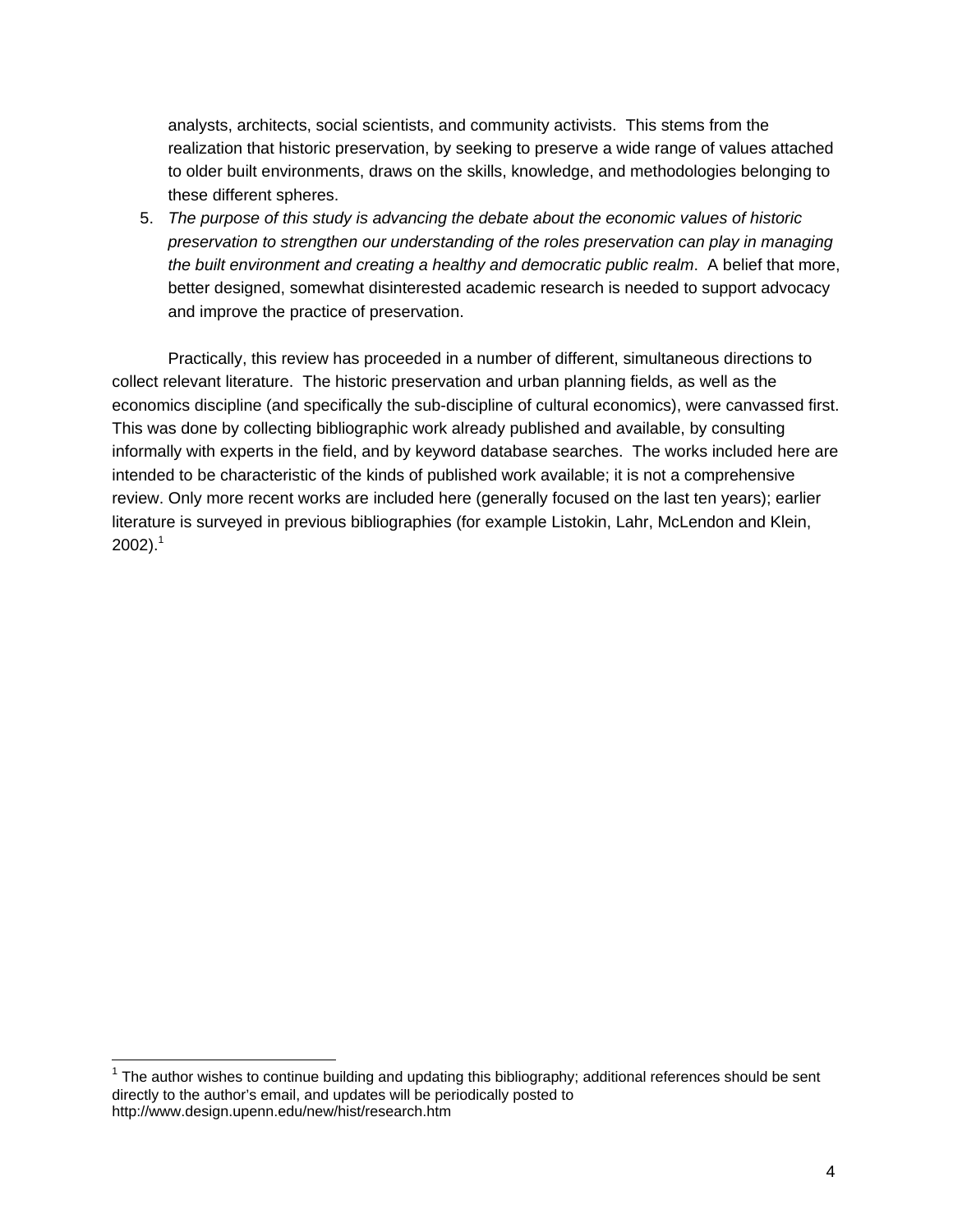### **III. ECONOMIC AND PRESERVATION: REVIEW AND RESULTS FROM THE LITERATURE**

There is broad agreement that the benefits of historic preservation outweigh the costs. More specifically, the economic costs of preservation are outweighed by the benefits—both economic and cultural—of a robust historic preservation sector. The literature is conclusive about the overall positive benefits of historic preservation—sometimes explicitly, often tacitly. Much of the literature is therefore concerned either with articulating these benefits, often in quantitative, monetized terms, or finding those points on the cost-benefit curve at which the best marginal improvements to benefit can be made.

A number of studies in the literature on the economics and preservation have yielded empirical results documenting, in many instances, the positive economic benefits of historic preservation. This section of the report summarizes some of the most prominent of these results. There is no clearly dominant model for how preservation benefits and costs should be expressed. No study creates a total picture of economic benefits, or finds a magical formula for profitability. But significant evidence of positive economic benefits of historic preservation activity is offered in a number of studies surveyed briefly below.

The adequacy of the literature depends upon the question one is asking, and there are a wide variety of questions asked of historic preservation. They range across issues at the level of government policy decisions to those of individual consumers; questions regarding the proper pricing of historic preservation benefits to the evaluation of alternative decision choices. This review concludes that adequate tools and studies exist to analyze the private values of historic preservation, but studying these alone is inadequate to the task of making informed decisions about historic preservation. To enable better decisions, the public values of preservation need to be better analyzed. In particular, replicable model studies of the empirical relationships between historic preservation activity and economic factors are needed. And these studies should be designed to answer directly the kinds of questions practitioners and policy makers have about the relationship between preservation and economics. There is a growing literature on this front—in particular, the research falling under the headings of contingent valuation and other stated-preference methods that is yet inadequate to everyday application by historic preservation practitioners, other professionals, and decision-makers.

### **A. The Economics of Individual Historic Preservation Projects**

It has been demonstrated time and again that individual historic preservation projects are, under certain conditions, comparable economically to projects involving new construction—in other words, preservation can pay. Donovan Rypkema (1991) makes the clearest case for this, debunking "myths" about relative costs of building rehabilitation versus new construction. New construction is not necessarily less expensive or more profitable than rehabilitation, his work shows. "If no demolition is required, a major commercial rehabilitation will probably cost from 12 percent less to 9 percent more than the cost of comparable new construction with the typical building cost saving being about 4 percent…On the other hand, if new construction requires incurring the costs of razing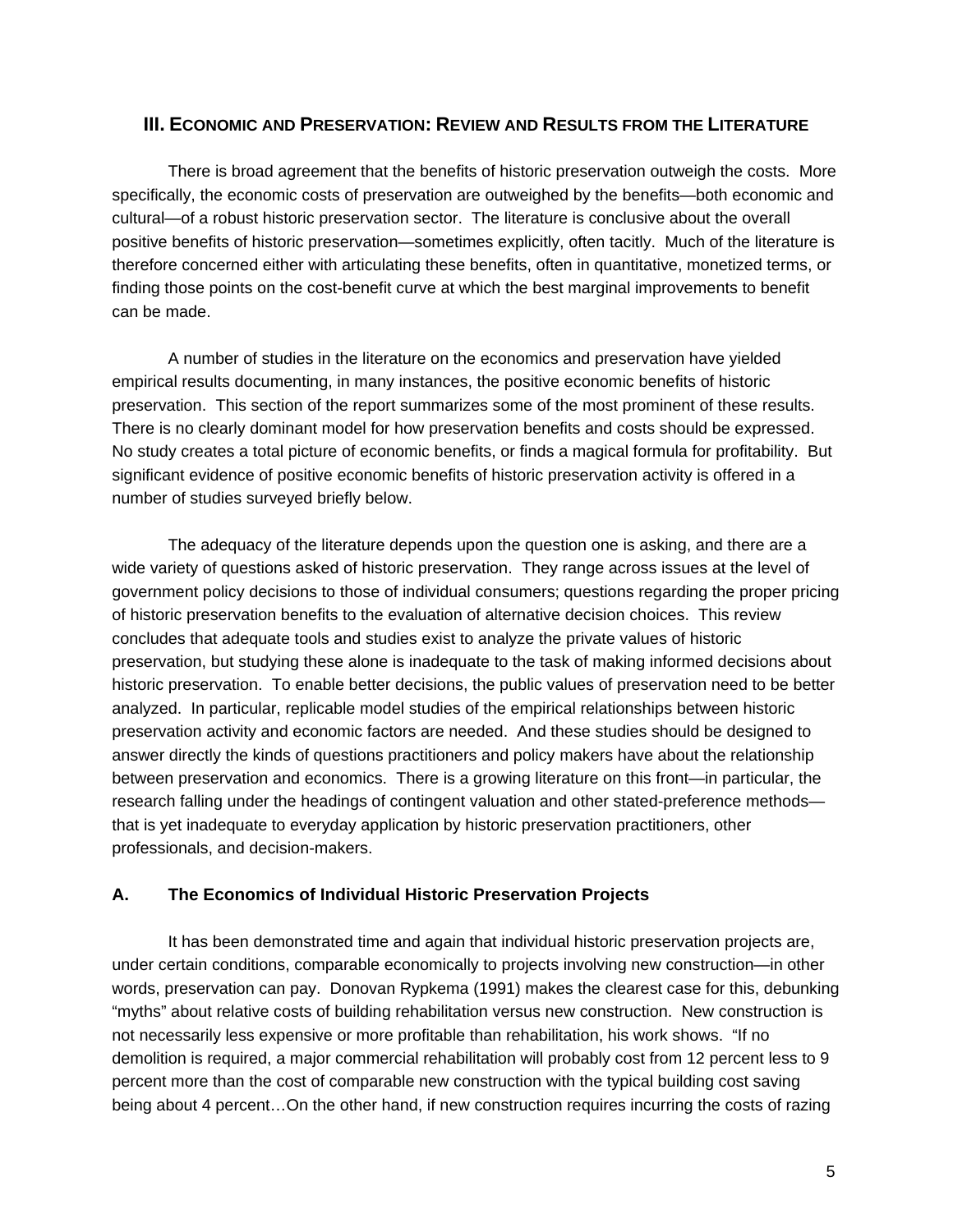an existing building, the cost savings from rehabilitation should range from 3 percent to 16 percent." (p.7) In other words, Rypkema identifies the commonplace conditions under which preservation makes more economic sense than new construction.

Rypkema goes on to show detailed calculations for new-construction and rehabilitation options of a hypothetical rehabilitation project. These pro forma calculations, and the accompanying explanations, demonstrates that, "Historic preservation is a rational and effective economic response" to a number of development situations. (1991, p.21) There is no law dictating that preservation will always be profitable, or always more profitable than new construction, but Rypkema's line-by-line pro formas compare the costs and benefits in a manner that empirically helps preservationists make a determination about the prospects of a particular project. And they are adaptable to many particular kinds of projects and circumstances.

Important variables in the equations determining the economics of individual projects are existing and proposed public subsidies, such as tax deductions, credits, or abatements. A report sponsored by the Preservation Alliance for Greater Philadelphia presents examples of historic preservation pro formas using a proposed (at the time) Federal Historic Homeownership Tax Credits, showing the changed project costs once these and other subsidies were applied (Preservation Action 1999).

A study by Wolf, Horn, and Ramirez (1999) analyzes the same question specifically for the federal stock of historic buildings managed by the General Services Administration and reach the same conclusion: in many cases, it is more efficient and profitable to preserve historic buildings than to construct a new building. This general line of analysis is advanced by closer consideration of the issue of energy-efficiency of preserving historic buildings vs. new construction, as evidenced by Webster and Cohen's (2002) account of energy efficiency arguments for reuse of Army buildings. Still more sophisticated efforts attempt to account for historic and cultural qualities (i.e., non-use values) of buildings as part of life-cycle cost analysis. The methodology outlined in Whole Building Design Guide [2003] employs a multi-attribute decision analysis method that consider non-monetary as well as monetary attributes.

It is fairly rare to find published the economics of individual projects from the private sector, however a number of case studies exist and provide some financial documentation of successful historic-preservation-led development projects (see, for example, the case studies of commercial rehabilitation in Lipman Frizzell & Mitchell LLC (2002), the wide range of projects described in National Trust for Historic Preservation (2002), the valuable Development Case Studies available by subscription from the Urban Land Institute, and in any number of the publications on affordable housing cited below).

#### **B. The Effects of Historic Preservation on Property Values**

Perhaps the most-often asked economic question regarding historic preservation is whether the designation and public regulation of historic districts and landmarks increases or decreases the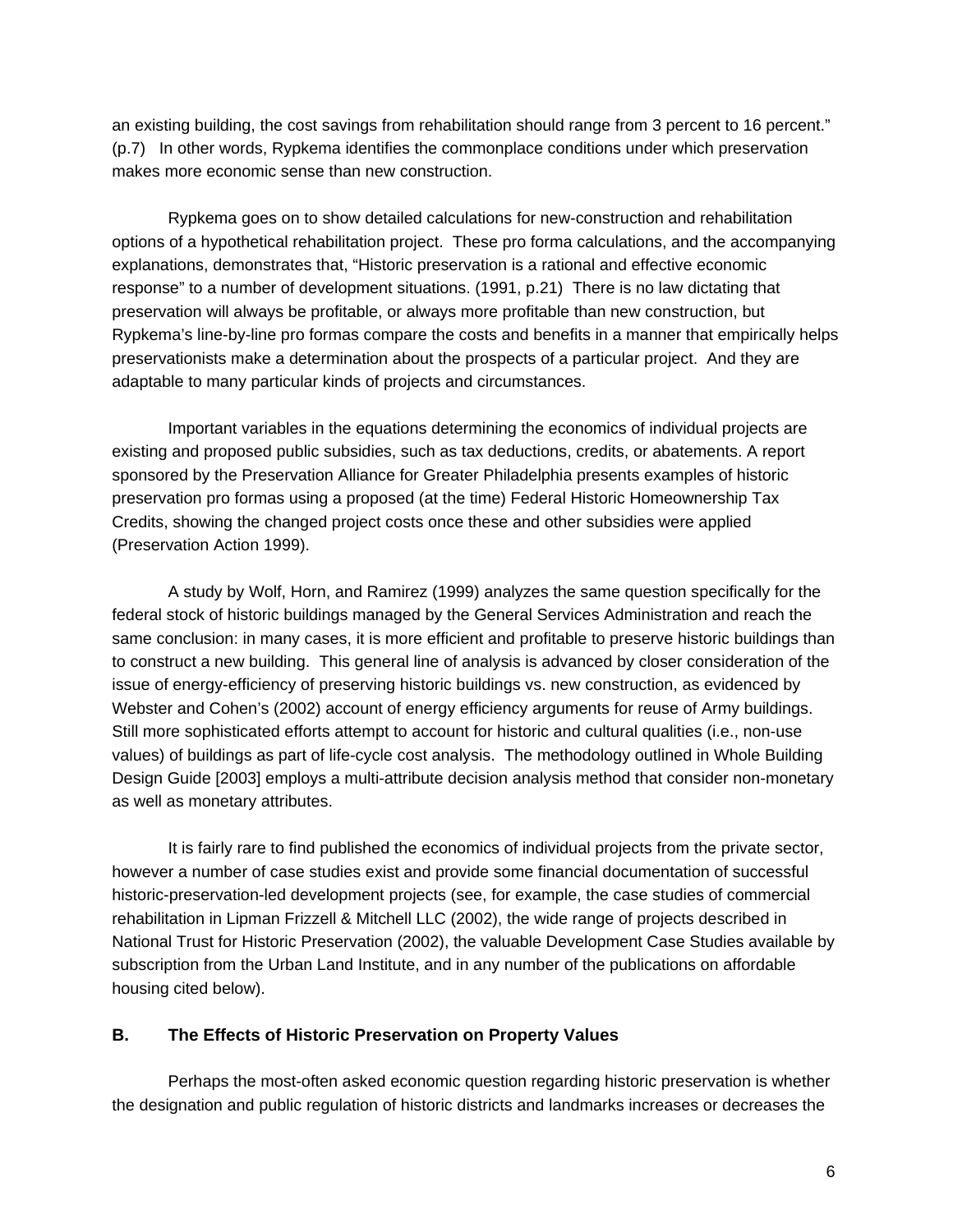economic value of the properties designated. The economics literature clearly comes down in favor of a positive effect of historic districting on property values.

"Virtually every analysis that has been done on the economic impact of [historic district] protection has indicated that values have maintained at worst, and usually are enhanced, because of historic district status," writes real estate and historic preservation expert Donovan Rypkema (1994b). He goes on to cite evidence from Canada as well: a 1993 study found that, "In every heritage district designated in Canada in the last 20 years, property values have risen despite the fact that development potential has been reduced."

New York City's Independent Budget Office recently conducted a study of the effect of local historic district designation and regulation on real-estate prices and "[found evidence of a statistically significant price premium associated with inclusion [of a property] in an historic district. The extent of the premium varied from year to year, ranging from 22.6%... to 71.8%." (New York City Independent Budget Office 2003, p.2).

An exhaustive academic study by Robin Leichenko, Edward Coulson and David Listokin (2001) found that local historic district designation had a positive effect on property values in seven of the nine Texas cities they studied (in the other two cities, results were inconclusive). Historic designation, they found, increased property values in the range of 5-20 percent.

In a study of National Register districts in Philadelphia, economists Paul Asabere and Forrest Huffman wrote: "Residential parcels located within historic districts appear to attract a substantial price premium of 131 percent. The price premium associated with nonresidential parcels within historic districts are, however, insignificant." (Asabere and Huffman 1991, p.6) Other studies have been inconclusive, or have documented some negative effects, but the weight of evidence is toward positive effects.

In New Jersey, it was found that, "Properties listed on the national, state or local historic registers [throughout the state of New Jersey] have a market value of \$6 billion, of which about \$300 million can be attributed to the value-enhancing effect of historic designation." (New Jersey Historic Trust 1998, p.6)

### **C. The Economics of Preservation in Local or Regional Economies**

Another important set of questions relates to the effects of historic preservation as an economic development tool. Does public policy stimulating or investing in historic preservation yield positive fiscal benefits for the public sector. Such questions are often approached by performing economic impact studies. The question posed by economic impact studies is what effect investment in historic preservation activity has on the economy of a particular region. In other words, these studies ask the question, "Does preservation pay?" on more than a project-by-project basis. A significant number of these studies have been undertaken across the U.S., and the answer to this question is a resounding "yes"—historic preservation yields significant benefits to the economy.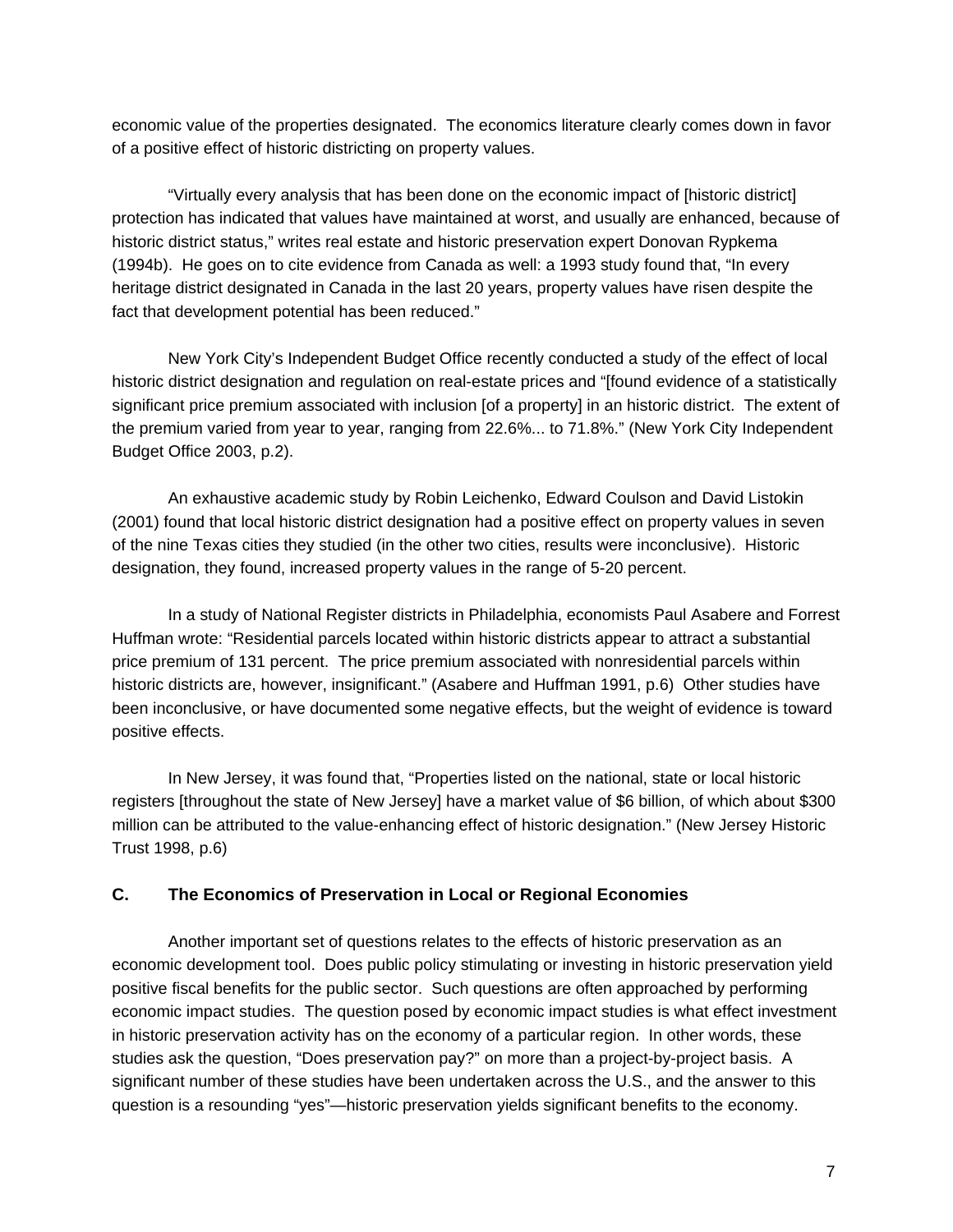An appraisal of the economics of historic preservation by academics in the urban planning field (Listokin, Listokin and Lahr, 1998) notes the basic relationship at the heart of economic impact studies: "… the direct benefits associated with historic preservation, such as enhanced rehabilitation and heritage tourism spending, have advantageous multiplier effects." The dollars spent on preservation rebound through the economy, magnifying the "direct" effects of investment with positive "indirect" effects. Table 8 from this article in Housing Policy Debate (p.459) compares the measurable economic impacts of \$1 million investment in historic preservation (residential rehabilitation) versus equal investments in book publishing, pharmaceutical production and electrical component production. Nearly any way the impacts are measured—generation of jobs, income, state and local tax revenues—historic preservation exceeds the other sectors. (Questions are often raised about the partiality of economic impact study methods—they always yield positive benefits of preservation investment, and usually fail to consider its opportunity costs. Critique of economic impact methods can be found in Seaman, 2003, and Mason, ed., 1999.)

| <b>Economic Effect</b><br>(National) | <b>Residential</b><br><b>Historic</b><br><b>Rehabilitation</b> | <b>Book</b><br><b>Publishing</b> | <b>Pharmaceutical</b><br><b>Production</b> | <b>Electronic</b><br><b>Component</b><br><b>Production</b> |
|--------------------------------------|----------------------------------------------------------------|----------------------------------|--------------------------------------------|------------------------------------------------------------|
| Employment (jobs)                    | 36                                                             | 35                               | 28                                         | 30                                                         |
| Income (\$000)                       | 1,240                                                          | 1,160                            | 1,045                                      | 1.018                                                      |
| GDP                                  | 1.672                                                          | 1,722                            | 1,546                                      | 1,483                                                      |
| State taxes (\$000)                  | 106                                                            | 103                              | 93                                         | 87                                                         |
| Local taxes (\$000)                  | 89                                                             | 86                               | 79                                         | 74                                                         |

#### **Economic Impacts per Million Dollars of Initial Expenditure**

*Source: Listokin, Listokin and Lahr 1998* 

Economic impact is often expressed in statistics relating to several different aspects of historic preservation, such as rehabilitation work on buildings, heritage tourism, production of housing. And the measures offered come in different forms: total expenditures on historic preservation activities, number of jobs and businesses created through those expenditures, or relative measures of the impact of investment in preservation versus another sector. The following excerpts from the most up-to-date economic impact studies give an indication of the overwhelmingly positive economic impacts that have been reported for historic preservation.

A Colorado Historical Society report (based on an economic study conducted by Clarion Associates, et al, 2002) began, "Studies across the country have shown that historic preservation acts as a powerful economic engine, creating tens of thousands of jobs and generating significant household income. Our research shows that this is especially true in Colorado…." Between 1981 and 2002, the study reports \$1.5 billion in total expenditures on historic rehabilitation projects in the state, which generated \$522.7 million in total household earnings, 21,327 jobs, \$4 million in business income taxes, \$10.8 million in personal income taxes and \$27.4 million in state sales taxes. (Colorado Historical Society 2002)

A state-wide study of economic impacts for Florida—*Economic Impacts of Historic Preservation in Florida: Executive Summary* (Center for Governmental Responsibility, University of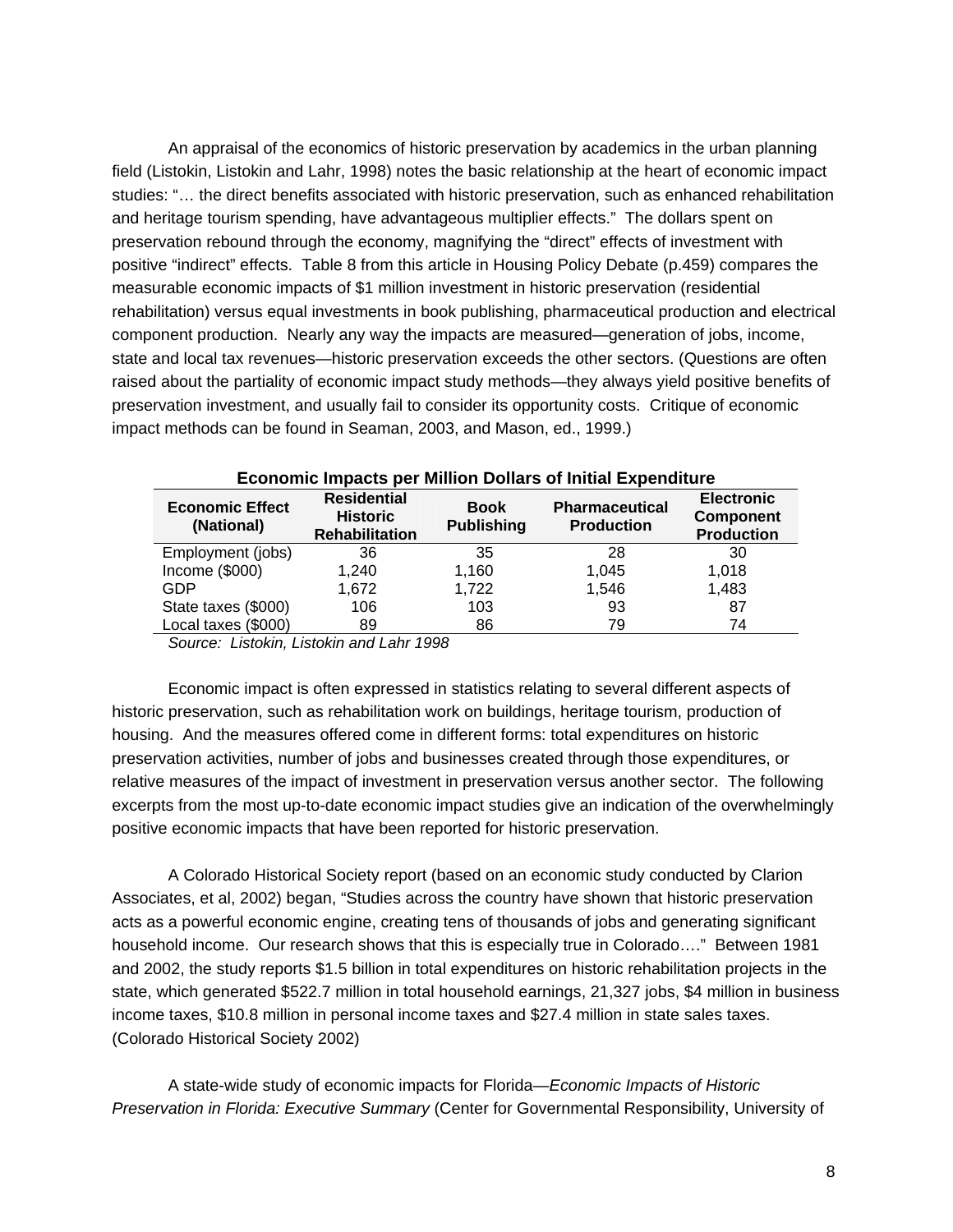Florida Levin College of Law and the Center for Urban Policy Research, Rutgers University 2002, based on an exhaustive study by Listokin, Lahr, McLendon and Klein 2002)—begins: "*The Economic Impacts of Historic Preservation in Florida* … reveals the startling statistic that for every dollar generated in Florida's historic preservation grants, *two dollars* return to the state in direct revenues. A dollar directed to the Florida Main Street program… shows a tenfold return." (p.2, emphasis in original) Annual economic activities in the state attributable to preservation equaled \$4.2 billion, which translated to 123,242 jobs and \$2.766 billion in income. This includes economic activity related to historic building rehabilitation, heritage tourism, Main Street programs, and historical museums operation.

Reporting the results of a similar study undertaken for the state of New Jersey, New Jersey Historic Trust 1998 (summarizing results from an extensive study conducted by David Listokin and Michael Lahr of Rutgers' Center for Urban Policy Research) maintains that: "Each \$1 million spent on non-residential historic rehabilitation creates two jobs more than the same money spent on new construction. It also generates \$79,000 more in income, \$13,000 more in taxes, and \$111,000 more in wealth." (p.2) In the sector of heritage tourism—an important part of the economic contributions of historic preservation—the researchers found that heritage tourists stay 4.7 nights longer than the average tourist, and spend 78% more in restaurants than other travelers. (p.6) The study also reports that "[p]reservation in New Jersey creates 21,575 jobs each year, 10,140 of them in the state" (p.2), and concludes that historic preservation investments create more wealth and more jobs than an equal investment in either new construction or highway construction.

An economic impact study conducted for Maryland (Lipman, Frizzell and Mitchell 2002) reached similarly positive conclusions specifically with respect to the impacts of the state of Maryland's rehabilitation tax credit, a major stimulus for preservation investment. In the two years covered by the study (2001-2), the following economic impacts were calculated as positive impacts of the historic rehabilitation tax credits in the Maryland state economy and in local jurisdictions:

- "The tax credit program spurred total rehabilitation investment by private developers and homeowners of \$155.5 million during the two-year period."
- "An estimated 2,454 jobs were created throughout the state and in many sectors of its economy: only half were construction sector jobs on-site. Total output in the Maryland economy was increased by \$260.5 million and wages increased by \$81.6 million."
- "Public revenues increased by an estimated \$20.0 million due to the increased rehabilitation spending."
- "The rehabilitation qualified for \$38.9 million in State historic preservation tax credits. Each \$1.00 in State investment has leveraged \$4.00 in construction spending and \$.80 in federal tax credits."

In addition to these state-wide measures, the study looked closely at three financially successful, private, case-study projects that had used the rehabilitation tax credits. The study found, "Total public revenues (including counties and municipalities) have been increased as a result of the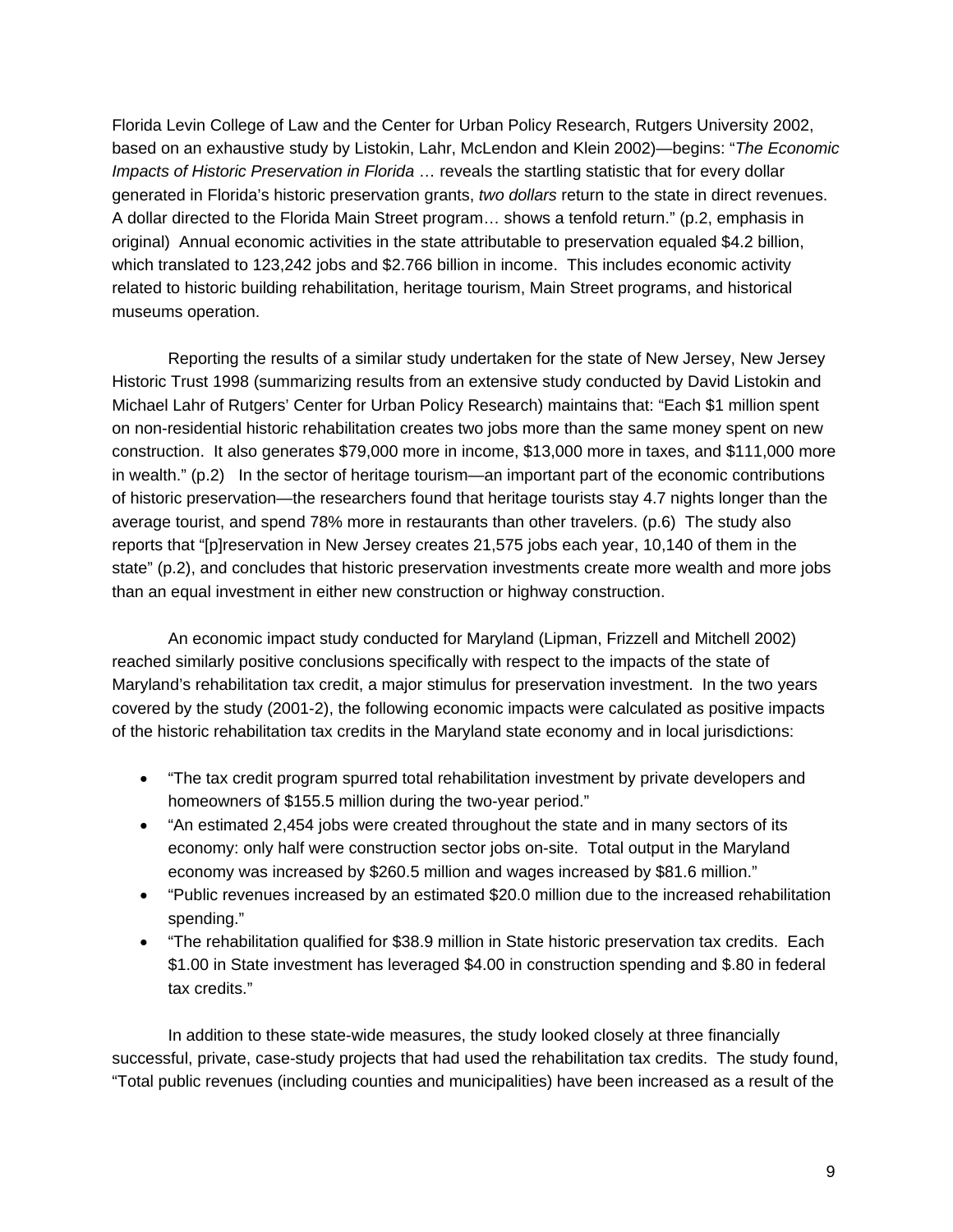State's investment, yielding a present value of \$1.30 to \$5.02 in revenues for every \$1.00 of State tax credit investment."

A study specifically focused on heritage tourism in a nine-county area of western Pennsylvania found direct annual economic impacts of \$12.2 million and indirect impacts of \$5.6 million. This economic activity was found to support 337 jobs annually. (Strauss, Lord and Powell 2002)

Under the auspices of the National Trust for Historic Preservation, the Main Street Program has spread to hundreds of communities across the country. One of Main Street's main goals is economic revitalization, and Program data consistently report positive economic impacts in their communities. Main Street programs have been undertaken in more than 1,700 communities since the early 1980s, accumulating these impressive economic impact statistics:

- Total public and private reinvestment: \$17 billion
- Average reinvestment per community: \$9.5 million
- Net gain in businesses: 57,470
- Net gain in jobs: 231,682
- Number of buildings rehabilitated: 93,734

All in all, the "reinvestment ratio" (average number of dollars generated in a community per dollar used to operate the local Main Street program) is documented as \$40.35 for every \$1 spent.<sup>2</sup>

The types of studies cited in this section demonstrate the positive economic benefits of investment in historic preservation activities of several types: building rehabilitation, tax credits, heritage tourism, Main Street revitalization programs, and so on. This is not to say the benefits are guaranteed, or that they always outweigh the costs of preservation. But these studies do present convincing evidence that "preservation pays" (or can pay) when viewed simply in economic terms both from the perspective of individual investors, and from a public, fiscal policy perspective. These conclusions, coupled with the anecdotal but logical arguments about preservation's catalytic effect on other economic development activities (forcefully argued in Listokin, Listokin and Lahr, in Rypkema's many works, and others) leads to the conclusion that historic preservation can (and often does) have net positive effects on a regional or local economy.

As Listokin and his colleagues conclude in their New Jersey study, "Our research showed that preservation was often a superior economic catalyst compared with other investments. For example, in New Jersey, \$1 million in non-residential historic rehabilitation was found to generate 38.3 jobs nationally and 19.3 jobs in-state. In comparison, \$1 million in new nonresidential construction was found to generate fewer jobs: 36.1 jobs nationally and 16.7 jobs in-state." (Listokin and Lahr, 2000)

<sup>&</sup>lt;u>2</u><br><sup>2</sup> Data according to the most recent statistics available, posted on the National Main Street Center's web site, http://www.mainstreet.org/About/numbers.htm, accessed September 5, 2004.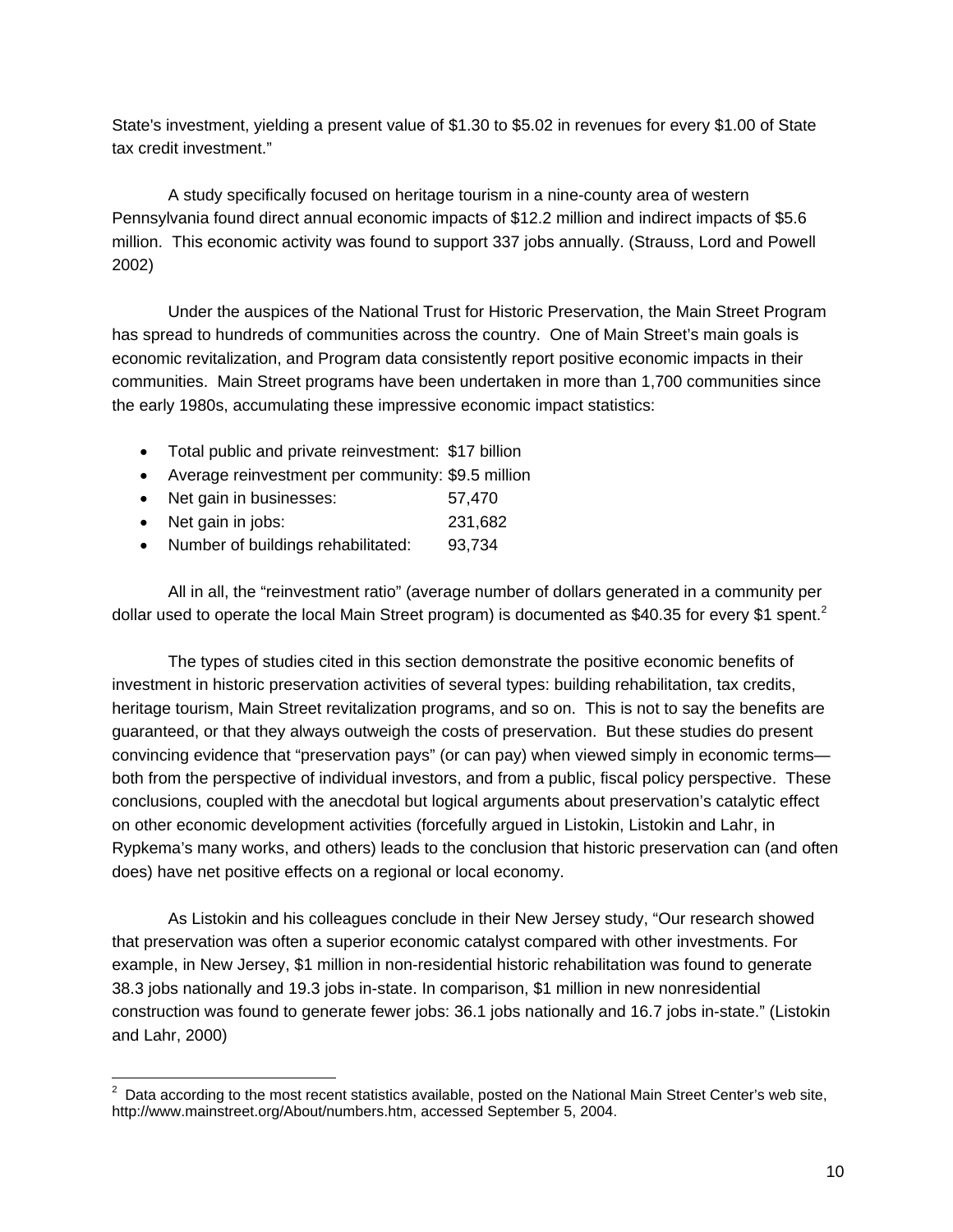## **IV. METHODS USED TO UNDERSTAND THE VALUE OF PRESERVATION**

While there is consensus that historic preservation often makes good economic sense, simple quantitative statements to this effect remain elusive. There are a number of challenges in applying economic methods to historic preservation, given the mix of cultural and economic values embodied in any preservation activity. A number of methodologies are currently being used to try to accurately understand all aspects of the value of historic preservation activities. This section describes the basic challenges of studying historic preservation, and then summarizes the types of methodologies currently being used.

Dilemmas facing researchers of historic preservation phenomena are quite similar to those encountered by researchers looking at the arts and other cultural fields. Indeed, many of the approaches and methods used for studying preservation are borrowed from economics of arts and culture (see section on "Economics of the Arts and Culture" below). One of the basic dilemmas in the economics of preservation is that historic preservation is both public and private. Historic preservation is in some aspects a private good—a range of goods and services consumed by individuals and traded on markets (real estate, the services of a restoration carpenter). In other important respects, historic preservation is a public good, of value collectively and provided not by markets but by government or nonprofit institutions. Like national defense, street lights, elementary education, and sewage systems, historic preservation meets in some respects the definition of the "public good"<sup>3</sup> (Hutter and Rizzo 1997; Throsby 2001; or any other "overview" works). The distinction between *private* and *public* is generally congruent with the categories of *use* and *nonuse*  values used in economics.

Most germane to this review, the distinction between private goods/use values and public goods/non-use values leads directly to different kinds of economic methodologies. The specific methods are discussed below.

Some of the methods draw on market data to measure the value of historic preservation as a private good; other methods, seeking to express public-good aspects of historic preservation quantitatively, rely on various ways of making estimates of prices in hypothetical markets. Marketbased valuation methodologies include: economic impact studies, regression analyses (comparing, for instance, the effect of historic district designation on property markets), and straightforward development cost calculations (like real estate pro formas). Non-market valuation methodologies applied to preservation include revealed-preference studies (hedonic pricing or travel cost methods) as well as stated-preference studies, particularly contingent valuation or willingness to pay studies. In addition, the economic values of preservation are often communicated through case studies or other analyses that depend on narrative arguments.

 $\overline{a}$ 

<sup>&</sup>lt;sup>3</sup> Technical definition of public goods—non-rival and non-exclusive in consumption.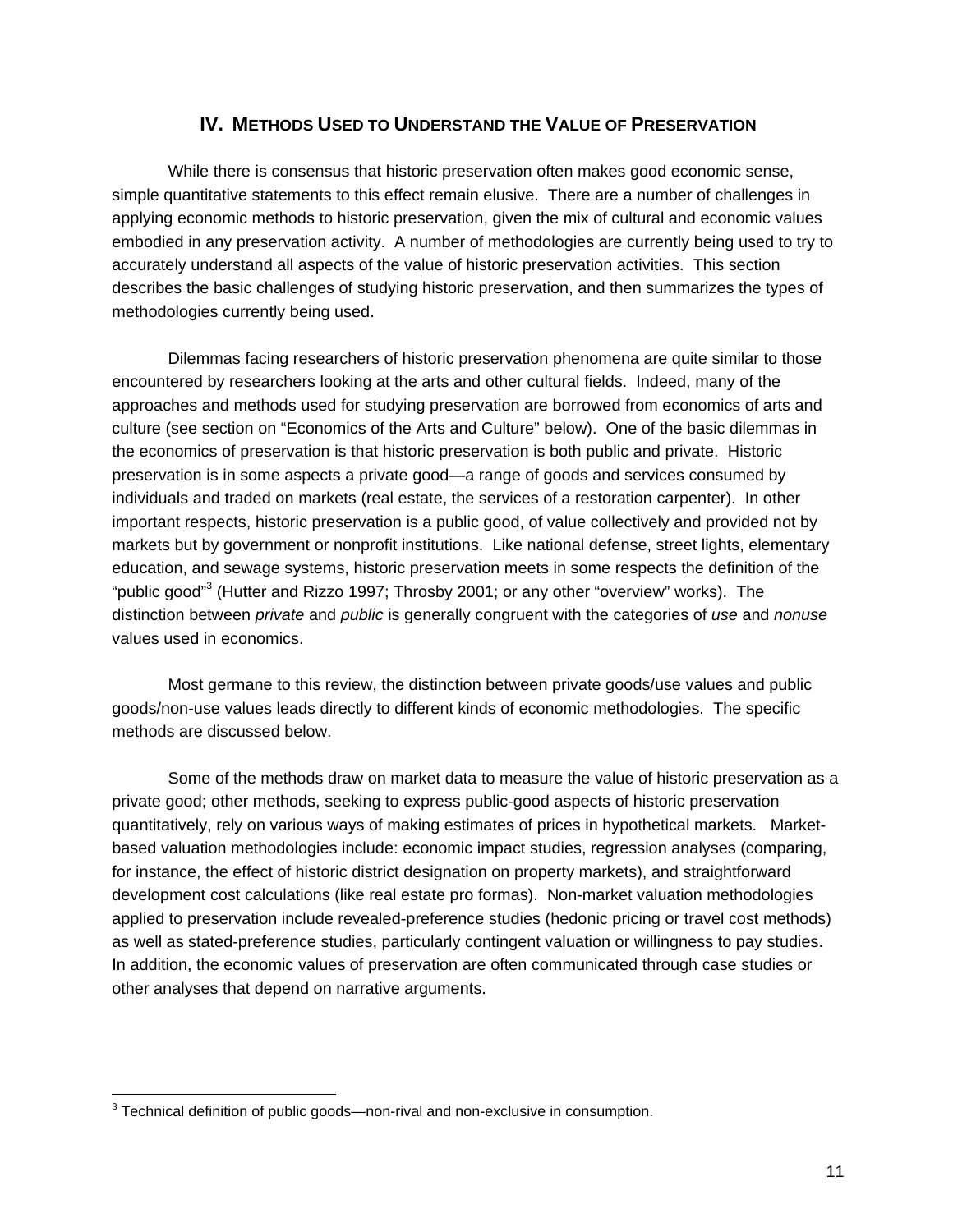### **A. Basic Cost Studies**

 $\overline{a}$ 

Basic cost studies include financial calculations, development pro formas, audits of existing preservation programs, and cost-benefit analyses (CBA). What they hold in common is that they rely primarily on straightforward math and descriptive statistics. Some studies present collected market data, other project market costs based on practical assumptions of future costs.

The most straightforward way of studying the economics of preservation is simply calculating the market costs of a particular project. What is important in evaluating these studies is which factors and data are included in the analysis—not so much the methods for manipulating them, which are straightforward arithmetic. For instance, are demolition and disposal costs factored in to the cost calculations for a project?

These include the type of the economic analysis associated with most any project—the pro forma financial analysis (Miles, Berens and Weiss 2000 gives a detailed overview of real estate practices; Rypkema 1991a is specific to historic preservation), carried out more for project development, budgeting and fund-raising than for making any comparative study of alternative (i.e., non-preservation) investments. The well-known work of preservationist and real-estate consultant Donovan Rypkema stands out in this area. His work details and compares costs of developing historic preservation projects to traditional, new-construction development.

Fundamentally, cost-benefit analyses are measurements made to assist in decision-making, particularly to decide between alternatives. $4\,$  At a simple level, they involve balance-sheet mathematics, measuring use values (incomes and outlays) attached to a particular action, accruing to a consumers, firm, government agency, or other entity. They are generally not concerned with nonuse values.

Cost-benefit analysis, though it sounds commonplace and simple, highlights some difficult issues in analyzing the economics of preservation. Many of the types of studies carried out and reviewed here relate to parts of the full cost-benefit equation, but don't entertain the full spectrum of issues and alternatives invoked by true CBA—which would require that the economic alternatives to preservation measures should be calculated and compared.

In the preservation literature, cost-benefit analyses are common and often quite simple comparing the estimated market costs of alternative actions—for example, stabilization of a structure vs. rehabilitation vs. full restoration. These are found in many typical preservation studies and plans, often portrayed as options for justifying different levels of investment. Since CBA is such a wide, generic umbrella methodologically, they sometimes go by other names—for instance, "fiscal impact

 $4$  "Cost-benefit analysis shows how choices should be made so as to pursue some given objective as efficiently as possible." "It has two essential characteristics, consistency and explicitness. Consistency is the principle that decisions between alternatives should be consistent with objectives....Cost-benefit analysis is explicit in that it seeks to show that particular decisions are the logical implications of particular, stated, objectives." Sugden, Robert and Alan Williams. 1978. The Principles of Cost-benefit Analysis. Oxford University Press.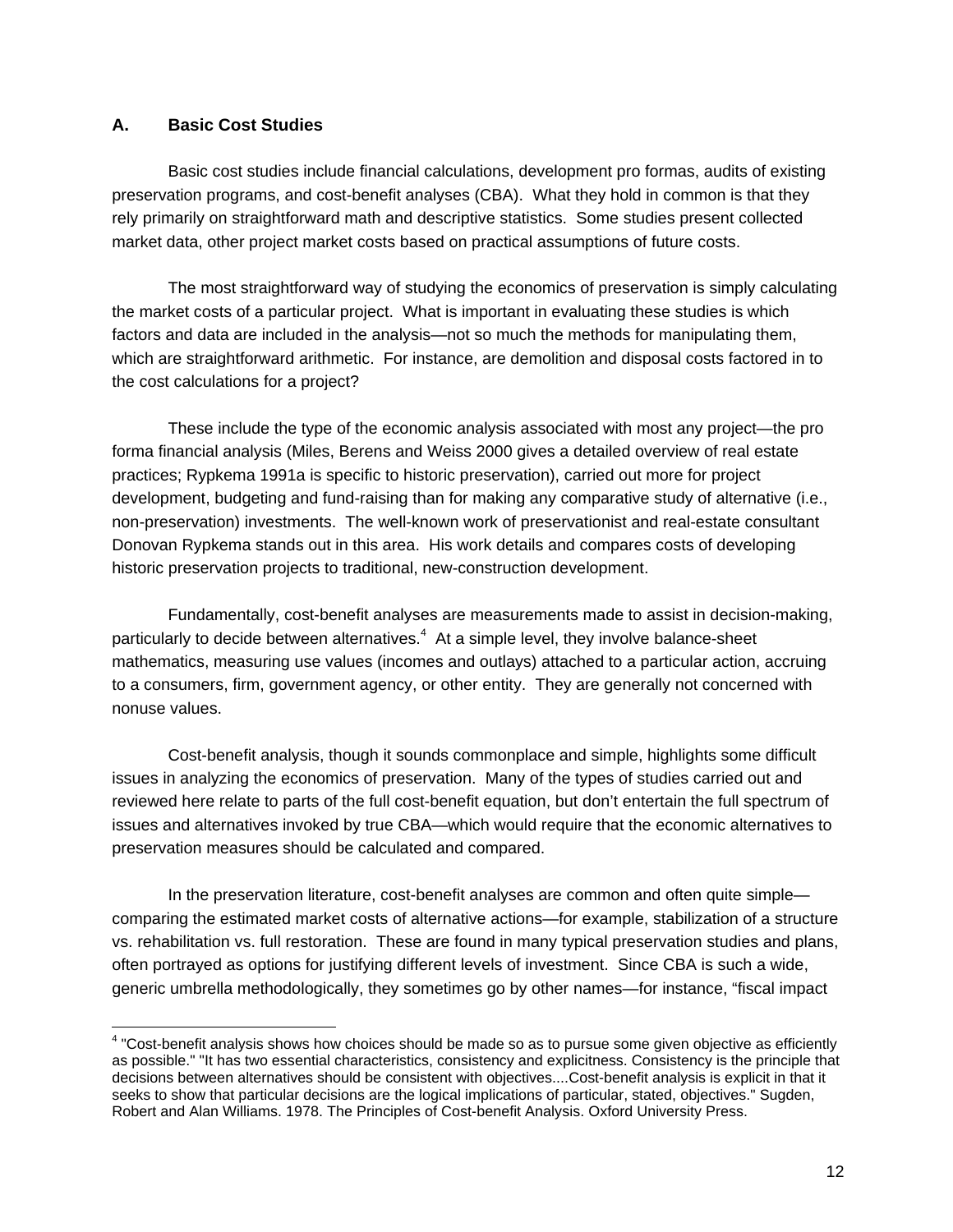analyses" are often carried out to estimate the market costs and revenues expected from a particular, projected investments and are standard fare from economic and real-estate advisory firms.

Because they weigh the known and measurable costs and benefits using what data is available, CBAs are often not comprehensive. Decisions about which costs and benefits are included in the frame of a particular study should be examined carefully.

### **B. Economic Impact Studies**

"For too many years, preservation has been defended solely on aesthetic grounds. [Economic impact]-type studies show that preservation also provides significant economic benefits" (Listokin and Lahr, 2000). Because they quantify preservation activity in dollar terms, economic impact studies are perhaps the most widely used and frequently cited type of economic analysis of historic preservation. They have proven popular and useful as rhetorical aids to preservation advocacy, the perception being that officials and other decision-makers are susceptible mostly to quantitative arguments about how much preservation pays.

Economic impacts studies measure the use values of historic preservation activities—the aspects of historic preservation that are expressed as market activity—within the context of a particular regional economy. Economic impact studies are premised on the idea that the flow of economic activity multiplies the benefits of the initial investment, producing positive externalities. Economic impact studies are designed to gauge the effect of particular investment and spending activities on a regional economy. They are commonly used to analyze and justify policy programs and decisions. They effectively present the argument that historic preservation is a legitimate category of economic activity and investment, and a contributor to regional/urban economies. Implicitly, they presume that generation of use values leads to generation of nonuse values; that increasing private values reflects greater public values. Often, public and private values cannot both be maximized.

Market data on direct spending in the various preservation activities (for example, building rehabilitation costs, admission prices to heritage sites, related wages, etc.—studies differ according to data availability) is collected from existing data sources or through surveys undertaken specifically for the study. These "direct spending" amounts for each sub-sector are plugged in to an input-output model of the regional economy<sup>5</sup>, which yields a total amount of revenue attributable to the direct spending. The ratio of total spending calculated to direct spending observed is termed the "multiplier." Once the total dollars of effect are calculated (total investment times the multiplier) this is commonly converted to number of jobs represented by that increase in net revenue. The kind of result often cited from EIS's is "one dollar of preservation spending yields X dollars of economic activity."

**EXECTS 2018**<br><sup>5</sup> One recurrent theme in the economic impact study literature is the choice of which input-output is used. Refinement and expansion of i/o models is one of the clear trajectories being followed in this area of research.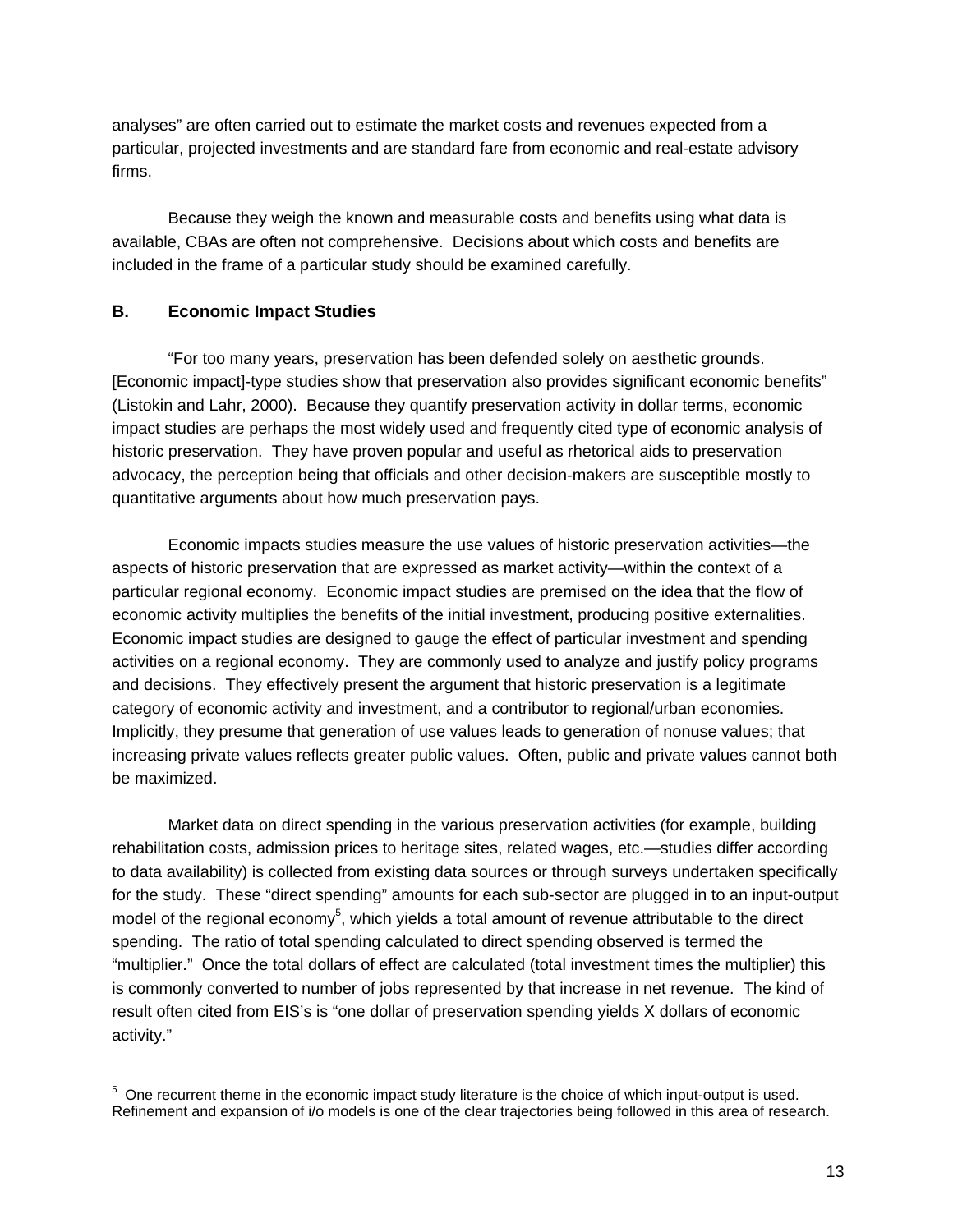One of the first economic impact studies performed on historic preservation focused on Rhode Island (reported in Sanderson 1994; based on University of Rhode Island 1993). The research yielded strongly positive effects of historic preservation investment in Rhode Island over a 20-year period, looking specifically at the economic impact on other expenditures. "Over the last twenty years, for each dollar appropriated by the Rhode Island General Assembly for historic preservation, the state has received \$1.69 in new state tax revenue. The overall benefit to the state's economy was \$29 for each state dollar appropriated. In other words, state spending for historic preservation actually makes money." (Sanderson, 1994)

David Listokin and his colleagues associated with Rutgers University's Center for Urban Policy Research done the most sophisticated economic impact studies of historic preservation activity. Through their large-scale studies of several states, they have refined the input-output models to get more accurate calculations of effects and multipliers of preservation investment in different economic sectors: tax, property values, job creation, and tourism. The economic impact studies for New Jersey and Texas are the most advanced (Listokin and Lahr, 1997; Listokin et al, 2002). These studies examined several kinds of economic activity representing the preservation sector: historic rehabilitation, heritage tourism, Main Street investment, operation of historic sites and organizations, and property value and property tax contributions of historic properties. The results of the study enable the authors to draw clear conclusions in favor of the fiscal sense of preservation public policies: "the results of the New Jersey investigation… show that the public cost of capital grants for historic rehabilitation that were distributed by the New Jersey Historic Trust was easily offset by state tax revenues resulting from those investments." (Listokin and Lahr, 2000)

Though popular, economic impact methods have weaknesses and blind spots. Economic impact studies account for some of aspects of historic preservation well, but cannot account for the whole range of preservation values. Aspects of preservation that cannot be represented by market prices are excluded from the studies. Because they account for only the easiest-to-measure economic aspects of preservation activity, the conclusions based on them are not necessarily complete. While they do gauge the magnitude of spending in the sector being studied, they don't account for the opportunity costs of preservation investments—in other words, the potential impact those dollars would have had if spent on something other than historic preservation (see Bluestone in Mason, ed., 1999; Seaman, 2003).

Economic Impact studies are based on gross assumptions. They tend to be used to present economic impacts as absolute amounts, instead of scrutinizing the relative impact of preservation and other activities (a question that is pertinent to many public policy debates about preservation). For instance, Sanderson (1994) concluded, "For each dollar received in state appropriations, RIHPC generated \$129 in preservation work." But how many of those \$129 would have accrued anyway to investment in something else—such as golf-course construction, or casino gambling, or school spending? (Listokin, Listokin and Lahr, 1998 is a notable exception to this, as the study specifically includes an analysis of economic impact projected for preservation scenarios vis-à-vis other kinds of development options.)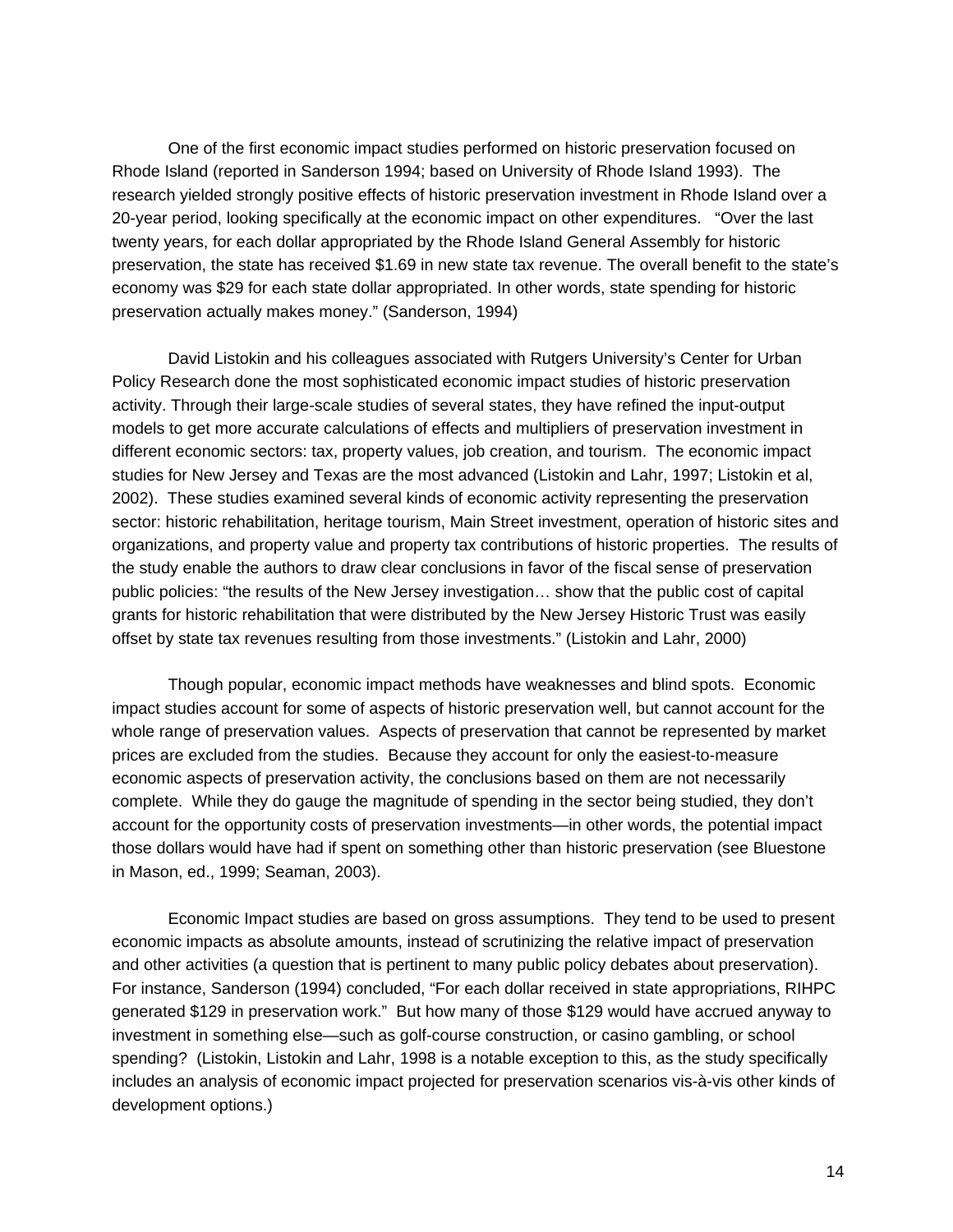Because of this, economic impact studies are more effective and meaningful when measuring the effect of investment being imported (not re-circulated) in to a particular, bounded regional economy—for instance, a tourism project drawing most of its visitors from outside the region.

Finally, there are logistical impediments to improving the implementation and reach of EI's: they are time consuming, resource intensive (in terms of money and people), and the data required to fuel them often is not readily available.

### **C. Regression Analyses: Hedonic, Travel-cost, Property Value Studies**

Regression analysis is a statistical technique for studying multiple variables and examining their relation to one another. Regression is commonly used in the social sciences to explore causal relationships between phenomena thought to be related (expressed as "variables"). These studied relationships are, in turn, used to make predictions. To take a non-preservation example, regression analysis might try to determine the whether individuals' educational attainment or race has a greater power to predict income level. Various statistical measures are used to express the strength or weakness of the relation theorized between the variables (or rather, the level of confidence that the relationships expressed in the statistical tests actually represent "the real world").

For studying preservation issues, regression analysis does not aim to measure or predict the price of heritage goods directly, but rather tries to determine the effect of (mostly) non-economic factors on market prices of other goods—the most common and important examples of this are studies that look at the effect of landmark regulations on real-estate property values. Hypothetically, though, a type of regression study called the "hedonic method" could be used to measure the effect of a popular historic site on land values at various distances from the site; or, what place the presence of an historic site plays in the value of adjoining land by comparing it statistically to similar land not in proximity to an historic site.

Another version of regression called the "travel-cost method" has been used to understand economic behavior related to historic sites by measuring the varied costs people are willing to incur to travel to visit them. This method is often used to study the economics of recreational and naturalresource sites.

### **D. Stated-Preference Studies: Contingent Valuation and Choice Modeling**

Contingent valuation (CV) studies are designed to measure nonuse values of public goods. They are a type of "stated-preference study"—based on data collected by asking potential consumers' preferences rather than on data representing actual market transactions (which are known as "revealed-preference studies").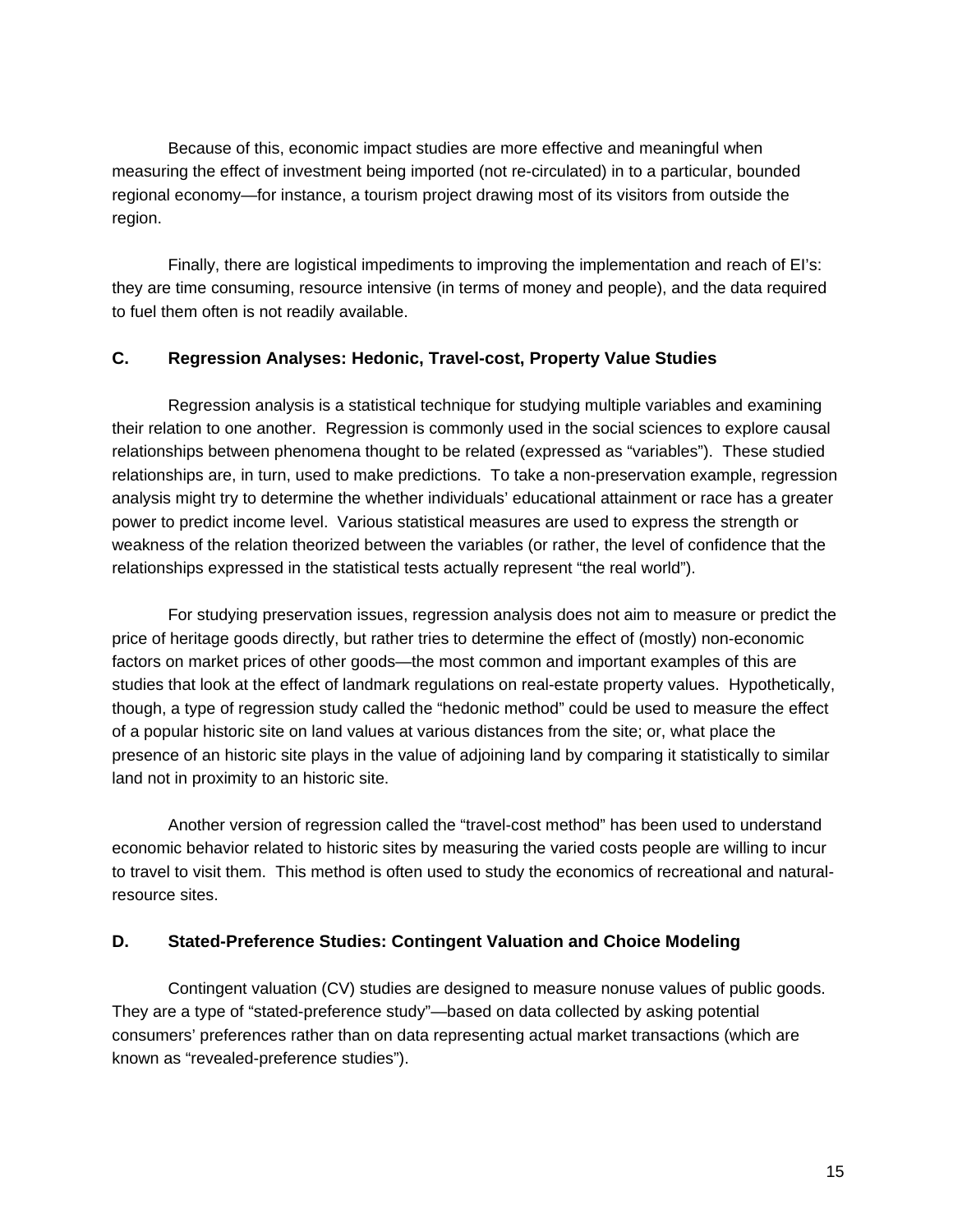As discussed above, economic investment in historic preservation produces both private benefits (for individuals, owners, investors, and others involved in direct economic activity) and public benefits (for social groups). The private benefits can be measured straightforwardly, using market data (as in economic impact studies or simple cost-benefit analyses). The public benefits are of at least two kinds: economic (use) values quite susceptible to economic methods, and noneconomic, nonuse values for which economic methods are ill-suited (values of beauty, memorial power, attachment, and other "priceless" qualities). The public benefits are foundations of modern historic preservation practice—the collective, cultural benefits<sup>6</sup> that are the reason we do historic preservation at all—often are the crux of determining the fate of public support for a preservation project or policy. Therefore, devising ways of measuring these values is a major challenge—"pricing the priceless"—and an opportunity for research in the economics of preservation.

Facing the difficulty in quantitatively measuring the public benefits of historic preservation, economists have cleverly devised methods to estimate their dollar value. Stated preference methods create hypothetical market situations to derive price estimates for the public, non-market benefits of historic preservation activity. These methods often rely on some kind of survey instrument or other means of asking respondents to speculate about what would be a reasonable price if a market for the public good would exist. Hypothetically, for instance, if an area of older homes in your town were to be rehabilitated and maintained how much more would you be willing to pay in taxes? Survey results are converted into "willingness to pay" for the historic preservation good, expressed as a price (thus joining qualitative and quantitative methods).. The studies are sometimes termed "willingness to pay" (WTP) or "willingness to accept loss" (WTA) studies. Contingent valuation methods (abbreviated as CV, or sometimes CVM) were developed in the environmental economics field, where they have been used extensively. They gained wide notoriety, and validation, when CV methods were used to support public policy decisions in the legal cases stemming from the Exxon Valdez disaster and compensation for the public, ecological benefits lost.

In recent years, CV methods have increasingly been applied to historic preservation situations. CV studies are perhaps the biggest recent innovation in the economics of historic preservation, and major alternative to impact studies, and other economic analyses derived directly from market data. There now exists a strong and burgeoning literature on the application of CV to historic preservation. Among the most notable recent works are studies of Bulgarian monasteries (in Navrud and Ready, 2002); different road development options for the World Heritage Site of Stonehenge (Maddison and Mourato, 2001); tourism to Fes, Morocco, (Carson, et al, in Navrud and Ready, 2002). Carson, Wilks and Imber (1994) employs contingent valuation as one input to a costbenefit analysis evaluating different development options for Australia's Kakadu National Park (a natural and cultural World Heritage Site).

 $\overline{a}$ 

 $6$  These benefits are described in a variety of ways: cultural values, historic and aesthetic values, intrinsic values, and more. For a review, see Avrami and Mason, 2000; de la Torre 2002.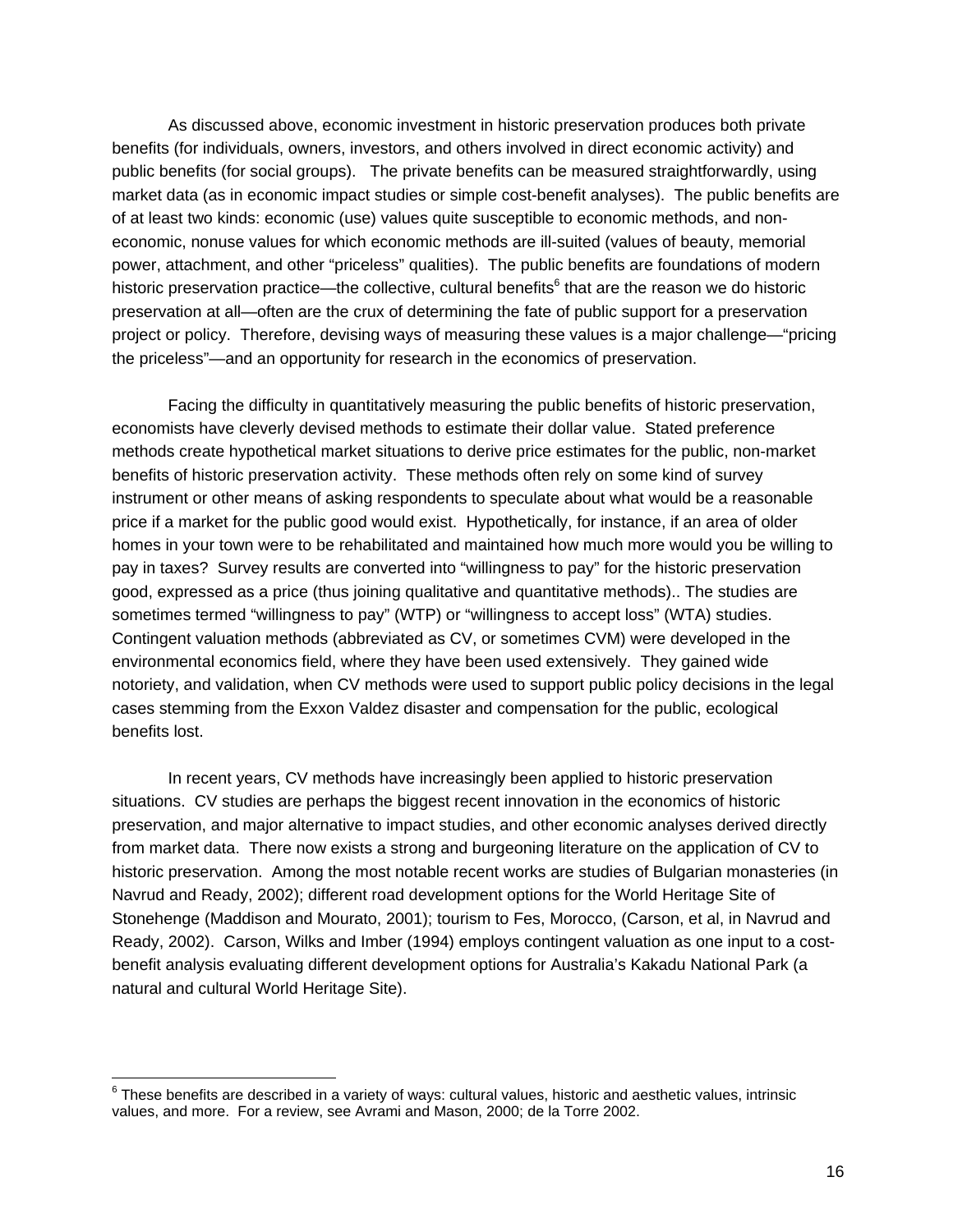Chambers, Chambers and Whitehead (1996) conducted a study confirming the validity of the contingent valuation methods as a way of studying the perception of economic benefits from historic preservation projects. Their study focused on the potential preservation of a school in Missouri, asking people, through a detailed survey, what they would be "willing to pay" to see the school project completed. While the most frequent willingness-to-pay response was \$0 (about 60% of respondents to their survey), about 40% of respondents indicated a positive WTP for the benefits of this potential project.

Contingent valuation studies generate insight on how the public values historic preservation. But they are problematic for several reasons, too. Like other economic methods, they reduce the values of preservation to the singular proxy of price, but CV is (theoretically, at least) more sensitive to the multiple values of heritage because the surveys can be designed to elicit responses in a number of ways: narrative, visual, and scenario-based, as well as posing individual economic decisions themselves. Some criticize CV methods at the conceptual level because they are not based on actual markets and data from actual transactions. This is based on the idea that only actual market transactions are credible enough to draw valid results. Along these same lines, the hypothetical nature of the "transaction" used to elicit responses is seen as a potentially enormous source of error and confusion—since people don't actually have to pay what they report to be "willing" to pay, the price data derived from surveys/interviews may be quite inaccurate. Indeed, some economists have studied the difference between actual and reported willingness-to-pay, and report that the different is often substantial (Leggett, et al., 2003; Cultural Policy Center, University of Chicago, 2002).

Related to these uncertainties, there is great variability in the design of how the information in a CV study is presented to survey respondents. The quality of the information design and presentation has a large effect on results. Because there are no effective ways of controlling what kinds of formats are used, and study parameters vary widely, different studies are incommensurable. Finally, like many other economic methods, wide, practical use of CVM is hampered by its expense. No economists have undertaken the development of shorthand, less-resource-intensive versions of CV methods, but the potential exists (de la Torre 2002).

### **E. Choice Modeling**

Choice modeling is, like CV, a survey-based method of gauging people's preferences for nonmarket goods. It presents more sophisticated means of eliciting preferences among complex choices, asking respondents to rank rather than just choose among alternatives. Choice modeling was developed to extend the insights of CV methods. A choice modeling (CM) study would work like this: The good or scenario in question is described in detail, its many different attributes articulated (not just price, but look, feel, etc.). The respondents rank these different attributes, giving a more fine-grained account of how the different attributes are valued. In other words, it tries to expose and analyze the detail of what goes on inside the "black box" of consumer decisions in markets. CM studies would attempt to answer, for instance, the reasons why a person would be willing to visit a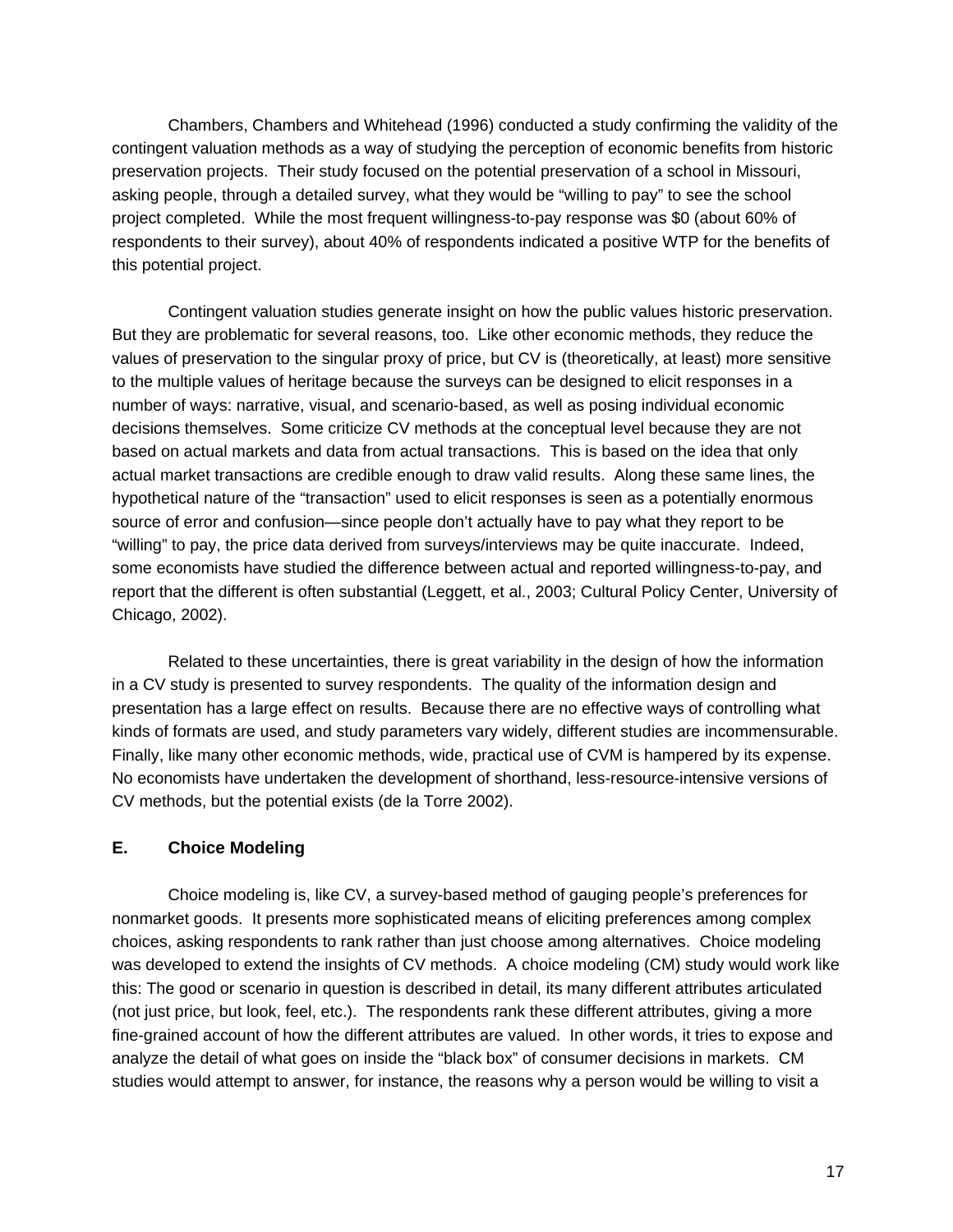certain historic site, instead of just asking them how much they would pay and having this price be the proxy for all the different attributes they are considering in their decision.

Mourato and Mazzanti (2002) provide the best non-expert overview of CM as applied to historic preservation. Mazzanti (2001) specifically addresses the application of CM to historic preservation (cultural heritage conservation) situations. Hanley, Mourato, and Wright (2001) makes the case for choice modeling as an advanced method for valuation of environmental goods. Foster and Mourato (2003) discusses the relative merits of CM and CV (again, around issues of environmental goods, but with parallels to historic preservation).

### **F. Case Studies**

Qualitative assessments of historic preservation value remain prominent in the literature on economic aspects of preservation, and should remain so, given the conceptual difficulties involved in quantifying important preservation values. The best case studies have clear analytical frameworks, and not merely anecdotal documentation. The persuasive power of straightforward, narrative case studies should therefore not be dismissed as a significant part of the literature on economics and preservation.

Most case studies engage issues of preservation policy and practice, not the efforts to value preservation goods per se. Though many case studies employ findings from qualitative, analytically rigorous kinds of studies—or at least make some use of relating quantitative data (usually through descriptive statistics)—the case studies noted here do not, for the most part, represent new research. However, they are an effective means of disseminating information about new policy developments or results of research.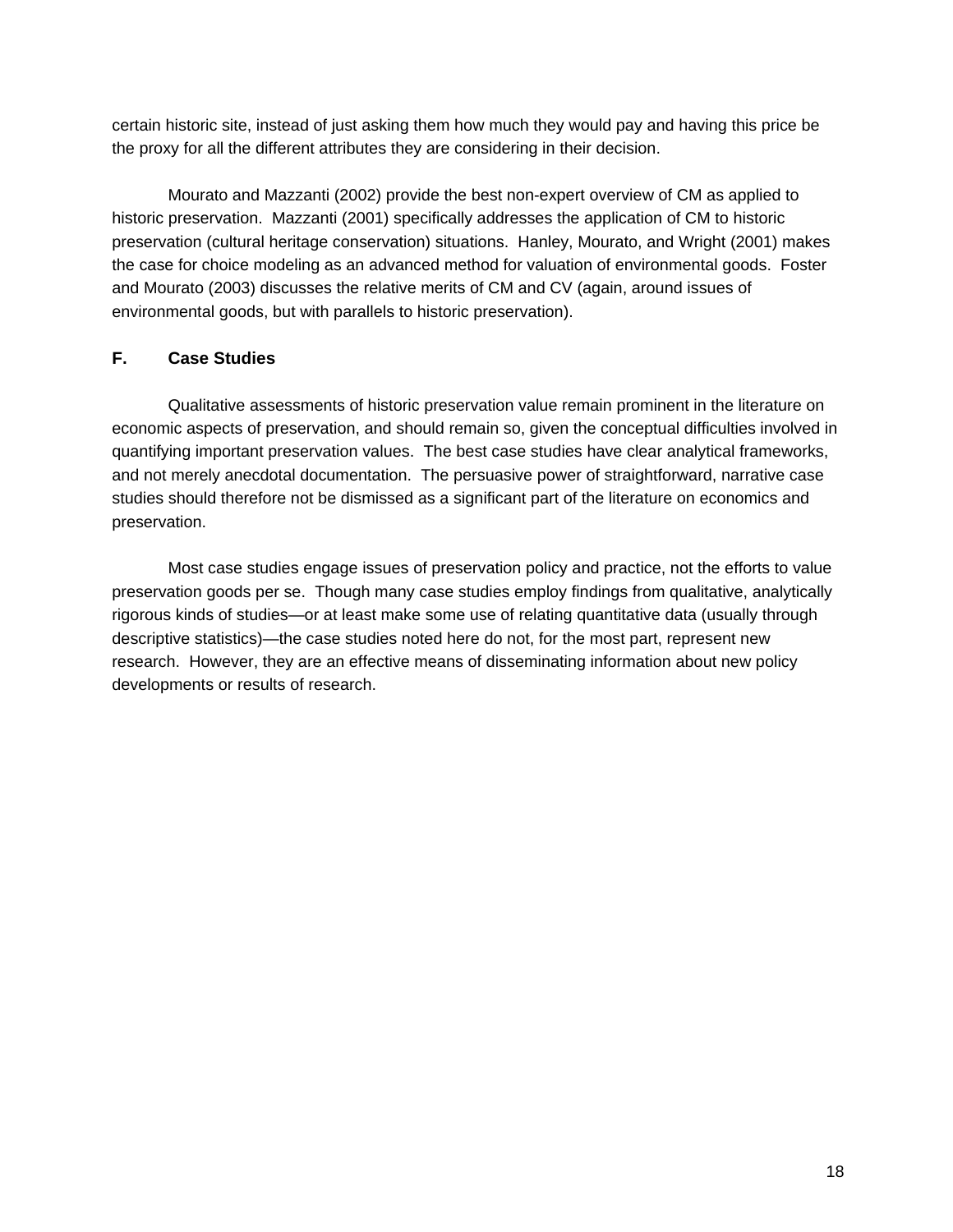### **V. FUTURE RESEARCH DIRECTIONS**

There is a relative lack of academic research on the economics of preservation (as compared with other economic sectors, or as compared to the literature on preservation's cultural aspects generated from within the field itself). This is due to two factors, respectively: on the first point, cultural topics in general are seen as relatively unimportant, less serious, and less desirable subjects of economic research (there are many incentives for economists to work on traditional, market-centered topics); on the second point, preservation being a field, not a discipline, there is no established academic infrastructure and base of research institutions to support sustained research on the topic (or many other preservation topics) over time.

Not surprisingly, the literature is weighted toward advocacy studies. Academic approaches are often enlisted for advocacy causes, however, so there are not always clear advocacy-oracademic distinctions to be made. There are relatively few analyses with enough critical distance and honest questioning of the value of alternatives to historic preservation be looked at more seriously. Perhaps the most important factor to mind in this regard is the motive behind the research, and whether it is clearly in service of preservation advocacy or adopting a more objective stance.

A number of future research directions stand out as excellent opportunities to generate relevant knowledge for the preservation field and make it more effective. The suggestions below both extend existing lines of inquiry and develop new ones to fill research gaps.

One clear research direction identified in the literature revolves around creating hybrid methodologies able to gauge both economic and cultural benefits and values of preservation in more sophisticated ways. By combining methods, the particular short-comings or blind-spots of different methods can perhaps offset one another. CVM was created to address this challenge, but it has remained in the realm of technical economic studies, for the most part, and can be pushed into further innovation by combining it with the work of other disciplines and professionals.

More attention needs to be focused on the relative value of preservation versus other kinds of investment. How does one rationalize an investment in preservation as a better trade-off than an investment, say, in a mall, or big-box retail, or a new sports stadium? Such questions are important to justifying public and public-sector support for historic preservation, but are rarely studied. Welldesigned studies accounting for the wide range of costs and benefits—across the whole range of use and non-use (economic and cultural) values of heritage—would be very illuminating (even though they would probably not be totally conclusive.) And rigorous study of the political frameworks in which these decisions are made would be of great value.

Research in historic preservation suffers because of the field's lack of understanding of the whole system of culture, memory, built environment relations of which historic preservation is part (when seen, for instance, from an ecological or anthropological perspective). Research premised on understanding the whole system of built-environment relations of which historic preservation is a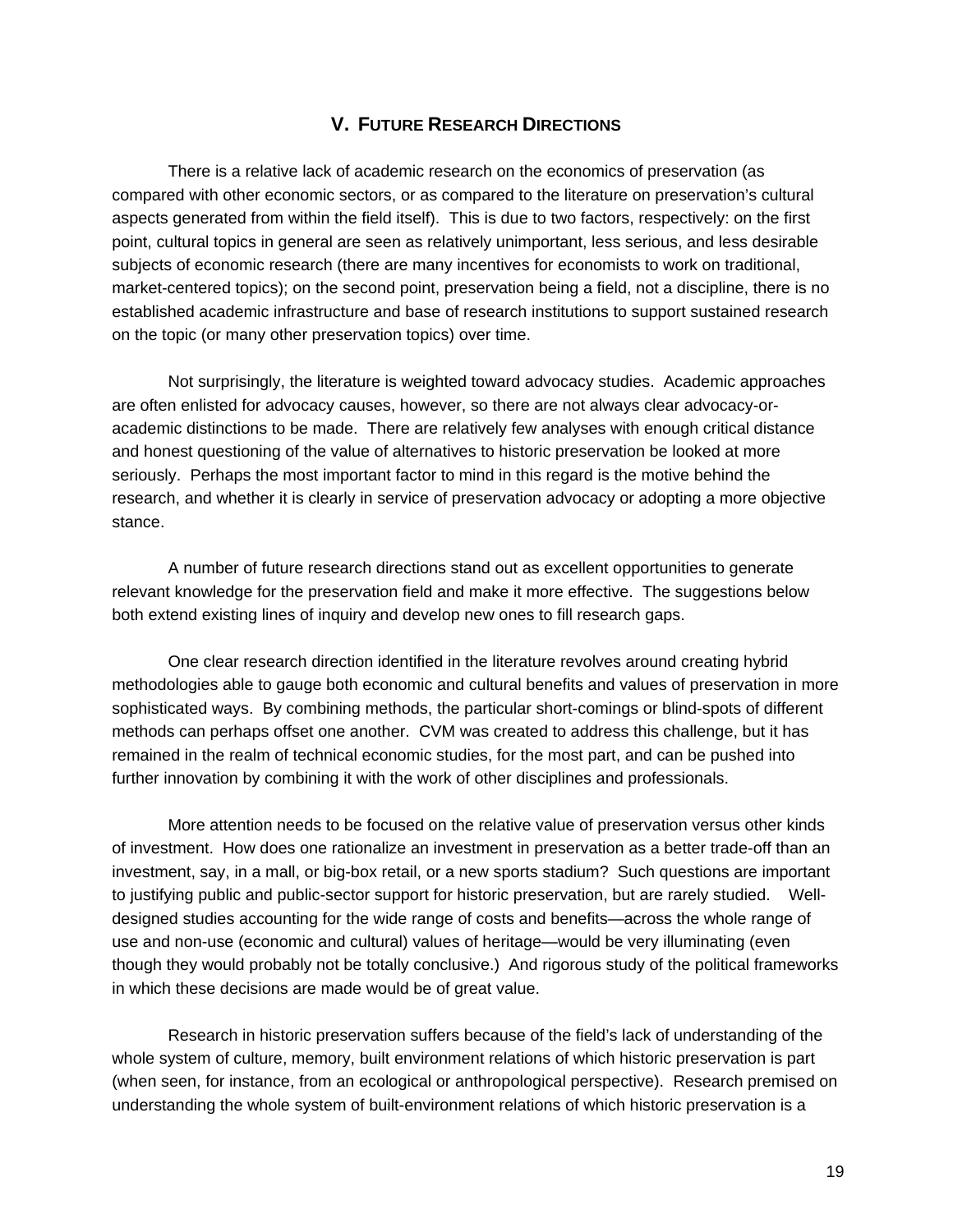part—which is to say not portraying historic preservation as a stand-alone activity—would represent a step ahead conceptually. Further, with a systemic model to work against, particular studies could explore public-health arguments in favor of historic preservation (such as those being done for smart growth/sprawl), broader quality-of-life or social-capital arguments in favor of preservation, or studies that explore the costs of *not* investing in historic preservation (and, to be fair, the potential benefits of not doing so).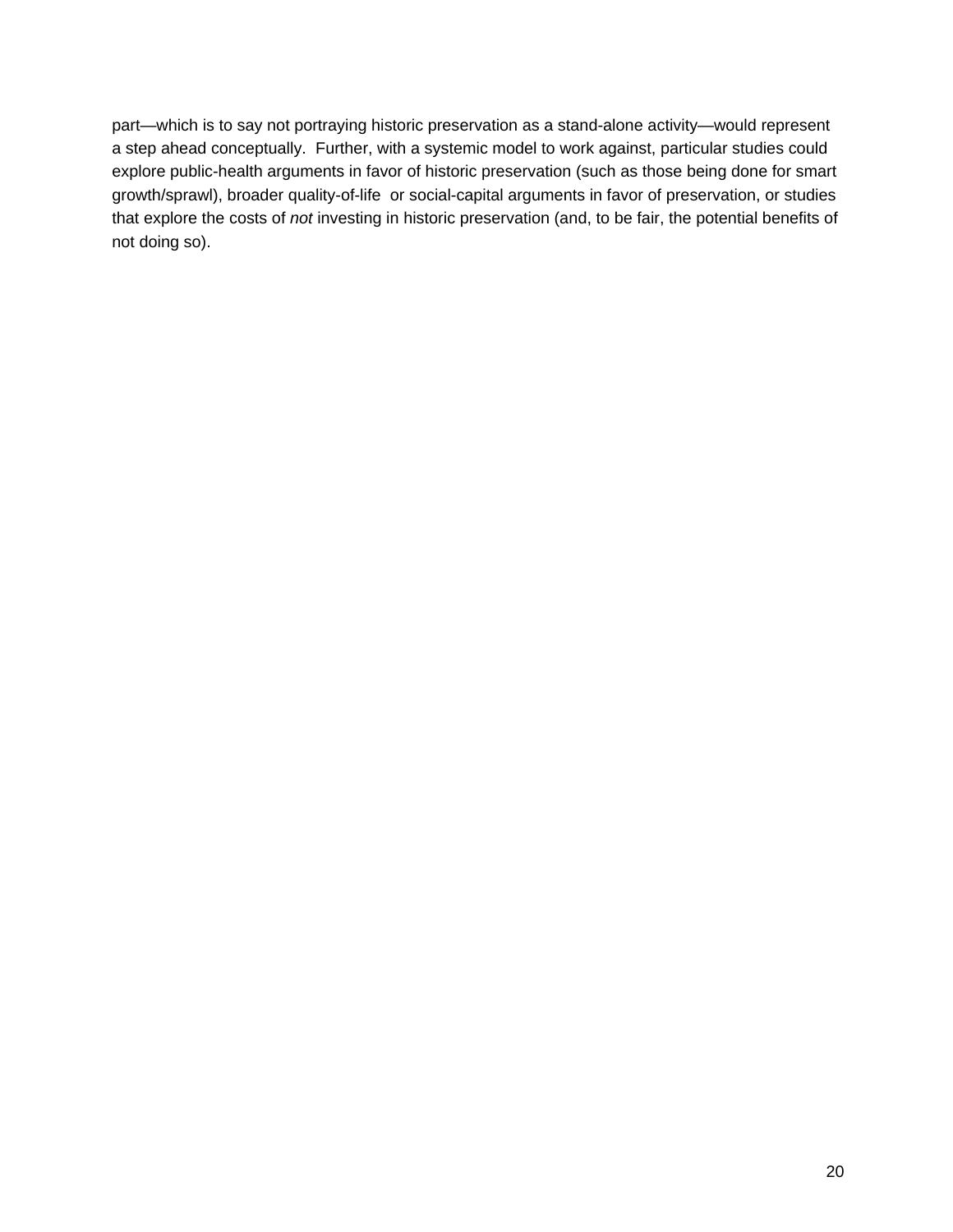## **VI. CONCLUSION**

The literature on economic aspects of historic preservation is growing in both variety and depth, and there is much to build upon. The literature includes straightforward applications of standard econometric analyses, as well as creative approaches addressing the key conceptual disconnects in this area of research—the multivalent nature of historic preservation benefits, and the fairly incommensurable ways that the economics and cultural fields have for measuring and describing the benefits of preservation. This paper echoes a number of thoughtful scholars and practitioners from both the economics and historic preservation fields in calling for new, hybrid, collaborative research to bridge some of the gaps.

While conclusive, scientifically verifiable answers to preservation economics questions are elusive at best, a number of reasonable conclusions can be drawn about the economic benefits of historic preservation on the basis of the literature reviewed here. Historic preservation has important economic values and produces certain economic benefits for both private actors and the public at large. Preservation projects can be profitable; and preservation policies do make sound fiscal sense. However, the economic impacts and measures of historic preservation activities are too situational to be able to extrapolate widely. Making conclusive, generalized statements about the economics of preservation on the basis of a great variety of empirical studies is a future goal, perhaps, but not a current reality.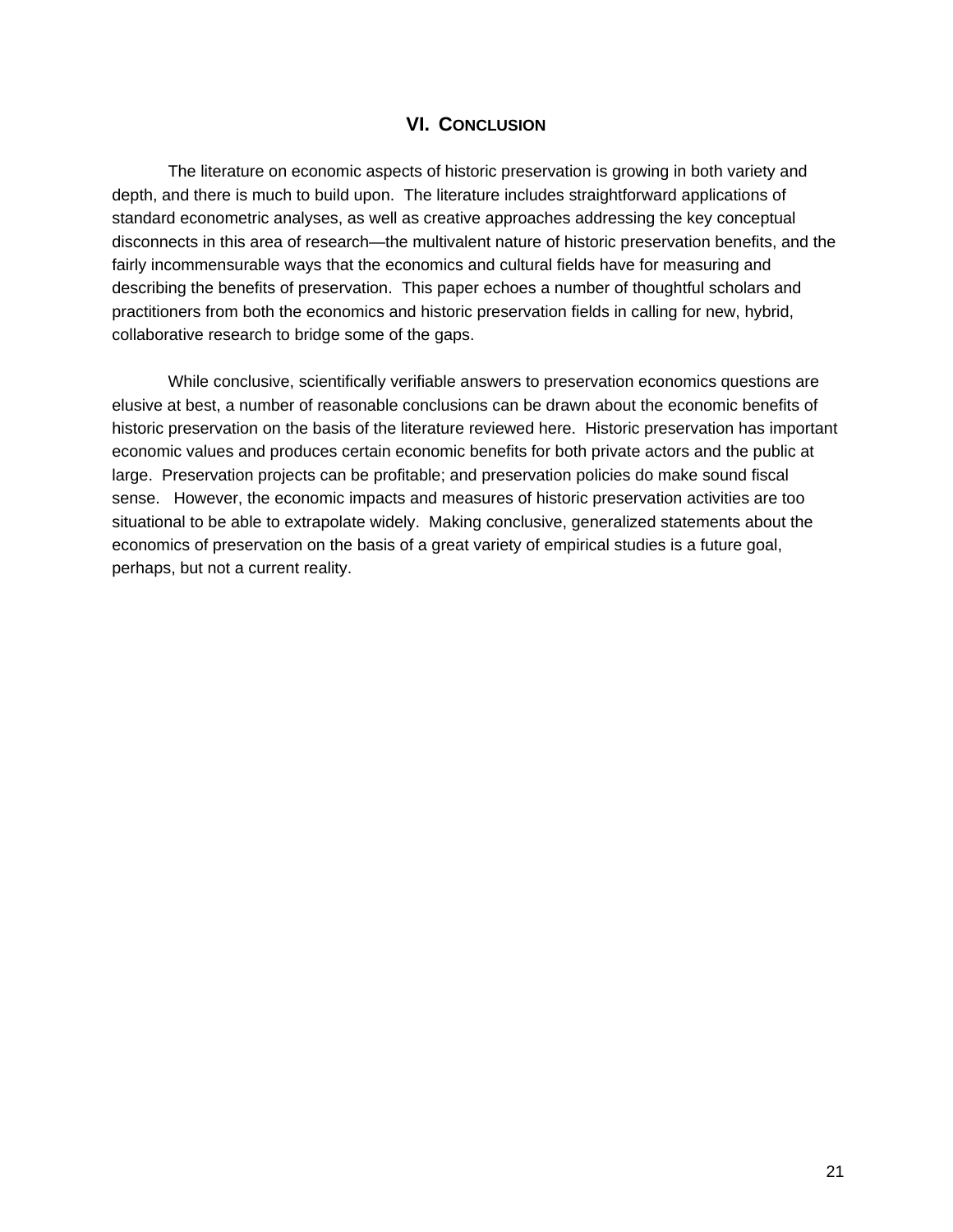## **ANNOTATED BIBLIOGRAPHY**

### **A. "First Ten Readings"**

This list is identifies ten works drawn from the review that would best initiate and inform a reader new to economics-preservation issues.

- 1. David Throsby's *Economics and Culture* (2001), an academic though readable treatment of the concepts and philosophies shaping the way the economics field looks at historic preservation (and other spheres of culture as well).
- 2. *Economics and Heritage Conservation* (Mason ed., 1999), contains a summary and short briefing paper for a Getty conservation Institute seminar involving economists and preservation specialists.
- 3. A sampling of Donovan Rypkema's path-breaking work developing arguments supporting the economic viability of historic preservation: *The Economics of Rehabilitation* (1991), *The Economics of Historic Preservation: a Community Leader's Guide* (1994, updated 2005).
- 4. Listokin, Listokin and Lahr (1998), a pro-preservation scholarly essay on "The Contributions of Historic Preservation to Housing and Economic Development."
- 5. Mourato and Mazzanti (in de la Torre ed., 2002), a comprehensive account of economists' successes, failures, and prospects for studying the economic values of heritage (from the perspective of economists, but written for preservation professionals); also in this vein is Hutter and Rizzo (1997), an edited collection that is an excellent survey of cultural economists' work as applied to specific issues of historic preservation.
- 6. Navrud and Reilly, eds. (2002), a current collection of academic economists studying preservation phenomena, weighted toward the use of contingent valuation methods.
- 7. Cultural Policy Center, University of Chicago (2002), the proceedings of a conference at which leading economists parse arguments for and against the two main methodologies for studying the economics of preservation: economic impact studies and contingent valuation methods.
- 8. One of the state-level economic impact studies by David Listokin and his colleagues: Listokin et al (2002) for Florida; Center for Urban Policy Research et al (1999) for Texas; or New Jersey Historic Trust and Center for Urban Policy Research (1997) for New Jersey.
- 9. Ashworth (2002), which looks carefully at the "economic context of decision making" and the presumption that historic designation has a positive effect on property values.
- 10. The RAND Corporation report *The Gifts of the Muse* (McCarthy, et al., 2004) summarizes policy debates surrounding public investment in the arts, with many parallels to historic preservation, and also includes useful theoretical reviews of economic and non-economic rationales for cultural policy.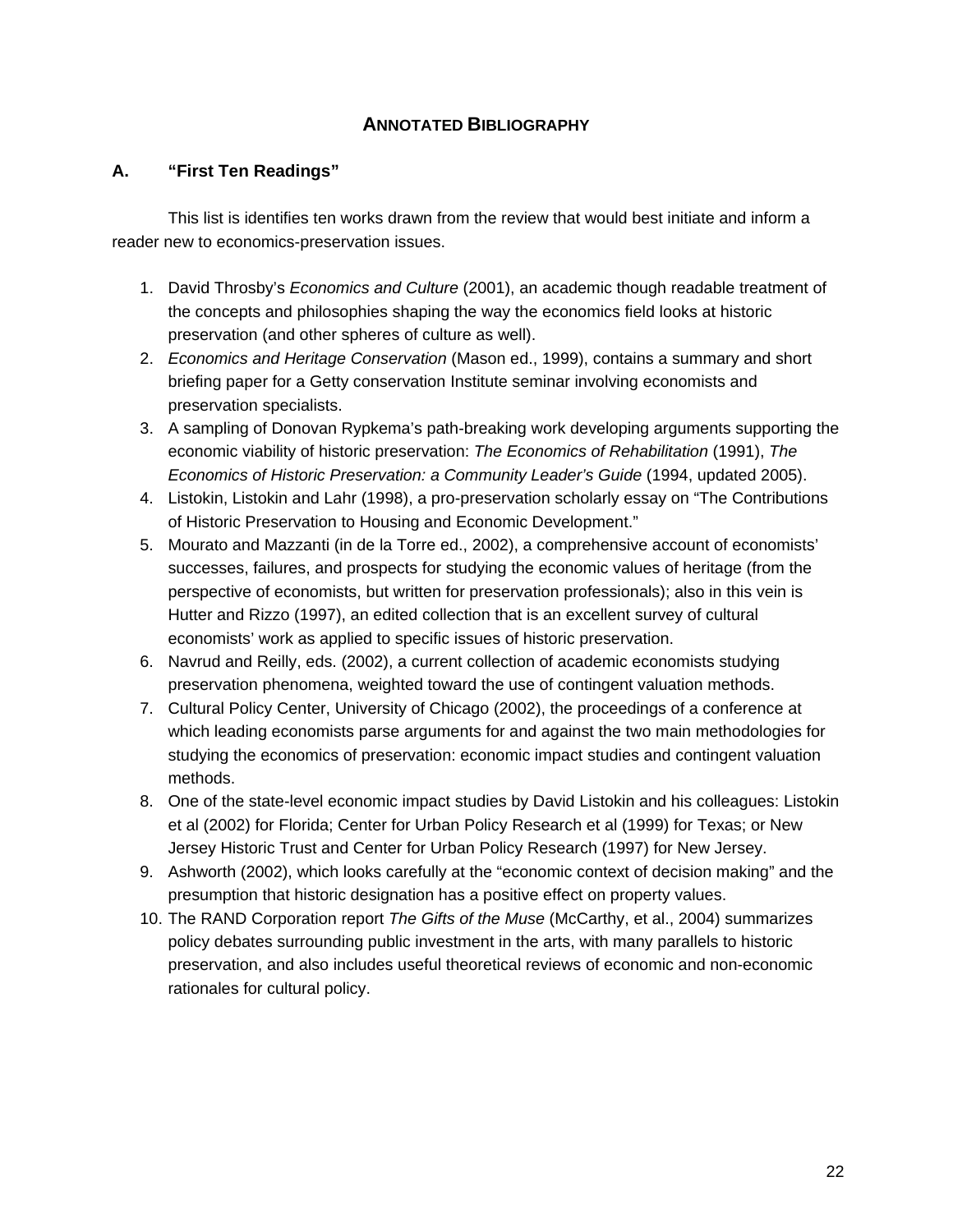## **B. Overarching Works on Economics and Historic Preservation**

Studying the economics of preservation remains outside the mainstream of the economics field. The conventional, well-established British economist Sir Alan Peacock, in a published lecture, felt the need to justify his interest in the subject: "Having established that the economics of heritage is worthy of attention and presents some fascinating intellectual problems…." (Peacock, 1995, chapter 1).

In light of the variety and complexity of possible approaches to the economic of historic preservation, works designed to explain the *range* of approaches to analyzing the economics of historic preservation are particularly valuable. They provide a map of the whole literature describing known features as well as the terra incognita of unexplored issues—and establish a framework for relating single works to the whole literature.

There are a range of approaches to the economics of preservation is best described by the extent to which the authors problematize the whole prospect of measuring the economic values of historic preservation. In some works, the economic measures are seen as unproblematic—a simple application of proven economic analyses to a different sort of good/service, and following from this a simple input to existing decision-making apparatuses (Pagiola, 1996; some chapters in Hutter and Rizzo, 1997). Elsewhere, the difficulty in pricing nonuse values and the built-in uncertainties and politics of cultural policy are identified as a central problematic (Throsby, 2001). There is a general trend toward more sophisticated analysis of nonuse values, extending economists' analytical reach farther into the nonuse realm with new methods tools, without determining how far these methods can actually take our understanding (Mourato and Mazzanti, 2002).

The following works offer invaluable overviews of the concepts, frameworks, and methodologies connecting economics and historic preservation:

- Throsby 2001; a thorough overview, written mostly for economists though not exclusively, adapting the tools of environmental economics and economics of art to culture in general and specifically to the field of historic preservation;
- Hutter and Rizzo 1997; collecting the work of the leading cultural economists working on historic preservation-related topics, along with a clear overview of research issues, problems, and concepts;
- Mourato and Mazzanti 2002: an excellent, recent overview of the range of methodological approaches, as well as some new and novel suggestions (choice modeling—see below);
- Klamer and Zuidhof 1999: interpreting the range of economic approaches to heritage, specifically in light of the distinction between cultural and economic values of heritage:
- Pagiola 1996: writing from the applied economist perspective, applying the tested methods of environmental economics directly to cultural heritage situations in support of analyzing World Bank financing and lending decisions.
- Ashworth 2002 gives an overview of the problematic issues joining economics and preservation, as seen through the lens of a widely debated pragmatic and policy issue—the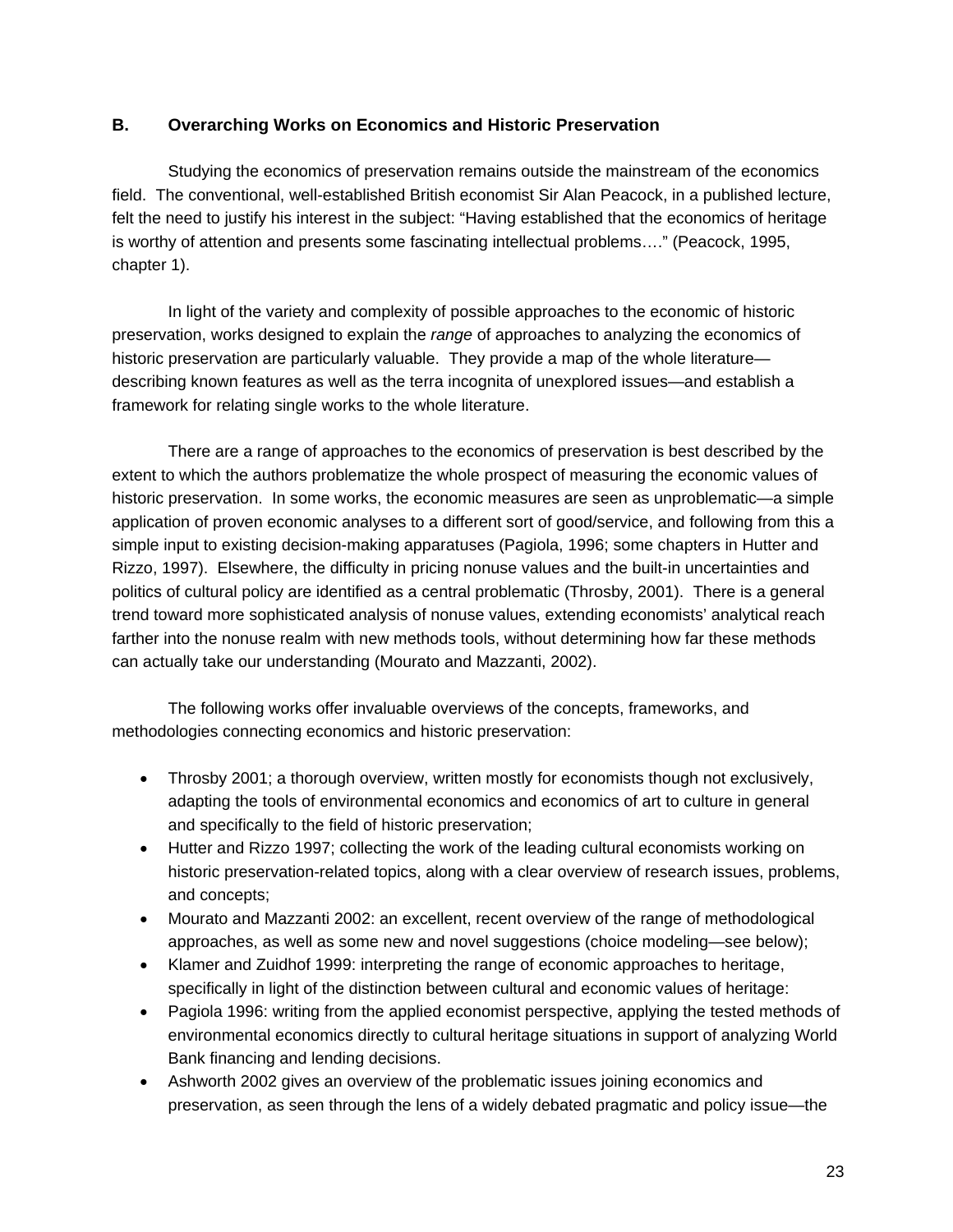effect of historic district designation, one of the most common preservation policy tools, on property values.

• These synthetic works connect economic concepts and analyses to matters of cultural policy: Peacock 1995; Peacock and Rizzo 1994; Schuster and de Monchaux 1997.

Applied Economics. "Valuing the Public Benefits of Heritage Listing of Commercial Buildings: Prepared for the New South Wales Heritage Office." Sydney: 2000.

- Ascroft, Sheila. "Preservation Pays: the Economics of Heritage Conservation." Ottawa: The Heritage Canada Foundation, 2002.
- Ashworth, G. J. "Conservation Designation and the Revaluation of Property: the Risk of Heritage Innovation." *International Journal of Heritage Studies* 8, no. 1 (2002): pp. 9-23.
- Australian Heritage Commission. "Heritage Economics: Challenges for Heritage Conservation and Sustainable Development in the 21st Century." Australia: Australian Heritage Commission, 2001.

Baer, William. "When Old Buildings Ripen for Historic Preservation: a Predictive Approach to Planning." *Journal of the American Planning Association*, 61/1, Winter 1995.

- Brabec, Elizabeth, and Andrew L. Zehner. "The Economics of Community Character Preservation: an Annotated Bibliography." Washington, D.C.: Government Finance Research Center, Government Finance Officers Association, 1991.
- Brand, Stewart. *How Buildings Learn*. New York: Penguin, 1995.
- English Heritage. *The Heritage Dividend*. London: English Heritage, 1999.
- Frey, Bruno S. "The Evaluation of Cultural Heritage: Some Critical Issues." *Economic Perspectives on Cultural Heritage* Michael and Ilde Rizzo editors Hutter. New York: St. Martin's Press, 1997.
- Greffe, X. *La Valeur Economique Du Patrimoine: La Demande Et L'Offre De Monuments*. Paris: Anthropos, 1990.
- Greffe, Xavier. " *Managing Our Cultural Heritage*, trans. Latika Sahgal. New Delhi: Aryan Books International in association with Cultural Section of the Embassy of France, 2001.
- Hutter, Michael and Ilde Rizzo editors. *Economic Perspectives on Cultural Heritage*. New York: St. Martin's Press, 1997.
- Klamer, Arjo and Peter-Wim Zuidhof. "The Values of Cultural Heritage: Merging Economic and Cultural Appraisals." *Economics and Heritage Conservation.* ed. Randall Mason, 23-58. Los Angeles: Getty Conservation Institute, 1999.

Lichfield, Nathaniel. "Economics in Urban Conservation." Cambridge University Press, 1988.

- Mason, Randall ed. *Economics and Heritage Conservation*. Los Angeles: Getty Conservation Institute, 1999.
- Mohr, E. and J. Schmidt. "Aspects of Economic Valuation of Cultural Heritage." *Saving Our*  Architectural Heritage: The Conservation of Historic Stone Structures, Baer and Snethlage, eds. New York: John Wiley & Sons, 1997.
- Mourato, Susana and Massimiliano Mazzanti. "Economic Valuation of Cultural Heritage: Evidence and Prospects." *Assessing the Values of Cultural Heritage.* de la Torre, ed. Los Angeles: Getty Conservation Institute, 2002.
- National Trust for Historic Preservation. "Economic Benefits of Preserving Old Buildings."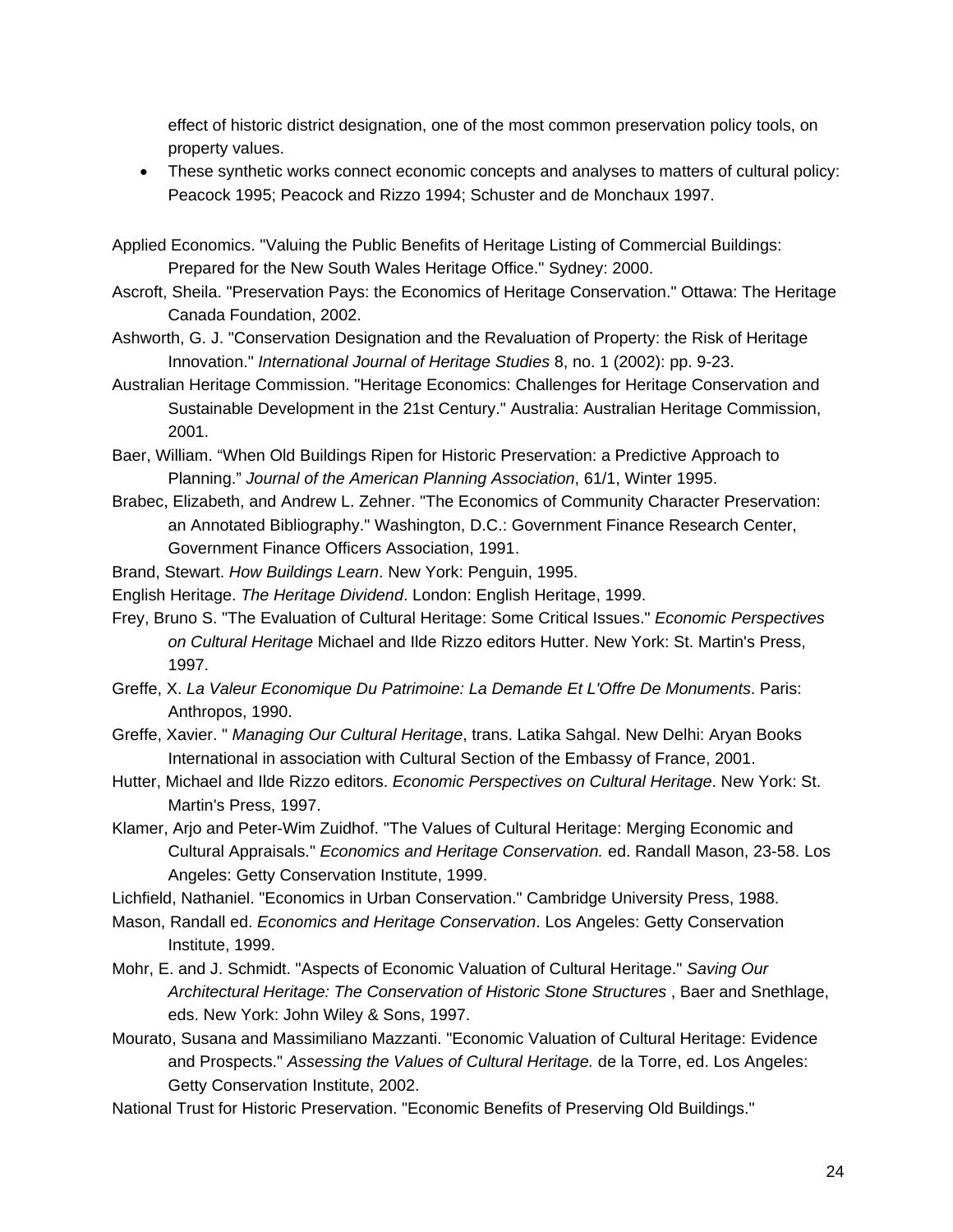Washington, D.C.: National Trust for Historic Preservation, Preservation Books, 1976.

- Ost, Christian and Nathalie Van Droogenbroeck. *Report on the Economics of Conservation: An Appraisal of Theories, Principles and Methods*. ICOMOS International Economics Committee, 1998.
- Peacock, Alan ed. *Does the Past Have a Future? The Political Economy of Heritage*. London: Institute of Economic Affairs, 1998.
- ---. 1995. "A Future for the Past: The Political Economy of Heritage." *Proceedings of the British Academy,* 87, pp.189-243.
- Pearce, David and Susana Mourato. "Economic and Financial Analysis for Cultural Heritage Projects--Valuation Methods and Techniques. ""Milan Lin-Rodrigo" , 19??
- Rypkema, Donovan D. *The Economics of Historic Preservation: A Community Leader's Guide*. Washington, DC: National Trust for Historic Preservation, 1994.
- Seaman, Bruce A. "Beyond Economic Impact." *The Arts in a New Millennium: Research and the Arts Sector.* editors Valerie B. Morris and David B. Pancratz Westport, CT: Praeger, 2003.

Stefano Pagiola. "Economic Analysis of Investments in Cultural Heritage: Insights From Environmental Economics." Washington: Environment Department, World Bank, 1996.

Throsby, David. 2001. *Economics and Culture*. New York: Cambridge University Press.

Vivian, Daniel, Mark Gilberg, and David Listokin. "Analyzing the Economic Impacts of Historic Preservation." Washington, D.C.: National Trust for Historic Preservation, Forum Journal, 2000.

## **C. Economics of the Arts and Culture**

Beginning in earnest in the 1960s, a subfield of economics concerned with the arts has emerged as a recognized area of research. The thrust of this work is applying the concepts and tools of neoclassical economics to the spheres of art and culture—looking at artworks and cultural performances as another kind of commodity/sphere of economic activity, though with some novel aspects. Because of the obvious nonuse values of art and culture—the raison d'etre of art and culture being by definition beyond economic and pragmatic concerns—this area of economics has itself been a creative center. Methodologies have been built to address the inclusion of art and culture in the normal, normative discourse of economics; in many cases, environmental economics have been the source of methodologies for cultural economics. The leading works cited below convey an overview of issues and methods used in the studying the arts and cultural spheres as kinds of economic activity.

Academic writing about the arts as an economic activity goes back at least to John Kenneth Galbraith in the 1960s<sup>7</sup>, but was more fully developed by Baumol (Baumol and Bowen 1966). A number of excellent collections and overviews have been published, including Peacock and Rizzo 1994; Throsby 2001; Towse and Khakee 1992; and Towse 1997. These and a number of other economists regularly publish research in the Journal of Cultural Economics and in the proceedings of biannual conferences of the Association of Cultural Economics International.

 $\overline{a}$  $7$  Throsby, 2001, p.12.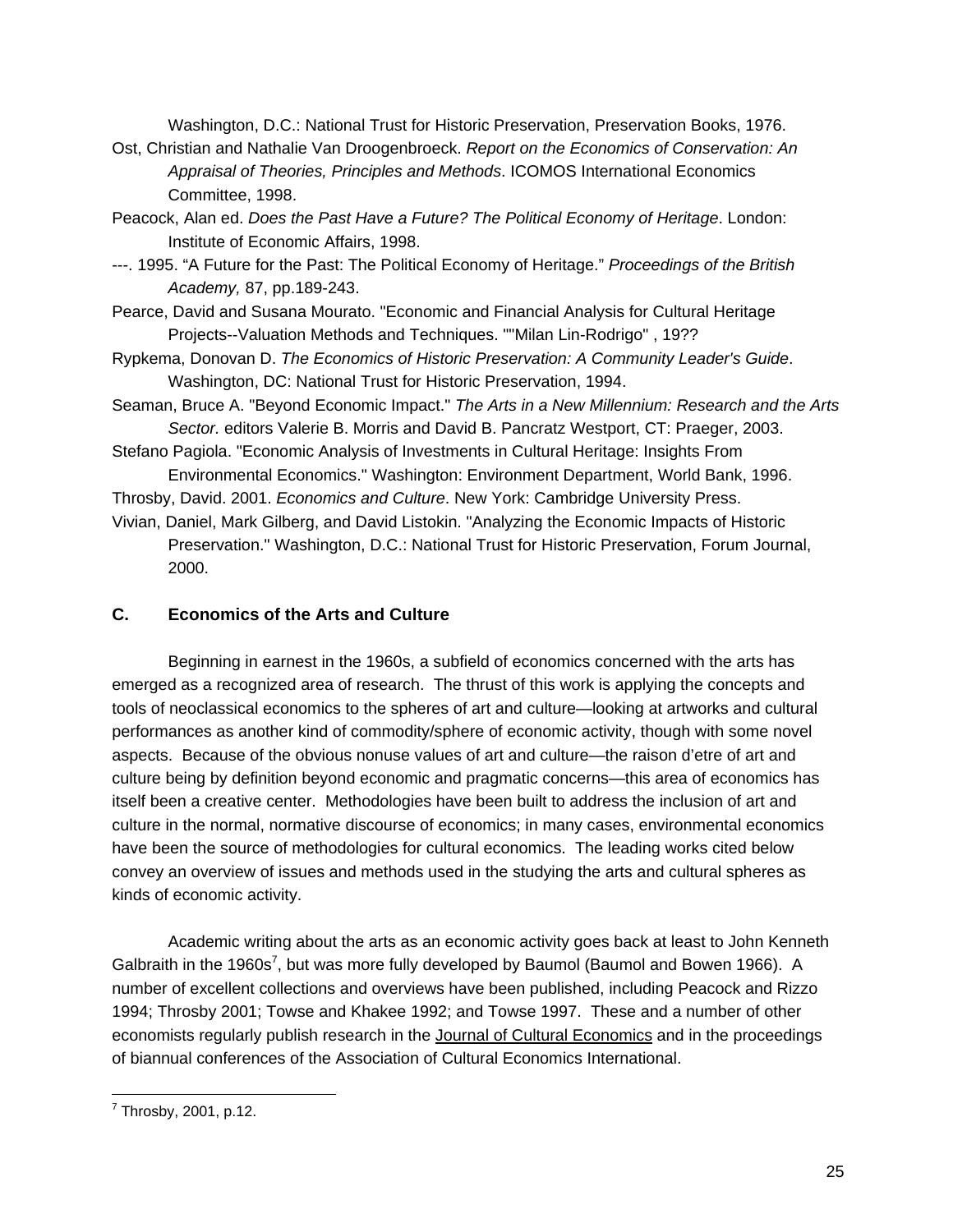- Baumol, William J. and William G. Bowen. Performing Arts, the Economic Dilemma; a Study of Problems Common to Theater, Opera, Music, and Dance. New York: Twentieth Century Fund, 1966.
- Grampp, William. Pricing the Priceless: Arts, Artists, and Economics. New York: Basic Books, 1989.
- Guetzkow, Joshua. "How the Arts Impact Communities: An Introduction to Literature on Arts Impact Studies." New Jersey: Princeton University, 2002.
- Hansen, Trine Bille. "Measuring the Value of Culture." Cultural Policy vol. 1,no. 2 (1995): pp. 309- 22.
- Klamer, Arjo editor. The Value of Culture: On The Relationship Between Economics and Arts. Amsterdam: Amsterdam University Press, 1996.
- McCarthy, Kevin, Elizabeth Ondaatje, Laura Zakaris, and Arthur Brooks. 2004. Gifts of the Muse: Reframing the Debate about the Benefits of the Arts. Santa Monica, CA: RAND Corporation.
- Peacock, Alan and Ilde Rizzo editors. Cultural Economics and Cultural Policies. Boston: Kluwer Academic Publishers, 1994.
- Throsby, David. "Culture, Economics and Sustainability." Journal of Cultural Economics 19 (1995): 199-206.
- ———. Economics and Culture. New York: Cambridge University Press, 2001.
- Towse, Ruth and Addul Khakee eds. Cultural Economics. Berlin / New York: Springer Verlag, 1992.
- Towse, Ruth editor. Cultural Economics: The Arts, the Heritage, and the Media Industries . International Library of Critical Writings in Economics. Cheltenham, UK: Edward Elgar, 1997.

#### **D. Environmental Economics**

The issues and methods involved in studying environmental or natural-resource conservation mirror very closely the issues regarding cultural resources in general and historic preservation specifically. A number of economic concepts and methodologies developed in the field of environmental economics (also known as ecological economics) over the last several decades provide important jumping-off points for studying the economics of historic preservation. Given that the literature on environmental economics is considerable and well-developed, it constitutes an important foundation for developing the economics of preservation.

Both cultural and natural resources are treated by economists as having both private-good and public-good qualities. Consequently, extra-market measures of natural-resource values have been a focus of economists working in this area. Contingent valuation methods, for instance, were pioneered in environmental economics and only more recently have been applied to historic preservation and other cultural resources. A number of cultural economists began working on natural-resource issues and explicitly discuss the borrowing of methods and concepts from environmental economics (for instance, Pagiola, 1996; Throsby, 2001).

There are many useful overview works represented the considerable accomplishments of the environmental economics subfield. These works often have a very strong orientation toward the applied, given that many environmental economic tools have developed out of the practical needs of institutions such as the World Bank. Of particular note are the work of Robert Costanza (Costanza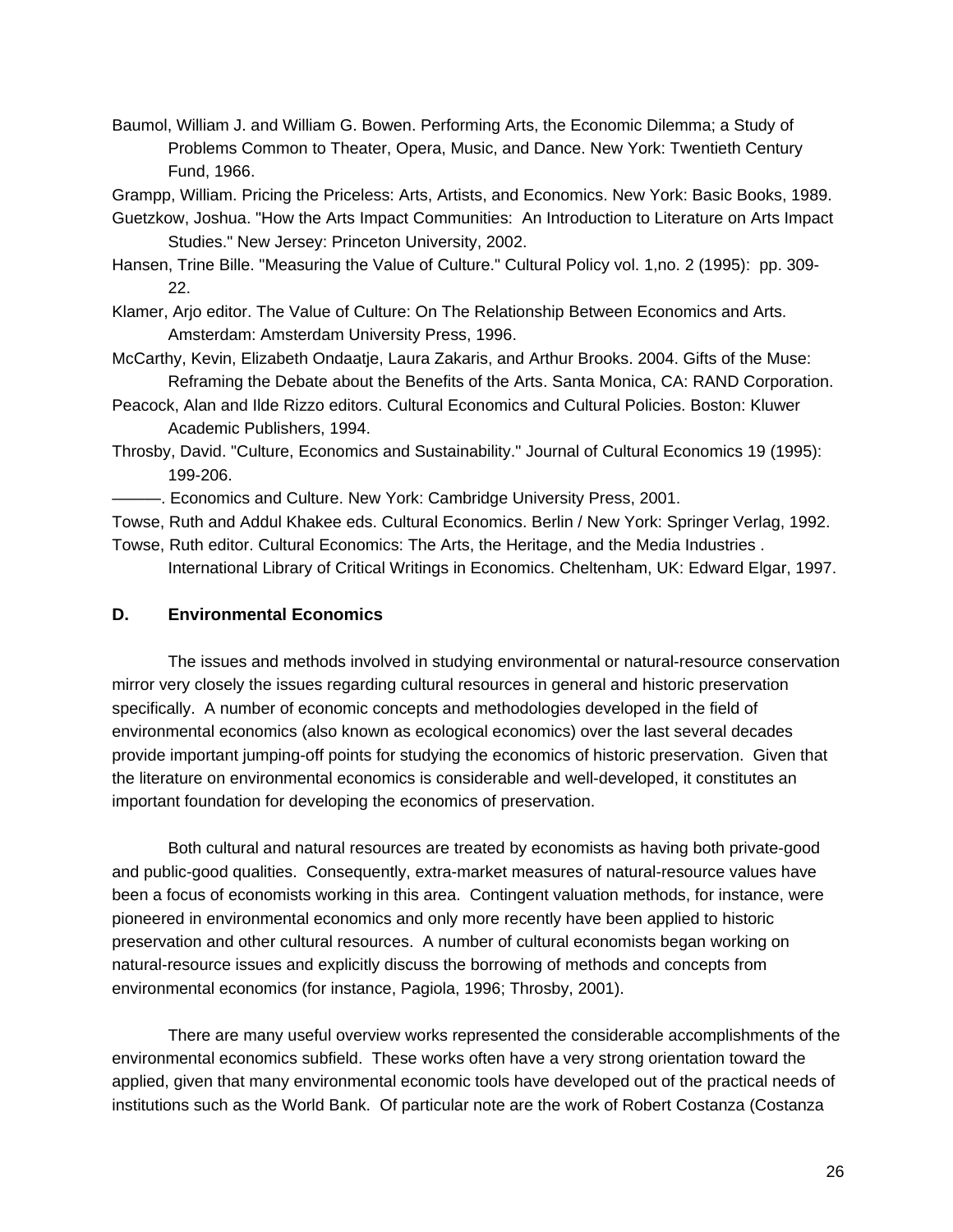1996), Herman Daly, and John Dixon (Dixon and Sherman 1990; Dixon et al 1994). As with much literature from the economics field, much of the material in environmental economics is quite technical, with mathematical equations forming an important part of the discourse; Edward-Jones et al (2000) provides an excellent introduction for non-economists. Rietbergen-McCracken and Abaza (2000) presents a number of creative applications of environmental economics methodologies, many of them relevant to cultural heritage issues.

A number of interesting, more specialized works on particular aspects of environmental economics are available. Some examples include Attfield (1998) on typologizing the values of ecology and building methodological approaches following from this, and Howarth and Farber (2002), who attempt to account for externalities such as "the quiet of the woods" in accounting for economic valuation of the natural environment.

Complementing these academically focused studies, there is a substantial stock of advocacy-focused studies on environmental issues such as open space protection, smart growth/growth management, or other policies. In this vein, see Lerner and Poole (1999), an extensive and persuasive report for the Trust for Public Land enumerating the benefits (economic and otherwise) or open-space preservation. Like many other advocacy reports, their study relays the results of extensive research in fairly attenuated form—i.e., selecting and presenting a few of the most striking and memorable results.

In addition, articles appearing in such academic journals as *Journal of Environmental Economics and Management, Environmental Values*, and *Journal of Environmental Planning and Management*, should be watched as sources of innovation and comparison to cultural-resource issues. The web site ecosystemvaluation.org gives a useful and non-technical introduction to environmental economics issues and tools.

The work of economist Mark Sagoff warrants special note as a critical voice in the use of environmental economics and the shaping of resource protection policy. Many of his articles take issue with common assumptions and received wisdom in the field, looking more closely at some of the assumptions behind environmental economics, and casting some doubt of them (Sagoff, 1994, 1997).

The academic literature on growth management (a.k.a. Smart Growth) is expansive, and potentially quite relevant to historic preservation policy issues and methodological challenges. The intangible aesthetic and "quality of life" factors that play a role in the analysis and advocacy of growth management are parallel to the nonuse values of historic preservation. Therefore, while state-of-the-art measures of sprawl continue to exclude cultural factors for the most part (Song and Knapp 2004), efforts such as the Costs of Sprawl study by the Transportation Research Board (1998), and Jackson and Kochtitsky (2002) are potentially of great relevance for preservation.

Berkes, Fikret and Carl Folke. 1994. "Investing in Cultural Capital for Sustainable Use of Natural Capital." *Investing in Natural Capital: The Ecological Economics Approach to Sustainability.*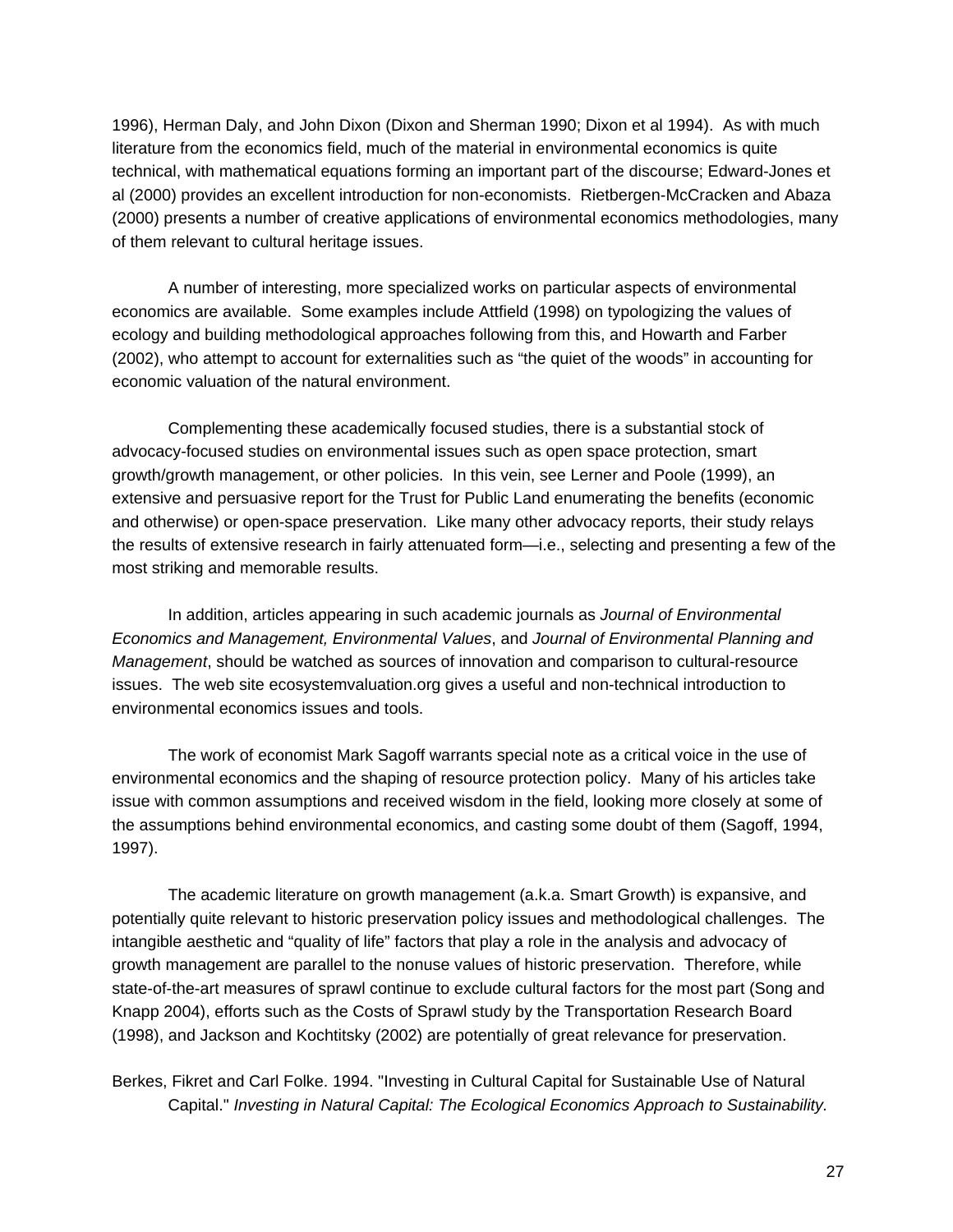A. Jansson, M. Hammer, C. Folke, and R. Costanza, eds., Washington: Island Press. Collados, Cecilia and Duane Timothy P. "Natural Capital and Quality of Life: a Model for Evaluating

- the Sustainability of Alternative Regional Development Paths." *Ecological Economics* 30, no. 3 (1999): 441-60.
- Costanza, Robert et al. eds. "Getting Down to Earth: Practical Applications of Ecological Economics." *Integrated Envisioning, Analysis, and Implementation of a Sustainable and Desirable Society.* Robert et al. Costanza, pp. 1-13. Washington: International Society for Ecological Economics/Island Press, 1996.
- Costanza, Robert, ed. 1991. *Ecological Economics: the Science and Management of Sustainability.*  New York: Columbia University Press, 1991.
- Dixon, J. A. L. F. Scura R. A. Carpenter and P. B. Sherman. *Economic Analysis of Environmental Impacts*. London: Earthscan, 1994.
- Dixon, John A. and John B. Sherman. *Economics of Protected Areas: A New Look at Benefits and Costs*. Washington: Island Press, 1990.
- Edwards-Jones, Gareth Ben Davies Salman Hussain. *Ecological Economics: An Introduction*. Malden. MA: Blackwell Science, 2000.
- Haab, Timothy C. and Kenneth E. McConnell. *Valuing Environmental and Natural Resources: The Econometrics of Non-Market Valuation*. Cheltenham, UK: Edward Elgar, 2002.
- Howarth, Richard B. and Farber Stephen. "Accounting for the Value of Ecosystem Services." *Ecological Economics* 41, no. 3 (2002): pp. 421-29.
- Jackson, Richard and Chris Kochtitzky. 2002. *Creating a Healthy Environment: the Impact of the Built Environment on Public Health*. Sprawl Watch Clearinghouse Monograph Series.
- Lerner, Steve and William Poole. 1999. *The Economic Benefits of Parks and Open Space: How Land Conservation Helps Communities Grow Smart and Protect the Bottom Line.* California: Trust for Public Land.
- Pagiola, Stefano. *Economic Analysis of Investments in Cultural Heritage: Insights From Environmental Economics*. Environment Department, World Bank, 1996.
- Rietbergen-McCracken, Jennifer and Abaza Hussein, eds. 2000. *Environmental Valuation: a World-Wide Compendium of Case Studies.* UK: Earthscan Publications Limited.
- Sagoff, Mark. 1997. "Environmental Economics." *Encyclopedia of Applied Ethics.* (Ruth Chadwick, ed.) New York: Academic Press.
- ———. 1994. "Four Dogmas of Environmental Economics." *Environmental Values.* v.3, n.4, 285- 310.
- Tibbetts, John. *Open Space Conservation: Investing In Your Community's Economic Health* . Lincoln Institute of Land Policy, 1998.
- Trust for Public Land. "Bibliography: The Economic Benefits of Open Space." Web page, 1996 [accessed 2003]. Available at

http://www.tpl.org/tier3\_cdl.cfm?content\_item\_id=1076&folder\_id=726.

- ———. *The Economic Benefits of Parks and Open Space: How Land Conservation Helps Communities Grow Smart and Protect the Bottom Line*. 1999.
- Worrall, Douglas G. "Economics and the Conservation of Land." Maryland: Wright, Constable & Skeen, L.L.P., 1998.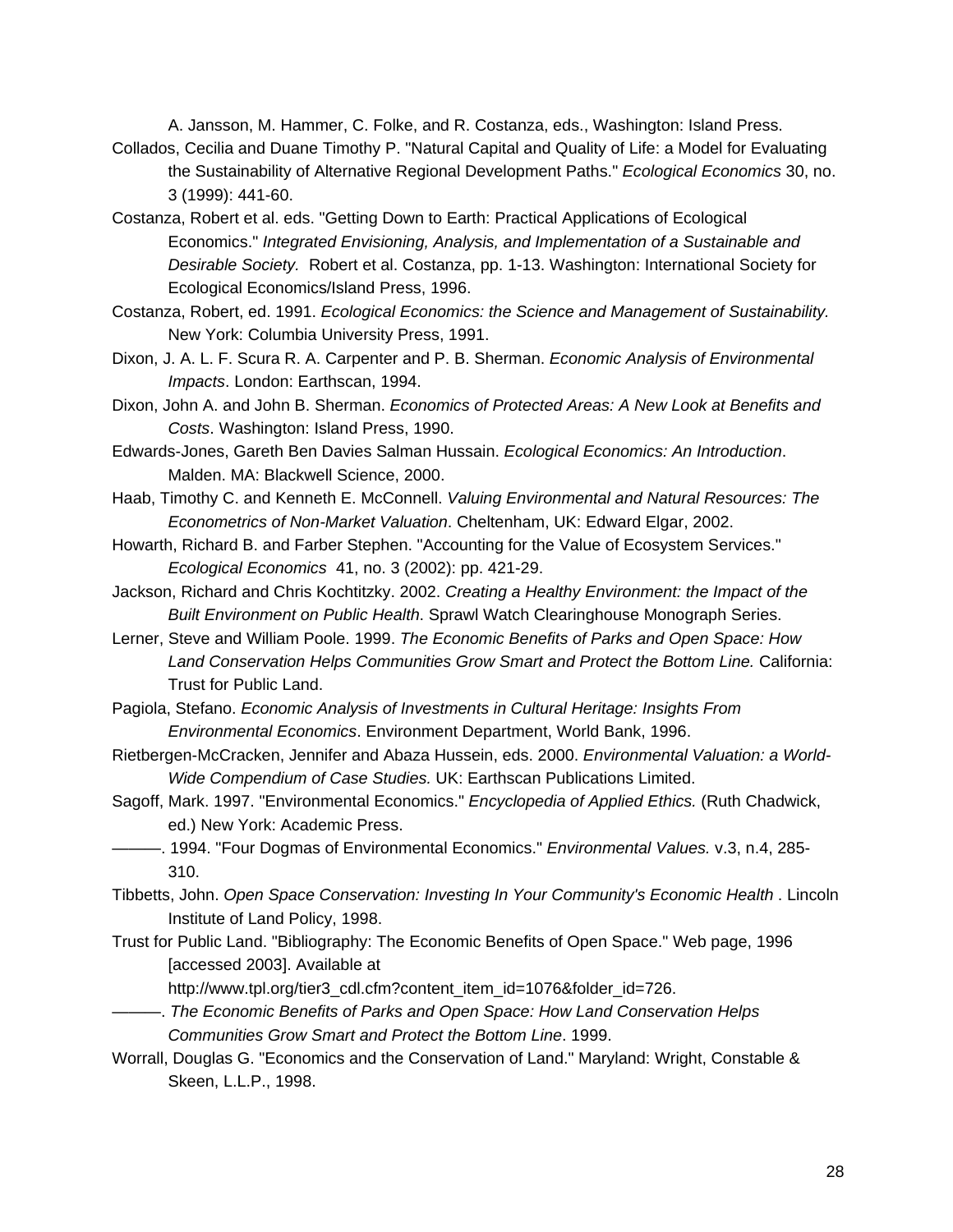### **E. Works on the Notion of Value**

 $\overline{a}$ 

The conceptual issues regarding the economics of preservation are extremely important to understanding the existing literature, the absences in it, and the fundamental methodological challenges.<sup>8</sup> The concept of value is foremost. As it is used here, "values" refers to the different qualities of a certain building, place or preservation activity. Every preserved building or preservation project has, by its nature, several different types of value—it may be valued for its historical associations, its beauty, its use as a social gathering spot, as part of an ecosystem, or financially. Efforts to classify all the different values of historic preservation have yielded many different types (Avrami and Mason, 2000); for the purposes of this review, the broad distinction between cultural values and economic values is most relevant.

The conceptual distinction between economic and cultural values of historic preservation is important because they represent incommensurable ways of looking at the same phenomena and thus to different methodological choices (Mason, ed., 1999; Avrami and Mason, 2000; de la Torre, 2002). Consider, for instance, how an historian would describe the value of an old building, as opposed to how an economist would describe it.

In the parlance of economics, the value of historic buildings falls into two clear categories: use and non-use values. *Use values* are consumable and tradable through markets and therefore are fairly simple to price and analyze with standard economic methods that calculate prices in straightforward manner. *Non-use values* are not consumable by individuals or tradable through markets, and are consonant with the notion of public goods. These two broad categories relate to respective kinds of methodologies that have been created to study them. Use values are measured with data from markets; non-use values have to be have prices estimated for them. In any historic preservation project, both these value types are present, creating some confusion about which methodologies are most appropriate.

Because some of the most important benefits (or, impacts) of historic preservation are cultural, the fundamental difficulty in measuring culture looms large in any effort to quantify the values of preservation (Klamer 1996; Selwood 2002). Despite the range of economic tools available for quantifying intangible, "priceless" phenomena, there remains a fundamental blind spot in economic analyses of the value of historic preservation: costs and benefits that resist quantification are often simply excluded from economic studies of preservation, because of the admitted difficulties in quantifying them.

Attfield, Robin. "Existence Value and Intrinsic Value." *Ecological Economics* 24, no. 2-3 (1998): pp. 163-68.

Avrami, Erica and Randall Mason eds. "Values and Heritage Conservation." Los Angeles, California:

<sup>&</sup>lt;sup>8</sup> There is some justifiable impatience among practitioners when it comes to discussing conceptual issues-it seems to delay discussion of specific, "real" results—but some discussion of concepts is indispensable. But the specific results of this review, and the individual studies, would be meaningless without an understanding of the concepts underlying them and the context within which they are set.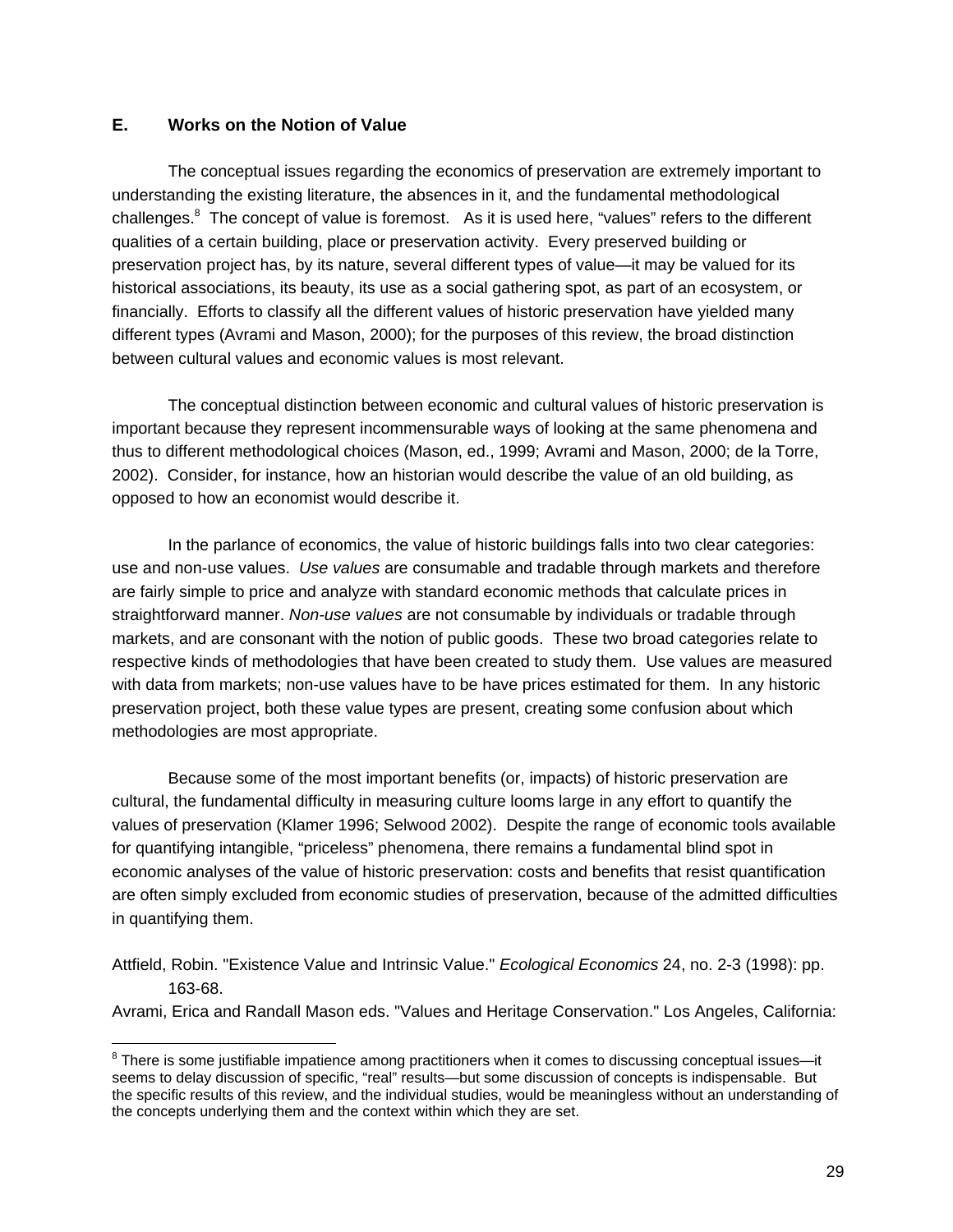The Getty Conservation Institute, 2001.

- Benedikt, Michael ed. *Center 10/Value*. Austin, TX: Center for Architecture and Design, School of Architecture, University of Texas, 1997.
- de la Torre, Marta ed. "Assessing the Values of Cultural Heritage." Los Angeles, California: The Getty Conservation Institute, 2002.
- Kellert, Stephen. *The Value of Life: Biological Diversity and Human Society*. Washington: Island Press, 1996.
- Klamer, Arjo, ed.. 1996. *The Value of Culture: On The Relationship Between Economics and Arts*. Amsterdam: Amsterdam University Press.
- Mason, Randall ed. *Economics and Heritage Conservation*. Los Angeles: Getty Conservation Institute, 1999.
- Selwood, Sara. 2002. "Measuring Culture." *Spiked.* 30 December 2002.
- Smith, Barbara Herrnstein. *Contingencies of Value: Alternative Perspectives for Critical Theory*. Cambridge, MA: Harvard University Press, 1988.
- Smith, Charles. *Auctions: the Social Construction of Value*. Berkeley/Los Angeles: University of California Press, 1989.

## **F. Basic Cost Studies / Descriptive Works**

This group of studies documents and describes the economic factors of preservation projects or policies in fairly straightforward ways that skirt the methodological difficulties cited above. Common types of studies include cost-benefit studies undertaken by state agencies to evaluate the fiscal basis for particular policies—especially rehabilitation tax credits (Missouri Economic Research & Information Center, 2002; Thompson, 2004).

There are a few regular reports on specific, nation-wide programs: Statistical report on annual activity with the federal rehabilitation tax credit (National Park Service, 2002a); National Main Street Trends Survey (2003) gathering statistics and survey data gleaned from 1500 community organizations running Main Street programs. For some state-level Main Street programs, one can find simple reporting of statistics (jobs created, number of projects completed, dollars of reinvestment) from the areas with Main Street policies in place. These reports combine simple descriptive statistics and reporting of measured costs with some other figures derived from economic impact studies (especially job creation). See, for instance:

- New Jersey- http://www.state.nj.us/dca/dhcr/msstats.htm
- Maine: http://www.mdf.org/downtown/economic\_impact.html
- Wisconsin: http://www.commerce.state.wi.us/CD/CD-bdd-impact.html]

United States Defense Department, n.d. offers cost-benefit arguments to commanders of military installations, along with guidance on other aspects of heritage management.

National Park Service Director's Order 90 (2002b) outlines a system for value engineering NPS projects, including the tool termed "Choosing by Advantages," essentially a synonym for cost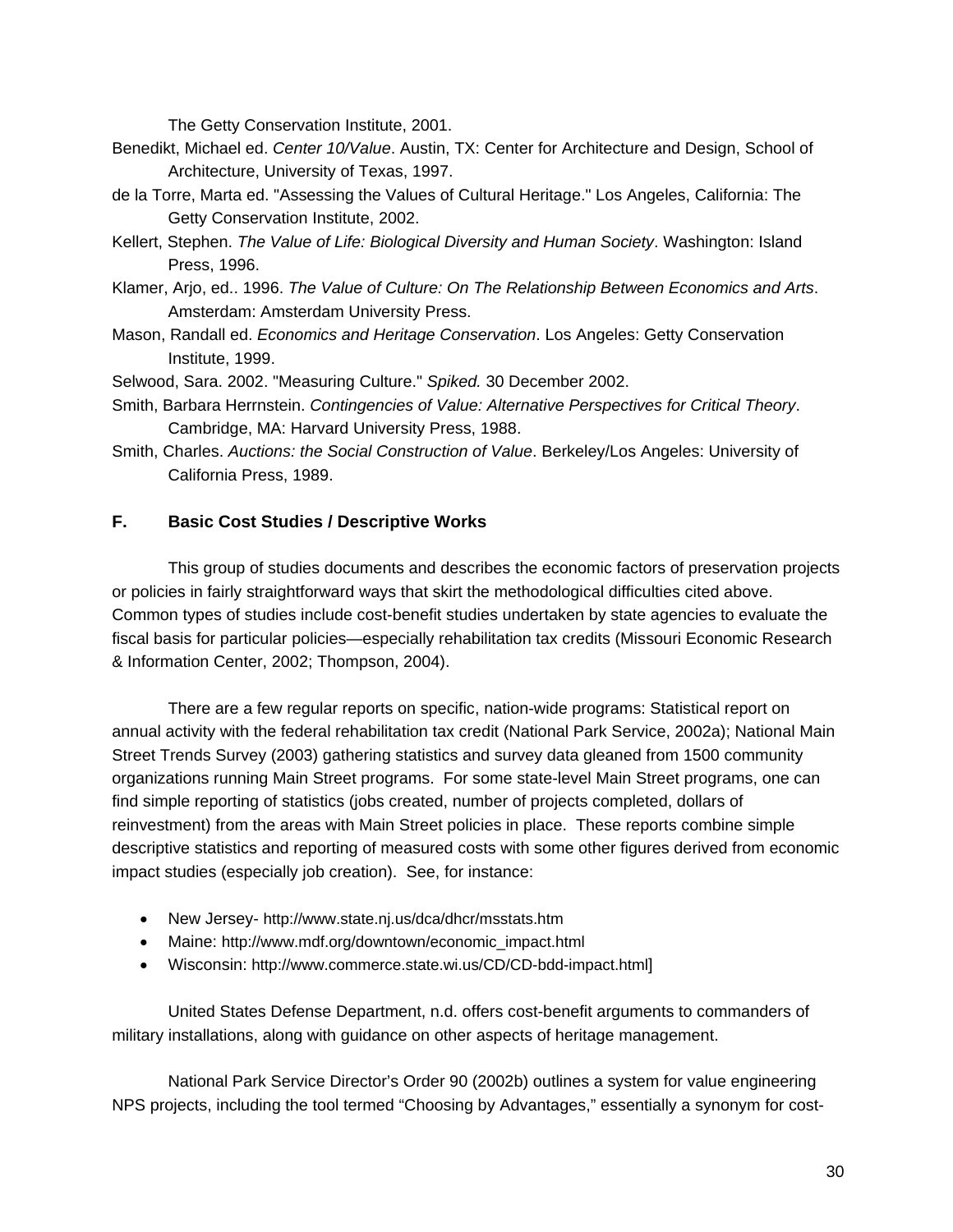benefit analysis. The Order defines cost-benefit analysis as: "A system of concepts and methods to structure decision-making. CBA quantifies the relative importance of non-monetary advantages or benefits for a set of alternatives and allows subsequent benefit and cost consideration during decision-making." (National Park Service, 2002b). The methodology itself is not outlined.

- Coburn, Leslie. "Analysis of the Effect of a 25% Tax Credit for the Cost of Rehabilitation of Eligible Historic Properties on Minnesota State Tax Revenues." Minnesota: Preservation Alliance of Minnesota, Historic Rehabilitation Tax Credit Initiative, 2000.
- Coulson, N. Edward and Robin Leichenko. "The Internal and External Impact of Historical Designation on Property Values." *Journal of Real Estate Finance and Economics* 23, no. 1 (2001): 113-24.
- Heinzerling, Lisa and Frank Ackerman. *Pricing the Priceless: Cost-Benefit Analysis of Environmental Protection*. Georgetown Environmental Law and Policy Institute, Georgetown University Law Center, 2002.
- Lichfield, Nathaniel, William Hendon, Peter Nijkamp, Christian Ost, Almerico Realfonzo, and Peitro Rostirolla. 1993. "Conservation Economics, Cost Benefit Analysis for the Cultural Built Heritage: Principles and Practice." Paris: ICOMOS International Scientific Committee.
- Miles, Mike E., Gayle Berens, and Marc A. Weiss. 2000. *Real Estate Development: Principles and Process*. Washington: Urban Land Institute.
- Missouri Economic Research & Information Center, Missouri Department of Economic Development. 2002. *The Economic and State Revenue Impacts of Projects Completed Using The Missouri Historic Tax Credit Program*.
- National Main Street Center. "2002 National Main Street Trends Survey." Washington, D.C.: National Trust for Historic Preservation, National Main Street Center, 2002.
- National Park Service, National Center for Cultural Resources Heritage Preservation Services Division Technical Preservation Services. "Federal Tax Incentives for Rehabilitating Historic Buildings, Statistical Report and Analysis (Annual) ."1996.
- Preservation Action and Heritage Consulting Group. 1999. "Home Again in Philadelphia: Revitalizing Philadelphia With the Historic Homeownership Assistance Act." (Elise Vider, ed.). Philadelphia: Preservation Alliance for Greater Philadelphia.
- ———. No date. "Home Again in San Antonio: Revitalizing San Antonio With the Historic Homeownership Assistance Act." Texas: San Antonio Conservation Society.
- Rypkema, Donovan. 1991. *The Economics of Rehabilitation*. Washington, D.C.: National Trust for Historic Preservation, Preservation Books.
- ———. 1991. *The Investor Looks at an Historic Building.* Washington, D.C.: National Trust for Historic Preservation, Preservation Books.
- Rypkema, Donovan and Katherine Wiehagen. 1998. *The Economic Benefits of Preserving Philadelphia's Past.* Washington, D.C.: National Trust for Historic Preservation, Preservation Books.
- Spencer, Brenda. 1995. *An Analysis of the Economic Impact of Physical Improvements on Retail Sales.* Washington, D.C.: National Trust for Historic Preservation, Preservation Books.
- National Park Service, National Center for Cultural Resources, Heritage Preservation Services Division, Technical Preservation Services. 2002. "Federal Tax Incentives for Rehabilitating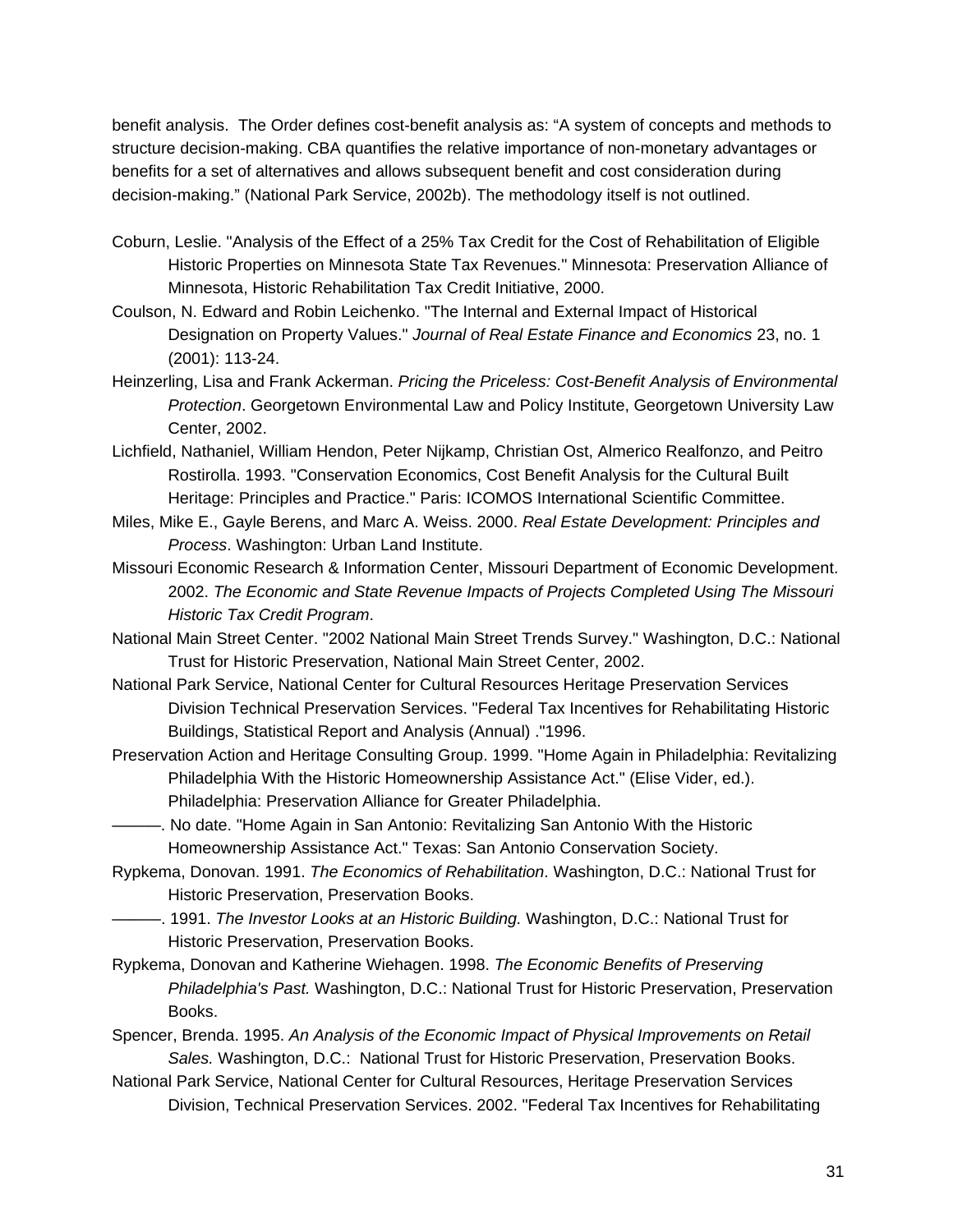Historic Buildings: Statistical Report and Analysis for Fiscal Year 2001." Washington, D.C.: National Park Service.

Thompson, Eric. 2004. "Economic and Fiscal Analysis of an Historic Rehabilitation Tax Credit Program for Kentucky Homes." Lexington, KY: Center for Business and Economic Research, Gatton College of Business and Economics, University of Kentucky.

Urban Land Institute. 1996. *New Uses of Obsolete Buildings*. Washington: Urban Land Institute.

# **G. Economic Impact Studies**

The basic features and methods of economic impact studies are described above (in sections III.C and IV.B). In addition to the works noted there, a few others deserve special mention:

- Vivian, Gilberg and Listokin (2000) takes stock of recent economic impact studies of preservation, as well as future prospects, noting the increasing precision and accuracy of economic impact studies (based on the increasing sophistication of the underlying inputoutput models, and the increasingly broad range of the direct and indirect effects of preservation spending that are included in the studies). They report on the discussions at a one-day seminar of experts, including difficulties of data availability; the impulse to quantify quality of life factors (understood as significant benefits of historic preservation activities); and the difficulty of doing so.
- Lipman Frizzell & Mitchell studies offer detailed analyses in advocating for the continued success of Maryland's state rehabilitation tax credits
- The National Trust for Historic Preservation's *Dollars and Sense* series includes 19 placespecific studies, mostly using economic impact methods to establish the positive economic effects of preservation on local economies, property values, etc.

Four studies are offered as empirical examples of specific, preservation-project-related economic impact studies:

• MASS MoCA [Massachusetts Museum of Contemporary Art, which involved reuse of a number of historic industrial buildings] Economic Impact Report: reports the actual economic impacts several years after initial feasibility studies and implementation of the museum and associated commercial developments.

[http://www.downsideupthemovie.org/interact/MASSMoCA\_EIR.pdf] • City of Sacramento Sports and Entertainment District Concept Plan: used economic impact

studies to evaluate three different development scenarios according to the magnitude of economic impact of each

[http://www.cityofsacramento.org/SED/Economic\_Impact\_Analysis.pdf]

• Weston State Hospital (West Virginia) reuse planning: economic impact studies were included as part of the criteria for scoring proposals solicited for the reuse of this site [http://www.westonlandmark.com/adaptive\_reuse\_proposal\_criteria.pdf]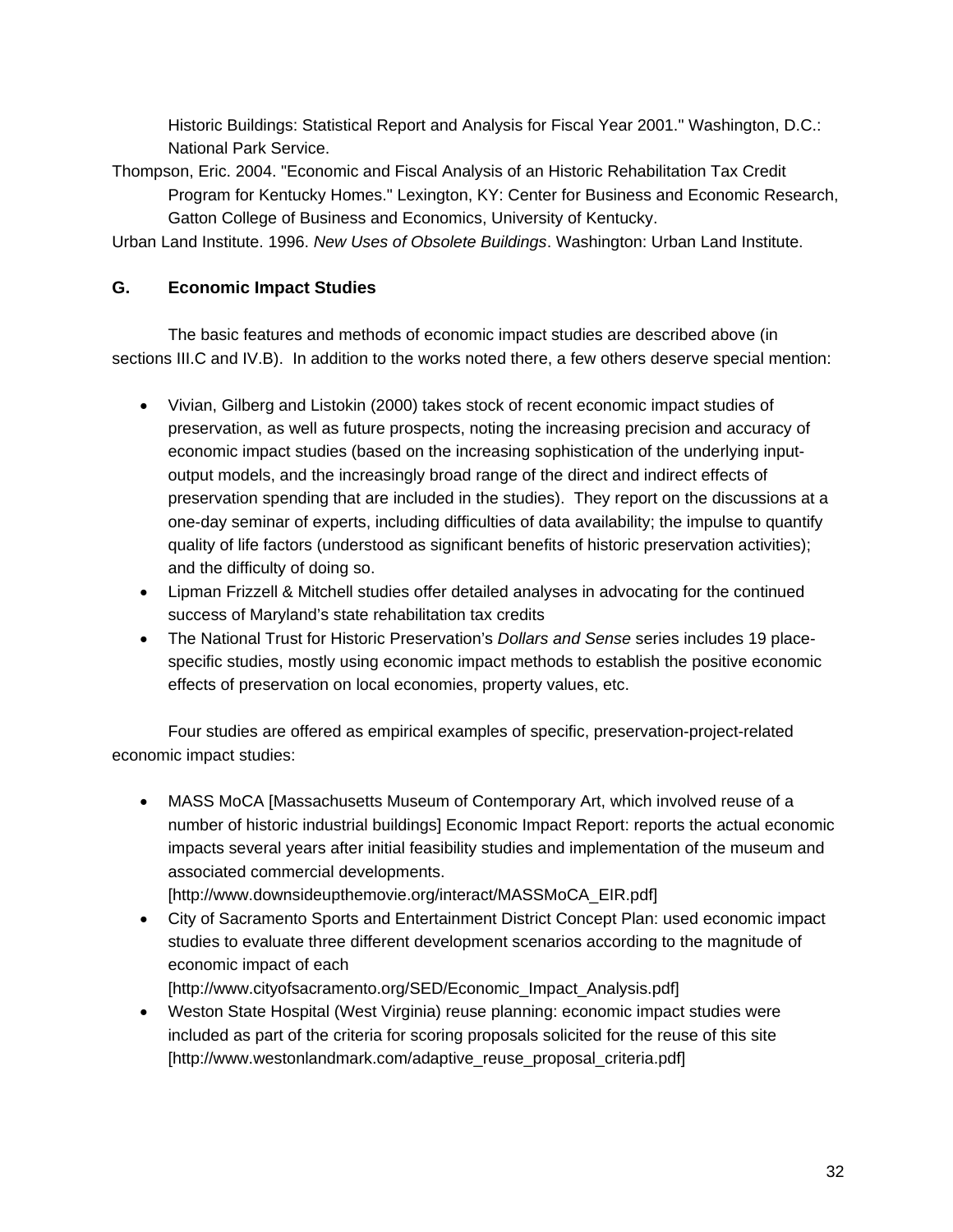- Transportation Economics & Management Systems, Inc. (2001) uses economic impact methods to analyze the catalytic role of renovating historic train stations as part of downtown revitalization programs.
- Argersinger, Floyd. " Washington State Special Valuation for Improvements to Historic Properties." Washington: Washington State Department of Community Development, Office of Archaeology and Historic Preservation, 1993.
- Athens-Clarke County Planning Department. "Economic Benefits of Historic Preservation in Georgia: A Study of Three Communities, Athens, Rome, and Tifton ." Washington, D.C.: National Trust for Historic Preservation, Preservation Books, 1996.
- Bauer, Matthew. "Use It or Lose It." Washington, D.C.: National Trust for Historic Preservation, Preservation Books, 1996.
- Bay Area Economics. "Economic Impact of Historic Preservation Income Tax Credits Proposed for the State of Oregon." Oregon: Oregon State Historic Preservation Office; Oregon Parks and Recreation Department, 2002.
- Cegielski, Michele, Ben Janeczko, Trevor Mules, and Josette Wells. "Economic Value of Tourism to Places of Cultural Heritage Significance: A Case Study of Three Towns With Mining Heritage." Australia: CRC for Sustainable Tourism, University of Canberra, n.d.
- Clarion Associates. "Investing in Michigan's Future: The Economic Benefit of Michigan's Historic Preservation Tax Credit." Michigan: Michigan Historic Preservation Network, 2002.
- Clarion Associates, BBC Research and Consulting, and Place Economics. "The Economic Benefits of Historic Preservation in Colorado." Colorado: Colorado Historical Foundation; Colorado Historical Society , 2002.
- Cronyn, Joseph M., and LLC Lipman Frizzell & Mitchell. "The Economic and Fiscal Impact of Local Historic Districts in Maryland: A Summary of Six Case Studies." Maryland: Maryland Association of Historic District Commissions, 1999.
- Government Finance Research Center. "The Economic Benefits of Preserving Community Character: A Case Study From Fredericksburg, Virginia." Washington, D.C.: National Trust for Historic Preservation, Preservation Books, 1996.

———. "The Economic Benefits of Preserving Community Character: A Case Study From Galveston, Texas." eds. Michael E. Fleenor, Bridget Hartman, and Alison Hinchman, Washington, D.C.: National Trust for Historic Preservation, Preservation Books, 1996.

Great American Station Foundation. "Economic Impact of Station Revitalization."2001.

Hammer, Siler George Associates. "The Economic and Fiscal Impacts of Historic District Designation: Lower Downtown Denver, Colorado." Washington, D.C.: National Trust for Historic Preservation, Preservation Books, 1990.

- Johnson, Daniel G., and Jay Sullivan. "Economic Impacts of Civil War Battlefield Preservation: An Ex Ante Evaluation." Virginia: Virginia Polytechnic Institute, 1992.
- Legg Mason Realty Group, Inc. Government Finance Group. "Community Heritage Investment Tax Credit: Estimated Fiscal and Economic Impacts." Maryland: Maryland Historic Trust, 1996.
- Leithe, Joni, and Patricia Tigue. "Profiting From the Past: The Economic Impact of Historic Preservation in Georgia." Georgia: National Trust for Historic Preservation, Preservation Books, 1999.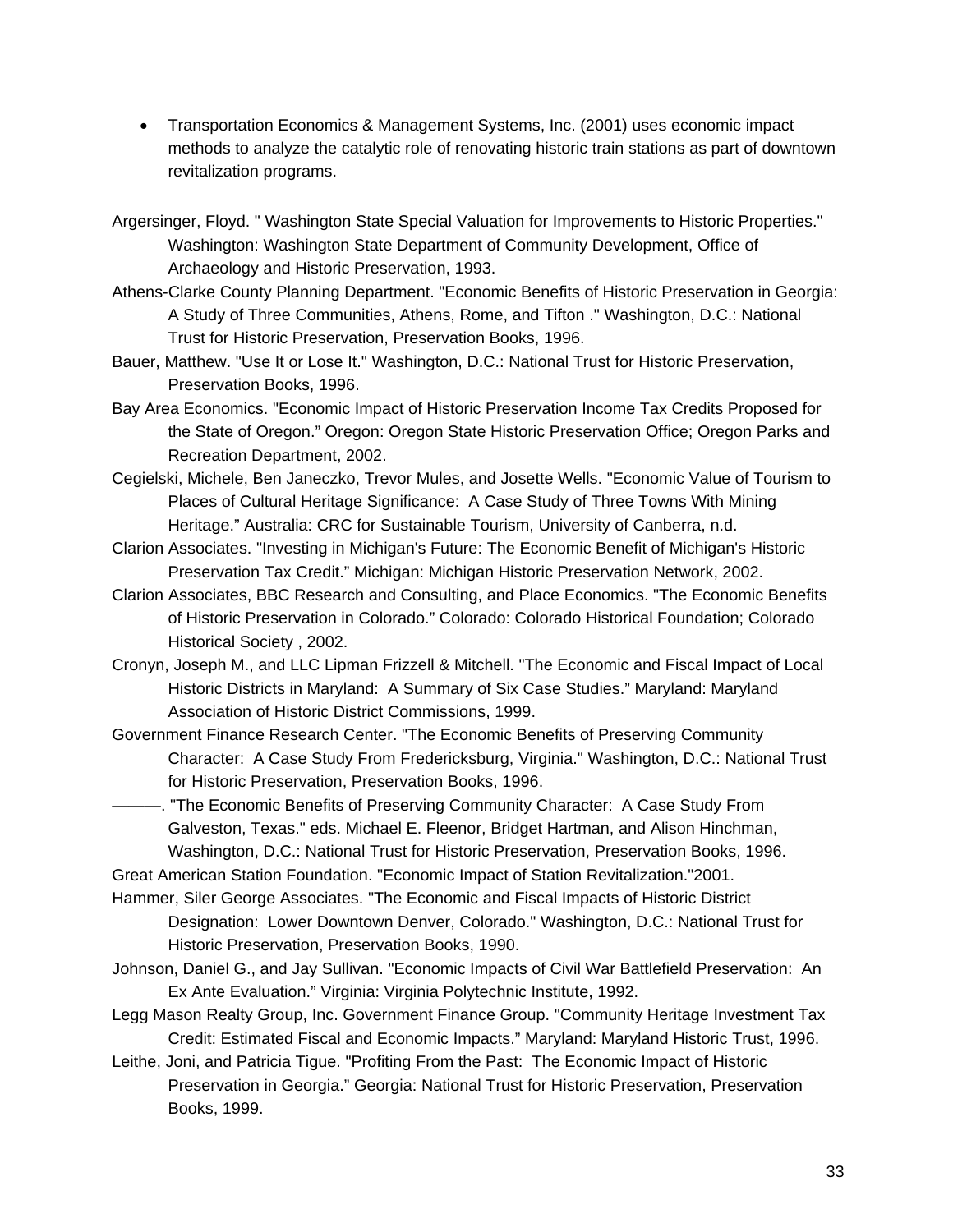- Leithe, Joni. 1991. *The Economic Benefits of Preserving Community Character: A Practical Methodology*. National Trust for Historic Preservation.
- Lipman Frizzell & Mitchell LLC. 2003. "Historic Rehabilitation & Economic Revitalization Tax Credit Act: Economic & Fiscal Impacts." Pittsburgh: Downtown Pittsburgh Partnership.
- ———. 2002. "State of Maryland Heritage Structure Rehabilitation Tax Credits: Economic and Fiscal Impacts." Baltimore: Preservation Maryland.
- Listokin, David, and Michael L. Lahr. "Economic Impacts of Preservation in New Jersey and Texas." Washington, D.C.: National Trust for Historic Preservation, Forum Journal, 2000.
- Listokin, David, Michael L. Lahr, Kevin St. Martin, Nomel Francisco, Michele B. McGlyn, and Rutgers University Center for Urban Policy Research. "Profile and Economic Impacts of the Missouri Historic Preservation Tax Credit Program." Missouri: Missouri Downtown Association; Missouri Department of Natural Resources, Division of State Parks, Historic Preservation Program, 2001.
- Listokin, David, Mike L. Lahr, Kevin St. Martin, Nomel Francisco, and Michele B. McGlyn. "Economic Impacts of Historic Preservation in Missouri." Missouri: Missouri Downtown Association, Missouri Department of Natural Resources, Outreach and Assistance Center, State Historic Preservation Office, 2001.
- Listokin, David and Michael L. Lahr. "Economic Impacts of Historic Preservation." New Jersey: New Jersey Historic Trust, 1997.
- Listokin, David Lahr Mike L. McLendon Timothy and Klein JoAnn. "Economic Impacts of Historic Preservation in Florida." University of Florida Levin College of Law, 2002.
- Missouri Economic Research & Information Center, Missouri Department of Economic Development. *The Economic and State Revenue Impacts of Projects Completed Using The Missouri Historic Tax Credit Program*. 2002.
- Missouri Office of the State Auditor. "Review of State Tax Credits Administered by the Department of Economic Development."2002.
- National Center for Preservation Technology and Training. "A Seminar on Economic Impacts of Historic Preservation." Washington, D.C.: National Park Service, 1999.
- Oregon State Historic Preservation Office. 1992. "Economic Impact and Fiscal Analysis of Oregon's Special Tax Assessment of Historic Properties." Oregon: Parks and Recreation Department.
- Roddewig, Richard J., Julia H. Miller, and Cheryl A. Ingraham. "Economic Benefits From Rehabilitation of Certified Historic Structures in Illinois." Illinois: Preservation Services, Illinois Department of Conservation, 1984.
- ———. "Economic Benefits From Rehabilitation of Certified Historic Structures in Texas." Texas: Texas Historical Commission, 1985.
- Rypkema, Donovan. 1998. "Economic Benefits of Historic Preservation." *Forum News* (National Trust for Historic Preservation), v.4, n.5.
- ———. "Historic Preservation and the Economy of the Commonwealth: Kentucky's Past at Work for Kentucky's Future." Washington, D.C.: National Trust for Historic Preservation, Preservation Books, 1997.
- ———. "Job Creation Through Rehabilitation: State by State Analysis." Washington, D.C.: Real Estate Services Group, 1993.
- ———. "Virginia's Economy and Historic Preservation: The Impact of Preservation on Jobs,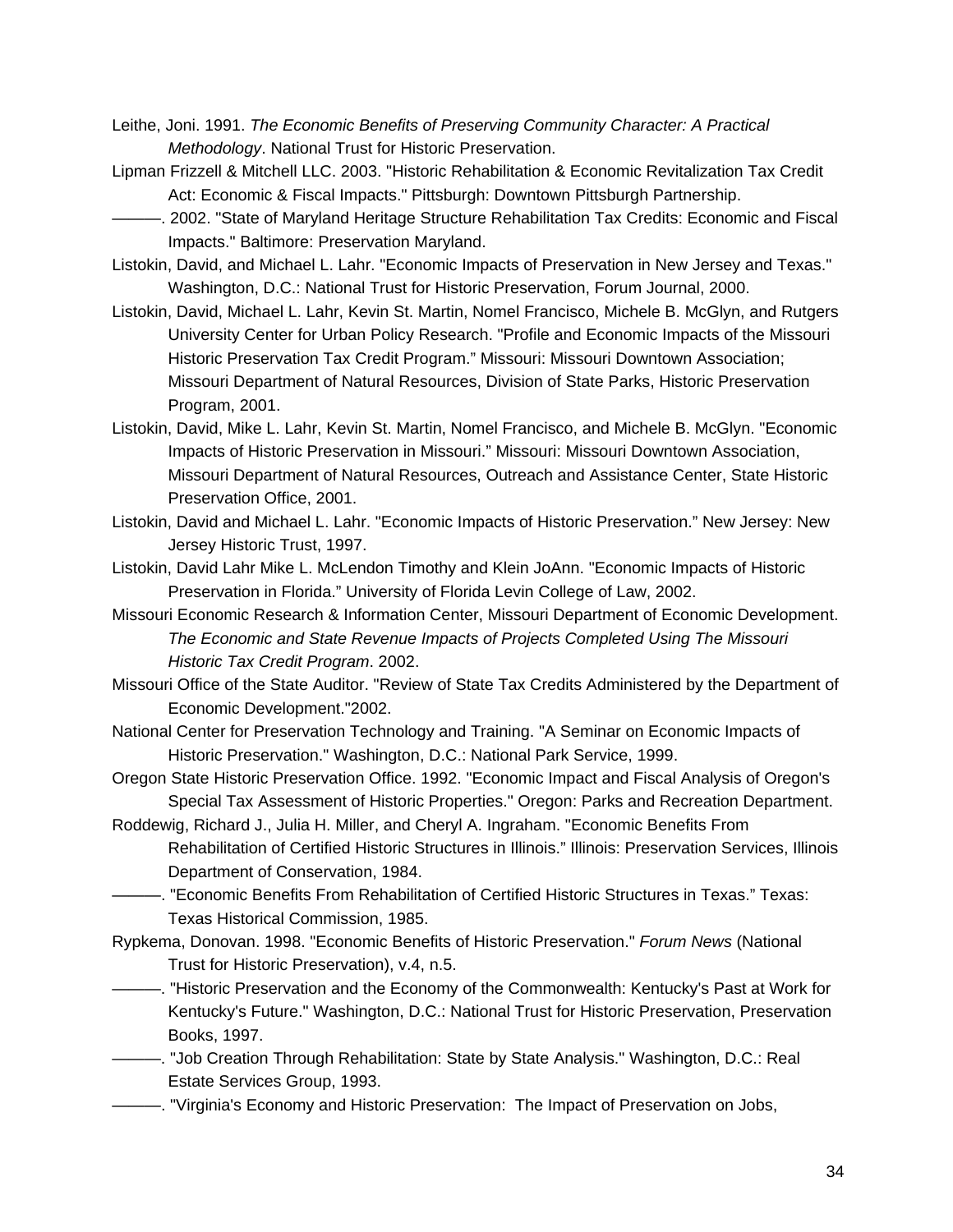Business, and Community." Washington, D.C.: National Trust for Historic Preservation, Preservation Books, 1995.

- Sanderson, Edward. 1994. *The Economic Effects of Historic Preservation in Rhode Island.* Washington, D.C.: National Trust for Historic Preservation, Preservation Books.
- Shapiro, Lisa. 2000. *Short-Term Economic and Fiscal Impact Analysis of the [New Hampshire] Land and Community Heritage Investment Program*.
	- http://www.gcglaw.com/resources/economic/land.html
- Strauss, Charles H., Bruce E. Lord and Michael J. Powell. 2002. "Path of Progress Heritage System: Visitor Characteristics and Economic Impacts. Economic Impact of Tourism With a Multi-County Region." Hollidaysburg, PA: Westsylvania Heritage Corporation. http://www.westsylvania.org/documents/PSUResearch2002.pdf
- Taylor, David T., R. Fletcher, and T. Clabaugh. 1993. "A Comparison of Characteristics, Regional Expenditures, and Economic Impact of Visitors to Historical Sites and Other Recreational Visitors." Journal of Travel Research, v.32, n.1, pp.30-35.
- The Center for Urban Policy and Research at Rutgers University, Texas Perspectives, and The LBJ School of Public Affairs at the University of Texas at Austin. 1999. "Historic Preservation at Work for the Texas Economy." Texas: The Texas Historical Commission, Preservation Dallas, City of Abilene, City of Fort Worth, City of Grapevine, City of Laredo, City of Lubbock, City of Nacogdoches, City of San Antonio, Grapevine Heritage Foundation.
- Transportation Economics & Management Systems, Inc. "The Great American Station Foundation: Economic Impact of Station Revitalization." The Great American Station Foundation New Mexico: The Great American Station Foundation , 2001.
- University of Rhode Island, Intergovernmental Policy Analysis Program. 1993. "Economic Effects of the Rhode Island Historical Preservation Commission Program Expenditures From 1971 to 1993."Rhode Island: University of Rhode Island, Intergovernmental Policy Analysis Program.
- Vivian, Daniel, Mark Gilberg, and David Listokin. 2000. Analyzing the Economic Impacts of Historic Preservation. *Forum Journal* (National Trust for Historic Preservation), v.14, n.3.
- West Virginia University Bureau of Business and Economic Research. 1999. "A Summary of the Economic Impacts of Historic Preservation in West Virginia." West Virginia: Preservation Alliance of West Virginia.

# **H. Regression Analyses**

The ideas behind regression analyses are introduced above, in section IV.C. In practice, a number of regression-analysis-based studies relating landmarking to property values have been carried out. Does historic-preservation designation and protection decrease or increase property values? If so, how much? There are conflicting theories about how this relationship works, and regression analyses have been used to test these theories. Because of differences in the particular assumptions, data availability, and specific questions pursued by these varied studies, there is no single conclusive answer to which theory is "right." However, most studies report that historic preservation (most often in the form of local historic district designation) has a positive effect on property values—that is, property values rise somewhat higher, or somewhat faster, inside historic districts than outside them.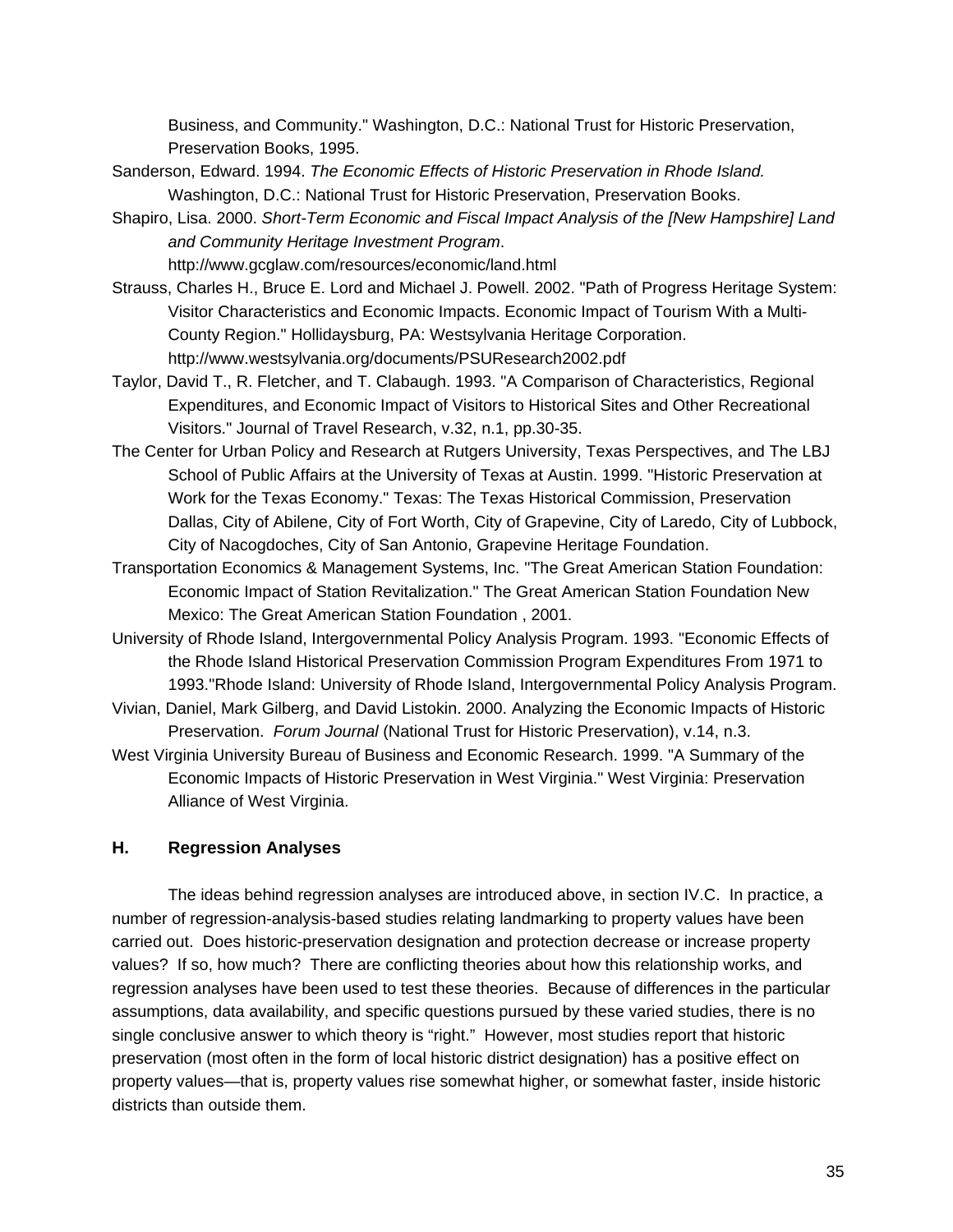Studies reporting positive economic effects of landmarking include:

- NYC Independent Budget Office 2003
- Coulson and Leichenko 2001
- Asabere and Huffman 2001
- Clark and Herrin 1997

Studies reporting a negative effect of landmarking on property values include:

- Ashworth 2002
- Asabere, Huffman and Mehdian 1994

Other examples of regression analyses are referenced in Hutter and Rizzo 1997 and Navrud and Ready 2002.

- Asabere, Paul K. and Forrest Huffman. 1991. "Historic Districts and Land Values." *Journal of Real Estate Research*, v.6, n.1, pp. 1-8.
- Asabere, Paul K. Forrest E. Huffman and Seyed Mehdian. 1994. "The Adverse Impacts of Local Historic Designation: The Case of Small Apartment Buildings in Philadelphia." *Journal of Real Estate Finance and Economics.* v.8, n.3, pp. 225-34.
- Clark, David and William Herrin. 1997. "Historical Preservation Districts and Home Sale Prices: Evidence From the Sacramento Housing Market." *Review of Regional Studies,* v.27,n.1, pp.29-48.
- Coffin, Donald A. 1989. "The Impact of Historic Districts on Residential Property Values." *Eastern Economic Journal* v.XV, n.3, pp.221-8.
- Dombrow, Jonathan, Mauricio Rodriguez and C. F. Sirmans. 2000. "The Market Value of Mature Trees in Single-Family Housing Markets." *Appraisal Journal,* v.68, n.1 (January), pp. 39-43.
- Gale, Dennis. 1991. "The Impacts of Historic District Designation in Washington, D.C." Washington, D.C.: National Trust for Historic Preservation, Preservation Books.

Haughey, Patrick and Victoria Basolo. 2000. "The Effect of Dual Local and National Register Historic Designations on Single-Family Housing Prices in New Orleans." Chicago: Appraisal Institute.

- Kilpatrick, John A. 1985. "House Price Implications of Historic District Designations." South Carolina: Center for Real Estate and Urban Economics, Department of Banking, Finance, Insurance, and Real Estate, College of Business Administration, University of South Carolina.
- Leichenko, Robin M., Edward Coulson, and David Listokin. 2001. "Historic Preservation and Residential Property Values: An Analysis of Texas Cities." *Urban Studies.* v.38, n.11, pp. 1973-87.
- Leimenstoll, Jo Ramsay. 1996. *Assessing the Impact of Local Historic Districts on Property Values in Greensboro, North Carolina.* Washington, D.C.: National Trust for Historic Preservation, Preservation Books.
- Maryland Association of Historic District Commissions. 1999. *The Economic and Fiscal Impact of Local Historic Districts in Maryland, a Summary of Six Case Studies.* Frederick, MD: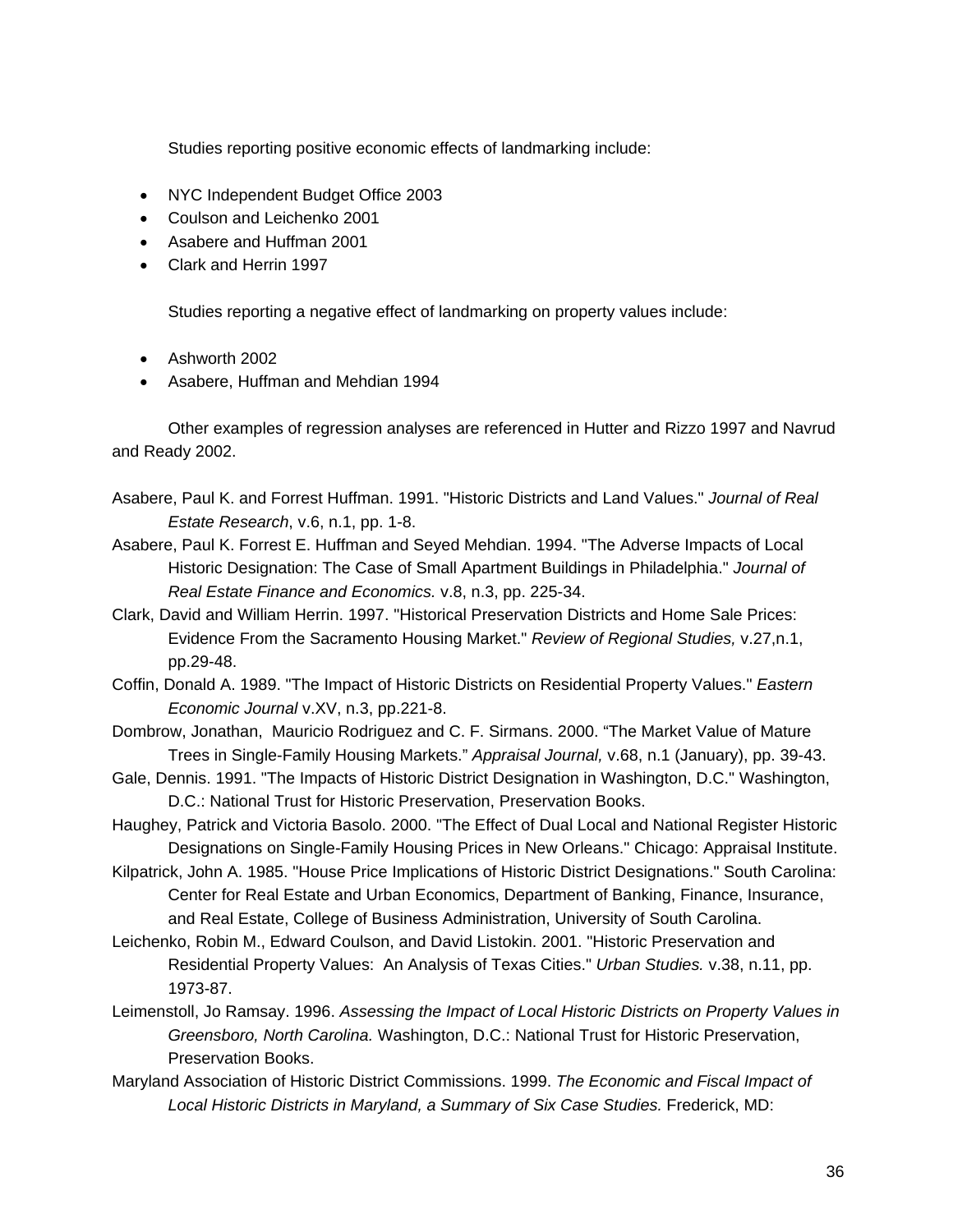Maryland Association of Historic District Commissions.

- Morton, Elizabeth. 2000. "Historic Districts Are Good for Your Pocketbook: The Impacts of Local Historic Districts on House Prices in South Carolina." South Carolina: South Carolina Department of Archives & History.
- Navrud, Stale and Richard Ready, eds. 2002. *Valuing Cultural Heritage: Applying Environmental Valuation Techniques to Historic Buildings, Monuments and Artifacts*. Northampton, MA: Edward Elgar.
- New York City Independent Budget Office. 2003. *The Impact of Historic Districts of Residential Property Values*. New York: New York City Independent Budget Office.
- Schaeffer, Peter V. and Cecily Ahern Millerick. 1991. "The Impact of Historic Designation on Property Values: an Empirical Study." *Economic Development Quarterly*, v.5, n.4, pp. 301- 11.
- Shipley, Robert. 2000. "Heritage Designation and Property Values: Is There an Effect?" *International Journal of Heritage Studies.* v.6, n.1, pp. 83-100.

# **I. Stated-Preference Studies: Contingent Valuation and Choice Modeling**

Stated-preference studies are introduced above in section IV.D. Two published works are excellent guides to the concepts, application scenarios, and pragmatic issues of designing and implementing contingent valuation (CV) studies. They are also clear about both the benefits, problems, and limitations involved in doing and interpreting CV: Mourato and Mazzanti (2002) and Navrud and Ready (2002). Mourato and Mazzanti, as noted above in the section on "overview" works, locate CV studies in the broader spectrum of economic concepts and methods applicable to studying the economics of preservation. Navrud and Ready present in their collection a number of chapters reporting on empirical applications of CV studies of historic preservation projects/policies (many undertaken by scholars coming from the very applied world of environmental economics), as well as good explanations of the concepts and uses of CV.

The University of Chicago's Cultural Policy Center hosted a conference (in February 2002), bringing together the leading scholars and latest thinking on contingent valuation methods related to culture. Of particular note in the conference proceedings (unpublished, but papers are available on the web site http://culturalpolicy.uchicago.edu/cvmconf.html) is the exhaustive bibliography on the CV literature by Doug Noonan (Noonan 2002). Bruce Seaman's essay relaying criticisms of both CV and EI methods, and prospects for joining them, is another useful overview.

- Apostolakis, Alexandros and Shabbar Jaffry. 2005. "A Choice Modeling Application for Greek Heritage Attractions." *Journal of Travel Research*, v.43, n.3, pp.309-318.
- Cultural Policy Center, University of Chicago. 2002. *The Contingent Valuation of Culture [conference].* [http://culturalpolicy.uchicago.edu/cvmconf.html]
- Carson, Richard T., Leanne Wilks and David Imber. 1994. "Valuing the Preservation of Australia's Kakadu Conservation Zone." *Oxford Economic Papers*, v.46 (new series), pp.727-49.
- Chambers, Catherine M. Paul E. Chambers and John C. Whitehead. 1998. "Contingent Valuation of Quasi-Public Goods: A Validity and Reliability Assessment." *Public Finance Review,* v.26,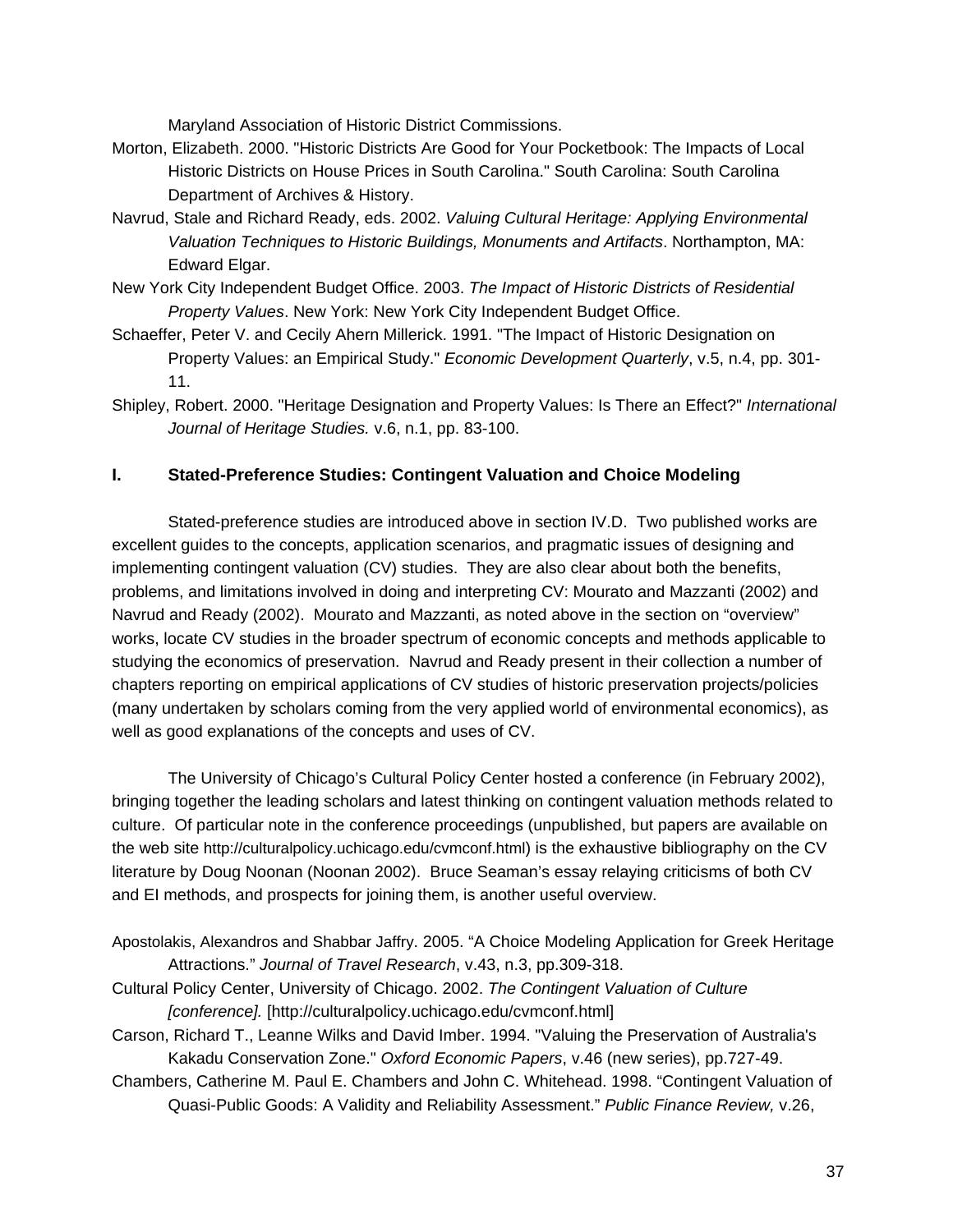n.2, pp.137-54.

 ----. 1997. "Historical Resources, Uncertainty and Preservation Values: An Application of Option and Optimal Stopping Models." *Journal of Economics and Finance,* v.21, n.2, pp.51- 61.

- Foster, Vivien and Susana Mourato. 2003. "Elicitation Format and Sensitivity to Scope: Do Contingent and Choice Experiments Give the Same Results?" *Environmental and Resource Economics* 24, n.2, pp.141-60.
- Hanley, Nick, Susana Mourato and Robert E. Wright. 2001. "Choice Modeling Approaches: A Superior Alternative for Environmental Valuation?" *Journal of Economic Surveys*, v.15, n.3, pp.435-62.
- Harvard University Unit for Housing and Urbanization, Graduate School of Design and Agence pour la Dedensification at la Rehabilitaion de la Medina de Fes. 1999. *Case Study: Fez, Morocco- -Rehabilitation of the Fez Medina.* Washington: World Bank*.*
- Maddison, D. and S. Mourato. "Valuing Different Road Options for Stonehenge." *Conservation and Management of Archaeological Sites,* v.4, pp.203-12.
- Morey, Edward. 2001. "Valuing and Preserving Site-Specific Cultural Resources in Italy: Some of the Issues." unpublished working paper.

http://www.colorado.edu/Economics/morey/papers/valuation-italy.pdf.

- Noonan, Doug. 2002. "Contingent Valuation Studies in the Arts and Culture: An Annotated Bibliography." Working paper, Cultural Policy Center, University of Chicago*.*  [http://culturalpolicy.uchicago.edu/workingpapers/Noonan11.pdf]
- Pagiola, Stefano. 1998. "Economic Analysis of the Conservation of the Historic Center of Split, Croatia." World Bank project document

[http://lnweb18.worldbank.org/ESSD/envext.nsf/44ByDocName/EconomicAnalysisofConserv ationoftheHistoricCenterofSplitCroatia199896KPDF/\$FILE/EconomicAnalysisofConservation oftheHistoricCenterofSplitCroatia1998.pdf]

Sagoff, Mark. 1998. "Aggregation and Deliberation in Valuing Environmental Public Goods." *Ecological Economics.* v.24, n.2-3, pp.213-30.

## **J. Appraisal Studies**

The literature on property appraisal techniques responsive to the subtleties of the values of historic properties is on the increase. This is confirmed by a recent presentation by Richard Roddewig, who noted, "that professional appraisers' experience with historic properties has increased dramatically in recent years, and useful information about key issues such as easements and landmarks ordinances is now readily available. Historic property appraisals are consequently becoming increasingly accurate. Thus, while economists still need to examine appraised values with a measure of caution, these concerns should become less of a factor as appraisers experience with historic properties continues to improve in the coming years" (Vivian, Gilberg and Listokin, 2000).

A scan of the literature for professional property appraisers yields a number of works relevant to the challenges of determining more accurately the market value of historic properties. The best overview is Reynolds 2002, published by the National Trust. Most of the works cited are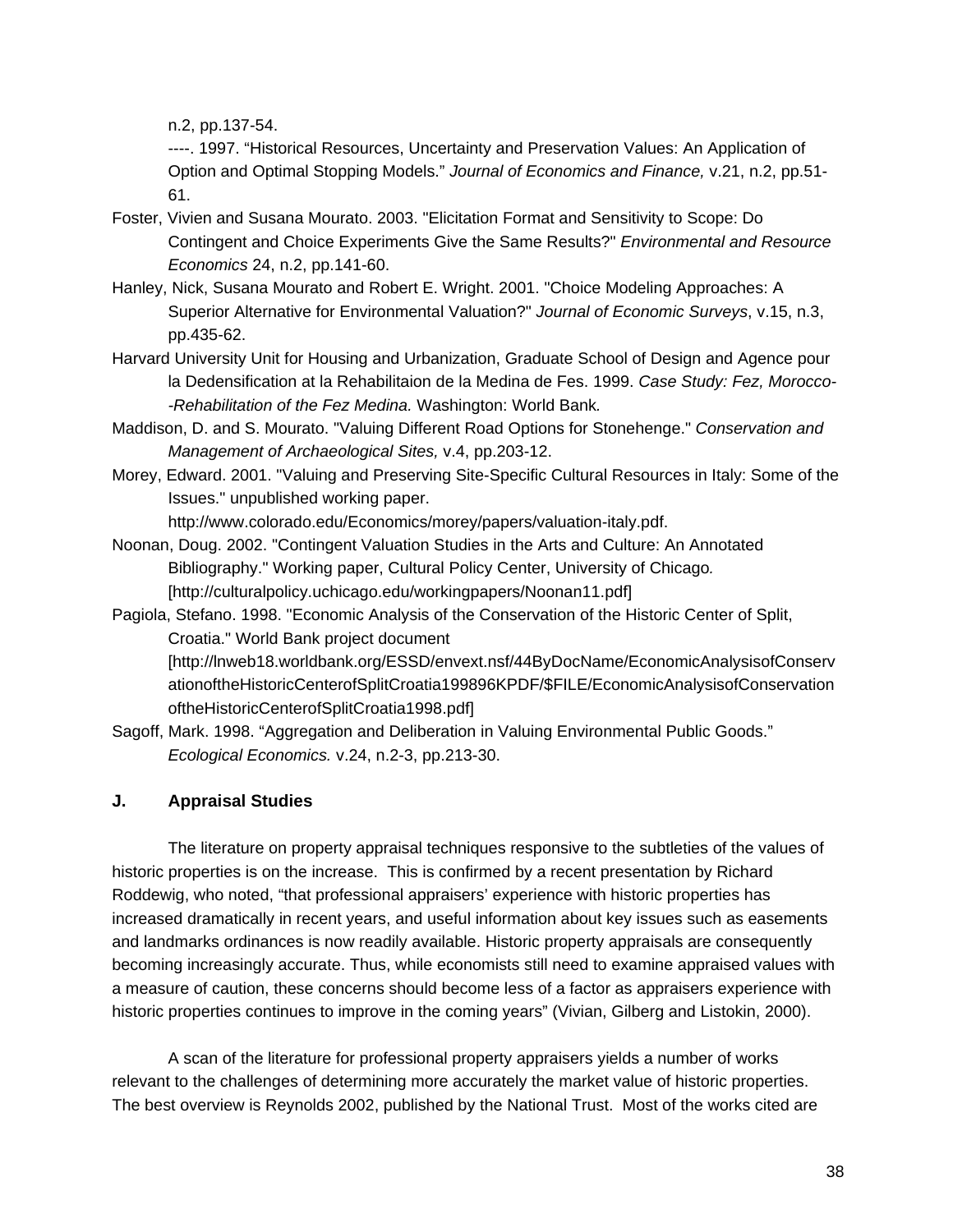fairly technical, though see Reynolds 1977, Listokin 1985, and Land Trust Alliance 1999 for more general treatments. Also of note are several works concerning easements and other valuation issues related to scenic and natural (environmental) qualities of properties. As with other methodologies and applications, the issues raised by environmental goods are quite similar to those raised by preservation and other cultural goods.

- Austin, Michael and Hays Donna Moore. 2000. "Historic and Scenic Property Exemptions Raise Questions." *Assessment Journal* . v.7, n.3 (May), p.39.
- James H. Boykin. 2000. "Valuing Scenic Land Conservation Easements." *Appraisal Journal.* v.68, n.4, pp. 420-426.
- Minck, Craig L. and Michael Byrne. 2000. "Understanding the Evolution of Conservation Easement Appraisal Through Case Law." *Appraisal Journal.* v.68, n.4, pp.411-19.
- Danner, John C. 1997. "TDR's--Great Idea but Questionable Value." *Appraisal Journal.* v.65, n.2, pp.133-42.
- Englebrecht, Ted D. 1999. "An Analysis of the Tax and Valuation Attributes of Scenic Easements." *Appraisal Journal,* v.67, n.2, pp.147-52.
- Guarino, Donald P. Jr. 2000. "Valuation of Affordable Housing With Tax Credits." *Appraisal Journal.* v.68, n.4, pp.406-10.
- Harrison, Frank E. 1996. *Appraising the Tough Ones.* Chicago: Appraisal Institute.
- Land Trust Alliance. 1999. *Appraising Easements--Guidelines for Valuation of Land Conservation and Historic Preservation Easements.* Washington: Land Trust Alliance.
- Lipscomp, John H. 2002. "Second-Generation Industrial Buildings: Value Determinants." *Appraisal Journal.* v.70, n.3, pp.298-303.
- Listokin, David. 1985. "The Appraisal of Designated Historic Properties." *Appraisal Journal.* (April.)
- Lusvardi, Wayne C. 1998. "Is the Notion of Preservation Value Extinct?" *Appraisal Journal.* v.70, n.3, pp.82-90.
- Mundy, Bill and William Kinnard, Jr. 1998. "Public Interest Value, Market Value, and Economic Use." *Appraisal Journal.* v.66, n.2, pp. 207-14.
- Steven R. Norris. 1999. "Valuing March Air Force Base." *Valuation, insights, and perspectives,* v.4, n.2, p. 34.
- Reynolds, Judith. 2002. *Appraising Historic Properties*. Washington: National Trust for Historic Preservation (revised edition).
- Rinehart, James R. and Jeffrey J. Pompe. 1999. "Estimating the Effect of a View on Undeveloped Property Values." *The Appraisal Journal.* v.67, n.1. pp.57-62.
- Roberson, Jerry D. 1997. "Tradition or Stagnation? In Defense of Non-Economic Highest and Best Use." *Appraisal Journal.* v.65, n.2, pp.113-19.

## **K. Policy and Decision-Making Support**

This eclectic group of works share an orientation of directly shedding light on evaluating historic preservation policies or otherwise understanding decision-making for historic preservation policies. They range from documentation and description to examples of specific types of analysis.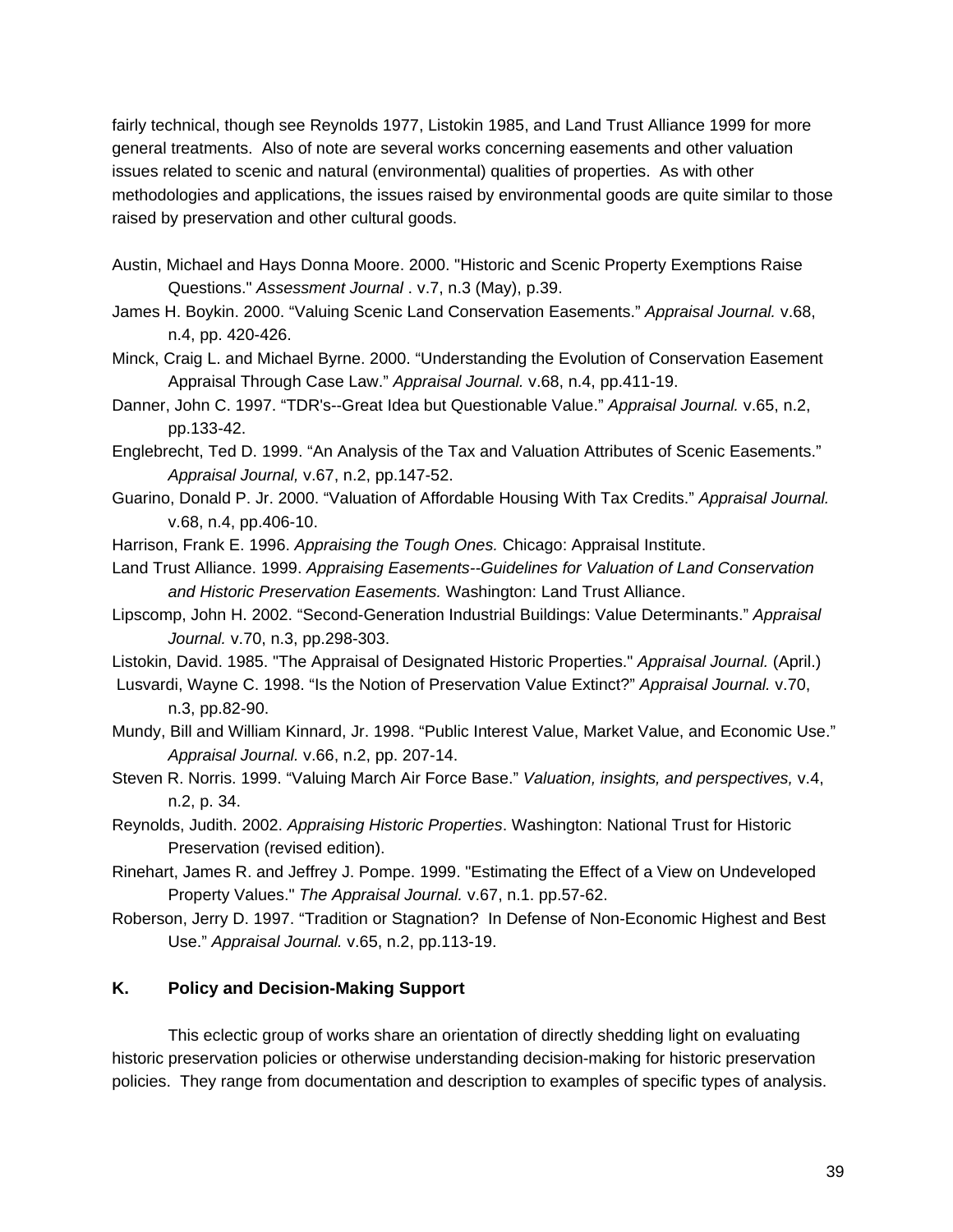- Advisory Council on Historic Preservation. 2001. "Caring for the Past, Managing for the Future: Federal Stewardship and America's Historic Legacy." Washington, D.C. Advisory Council on Historic Preservation.
- Ashworth, G. J. (rapporteur). 2001. "Group Report: Paradigms for Rational Decision-Making in the Preservation of Cultural Property." *Rational Decision-Making in the Preservation of Cultural Property.* eds. N. S. Baer and F. Snickars. Berlin: Dahlem University Press.
- General Services Administration. 2000. *Held in Public Trust: PBS [Public Buildings Service] Strategy for Using Historic Buildings [Peck Report]*. Washington: GSA.
- General Services Administration. 1999. "Financing Historic Federal Buildings--an Analysis of Current Practice." Washington: General Services Administration, Public Buildings Service, Office of Business Performance.
- Lage-Filho, Lauro and Arthur Darling. 2001. "Establishing Priorities for the Preservation of Historic Cities." *Historic Cities and Sacred Sites: Cultural Roots for Urban Futures.* (Ismail Serageldin, Ephim Shluger and Joan Martin-Brown, eds.) Washington: World Bank.
- United States Department of Defense. No date. *Benefits of Cultural Resource Conservation: Commander's Guide.* www.denix.osd.mil/denix/Public/ES-Programs/Conservation/Benefits/one.html
- Webster, Julie L. and Gordon L. Cohen. 2002. "The Next Big Thing in Energy Conservation: Back to the Future." *Public Works Digest,* v.14, n.5 (September), pp. 10-11.
- Whole Building Design Guide Cost-Effective Committee. No date. "Quantify Non-Monetary Benefits Such As Beauty, Historic Preservation or Safety."

http://www.wbdg.org/design/index.php?cn=2.3.3&cx=0

Wolf, Bradley, Donald Horn, and Constance Ramirez. 1999. *Financing Historic Federal Buildings: an Analysis of Current Practice.* Washington: General Services Administration, Public Buildings Service, Office of Business Performance.

## **L. Case Studies**

The National Trust for Historic Preservation is a clearing house for many case studies relating successful efforts in specific American cities. These are found in the Trust's publication *Forum Journal* (for example, see Slaughter, 1997; Lyon, 1993; and Hunter, 1995), as well as through the Forum website, which regularly features new, short accounts on recent developments in the preservation field (often related to economic development issues) (https://forum.nationaltrust.org/; paid membership is required for access). The Trust also creates publications around specific issues—of particular note is the 19-volume *Dollars and Sense* series (from 1996-2000) and a recent booklet summarizing the wide range of economic redevelopment strategies employing historic preservation (NTHP, 2002). (The literature on the history of the historic preservation field presents some historical cases of the engagement of historic preservation and economic development. See Page and Mason, 2004.)

Other valuable case studies on the combination of historic preservation and economic development can be found in the urban planning literature. Particularly useful examples focusing on downtown revitalization are: Bunnell (2002); Collins, Waters and Dotson (1995); and Gratz 1994.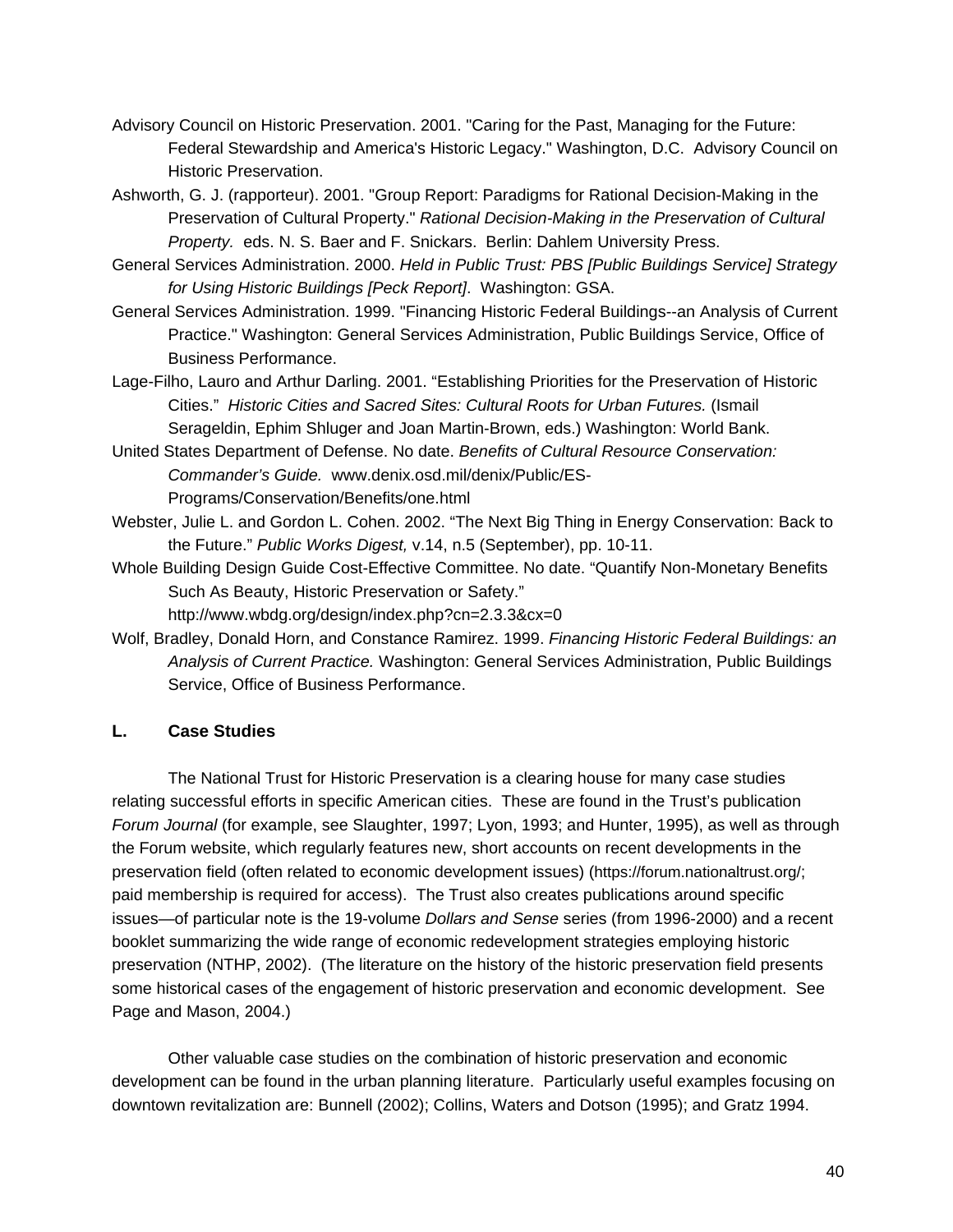The Urban Land Institute's series of Development Case Studies contains a number of detailed financial and development case studies, particularly for adaptive reuse projects (they are part of a subscription series available at www.uli.org).

At the international level, the World Bank and other multi-laterals have produced a number of interesting case-study documents regarding the economic values of historic preservation. World Bank (1999) and Serageldin, Shluger, and Martin-Brown (2001) offer broad surveys of the few points of engagement between historic preservation and the international development. Hankey (1999) and Harvard University Unit for Housing and Urbanization (1999) report on two of the Bank's lending projects, and the economic analyses underlying them, in Lahore, Pakistan and Fes, Morocco. The Inter-American Development Bank has been very progressive in undertaking urban development projects with significant historic preservation components. Rojas (1999) is a good compendium and introduction to IADB's work. At a more conceptual and advocacy level, a few UNESCO publications (1995; 2000) have attempted to place economic questions alongside other cultural, political, and education issues vis-a-via globalization threats. Finally, a series of four case studies on the management of heritage sites, sponsored by the Getty Conservation Institute, places economic values in the context of the larger spectrum of policy and management issues affecting how particular sites are managed (de la Torre 2004).

- Bennett, Ann. 1996. *The Economic Benefits of Historic Designation: Knoxville, Tennessee.* Washington: National Trust for Historic Preservation, Preservation Books.
- Bunnell, Gene. 2002. *Making Places Special: Stories of Real Places Made Better by Planning.* Chicago: American Planning Association.
- Carew, Michael G. 1993. "History and Dollars: The Economic Consequences of Historic-Site Preservation." *Forum Journal (*National Trust for Historic Preservation). v.7, n.2.
- Chen, Kim. 1990. *The Importance of Historic Preservation in Downtown Richmond: Franklin Street, A Case Study.* Washington: National Trust for Historic Preservation, Preservation Books.
- City of Savannah, Preservation Action, and Heritage Consulting Group. 1998. "Home Again in Savannah, Applying the Proposed Federal Historic Homeownership Tax Credit: Four Case Studies." Georgia: City of Savannah.
- Collins, Richard C., Elizabeth B. Waters and A. Bruce Dotson. 1995. *America's Downtowns: Growth, Politics and Preservation*. Washington: Preservation Press/Wiley.
- De la Torre, Marta, Margaret G.H. MacLean, Randall Mason, and David Myers. 2005. *Heritage Values in Site Management: Four Case Studies.* Los Angeles: Getty Conservation Institute.
- Elizabeth Lyon. 1993. "Historic Preservation and Successful Communities: A Strategy for Economic and Community Development." *Forum Journal.* v.7, n.5.
- Gratz, Roberta. 1994. *The Living City: How America's Cities Are Being Revitalized by Thinking Small in a Big Way.* Washington: The Preservation Press.
- Houston, Cynthia. 2001. "Fort Bliss--Tops in Historic Preservation." *Public Works Digest*, v.17 (April).
- Hunter, Craig. 1995. "Transforming History into Economic Development." *Forum Journal (*National Trust for Historic Preservation), v.9, n.4.
- Linn, Charles. 2000. "Practice Matters--PSFS Adaptive Reuse Illustrates Preservation Tax Credits at Work." *Architectural Record*. October 2000, p.63.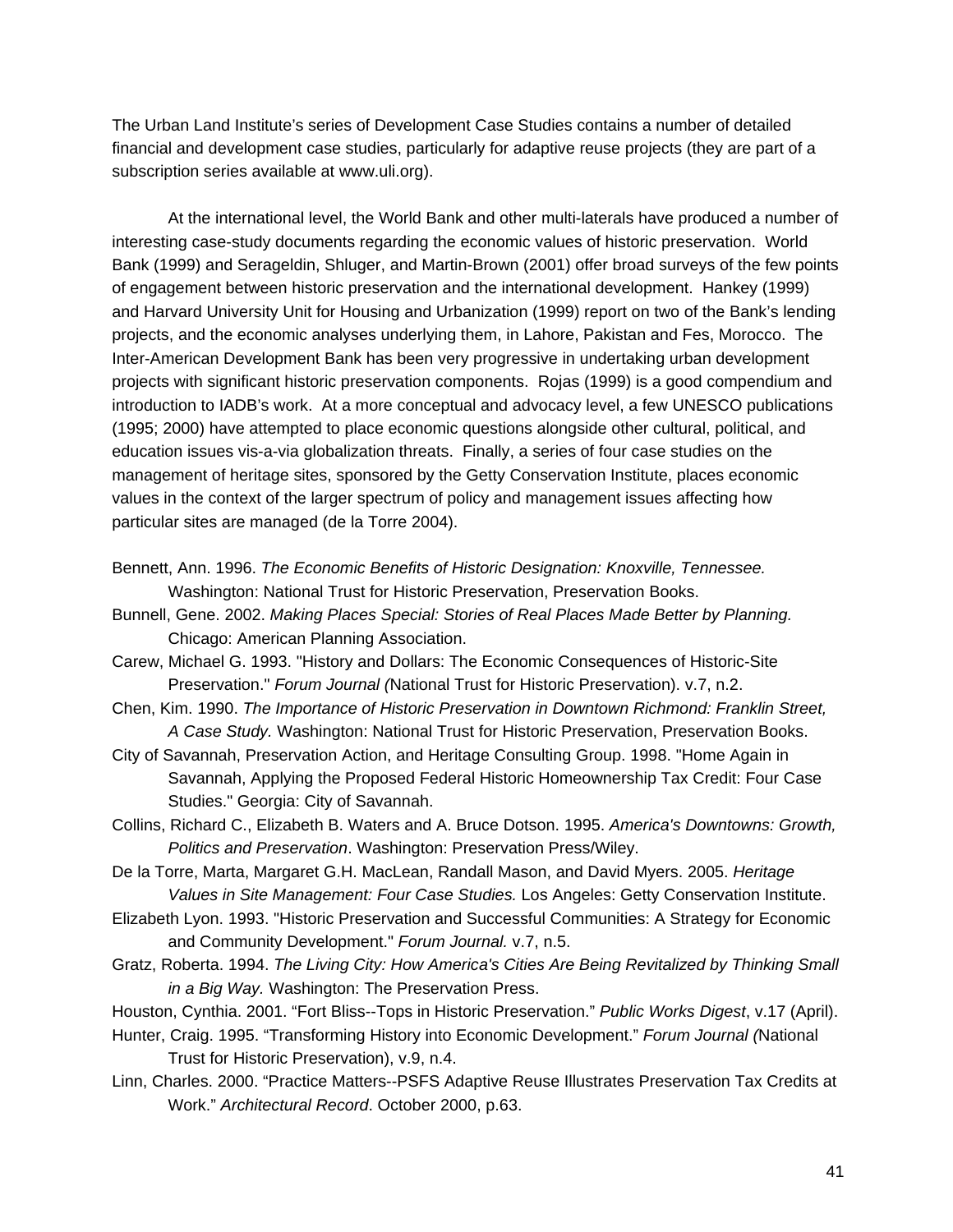- National Park Service. Various. *Case Studies in Affordable Housing Through Historic Preservation, a Series.* www.nps.gov
- National Trust for Historic Preservation. 2002. *Rebuilding Community: A Best Practices Toolkit for Historic Preservation and Redevelopment*. Washington: National Trust for Historic Preservation.
- National Trust for Historic Preservation (various authors). 1996. *New Life for White Elephants*. Washington: National Trust for Historic Preservation.
- Rojas, Eduardo. 1999. *Old Cities, New Assets: Preserving Latin America's Urban Heritage*. Washington, D.C.: Published by the Inter-American Development Bank: Distributed by the Johns Hopkins University Press.
- Serageldin, Ismail, Ephim Shluger and Joan Martin-Brown. 2001. *Historic Cities and Sacred Sites: Cultural Roots for Urban Futures*. Washington: World Bank.
- Slaughter, Howard B. Jr. 1997. "Integrating Economic Development and Historic Preservation in Pittsburgh, Pennsylvania." *Forum Journal* (National Trust for Historic Preservation), v.11, n.3, pp. 41-44.
- Super, David. 2000. *Still Serving: Reusing America's Historic National Guard Armories.* Washington: National Trust for Historic Preservation; National Guard Bureau, 2000.
- Webb, Amy Jordan, and Suzanne Dane. 2001. *Stories Across America: Opportunities for Rural Tourism.* Washington: National Trust for Historic Preservation, Preservation Books.
- Webster, Ronald. 2001. "Recycled Army Buildings Build New Communities." *Public Works Digest*, v.17, August 2001, p. 34.
- World Bank. 1999. *Culture and Sustainable Development--A Framework for Action.* Washington: World Bank.

# **M. Economic Development And Historic Preservation**

Listokin, Listokin and Lahr (1998) is a good mainstream overview of various historicpreservation-as-economic-development arguments. The authors come down squarely on the side that preservation is a strong economic development choice, simply by virtue of its economic benefits. The economic impact of historic preservation remains elusive, even to the most practiced scholars of economic analysis of the field. The catalyst effect of preservation on downtown development "is observed more anecdotally than statistically" (p.443). The journal *Housing Policy Debate* published the article along with some criticisms (Werwath, 1998; Smith, 1998). The critics do not focus on the economic impact/multiplier methodology, but on the suggestion that historic preservation is wellsuited as a community revitalization tool.

Stough (1994) portrays preservation as a "secondary goal" in many economic development projects; indeed, "few preservation projects today could be accomplished without providing an economic development rationale." The author outlines three main types of economic development theory—economic base, growth pole, and infrastructure investment—and the different opportunities they present for "preservation-led development." Overall, he presents a useful summary of different types of economic development policy practiced in recent decades, filtered through the question of how preservation has, and could, fit with them. Some recent works aimed at broader economic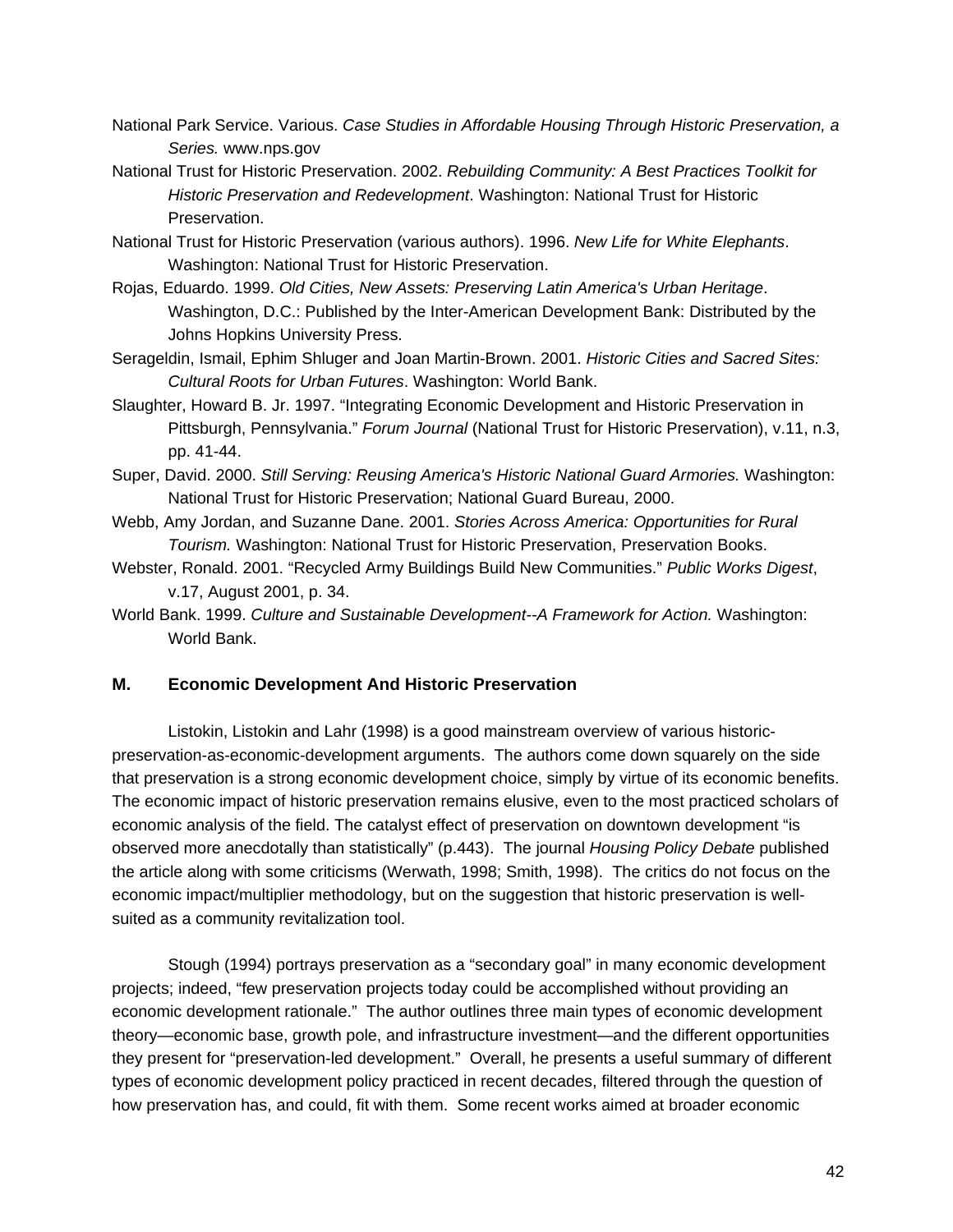development and business audiences attempt to put preservation and other cultural activities at the center of future growth strategies (Florida, 2004; Cunningham, 2002).

The Main Street Program, an outreach project of the National Trust for Historic Preservation since the 1970s, is perhaps the most successful program in recent memory to join historic preservation and local economic development goals. While detailed statistics are kept to track the activity of Main Street related investments, the reporting is based on descriptive statistics and economic impact results only; there is a dearth of serious study of this widely renown and successful program.

- Calvit, Elizabeth. 1998. "Dynamic Partnerships: Economic Development and Historic Preservation." New Orleans: University of New Orleans, College of Urban and Public Affairs, Culture and Preservation Partnerships.
- Cunningham, Storm. 2002. *The Restoration Economy.* San Francisco: Berrett Koehler.
- Florida, Richard. 2004 (reprint). *The Rise of the Creative Class.* New York: Basic Books.
- Green, Bruce, and Linda Wilkes. 1997. *Office of Downtown Development, Downtown Tax Base Study.* Atlanta: Georgia Municipal Association, Office of Downtown Development, 1997.
- Hunter, Craig. 1995. "Transforming History into Economic Development." *Forum Journal* (National Trust for Historic Preservation), v.9, n.4.
- Listokin, David, Barbara Listokin, and Michael Lahr. 1998. "The Contributions of Historic Preservation to Housing and Economic Development." *Housing Policy Debate*, v.9, n.3.
- Mignolli, Cuido and Peter Nijkamp. 2001. "Values and Effects of Local Identity Preservation: a Taxonomic Approach." Serie Research Memorandum 2001-23, Free University of Amsterdam. ftp://zappa.ubvu.vu.nl/20010023.pdf
- Rypkema, Donovan. 2001. "The Economic Power of Restoration." Speech at Restoration and Renovation Conference.

http://www.restorationandrenovation.com/RandR/newsletter/rypkema.htm

Slaughter, Howard B. Jr. 1997. "Integrating Economic Development and Historic Preservation in Pittsburgh, Pennsylvania." *Forum Journal* (National Trust for Historic Preservation), v.11, n.3, pp. 41-44.

- Smith, Neil. 1998. "Comment on David Listokin, Barbara Listokin, and Michael Lahr's "The Contributions of Historic Preservation to Housing and Economic Development": Historic Preservation in a Neoliberal Age." *Housing Policy Debate*, v.9, n.3., pp.479-85.
- Sohmer, Rebecca and Robert E. Lang. 1998. "Beyond *This Old House*: Historic Preservation in Community Development." *Housing Policy Debate*, v.9, n.3., pp.
- Stough, Roger R. 1994. "Economic Development Theory and Practice: Heritage Based Development." *Forum Journal (*National Trust for Historic Preservation), v.8, n.4.
- Wagner, Richard D. 1993. "Urban Downtown Revitalization and Historic Preservation." *Forum Journal (*National Trust for Historic Preservation), v.7, n.5.
- ———. 1992. *Downtown Development Handbook*. Washington, D.C.: Urban Land Institute.
- Werwath, David. 1998. "Comment on David Listokin, Barbara Listokin, and Michael Lahr's "The Contributions of Historic Preservation to Housing and Economic Development." *Housing Policy Debate*, v.9, n.3., pp.487-95.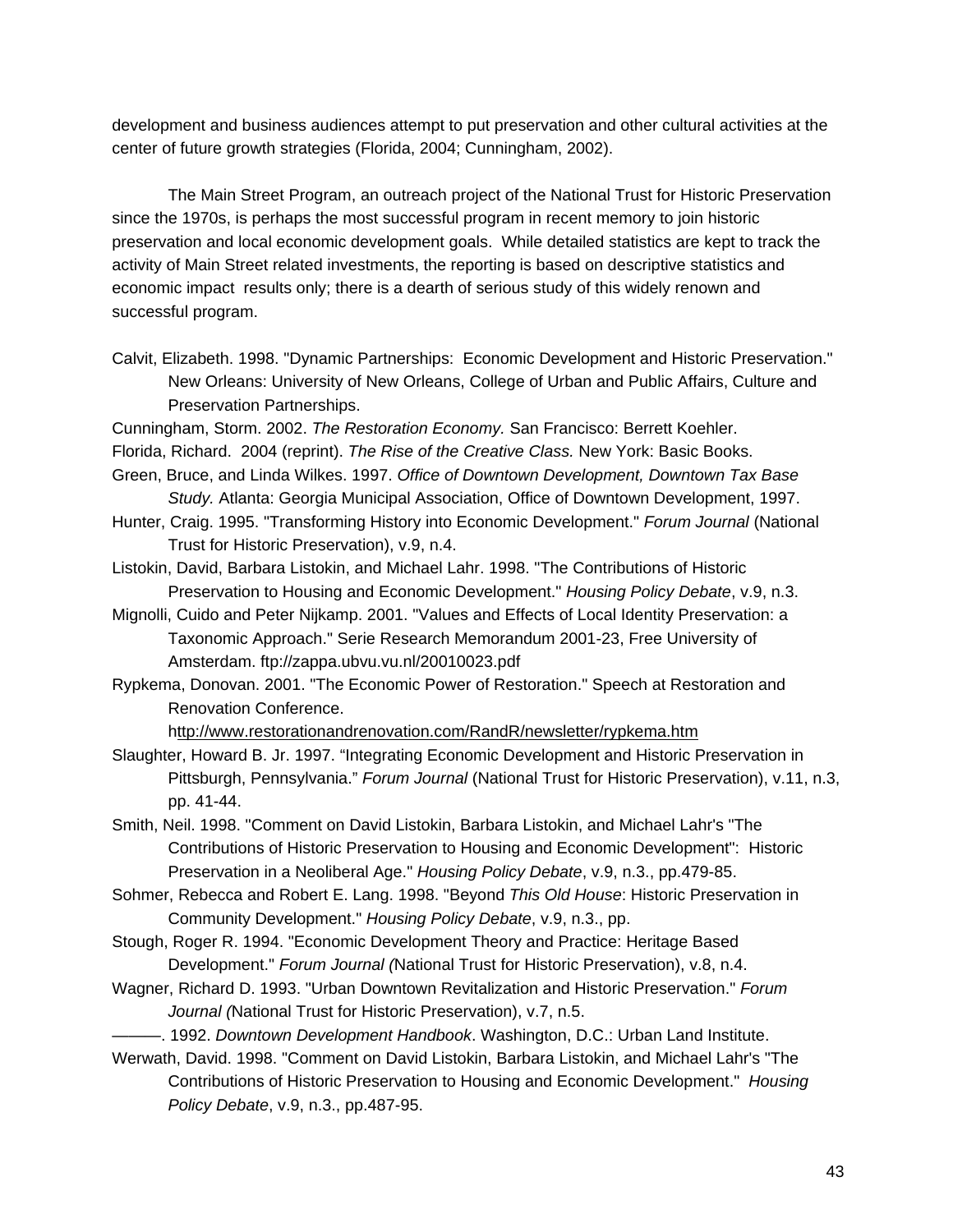Wonjo, Christopher T. 1991. "Historic Preservation and Economic Development." *Journal of Planning Literature,* v.15, n.3., pp.296-307.

## **N. Gentrification**

Gentrification is an important critical theme tying economics and economic development to historic preservation. Relatively few works directly analyze the connections between preservation and gentrification, though the common wisdom holds that the connections are strong and clear. created since Smith and Williams' 1986 collection; recent works by Freeman and Braconi 2002 and Hackworth 2002 warrant attention more recently.

Freeman, Lance and Frank Braconi. 2002. "Gentrification and Displacement." *The Urban Prospect* v.8, n.1.

Hackworth, Jason. 2002. *"*Postrecession Gentrification in New York City." *Urban Affairs Review,*  v.37, n.6, pp. 815-43.

Mele, Christopher. 2000. *Selling the Lower East Side.* Minneapolis: University of Minnesota Press. Rypkema, Donovan. 2004. "The Oversimplification of Gentrification." *Forum Journal (*National Trust

for Historic Preservation), v.18, n.4.

Smith, Neil and Peter Williams. 1986. *Gentrification of the City*. Boston: Allen & Unwin.

### **O. Affordable Housing and Historic Preservation**

In the past few decades there have been a number of efforts to link historic preservation policies to the provision of affordable housing. Many of the sources cites here address means of strategically and pragmatically linking these goals. At the same time, the issue of mass abandonment of inner-city housing has been an acute problem in large cities like Baltimore and Philadelphia, raising both preservation and housing issues. Cohen 2001 (and responses Page 2001 and Culhane and Hillier 2001) replay the challenges abandonment presents to both economic development and historic preservation policies.

Ceraso, K. 1999. "Eyesore to Community Asset: Historic Preservation Creates Affordable Housing and Livable Neighborhoods." *Shelterforce,* v.21, n.4.

Clark, Kitty and Byrd Wood. 1989. *Affordable Housing in Older Neighborhoods: Multiple Strategies.* Washington: National Park Service; National Trust for Historic Preservation.

- Cohen, James. 2001. "Abandoned Housing: Exploring Lessons From Baltimore." *Housing Policy Debate,* v.12, n.3, pp. 415-48.
- ---. 1998. "Combining Historic Preservation and Income Class Integration: A Case Study of the Butchers Hill Neighborhood of Baltimore." *Housing Policy Debate,* v.9, n.3, pp. 663-97.
- Culhane, Dennis P. and Amy E. Hillier. 2001. "Comment on James R. Cohen's 'Abandoned Housing: Exploring Lessons From Baltimore.'" *Housing Policy Debate*, v.12, n.3, pp. 449-55.

Gebhardt, Gary, and Jeri C. Rosenzweig. 1998. "Low-Income Housing and the Secretary's Standards." *Forum Journal* (National Trust for Historic Preservation), v.2, n.2.

Haughy, Richard. 2001. *Urban Infill Housing: Myth and Fact.* Washington: Urban Land Institute.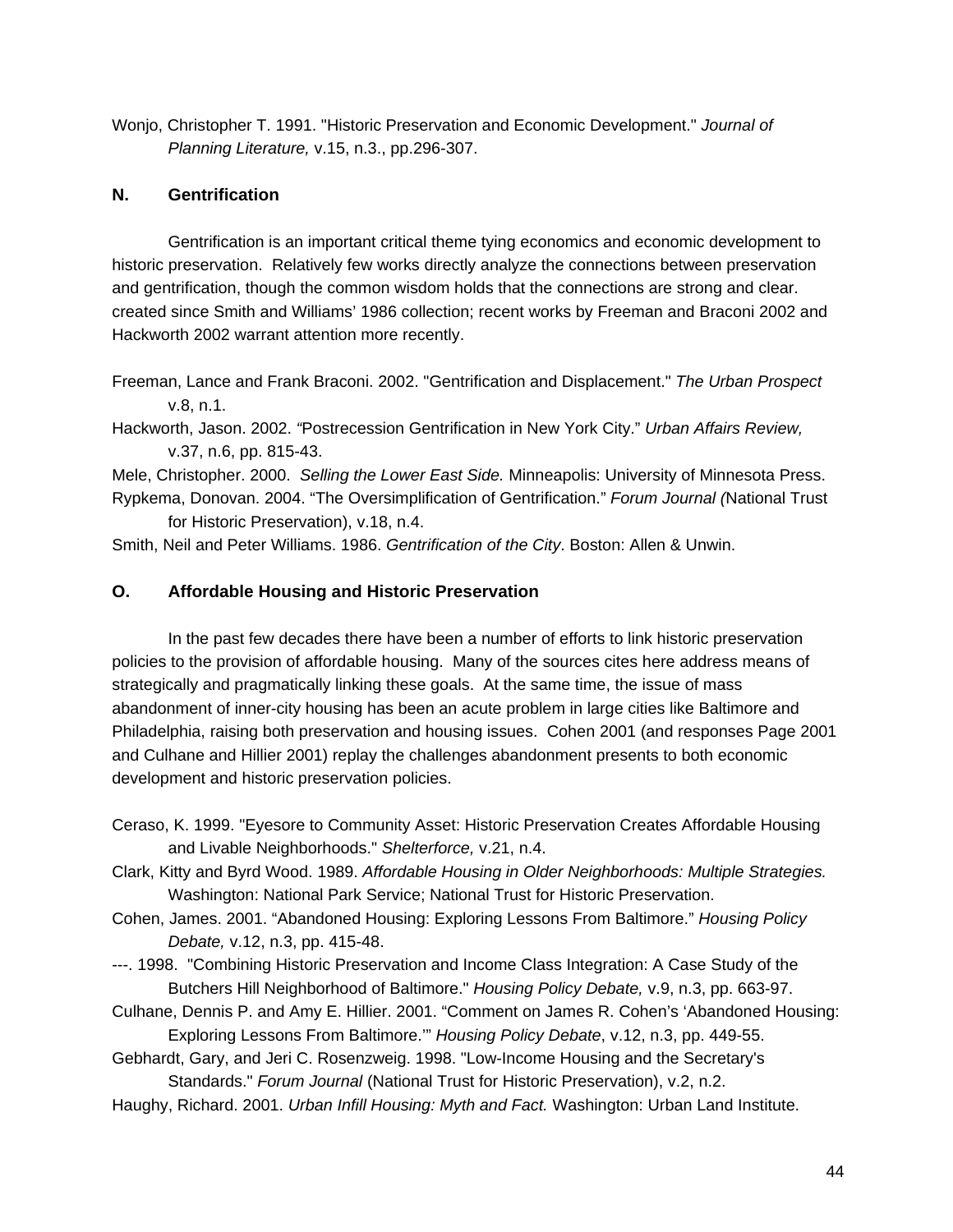- Leith-Tetrault, John. 1995. "A Mortgage Program Tailored for Rehabs." *Forum News* (National Trust for Historic Preservation)*,* v.1, n.5.
- Listokin, David. 1983. *Housing Rehabilitation; Economic, Social and Policy Perspectives.* New Jersey: Center for Urban Policy Research.
- Listokin, David, and Barbara Listokin. 2001a. *Barriers to the Rehabilitation of Affordable Housing: Volume I of II, Findings and Analysis.* Washington: U.S. Department of Housing and Urban Development.
- ---. 2001b. "Historic Preservation and Affordable Housing: Leveraging Old Resources for New Opportunities." *Housing Facts and Figures* (Fannie Mae Foundation), v.3, n.2.
- MacIntosh, Heather, and Kim Carey. 2002. *How Affordable Housing Incentive Programs Fund Historic Preservation.* Seattle: Historic Seattle.
- Mick, Susan, George A. Reigeluth, and Deborah Swift. 1979. *Historic Preservation and Housing Rehabilitation: Volume II.* Washington: U.S. Department of Housing and Urban Development; Urban Institute.
- Millennial Housing Commission. 2002. *Meeting Our Nation's Housing Challenges.* Washington, D.C.: Millennial Housing Commission.
- Page, Max. 2001. "Comment on James R. Cohen's 'Abandoned Housing: Exploring Lessons From Baltimore.'" *Housing Policy Debate*, v.12, n.3, pp. 457-63.
- Rypkema, Donovan. 2003. "Historic Preservation and Affordable Housing: the Missed Connection." *Forum Journal* (National Trust for Historic Preservation), v.17, n.3.

### **P. Urbanization and Historic Preservation**

A few political scientists and other social scientists have studied the urban political process and institutional behavior surrounding the role of historic preservation in urban growth/management debates in American cities. These studies include: Reichl (1997) examining the fate of preservation in the face of progrowth politics in New York, Atlanta and New Orleans; Newman (2001) studying the failure of preservation to garner political support in Atlanta; and Strom's (2002) focus on museums and other cultural organizations, which are analogous and often related to historic preservation institutions and efforts.

- Baer, William. 1995. "When Old Buildings Ripen for Historic Preservation: a Predictive Approach to Planning." *Journal of the American Planning Association,* v.61, n.1.
- Boyer, M. Christine. 1992. "Cities for Sale: Merchandising History at South Street Seaport." *Variations on a Theme Park: The New American City and the End of Public Space* (Michael Sorkin, ed.). New York: Noonday Press.
- Chadbourne, Christopher, Philip Walker and Mark Wolfe. 1997. *Gambling, Economic Development, and Historic Preservation.* Washington: APA Planning Advisory Service.
- Graham, Brian J., G. J. Ashworth and J. E. Tunbridge. 2000. *A Geography of Heritage: Power, Culture, and Economy.* New York: Oxford University Press.
- Lewinsohn-Zamir, Daphna. 1997. "The "Conservation Game": The Possibility of Voluntary Cooperation in Preserving Buildings of Cultural Importance." *Harvard Journal of Law and Public Policy* 20, no. 3, pp. 773-89.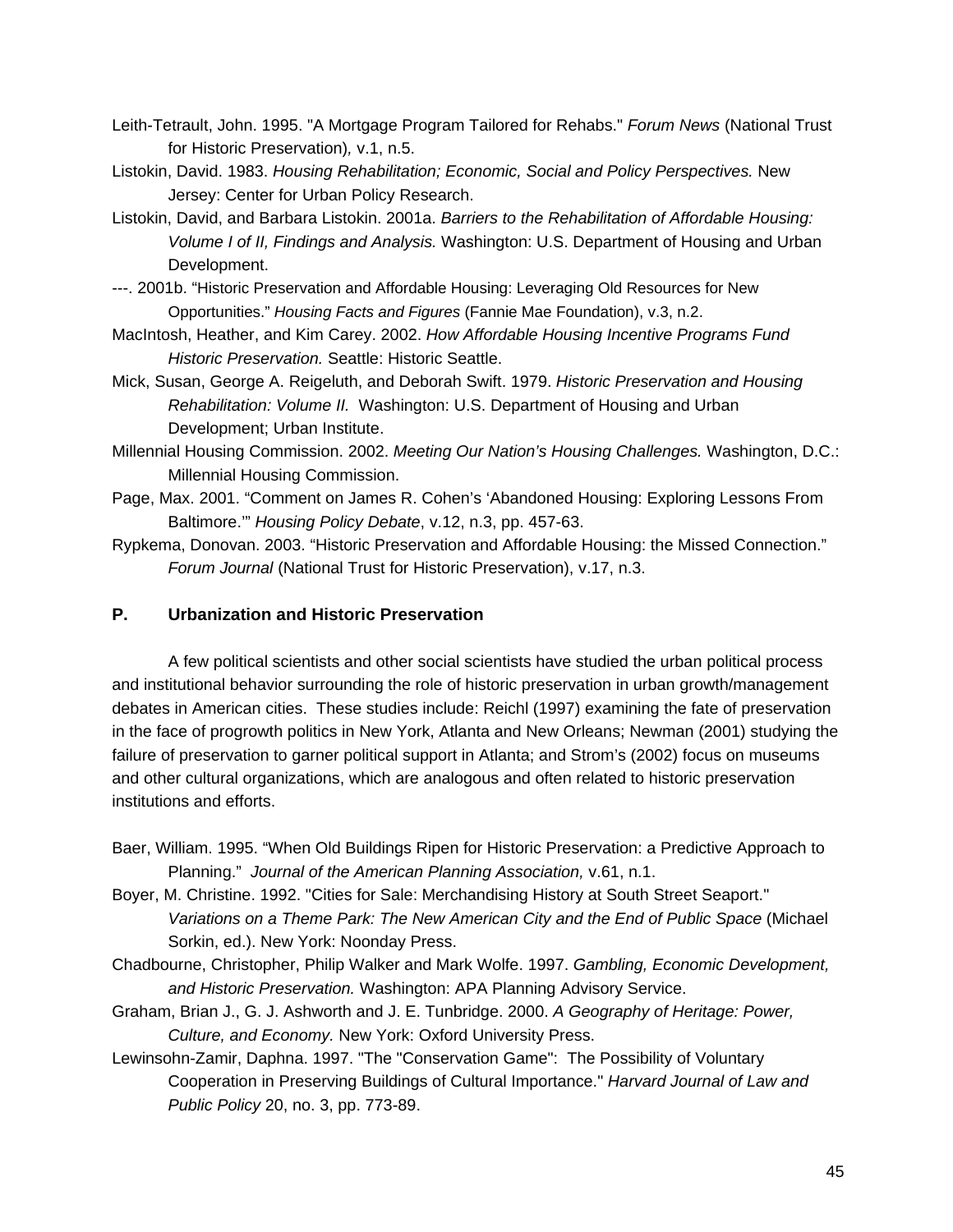- Listokin, David. 1997. "Growth Management and Historic Preservation: Best Practices for Synthesis." *The Urban Lawyer,* v.29, n.2, pp.199-213.
- ———. 1985. *Living Cities, Report of the Twentieth Century Fund Task Force on Urban Preservation Policies.* New York: Priority Press Publications.
- Newman*,* Harvey K. 2001. "Historic Preservation Policy and Regime Politics in Atlanta." *Journal of Urban Affairs,* v.23, n.1, pp. 71-86.
- Norquist, John O. 1998. *The Wealth of Cities.* Reading, MA: Addison-Wesley.
- Reichl, Alexander J. 1997. "Historic Reservation and Progrowth Politics in U. S. Cities." *Urban Affairs Review,* v.32, n.4, pp.513-33.
- Schuster, Mark and John de Monchaux eds. 1997. *Preserving the Built Heritage: Tools for Implementation*. Hanover, NH: University Press of New England.
- Strom, Elizabeth. 2002. "Converting Pork into Porcelain: Cultural Institutions and Downtown Development." *Urban Affairs,* v.38, n.1, pp.3-21.
- Walsh, Kevin. 1992. *The Representation of the Past: Museums and Heritage in the Post-Modern World*. London: Routledge.
- UNESCO. 2000. *World Culture Report 2.* Paris: UNESCO Publishing.
- ----. 1995. *The cultural dimension of development: Towards a Practical Approach*. Paris: UNESCO Publishing.

## **Q. Tax Issues And Historic Preservation**

Some of the most popular, and most contentious, public policy issues stemming from historic preservation investment relates to the use tax incentives to stimulate private preservation activities. The long-standing federal tax credits, as well as robust state-level programs, have generated a number of how-to publications as well as some evaluation studies.

- Archibald, Lauren C., Gregory F. Esterman, Jared Z. Mintz, and Christopher R. Tilley. 1992. "Historic Preservation in the 1990s." Philadelphia: University of Pennsylvania/Wharton Real Estate Center.
- Beaumont, Constance E. and Elizabeth Pianca. 2001. *State Tax Incentives for Historic Preservation: A State-by-State Summary.* Washington: National Trust for Historic Preservation.
- Boyle, Jayne F., Stuart M. Ginsberg, Sally G. Oldham, and Ian D. Spatz. 1986. *Guide to Tax-Advantaged Rehabilitation.* Washington: Dewey, Ballantine, Bushby, Palmer and Wood; National Trust for Historic Preservation, Preservation Books.
- Carrier, Michael and James M. Hamrick Jr. 2000. "2000 Legislative Report on the Special Assessment of Historic Property Program." Salem: Oregon State Historic Preservation Office.
- Curran, Thomas R. 1998. "Historic Preservation, Affordable Housing, and Community Development: Structuring Rehabilitation Tax Credits Projects." *Journal of Affordable Housing,* v.7, n.2, pp. 154-63.
- Dufour, Kate. 2000. "Standards for Historic Preservation and Scenic Views." *Assessment Journal,*, v.7, n.3, p. 34.
- Escherich, Susan M. Stephen J. Farneth and Bruce D. Judd. *Affordable Housing Through Historic*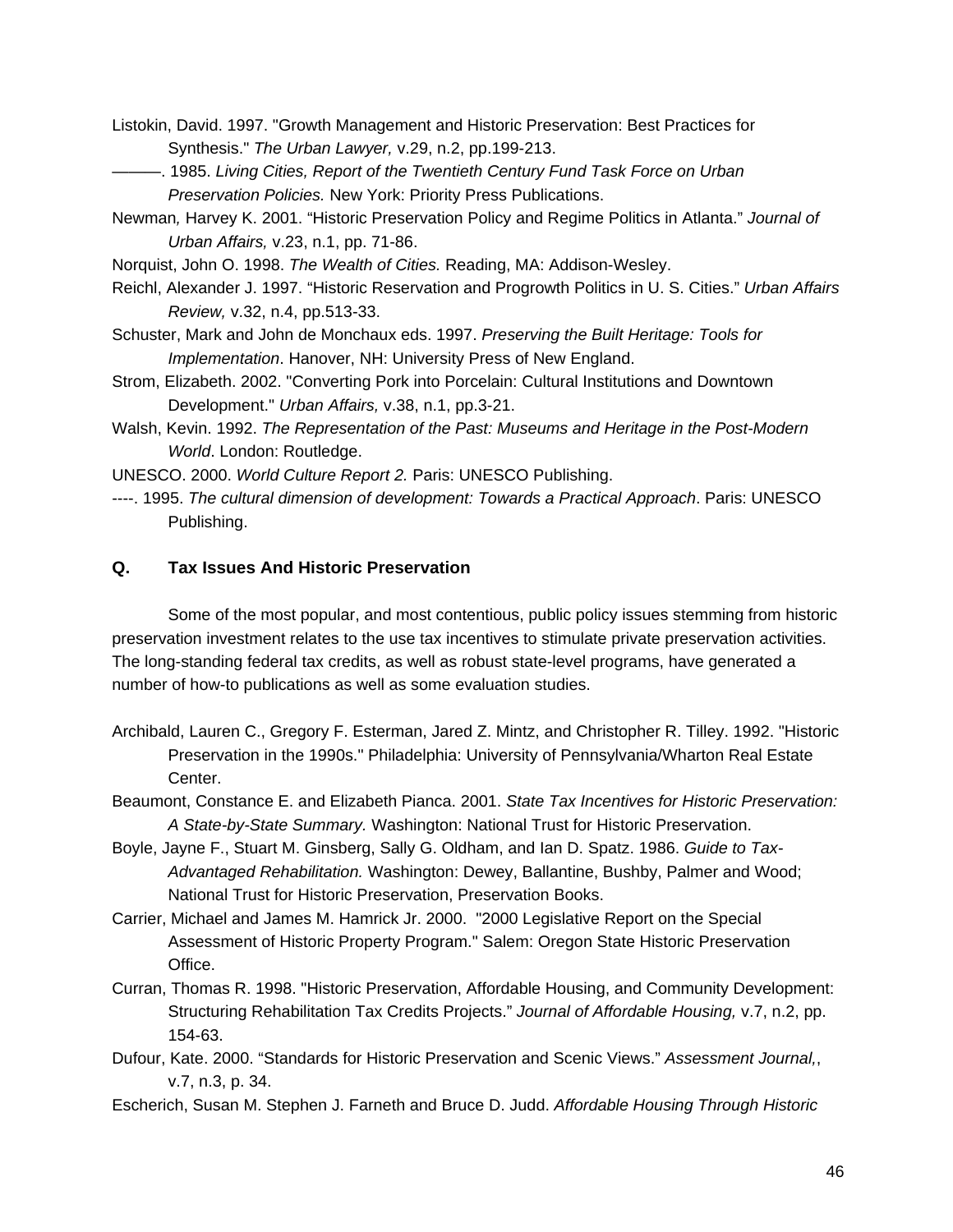*Preservation: Tax Credits and the Secretary of Interior's Standards for Historic Rehabilitation*. Washington: GPO, 1996.

- Kerr, Gordon et al. 2002. "Historic Rehabilitation Tax Credits: Today and Tomorrow." *Forum News,* v.8, n.3.
- Leith-Tetrault, John. 2002. "State Tax Credits Help Finance Difficult Rehabs." *Forum Journal*  (National Trust for Historic Preservation), v.6, n.4.
- Lipman Frizzell & Mitchell LLC. 2003. "Historic Rehabilitation & Economic Revitalization Tax Credit Act: Economic & Fiscal Impacts." Pittsburgh: Downtown Pittsburgh Partnership.
- ———. 2002. "State of Maryland Heritage Structure Rehabilitation Tax Credits: Economic and Fiscal Impacts." Baltimore: Preservation Maryland.
- Listokin, David. 1982. "Landmark Preservation and the Property Tax." New Brunswick, NJ: Rutgers University Center for Urban Policy and Research; New York Landmarks Conservancy, 1982.
- Morton, Elizabeth. 1999. *Compilation of Research on State Income Tax Credits for Historic Preservation.* South Carolina: South Carolina State Archives and History Center.
- Nagy, John. 2002. "Preservation Tax Credits Working Too Well?" www.stateline.org, March 21, 2002.
- National Park Service. 2004. *Federal Tax Incentives for Rehabilitating Historic Buildings: Annual Report for Fiscal Year 2004.* Washington: National Park Service, National Center for Cultural Resources, Technical Preservation Services.
- Pianca, Elizabeth G., and Harry K. Schwartz. 2001. "State Tax Incentives for Historic Preservation." *Forum Journal* (National Trust for Historic Preservation), v.7, n.3.
- Robinson, Susan G. 1989. "The Effectiveness and Fiscal Impact of Tax Incentives for Historic Preservation." *Forum Journal* (National Trust for Historic Preservation), v.2, n.4.
- Rybeck, Walter. 1991. "Pennsylvania's Experiments in Property Tax Modernization." Columbus, OH: National Tax Association.
- Rypkema, Donovan, and Ian D. Spatz. "Rehab Takes a Fall." Washington, D.C.: National Trust for Historic Preservation, 1992.
- Schwartz, Harry. 1999. *Special Property Tax Assessments for Rehabilitated Historic Buildings in South Carolina: An Evaluation and Report to the South Carolina Department of Archives and History.* Columbia, SC: South Carolina Department of Archives and History.

---. 1998. "State Mortgage Credits for Historic Rehabilitation of Owner-Occupied Homes." *Preservation Law Reporter* (National Trust for Historic Preservation). January-March.

### **R. Tourism And Historic Preservation**

Tourism is an economic sector with strong connections to historic. The connections between tourism and preservation actually relate to *two* distinct bodies of literature: First, and more central to this paper, the tourism development field generates a substantial "how-to" literature about effectively hitching historic preservation to the economic development juggernaut of tourism-development strategies. Tourism undeniably is an important economic sector in many American cities and regions. To the extent that it imports dollars to a particular region, it is even more coveted. There is evidence that a substantial amount of tourism activity is specifically motivated by visiting heritage sites—43% of American adults traveling in 2001 included a visit to an historic site in their itineraries. (Pennsylvania Tourism and Lodging Association, 2003, p.9, citing Travel Industry Association data).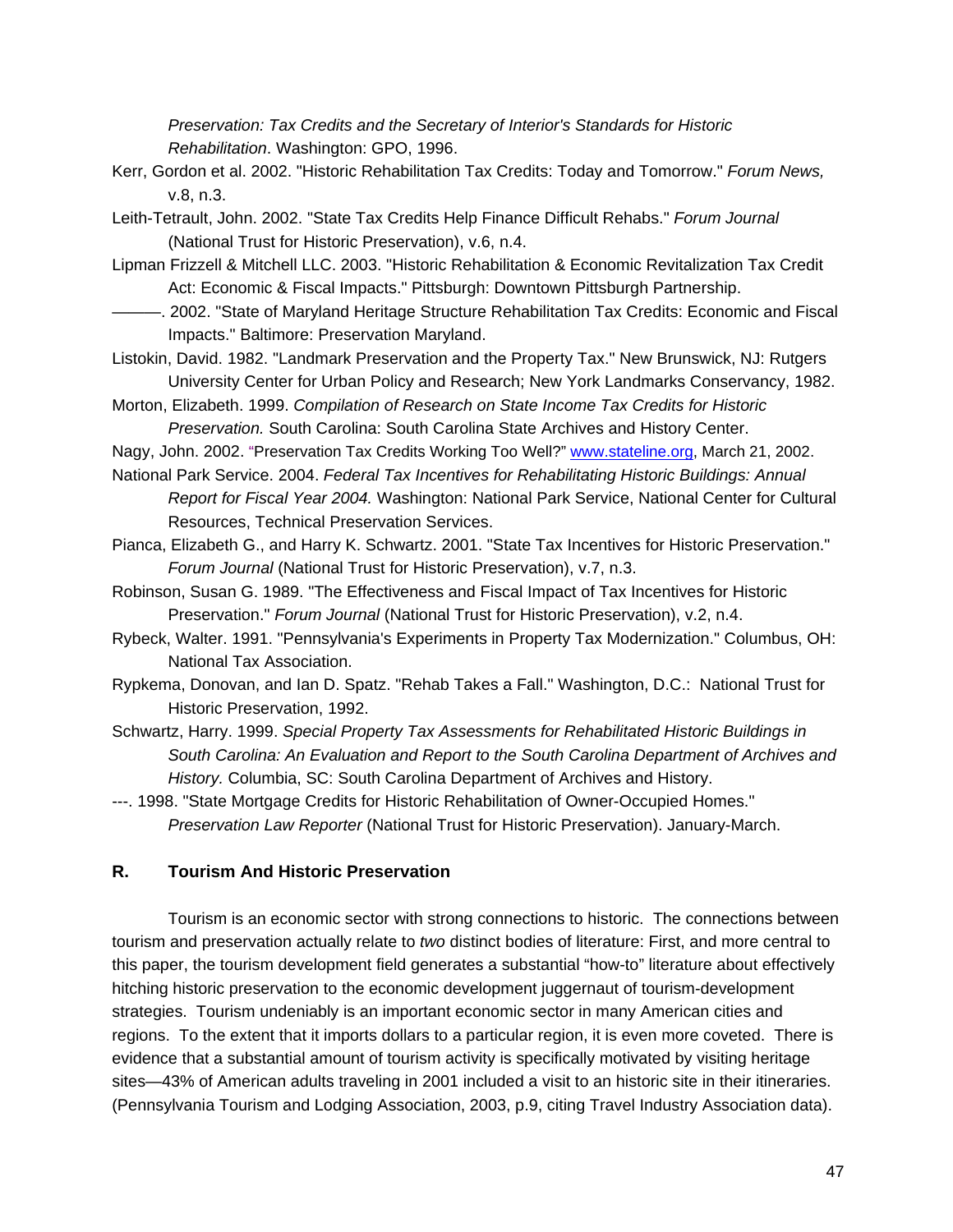Several of the economic impact studies cited earlier (see the various studies and articles by David Listokin and colleagues, in particular) specifically analyze tourism as a sector of economic activity central to historic preservation (along with building rehabilitation). Academic and professional journals on tourism management abound, many of them focusing on how-to, best-practices research for developing and managing tourism sites and programs. In addition, many tourism industry groups and government agencies charged with tourism development or management have also produced some useful guidance.

- Australian Heritage Commission (2000) on best practices and case studies of successful partnerships
- Pennsylvania Tourism & Lodging Association (2003) on a comprehensive set of policies and actions to implement a state-wide heritage tourism system
- Webb and Dane (2001a and 2001b) present successful case studies of heritage tourism
- US Travel Data Center is a good source of updated statistics, along with the Travel Industry Association of America (2001, and see web site—www.tia.org).

Second is the literature on tourism as a factor in cultural change and an object of public policy in the broad sense. There are myriad disciplinary and political takes on the cultural effects of preservation, many of them inflected with political economic critiques, which makes them relevant to this paper. This substantial scholarly literature is generally quite critical of the social and cultural effects of tourism, whatever its economic successes. See, for instance: Bendixen, 1997; Boyer, 1992; Graham, Ashworth and Tunbridge, 2000; Herbert, 1995; Kirschenblatt-Gimblett, 1998; MacCannell, 1999; and Urry, 1995.

- Bendixen*,* Peter. 1997. "Cultural Tourism--Economic Success at the Expense of Culture?" *Cultural Policy,* v.4, n.1, pp. 21-46.
- Boyer, M. Christine. 1992. "Cities for Sale: Merchandising History at South Street Seaport." *Variations on a Theme Park: The New American City and the End of Public Space.* (Michael Sorkin, ed.) New York: Noonday Press.
- Brink, Peter. 1998. "Heritage Tourism in the United States of America." *APT Anniversary Journal*  (Association for Preservation Technology).
- Endresen, Kris. 1999. *Sustainable Tourism and Cultural Heritage: a Review of Development Assistance and Its Potential to Promote Sustainability.* Washington: World Bank.
- Graham, Brian J., G. J. Ashworth and J. E. Tunbridge. 2000. *A Geography of Heritage: Power, Culture, and Economy.* New York: Oxford University Press.
- Green, Joslyn, and Amy Jordan Webb. 1999. *Getting Started: How to Succeed in Heritage Tourism.* Washington: National Trust for Historic Preservation, Preservation Books, 1999.
- Herbert, David T., ed. 1995. *Heritage, Tourism and Society*. London: Mansell.
- Kirschenblatt-Gimblett, Barbara. 1998. *Destination Culture: Tourism, Museums, and Heritage* . Berkeley: University of California Press.
- MacCannell, Dean. 1999. *The tourist: a New Theory of the Leisure Class* . Berkeley: University of California Press.
- National Endowment for the Arts. 2001. *Share Your Heritage: Who's Who Directory of Statewide*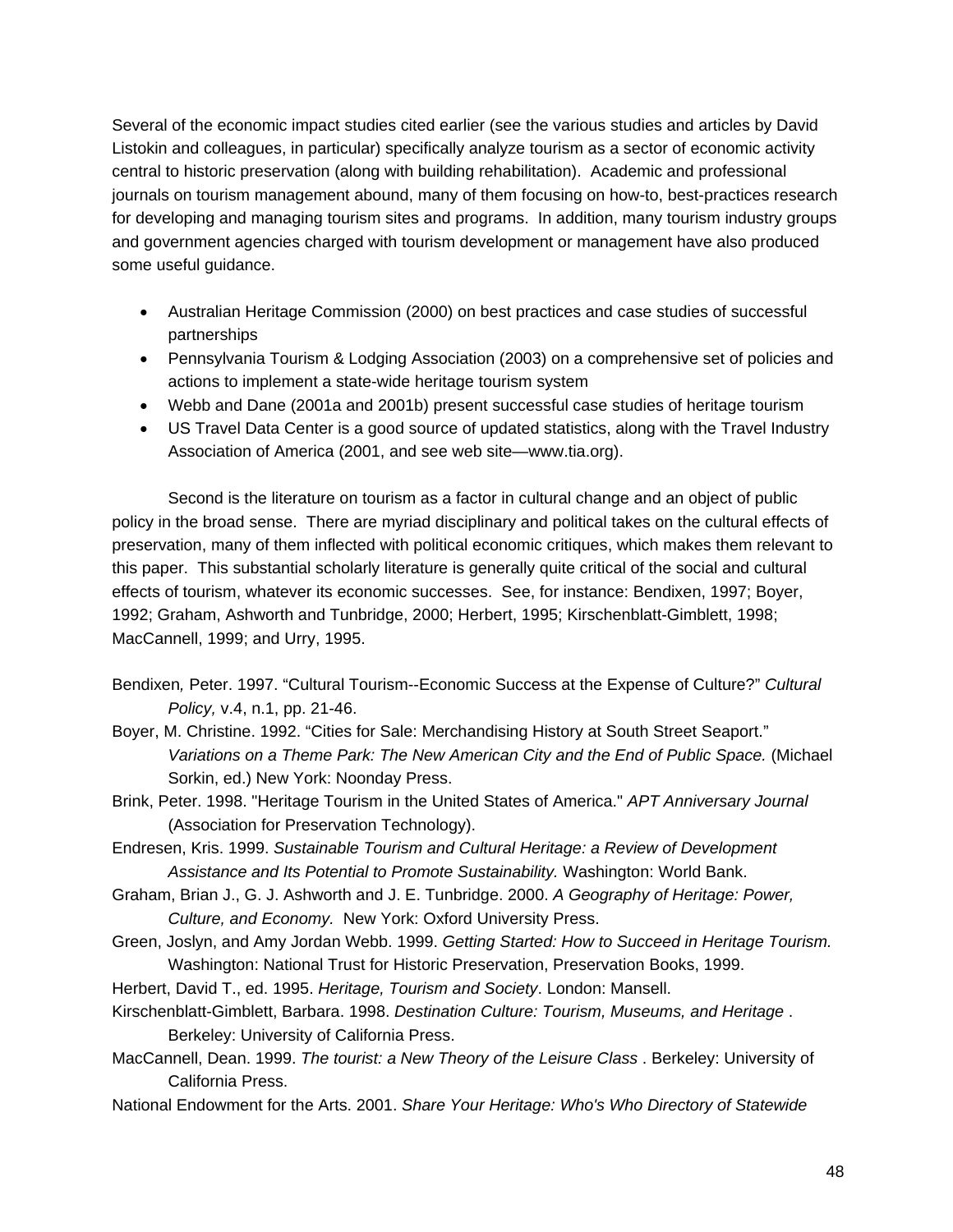*Cultural Heritage Tourism Programs.* Washington: National Endowment for the Arts. Pennsylvania Tourism and Lodging Association. 2003. *Heritage Tourism Development: a Policy* 

*Framework for Pennsylvania.* Harrisburg, PA: Pennsylvania Tourism and Lodging Association.

Roddewig, Richard J. 1988. "Selling America's Heritage...Without Selling Out." *Forum Journal*  (National Trust for Historic Preservation), v.2, n.3.

Sinclair, M. Thea and Mike Stabler. 1997. *The Economics of Tourism*. New York: Routledge.

Travel Industry Association of America. 2003. *The Historic/Cultural Traveler, 2001 Edition.*

Washington: Travel Industry Association of America.

Urry, John. 1995. *Consuming Places*. New York: Routledge.

Webb, Amy Jordan, and Suzanne Dane. *Share Your Heritage: Cultural Heritage Tourism Success Stories.* Washington: National Trust for Historic Preservation, Preservation Books, 2001.

## **S. Preservation Advocacy**

Preservation organizations—mostly the NGO's, but sometimes government agencies as well—often issue publications stating and rationalizing the case for economic and political support of historic preservation activities. The best of these are quite persuasive, though there is a good deal of repetition or arguments and rationales among the various reports. In large part, however, the advocacy literature is less oriented toward "research"—in the sense of shedding light on a question of interest with some objectivity—and rather more oriented to convincing others that preservation is a good investment. The methods and evidence are therefore quite partial.

Advocacy studies remain important for researchers because they most clearly state the case for the positive economic benefits of preservation. Particularly comprehensive and impressive examples include reports prepared by state-wide preservation advocacy organizations—Maryland (Rypkema, 1999), Colorado (Colorado Historical Society, 2003; based on Clarion Associates, 2002), and New Jersey (New Jersey Historic Trust, 1998, based on New Jersey Historic Trust and Center for Urban Policy Research, 1997). The web sites of many of these state-wide organizations are excellent starting points for advocacy publications, economic impact studies, tax policy information related to preservation, and other information.

English Heritage (England's leading quasi-governmental historic preservation organization) has published a report directly advocating the view that historic preservation is a wise investment and excellent economic development policy. *The Heritage Dividend* documents several case studies, as well as general policy successes, for a variety of building types, reuse projects, and revitalization settings (English Heritage, 1999/2002). Also of interest is English Heritage's *Power of Place*, marshaling a broad argument for why and how the public values the country's heritage, based on an extensive public opinion survey.

Beaumont, Constance. 1997. Smart States, Better Communities: How State Governments Can Help Citizens Preserve Their Communities. Washington: National Trust for Historic Preservation, Preservation Books.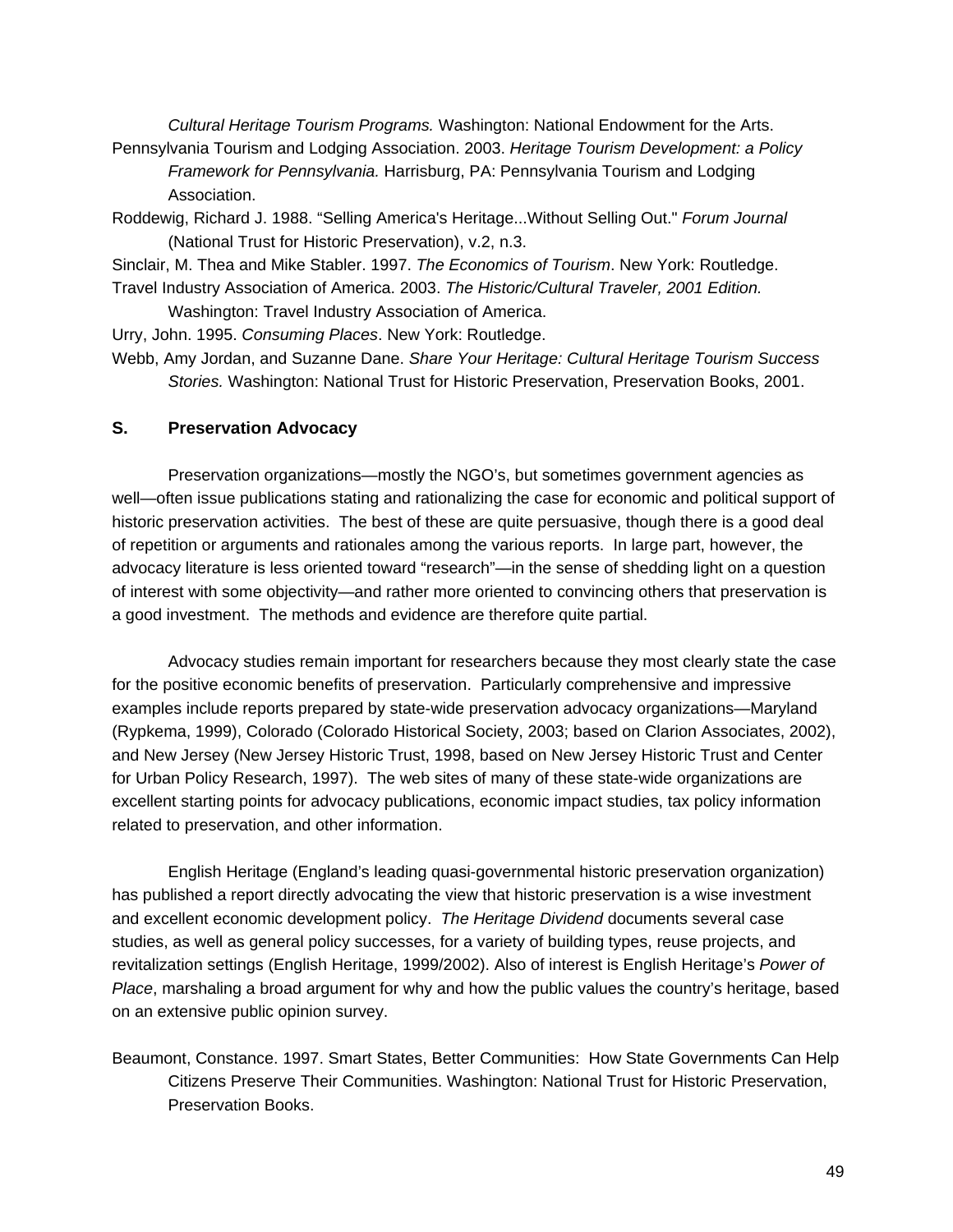- Cisneros, Henry. 1996. "Linking Historic Preservation and Community Revitalization." Forum Journal (National Trust for Historic Preservation), v.10, n.2.
- Clarion Associates, BBC Research and Consulting, and Place Economics. 2002. The Economic Benefits of Historic Preservation in Colorado. Colorado: Colorado Historical Foundation; Colorado Historical Society .
- Douthat, Carolyn. 1994. "Economic Incentives for Historic Preservation in Oakland, California." Forum Journal (National Trust for Historic Preservation), v.9, n.1.
- English Heritage. 2000. Power of Place: The Future of the Historic Environment. London: English Heritage/Power of Place Office.
- ---. 1999 (rev. 2002). The Heritage Dividend. London: English Heritage.
- Forest, Ben. 1999. "New Jersey Revs Up Its Rehabs." Planning, v.65, n.8, pp. 10-16.
- Governor's Task Force on Historic Preservation and Heritage Tourism. 2000. "Investing in South Carolina's Future by Preserving Our Past." South Carolina: Governor's Task Force on Historic Preservation and Heritage Tourism.
- Lennox, Chad and Jennifer Revels. 2002. Smiling Faces Historic Places: the Economic Benefits of Historic Preservation in South Carolina. Spartanburg, SC: Palmetto Conservation Foundation.
- Moravec, Joe. 2002. "GSA's Commitment to Preserving Historic Federal Buildings." Forum Journal (National Trust for Historic Preservation), v.16, n.2.
- New Jersey Historic Trust. 1998. Partners in Prosperity: The Economic Benefits of Historic Preservation in New Jersey. Trenton, NJ: New Jersey Historic Trust.
- New Jersey Historic Trust and Center for Urban Policy Research. 1997. Economic Impacts of Historic Preservation. Trenton, NJ: New Jersey Historic Trust.
- Pianca, Elizabeth G. 2001. "Smart Codes: A New Approach to Building Codes." Forum News (National Trust for Historic Preservation), v.7, n.5.
- National Trust for Historic Preservation. "Preserving Our Past: Building Our Future [Video]." Washington: National Trust for Historic Preservation, Preservation Books, 1999.
- Oldham, Sally G. 1990. "The Business of Preservation Is Bullish and Diverse." Forum Journal (National Trust for Historic Preservation), v.3, n.4.
- Renner, Lisanne. 1998. Partners in Prosperity: The Economic Benefits of Historic Preservation in New Jersey. Washington: National Trust for Historic Preservation, Preservation Books.
- Rimel, Rebecca W. 1999. "The Art and Economics of Historic Preservation." Forum Journal (National Trust for Historic Preservation), v.13, n.2.
- Rypkema, Donovan. 2005 (revised). The Economics of Historic Preservation: A Community Leader's Guide. Washington: National Trust for Historic Preservation.
- ———. 2002. "The (Economic) Value of National Register Listing." CRM (National Park Service), v.25, n.1.
- ———. 2001. New York: Profiting Through Preservation. New York: Preservation League of New York State.
- ———. 1999. The Value of Historic Preservation in Maryland. Baltimore: Preservation Maryland.
- ———. 1998. Profiting From the Past: The Impact of Historic Preservation on the North Carolina Economy. Washington: National Trust for Historic Preservation, Preservation Books.
- ———. 1997. Preservation and Property Values in Indiana. Indianapolis: Historic Landmarks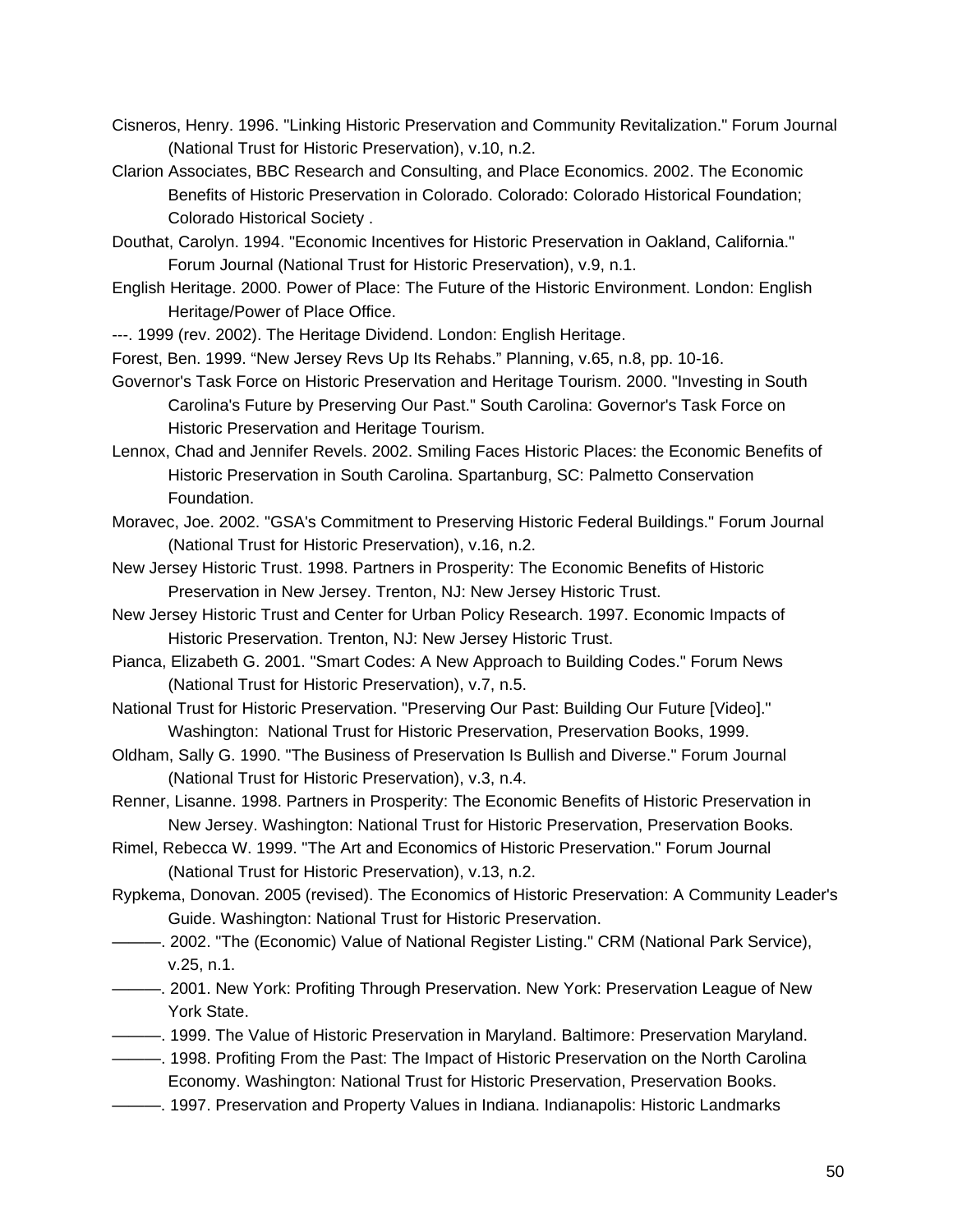Foundation of Indiana.

- ———. 1996. "Community, Place and the Economics of Historic Preservation [transcript]." New Jersey: New Jersey Historic Preservation Office.
	- (www.state.nj.us/dep/hpo/4sustain/spkrseries1.pdf)
- ———. 1995. "Economics and Historic Preservation." Forum Journal (National Trust for Historic Preservation), v.9, n.2.
- Shaw, Tom M. 1996. "Studying the Dollar Value of History." Forum Journal (National Trust for Historic Preservation), v.3, n.1.
- Skaggs, Laura, and Byrd Wood. 2002. "Rehab Tax Credit Users Join Forces." Forum News (National Trust for Historic Preservation), v.8, n.6.
- Smith, Kennedy Lawson. 1995. "Main Street at 15." Forum Journal (National Trust for Historic Preservation), v.9, n.3.
- Stipe, Robert E., ed. 2003. With Heritage So Rich: Historic Preservation in the Twenty-First Century. Chapel Hill, NC: University of North Carolina Press.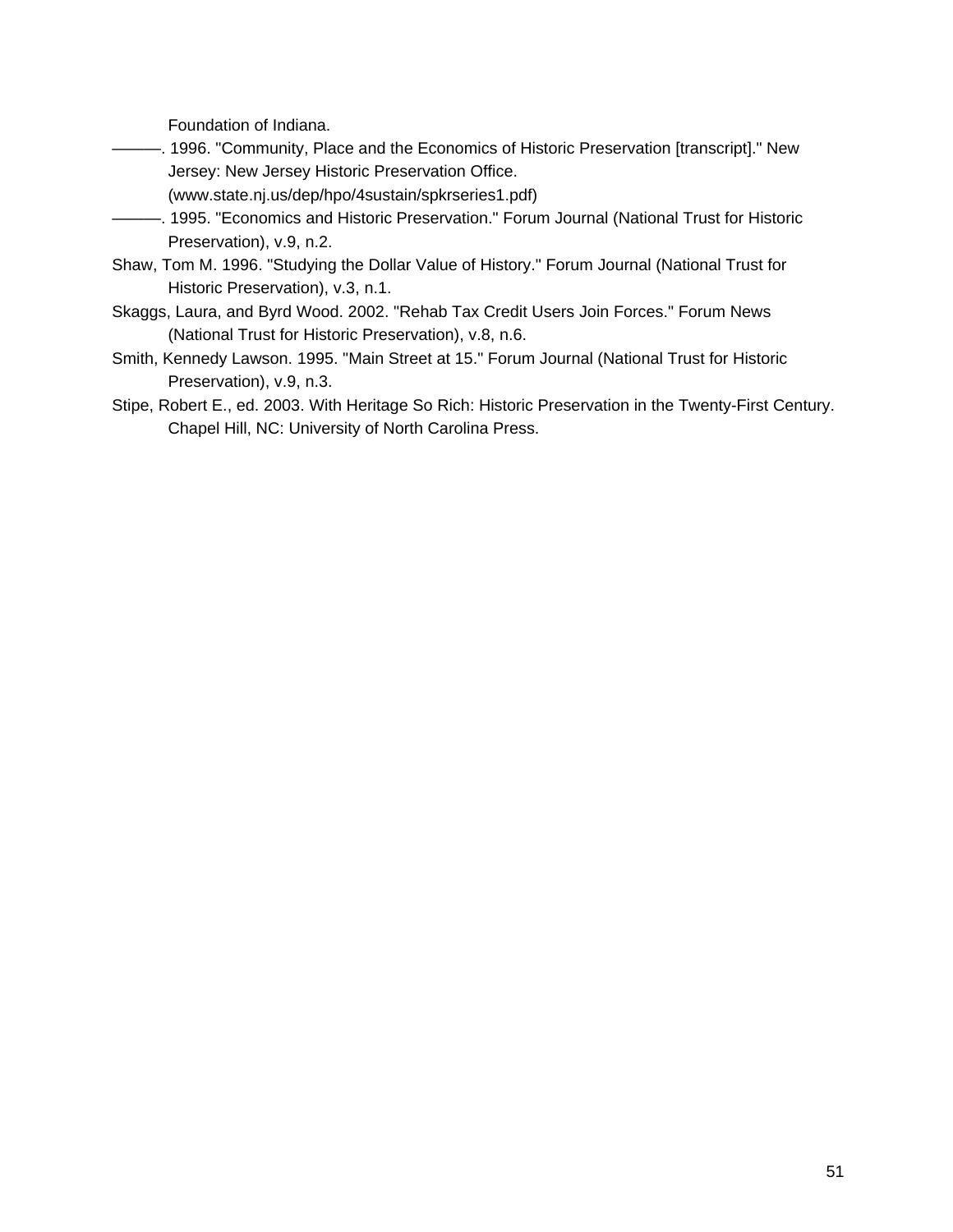### **REFERENCE LIST**

- Advisory Council on Historic Preservation. 2001. *Caring for the Past, Managing for the Future: Federal Stewardship and America's Historic Legacy*. Washington: Advisory Council on Historic Preservation.
- Apostolakis, Alexandros, and Shabbar Jaffry. 2005. "A Choice Modeling Application for Greek Heritage Attractions." *Journal of Travel Research* 43 (3): 309–318.
- Archibald, Lauren C., and others. 1992. *Historic Preservation in the 1990s*. Philadelphia: University of Pennsylvania/Wharton Real Estate Center.
- Argersinger, Floyd. 1993. *Washington State Special Valuation for Improvements to Historic Properties*. Olympia, WA: Washington State Department of Community Development, Office of Archaeology and Historic Preservation.
- Asabere, Paul K., and Forrest Huffman. 1991. "Historic Districts and Land Values." *Journal of Real Estate Research* 6 (1): 1–8.
- Asabere, Paul K., Forrest E. Huffman, and Seyed Mehdian. 1994. "The Adverse Impacts of Local Historic Designation: The Case of Small Apartment Buildings in Philadelphia." *Journal of Real Estate Finance and Economics* 8 (3): 225–234.
- Ascroft, Sheila. 2002. *Preservation Pays: The Economics of Heritage Conservation*. Ottawa: The Heritage Canada Foundation.
- Ashworth, G. J. (rapporteur). 2001. "Group Report: Paradigms for Rational Decision-Making in the Preservation of Cultural Property." In N. S. Baer and F. Snickars, eds., *Rational Decision-Making in the Preservation of Cultural Property.* Berlin: Dahlem University Press.
- ———. 2002. "Conservation Designation and the Revaluation of Property: The Risk of Heritage Innovation," *International Journal of Heritage Studies* 8 (1): 9–23.
- Athens-Clarke County Planning Department. 1996. *Economic Benefits of Historic Preservation in Georgia: A Study of Three Communities, Athens, Rome, and Tifton*. Washington: National Trust for Historic Preservation, Preservation Books.
- Attfield, Robin. 1998. "Existence Value and Intrinsic Value." *Ecological Economics* 24 (2-3): 163– 168.
- Austin, Michael, and Hays Donna Moore. 2000. "Historic and Scenic Property Exemptions Raise Questions." *Assessment Journal* 7 (3): 39.
- Australian Heritage Commission. 2001. *Heritage Economics: Challenges for Heritage Conservation and Sustainable Development in the 21st Century*. Canberra, Australia.
- Avrami, Erica, and Randall Mason, eds. 2000. "Values and Heritage Conservation." Research report. Los Angeles: Getty Conservation Institute.
- Baer, William. 1995. "When Old Buildings Ripen for Historic Preservation: A Predictive Approach to Planning." *Journal of the American Planning Association*, 61 (1).
- Bauer, Matthew. 1996. *Use It or Lose It*. Washington: National Trust for Historic Preservation, Preservation Books.
- Baumol, William J., and William G. Bowen. 1966. *Performing Arts, the Economic Dilemma: A Study of Problems Common to Theater, Opera, Music, and Dance*. New York: Twentieth Century Fund.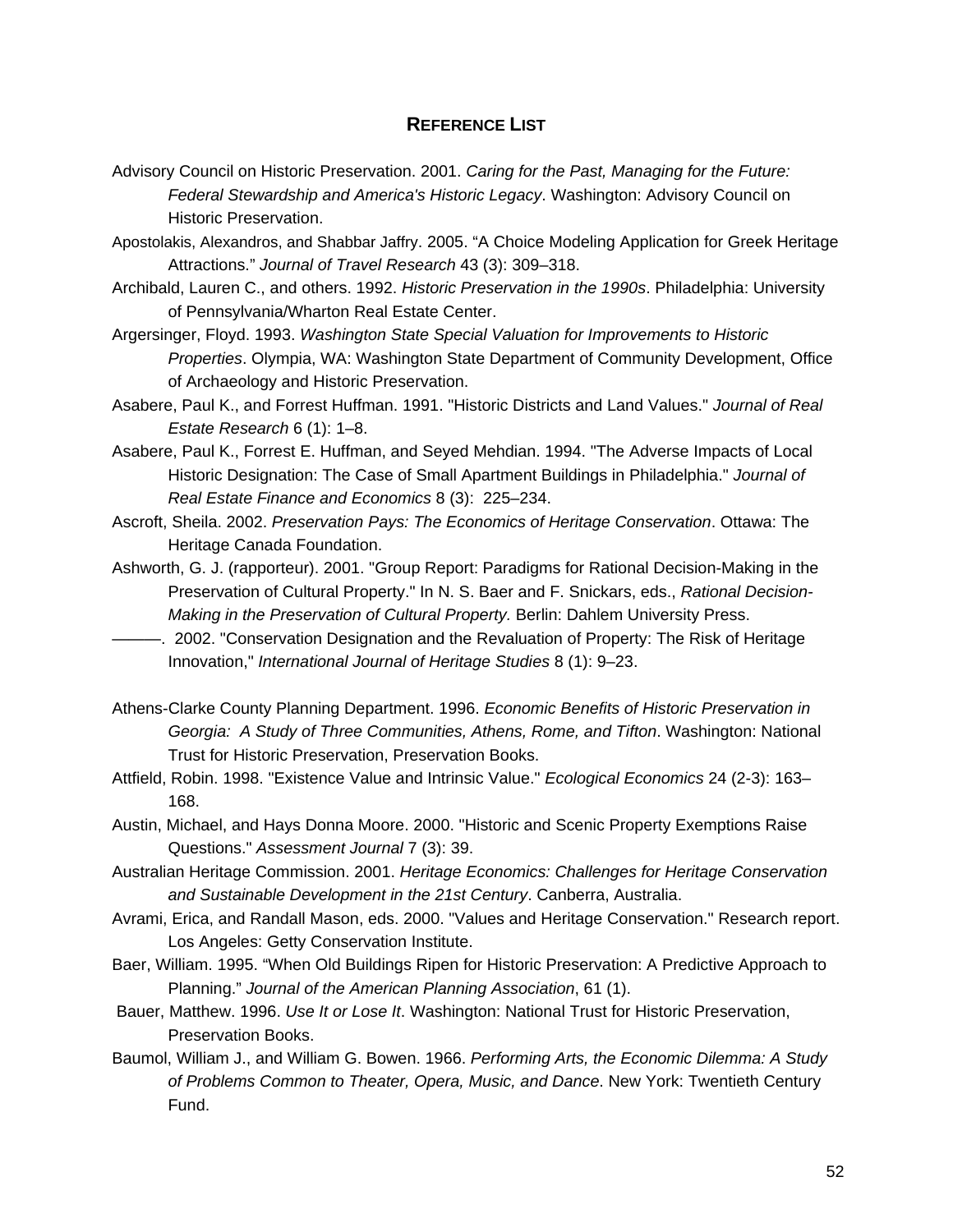- Bay Area Economics. 2002. *Economic Impact of Historic Preservation Income Tax Credits Proposed for the State of Oregon*. Salem, OR: Oregon State Historic Preservation Office, Oregon Parks and Recreation Department.
- Beaumont, Constance. 1997. *Smart States, Better Communities: How State Governments Can Help Citizens Preserve Their Communities.* Washington: National Trust for Historic Preservation, Preservation Books.
- Beaumont, Constance E., and Elizabeth Pianca. 2001. *State Tax Incentives for Historic Preservation: A State-by-State Summary.* Washington: National Trust for Historic Preservation.
- Bendixen*,* Peter. 1997. "Cultural Tourism--Economic Success at the Expense of Culture?" *Cultural Policy* 4 (1): 21–46.
- Benedikt, Michael, ed. 1997. *Center 10/Value*. Austin, TX: Center for Architecture and Design, School of Architecture, University of Texas.
- Bennett, Ann. 1996. *The Economic Benefits of Historic Designation: Knoxville, Tennessee.* Washington: National Trust for Historic Preservation, Preservation Books.
- Berkes, Fikret, and Carl Folke. 1994. "Investing in Cultural Capital for Sustainable Use of Natural Capital." In A. Jansson and others, eds., *Investing in Natural Capital: The Ecological Economics Approach to Sustainability.* Washington: Island Press.
- Boyer, M. Christine. 1992. "Cities for Sale: Merchandising History at South Street Seaport." In Michael Sorkin, ed., *Variations on a Theme Park: The New American City and the End of Public Space*. New York: Noonday Press.
- Boykin, James H. 2000. "Valuing Scenic Land Conservation Easements." *Appraisal Journal* 68 (4): 420–426.
- Boyle, Jayne F., and others. 1986. *Guide to Tax-Advantaged Rehabilitation.* Washington: Dewey, Ballantine, Bushby, Palmer and Wood; National Trust for Historic Preservation, Preservation Books.
- Brabec, Elizabeth, and Andrew L. Zehner. 1991. *The Economics of Community Character Preservation: An Annotated Bibliography*. Washington: Government Finance Research Center, Government Finance Officers Association.
- Brand, Stewart. 1995. *How Buildings Learn*. Penguin.
- Brink, Peter. 1998. "Heritage Tourism in the United States of America." *APT Anniversary Journal*  (Association for Preservation Technology).
- Bunnell, Gene. 2002. *Making Places Special: Stories of Real Places Made Better by Planning.* Chicago: American Planning Association.
- Calvit, Elizabeth. 1998. "Dynamic Partnerships: Economic Development and Historic Preservation." New Orleans: University of New Orleans, College of Urban and Public Affairs, Culture and Preservation Partnerships.
- Carew, Michael G. 1993. "History and Dollars: The Economic Consequences of Historic-Site Preservation." *Forum Journal* 7 (2): National Trust for Historic Preservation).
- Carrier, Michael, and James M. Hamrick, Jr. 2000. *2000 Legislative Report on the Special Assessment of Historic Property Program*. Salem: Oregon State Historic Preservation Office.
- Carson, Richard T., Leanne Wilks, and David Imber. 1994. "Valuing the Preservation of Australia's Kakadu Conservation Zone." *Oxford Economic Papers* 46: 727–749.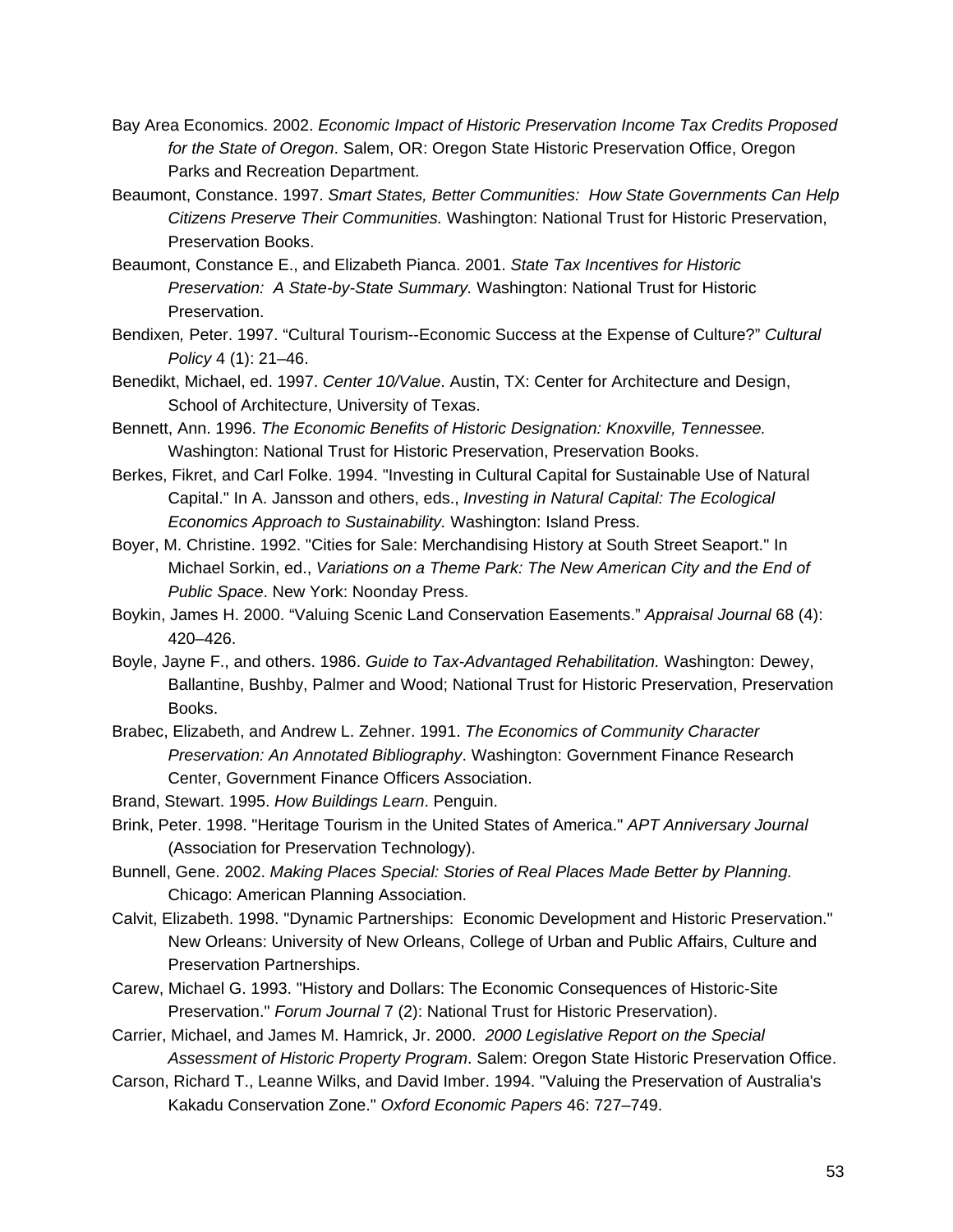- Cegielski, Michele, and others. n.d. *Economic Value of Tourism to Places of Cultural Heritage Significance: A Case Study of Three Towns With Mining Heritage*. Canberra, Australia: CRC for Sustainable Tourism, University of Canberra.
- Center for Urban Policy and Research at Rutgers University; Texas Perspectives; and the LBJ School of Public Affairs at the University of Texas at Austin. 1999. *Historic Preservation at Work for the Texas Economy*. Austin: The Texas Historical Commission, Preservation Dallas, City of Abilene, City of Fort Worth, City of Grapevine, City of Laredo, City of Lubbock, City of Nacogdoches, City of San Antonio, Grapevine Heritage Foundation.
- Ceraso, K. 1999. "Eyesore to Community Asset: Historic Preservation Creates Affordable Housing and Livable Neighborhoods." *Shelterforce* 21 (4)
- Chadbourne, Christopher, Philip Walker, and Mark Wolfe. 1997. *Gambling, Economic Development, and Historic Preservation.* Washington: APA Planning Advisory Service.
- Chambers, Catherine M., Paul E. Chambers, and John C. Whitehead.1997. "Historical Resources, Uncertainty, and Preservation Values: An Application of Option and Optimal Stopping Models." *Journal of Economics and Finance* 21 (2): 51–61.
- ———. 1998. "Contingent Valuation of Quasi-Public Goods: A Validity and Reliability Assessment." *Public Finance Review* 26 (2): 137–154.
- Chen, Kim. 1990. *The Importance of Historic Preservation in Downtown Richmond: Franklin Street, A Case Study.* Washington: National Trust for Historic Preservation, Preservation Books.
- Cisneros, Henry. 1996. "Linking Historic Preservation and Community Revitalization." *Forum Journal*  10 (2) (National Trust for Historic Preservation).
- City of Savannah, Preservation Action, and Heritage Consulting Group. 1998. *Home Again in Savannah: Applying the Proposed Federal Historic Homeownership Tax Credit: Four Case Studies*. Savannah, GA: City of Savannah.
- Clarion Associates, BBC Research and Consulting, and Place Economics. 2002. *The Economic Benefits of Historic Preservation in Colorado*. Denver: Colorado Historical Foundation; Colorado Historical Society.
- Clarion Associates. 2002. *Investing in Michigan's Future: The Economic Benefit of Michigan's Historic Preservation Tax Credit*. Lansing, MI: Michigan Historic Preservation Network, 2002.
- Clark, David, and William Herrin. 1997. "Historical Preservation Districts and Home Sale Prices: Evidence from the Sacramento Housing Market." *Review of Regional Studies* 27 (1): 29–48.
- Clark, Kitty, and Byrd Wood. 1989. *Affordable Housing in Older Neighborhoods: Multiple Strategies.* Washington: National Park Service; National Trust for Historic Preservation.
- Coburn, Leslie. 2000. "Analysis of the Effect of a 25% Tax Credit for the Cost of Rehabilitation of Eligible Historic Properties on Minnesota State Tax Revenues." St Paul: Preservation Alliance of Minnesota, Historic Rehabilitation Tax Credit Initiative.
- Coffin, Donald A. 1989. "The Impact of Historic Districts on Residential Property Values." *Eastern Economic Journal* 25 (3): 221–228.
- Cohen, James. 1998. "Combining Historic Preservation and Income Class Integration: A Case Study of the Butchers Hill Neighborhood of Baltimore." *Housing Policy Debate* 9 (3): 663– 697.
- ———. 2001. "Abandoned Housing: Exploring Lessons from Baltimore." *Housing Policy Debate* 12 (3): 415–448.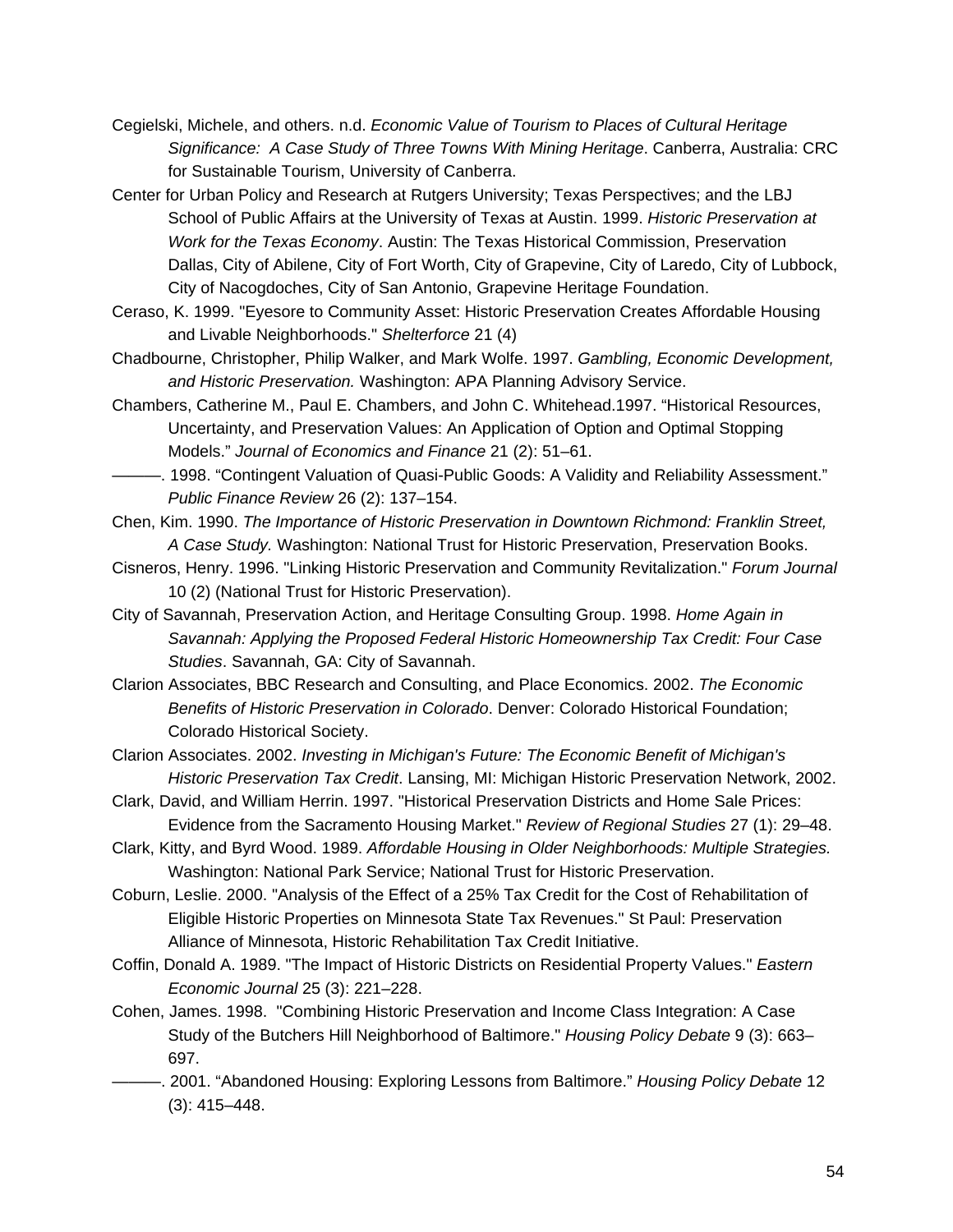- Collados, Cecilia, and Duane Timothy P. 1999. "Natural Capital and Quality of Life: A Model for Evaluating the Sustainability of Alternative Regional Development Paths." *Ecological Economics* 30 (3): 441–460.
- Collins, Richard C., Elizabeth B. Waters, and A. Bruce Dotson. 1995. *America's Downtowns: Growth, Politics and Preservation*. Washington: Preservation Books/Wiley.
- Costanza, Robert, ed. 1991. *Ecological Economics: The Science and Management of Sustainability.*  Columbia University Press.
- Costanza, Robert, and others. 1996. "Getting Down to Earth: Practical Applications of Ecological Economics." In Robert Costanza and others, eds., *Integrated Envisioning, Analysis, and Implementation of a Sustainable and Desirable Society.* Washington: International Society for Ecological Economics/Island Press.
- Coulson, N. Edward, and Robin Leichenko. 2001. "The Internal and External Impact of Historical Designation on Property Values." *Journal of Real Estate Finance and Economics* 23, (1): 113–124.
- Cronyn, Joseph M., and Lipman, Frizzell, and Mitchell, LLC. 1999. *The Economic and Fiscal Impact of Local Historic Districts in Maryland: A Summary of Six Case Studies*. Frederick, MD: Maryland Association of Historic District Commissions.
- Culhane, Dennis P., and Amy E. Hillier. 2001. "Comment on James R. Cohen's 'Abandoned Housing: Exploring Lessons from Baltimore.'" *Housing Policy Debate* 12 (3): 449–455.
- Cultural Policy Center, University of Chicago. 2002. *The Contingent Valuation of Culture [*February 1–2, 2002 conference]. Proceedings and presented papers available online. (http://culturalpolicy.uchicago.edu/cvmconf.html).
- Cultural Policy Center. 2002. *Proceedings of the Conference, The Contingent Valuation of Culture,* University of Chicago, February 1–2. (http://culturalpolicy.uchicago.edu/cvmconf.html. [August 30, 2005]).
- Cunningham, Storm. 2002. *The Restoration Economy.* San Francisco: Berrett Koehler.
- Curran, Thomas R. 1998. "Historic Preservation, Affordable Housing, and Community Development: Structuring Rehabilitation Tax Credits Projects." *Journal of Affordable Housing* 7 (2): 154– 163.
- Danner, John C. 1997. "TDR's: Great Idea but Questionable Value." *Appraisal Journal* 65 (2): 133– 142.
- de la Torre, Marta, ed. 2002. "Assessing the Values of Cultural Heritage." Research report. Los Angeles: Getty Conservation Institute.
- de la Torre, Marta, Margaret G.H. MacLean, Randall Mason, and David Myers. 2005. *Heritage Values in Site Management: Four Case Studies.* Los Angeles: Getty Conservation Institute.
- Dixon, John, A. L. F. Scura, R. A. Carpenter, and P. B. Sherman. 1994. *Economic Analysis of Environmental Impacts*. London: Earthscan.
- Dixon, John A., and John B. Sherman. 1990. *Economics of Protected Areas: A New Look at Benefits and Costs*. Washington: Island Press.
- Dombrow, Jonathan, Mauricio Rodriguez, and C. F. Sirmans. 2000. "The Market Value of Mature Trees in Single-Family Housing Markets." *Appraisal Journal* 68 (1): 39–43.
- Douthat, Carolyn. 1994. "Economic Incentives for Historic Preservation in Oakland, California." *Forum Journal* 9 (1): (National Trust for Historic Preservation).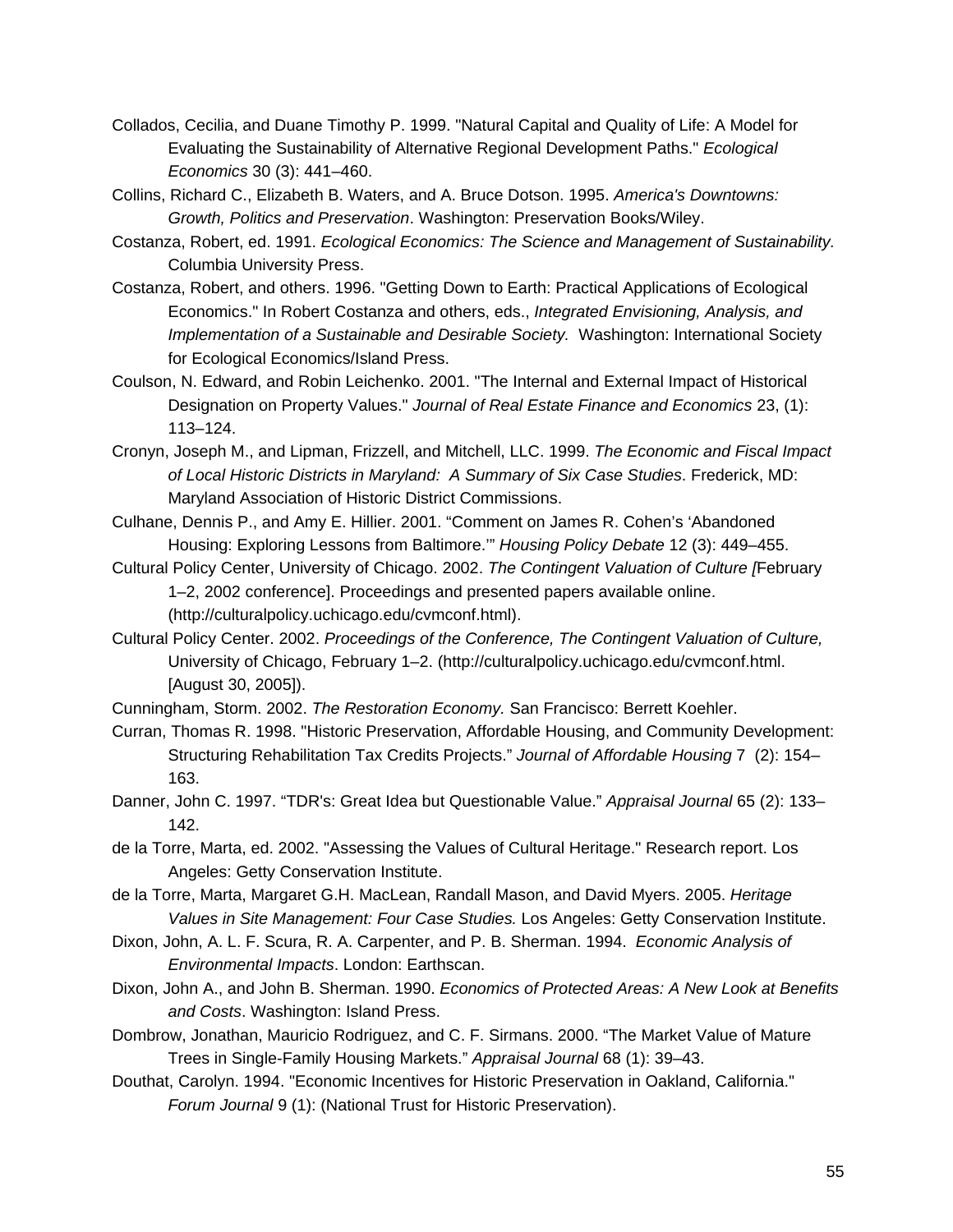- Dufour, Kate. 2000. "Standards for Historic Preservation and Scenic Views." *Assessment Journal* 7 (3): 34.
- Edwards-Jones, Gareth Ben Davies, and Salman Hussain. 2000. *Ecological Economics: An Introduction*. Malden, MA: Blackwell Science.
- Endresen, Kris. 1999. *Sustainable Tourism and Cultural Heritage: A Review of Development Assistance and Its Potential to Promote Sustainability.* Washington: World Bank.
- Englebrecht, Ted D. 1999. "An Analysis of the Tax and Valuation Attributes of Scenic Easements." *Appraisal Journal* 67 (2): 147–152.
- English Heritage. 1999 (rev. 2002). *The Heritage Dividend.* London.
- English Heritage. 2000. *Power of Place: The Future of the Historic Environment.* London.
- Escherich, Susan M., Stephen J. Farneth, and Bruce D. Judd. 1996. *Affordable Housing through Historic Preservation: Tax Credits and the Secretary of Interior's Standards for Historic Rehabilitation*. Washington: GPO.
- Florida, Richard. 2004 (reprint). *The Rise of the Creative Class.* Basic Books.
- Forest, Ben. 1999. "New Jersey Revs Up Its Rehabs." *Planning* 65 (8): 10–16.
- Foster, Vivien, and Susana Mourato. 2003. "Elicitation Format and Sensitivity to Scope: Do Contingent and Choice Experiments Give the Same Results?" *Environmental and Resource Economics* 24 (2): 141–160.
- Freeman, Lance, and Frank Braconi. 2002. "Gentrification and Displacement." *The Urban Prospect* 8 (1).
- Frey, Bruno S. 1997. "The Evaluation of Cultural Heritage: Some Critical Issues." In Michael Hutter and Ilde Rizzo, eds., *Economic Perspectives on Cultural Heritage*. St. Martin's Press.
- Gale, Dennis. 1991. *The Impacts of Historic District Designation in Washington, D.C*. Washington: National Trust for Historic Preservation, Preservation Books.
- Gebhardt, Gary, and Jeri C. Rosenzweig. 1998. "Low-Income Housing and the Secretary's Standards." *Forum Journal* 2 (2): (National Trust for Historic Preservation).
- General Services Administration. 1999. *Financing Historic Federal Buildings: An Analysis of Current Practice*." Washington: GSA, Public Buildings Service, Office of Business Performance.
- General Services Administration. 2000. *Held in Public Trust: PBS [Public Buildings Service] Strategy for Using Historic Buildings [Peck Report]*. Washington.
- Government Finance Research Center. 1996. *The Economic Benefits of Preserving Community Character: A Case Study from Fredericksburg, Virginia*. Washington: National Trust for Historic Preservation, Preservation Books.
- Governor's Task Force on Historic Preservation and Heritage Tourism. 2000. *Investing in South Carolina's Future by Preserving Our Past*. Charleston.
- Graham, Brian J., G. J. Ashworth, and J. E. Tunbridge. 2000. *A Geography of Heritage: Power, Culture, and Economy.* Oxford University Press.
- Grampp, William. 1989. *Pricing the Priceless: Arts, Artists, and Economics*. Basic Books.
- Gratz, Roberta. 1994. *The Living City: How America's Cities Are Being Revitalized by Thinking Small in a Big Way.* Washington: National Trust for Historic Preservation, Preservation Books.
- Great American Station Foundation. 2001. *Economic Impact of Station Revitalization*. Albany, NY.
- Green, Bruce, and Linda Wilkes. 1997. *Office of Downtown Development, Downtown Tax Base Study.* Atlanta: Georgia Municipal Association, Office of Downtown Development.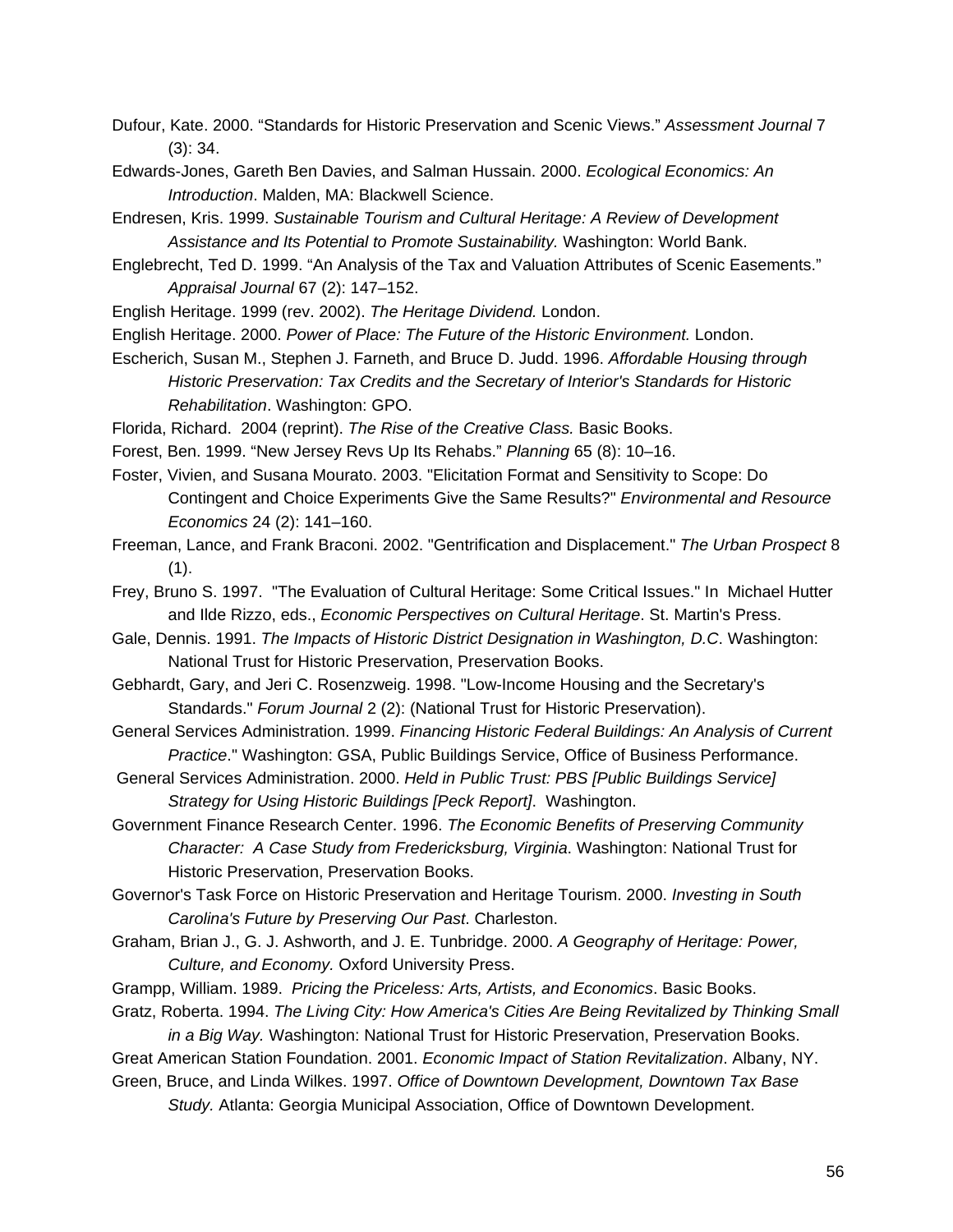- Green, Joslyn, and Amy Jordan Webb. 1999. *Getting Started: How to Succeed in Heritage Tourism.* Washington: National Trust for Historic Preservation, Preservation Books.
- Greffe, X. 1990. *La Valeur Economique Du Patrimoine: La Demande Et L'Offre De Monuments*. [The Economic Value of Cultural Heritage: The Demand and Supply of Monuments.] Paris: Anthropos.

 ———. *Managing Our Cultural Heritage*, trans. Latika Sahgal. New Delhi: Aryan Books International in association with Cultural Section of the Embassy of France.

- Guarino, Donald P., Jr. 2000. "Valuation of Affordable Housing with Tax Credits." *Appraisal Journal* 68 (4): 406–410.
- Guetzkow, Joshua. 2002. "How the Arts Impact Communities: An Introduction to Literature on Arts Impact Studies." New Jersey: Princeton University.
- Haab, Timothy C., and Kenneth E. McConnell. 2002. *Valuing Environmental and Natural Resources: The Econometrics of Non-Market Valuation*. Cheltenham, UK: Edward Elgar.
- Hackworth, Jason. 2002. *"*Postrecession Gentrification in New York City." *Urban Affairs Review* 37 (6): 815–843.
- Hammer, Siler George Associates. 1990. *The Economic and Fiscal Impacts of Historic District Designation: Lower Downtown Denver, Colorado*. Washington: National Trust for Historic Preservation, Preservation Books.
- Hanley, Nick, Susana Mourato, and Robert E. Wright. 2001. "Choice Modeling Approaches: A Superior Alternative for Environmental Valuation?" *Journal of Economic Surveys* 15 (3): 435–462.
- Hansen, Trine Bille. 1995. "Measuring the Value of Culture." *Cultural Policy* 1 (2): 309–322. Harrison, Frank E. 1996. *Appraising the Tough Ones.* Chicago: Appraisal Institute.
- Harvard University, Unit for Housing and Urbanization, Graduate School of Design, and Agence pour la Dedensification at la Rehabilitaion de la Medina de Fes. 1999. *Case Study: Fez, Morocco: Rehabilitation of the Fez Medina.* Washington: World Bank*.*

Haughy, Richard. 2001. *Urban Infill Housing: Myth and Fact.* Washington: Urban Land Institute.

- Haughey, Patrick, and Victoria Basolo. 2000. "The Effect of Dual Local and National Register Historic Designations on Single-Family Housing Prices in New Orleans." *The Appraisal Journal* 68(3): 283-289.
- Heinzerling, Lisa, and Frank Ackerman. 2002. *Pricing the Priceless: Cost-Benefit Analysis of Environmental Protection*. Washington: Georgetown Environmental Law and Policy Institute, Georgetown University Law Center.
- Herbert, David T., ed. 1995. *Heritage, Tourism, and Society*. London: Mansell.
- Houston, Cynthia. 2001. "Fort Bliss:Tops in Historic Preservation." *Public Works Digest* 17.
- Howarth, Richard B., and Stephen Farber. 2002. "Accounting for the Value of Ecosystem Services." *Ecological Economics* 41 (3): 421–429.
- Hunter, Craig. 1995. "Transforming History into Economic Development." *Forum Journal* 9 (4): (National Trust for Historic Preservation).
- Hutter, Michael, and Ilde Rizzo, eds. 1997. *Economic Perspectives on Cultural Heritage*. St. Martin's Press.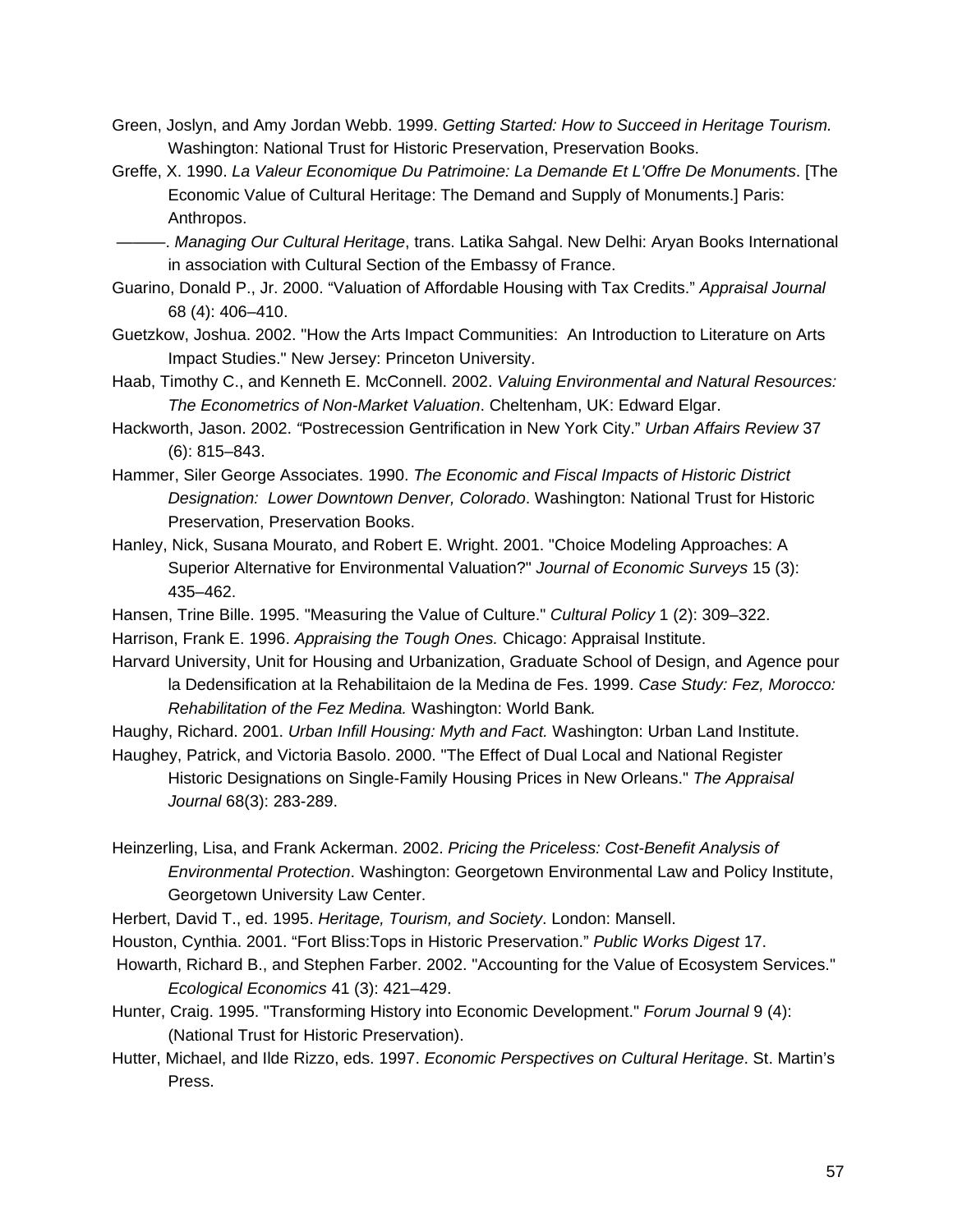- Jackson, Richard, and Chris Kochtitzky. 2002. *Creating a Healthy Environment: The Impact of the Built Environment on Public Health*. Sprawl Watch Clearinghouse Monograph Series. Washington: Sprawl Watch Clearinghouse.
- Johnson, Daniel G., and Jay Sullivan. 1992. *Economic Impacts of Civil War Battlefield Preservation: An Ex Ante Evaluation*. Blacksburg, VA: Virginia Polytechnic Institute.
- Kellert, Stephen. 1996. *The Value of Life: Biological Diversity and Human Society*. Washington: Island Press.
- Kerr, Gordon, and others. 2002. "Historic Rehabilitation Tax Credits: Today and Tomorrow." *Forum News* 8 (3): National Trust for Historic Preservation).
- Kilpatrick, John A. 1985. "House Price Implications of Historic District Designations." Columbia, SC: Center for Real Estate and Urban Economics, Department of Banking, Finance, Insurance, and Real Estate, College of Business Administration, University of South Carolina.
- Kirschenblatt-Gimblett, Barbara. 1998. *Destination Culture: Tourism, Museums, and Heritage*. University of California Press.
- Klamer, Arjo, ed. 1996. *The Value of Culture: On the Relationship between Economics and Arts*. Amsterdam University Press.
- Klamer, Arjo, and Peter-Wim Zuidhof. 1999. "The Values of Cultural Heritage: Merging Economic and Cultural Appraisals." In Randall Mason, ed., *Economics and Heritage Conservation.* Los Angeles: Getty Conservation Institute.
- Lage-Filho, Lauro, and Arthur Darling. 2001. "Establishing Priorities for the Preservation of Historic Cities." In Ismail Serageldin, Ephim Shluger, and Joan Martin-Brown, eds., *Historic Cities and Sacred Sites: Cultural Roots for Urban Futures.* Washington: World Bank.
- Land Trust Alliance. 1999. *Appraising Easements: Guidelines for Valuation of Land Conservation and Historic Preservation Easements.* Washington: Land Trust Alliance.
- Legg Mason Realty Group, Inc., Government Finance Group. 1996. "Community Heritage Investment Tax Credit: Estimated Fiscal and Economic Impacts." Crownsville, MD: Maryland Historic Trust.
- Leichenko, Robin M., Edward Coulson, and David Listokin. 2001. "Historic Preservation and Residential Property Values: An Analysis of Texas Cities." *Urban Studies* 38 (11): 1973– 1987.
- Leimenstoll, Jo Ramsay. 1996. *Assessing the Impact of Local Historic Districts on Property Values in Greensboro, North Carolina.* Washington: National Trust for Historic Preservation, Preservation Books.
- Leithe, Joni. 1991. *The Economic Benefits of Preserving Community Character: A Practical Methodology*. Washington: National Trust for Historic Preservation.
- Leithe, Joni, and Patricia Tigue. 1999. *Profiting From the Past: The Economic Impact of Historic Preservation in Georgia*. Washington: National Trust for Historic Preservation, Preservation Books.
- Leith-Tetrault, John. 1995. "A Mortgage Program Tailored for Rehabs." *Forum News* 1 (5): (National Trust for Historic Preservation) .
- ———. 2002. "State Tax Credits Help Finance Difficult Rehabs." *Forum Journal* 6 (4): (National Trust for Historic Preservation).
- Lennox, Chad, and Jennifer Revels. 2002. *Smiling Faces Historic Places: The Economic Benefits of*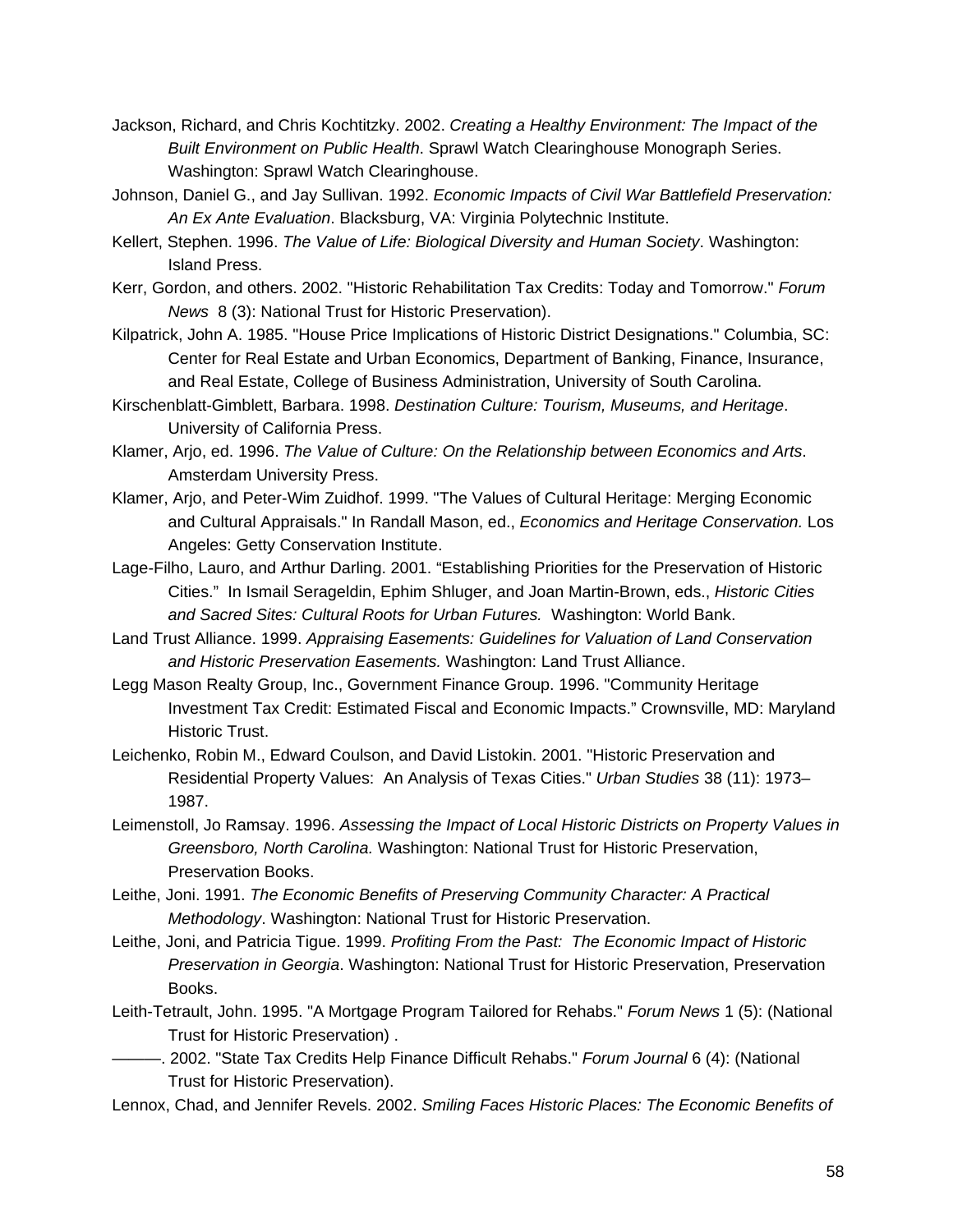*Historic Preservation in South Carolina*. Spartanburg, SC: Palmetto Conservation Foundation.

- Lerner, Steve, and William Poole. 1999. *The Economic Benefits of Parks and Open Space: How Land Conservation Helps Communities Grow Smart and Protect the Bottom Line.* San Francisco, CA: Trust for Public Land.
- Lewinsohn-Zamir, Daphna. 1997. "The "Conservation Game": The Possibility of Voluntary Cooperation in Preserving Buildings of Cultural Importance." *Harvard Journal of Law and Public Policy* 20 (3): 773–789.

Lichfield, Nathaniel. 1988. *Economics in Urban Conservation*. Cambridge University Press.

- Lichfield, Nathaniel, and others. 1993. "Conservation Economics, Cost-Benefit Analysis for the Cultural Built Heritage: Principles and Practice." Paris: ICOMOS International Scientific Committee.
- Linn, Charles. 2000. "Practice Matters: PSFS Adaptive Reuse Illustrates Preservation Tax Credits at Work." *Architectural Record* (October 2000), p. 63.
- Lipman Frizzell, and Mitchell LLC. 2002. *State of Maryland Heritage Structure Rehabilitation Tax Credits: Economic and Fiscal Impacts*. Baltimore: Preservation Maryland.
- ———. 2003. *Historic Rehabilitation and Economic Revitalization Tax Credit Act: Economic and Fiscal Impacts*. Pittsburgh: Downtown Pittsburgh Partnership.
- Lipscomp, John H. 2002. "Second-Generation Industrial Buildings: Value Determinants." *Appraisal Journal* 70 (3): 298–303.
- Listokin, David. 1982. *Landmark Preservation and the Property Tax*. New Brunswick, NJ: Rutgers University, Center for Urban Policy and Research; New York Landmarks Conservancy.
- ———. 1983. *Housing Rehabilitation; Economic, Social, and Policy Perspectives.* Rutgers, NJ: Center for Urban Policy Research, Rutgers University.
- ———. 1985. "The Appraisal of Designated Historic Properties." *Appraisal Journal* (April.)
- ———. 1985. *Living Cities, Report of the Twentieth Century Fund Task Force on Urban Preservation Policies.* New York: Priority Press Publications.
- ———.1997. "Growth Management and Historic Preservation: Best Practices for Synthesis." *The Urban Lawyer* 29 (2): 199–213.
- Listokin, David, and Michael L. Lahr. 1997. *Economic Impacts of Historic Preservation*. Trenton: New Jersey Historic Trust.
- ———. 2000. "Economic Impacts of Preservation in New Jersey and Texas," Forum Journal: (National Trust for Historic Preservation).
- Listokin, David, Michael Lahr, Timothy McLendon, and JoAnn Klein. 2002. *Economic Impacts of Historic Preservation in Florida*. University of Florida, Levin College of Law.
- Listokin, David, Mike L. Lahr, Kevin St. Martin, Nomel Francisco, and Michele B. McGlyn. 2001. *Economic Impacts of Historic Preservation in Missouri*. St Louis: Missouri Downtown Association, Missouri Department of Natural Resources, Outreach and Assistance Center, State Historic Preservation Office.
- Listokin, David, Michael L. Lahr, Kevin St. Martin, Nomel Francisco, Michele B. McGlyn, and Rutgers University Center for Urban Policy Research. 2001. *Profile and Economic Impacts of the Missouri Historic Preservation Tax Credit Program*. St Louis: Missouri Downtown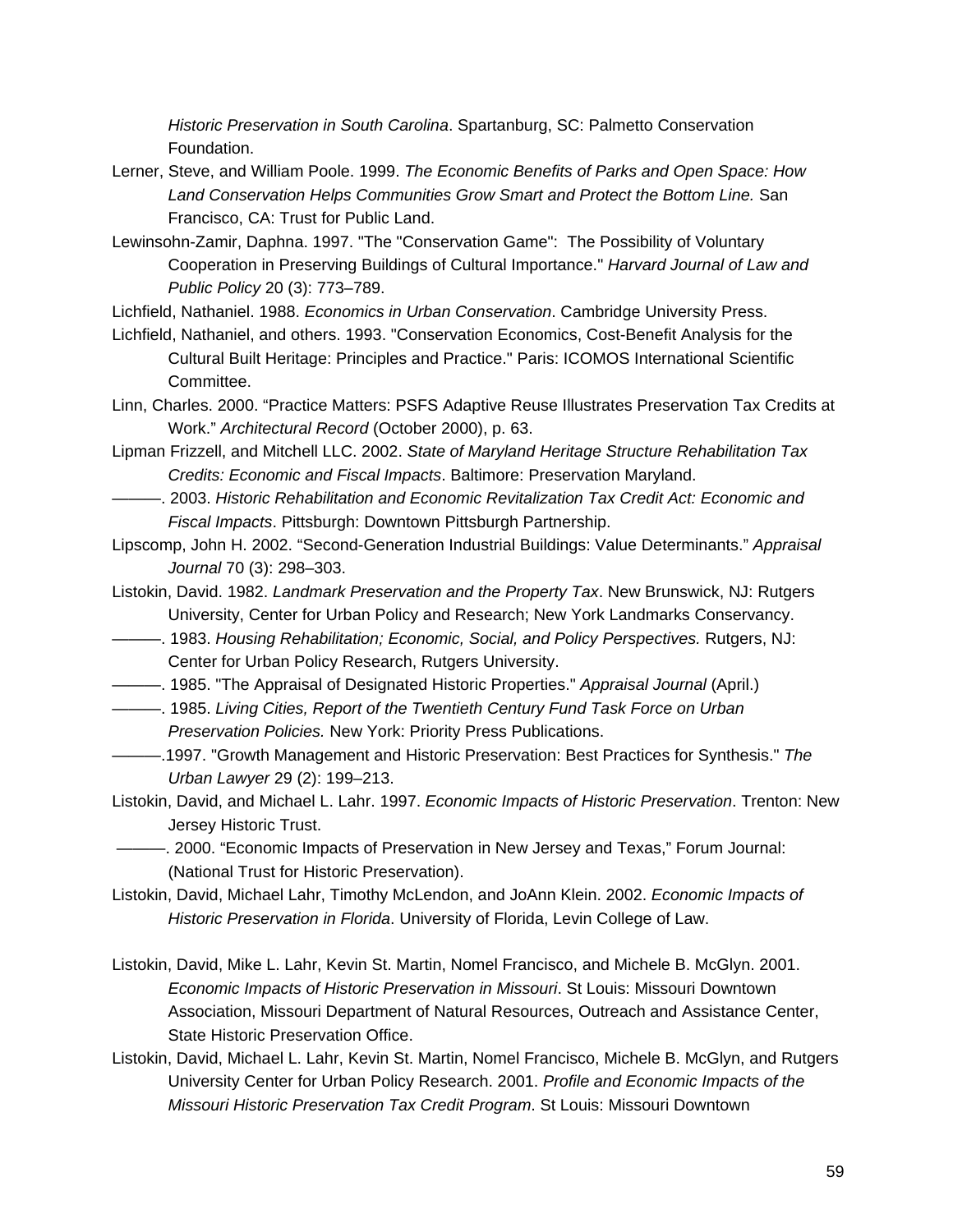Association; Missouri Department of Natural Resources, Division of State Parks, Historic Preservation Program.

- Listokin, David, and Barbara Listokin. 2001. *Barriers to the Rehabilitation of Affordable Housing: Volume I of II, Findings and Analysis.* Washington: U.S. Department of Housing and Urban Development.
- ———. 2001. "Historic Preservation and Affordable Housing: Leveraging Old Resources for New Opportunities." *Housing Facts and Figures* 3 (2): (Fannie Mae Foundation).
- Listokin, David, Barbara Listokin, and Michael Lahr. 1998. "The Contributions of Historic Preservation to Housing and Economic Development." *Housing Policy Debate* 9 (3): 479– 485
- Lusvardi, Wayne C. 1998. "Is the Notion of Preservation Value Extinct?" *Appraisal Journal,* 70 (3): 82–90.
- Lyon, Elizabeth. 1993. "Historic Preservation and Successful Communities: A Strategy for Economic and Community Development." *Forum Journal* 7 (5): (National Trust for Historic Preservation).
- MacCannell, Dean. 1999. *The Tourist: a New Theory of the Leisure Class*. University of California Press.
- MacIntosh, Heather, and Kim Carey. 2002. *How Affordable Housing Incentive Programs Fund Historic Preservation.* Seattle: Historic Seattle.
- Maddison, D., and S. Mourato. 1999. "Valuing Different Road Options for Stonehenge." *Conservation and Management of Archaeological Sites* 4: 203–212.
- Maryland Association of Historic District Commissions. 1999. *The Economic and Fiscal Impact of Local Historic Districts in Maryland, a Summary of Six Case Studies.* Frederick, MD: Maryland Association of Historic District Commissions.
- Mason, Randall, ed. 1999. *Economics and Heritage Conservation*. Los Angeles: Getty Conservation Institute.
- McCarthy, Kevin, and others. 2004. *Gifts of the Muse: Reframing the Debate about the Benefits of the Arts.* Santa Monica, CA: RAND Corporation.
- Mele, Christopher. 2000. *Selling the Lower East Side.* University of Minnesota Press.
- Mick, Susan, George A. Reigeluth, and Deborah Swift. 1979. *Historic Preservation and Housing Rehabilitation: Volume II.* Washington: U.S. Department of Housing and Urban Development; Urban Institute.
- Mignolli, Cuido, and Peter Nijkamp. 2001. "Values and Effects of Local Identity Preservation: A Taxonomic Approach." Series Research Memorandum 2001-23. Free University of Amsterdam (ftp://zappa.ubvu.vu.nl/20010023.pdf).
- Miles, Mike E., Gayle Berens, and Marc A. Weiss. 2000. *Real Estate Development: Principles and Process*. Washington: Urban Land Institute.
- Millennial Housing Commission. 2002. *Meeting Our Nation's Housing Challenges.* Washington.
- Minck, Craig L., and Michael Byrne. 2000. "Understanding the Evolution of Conservation Easement Appraisal through Case Law." *Appraisal Journal* 68 (4): 411–419.
- Missouri Economic Research and Information Center, Missouri Department of Economic Development. 2002. *The Economic and State Revenue Impacts of Projects Completed*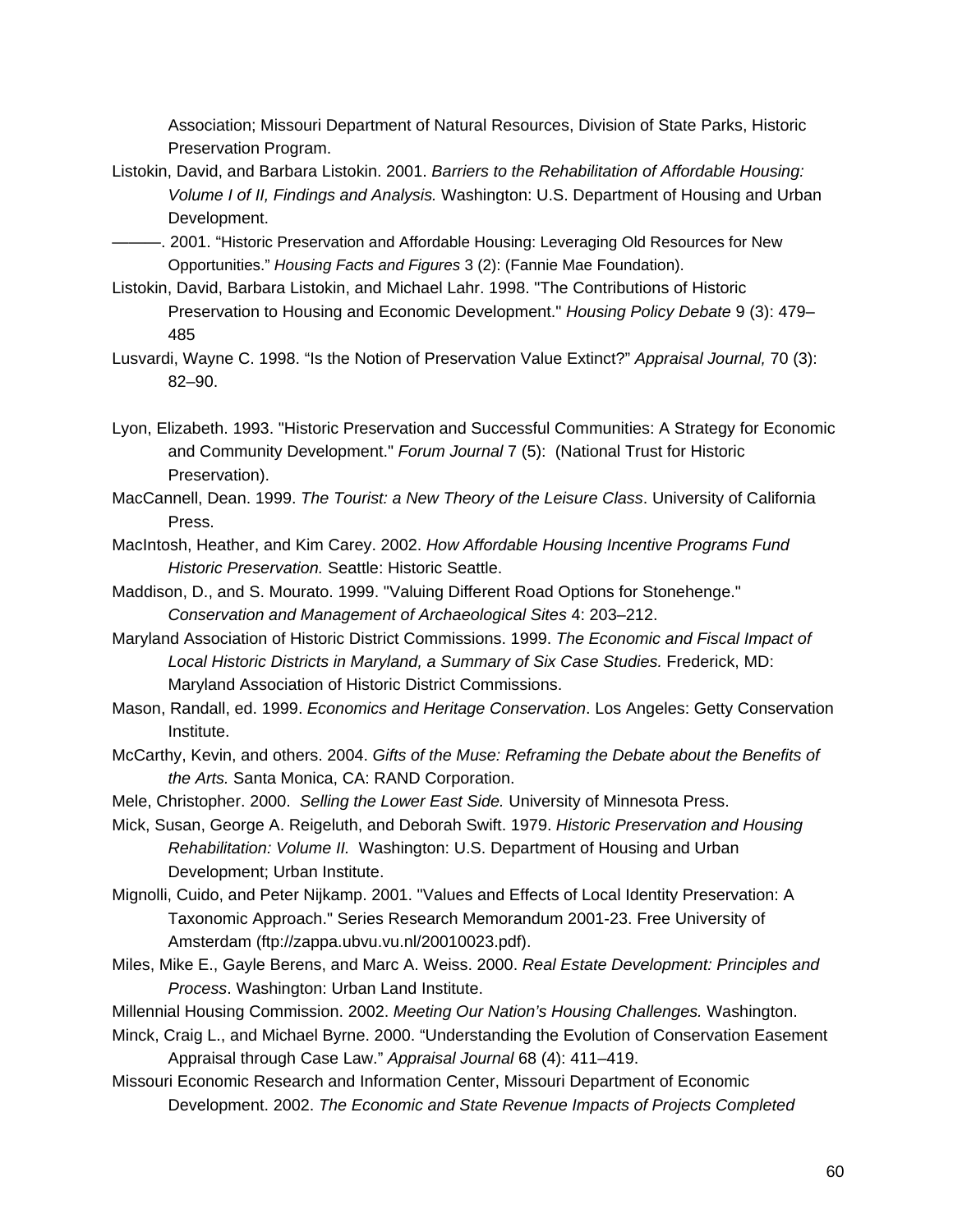*Using the Missouri Historic Tax Credit Program*. Jefferson City, MO.

- Missouri Office of the State Auditor. 2002. *Review of State Tax Credits Administered by the Department of Economic Development*. Jefferson City, MO.
- Mohr, E., and J. Schmidt. 1997. "Aspects of Economic Valuation of Cultural Heritage." In Baer and Snethlage, eds., *Saving Our Architectural Heritage: The Conservation of Historic Stone Structures*. John Wiley & Sons.
- Moravec, Joe. 2002. "GSA's Commitment to Preserving Historic Federal Buildings." *Forum Journal*  16 (2): (National Trust for Historic Preservation).
- Morey, Edward. 2001. "Valuing and Preserving Site-Specific Cultural Resources in Italy: Some of the Issues." Unpublished working paper. University of Colorado, Department of Economics. (www.colorado.edu/Economics/morey/papers/valuation-italy.pdf [August 2005]).
- Morton, Elizabeth. 1999. *Compilation of Research on State Income Tax Credits for Historic Preservation.* Columbia, SC: South Carolina State Archives and History Center.
- Morton, Elizabeth. 2000. *Historic Districts Are Good for Your Pocketbook: The Impacts of Local Historic Districts on House Prices in South Carolina*. Columbia, SC: South Carolina Department of Archives and History.
- Mourato, Susana, and Massimiliano Mazzanti. 2002. "Economic Valuation of Cultural Heritage: Evidence and Prospects." In Marta de la Torre, ed., *Assessing the Values of Cultural Heritage*. Los Angeles: Getty Conservation Institute.
- Mundy, Bill, and William Kinnard, Jr. 1998. "Public Interest Value, Market Value, and Economic Use." *Appraisal Journal* 66 (2): 207–214.
- Nagy, John. March 21, 2002. "Preservation Tax Credits Working Too Well?" (www.stateline.org).
- National Center for Preservation Technology and Training. 1999. *A Seminar on Economic Impacts of Historic Preservation*. Washington: National Park Service.
- National Endowment for the Arts. 2001. *Share Your Heritage: Who's Who Directory of Statewide Cultural Heritage Tourism Programs.* Washington.
- National Main Street Center. 2002. *2002 National Main Street Trends Survey*. Washington: National Trust for Historic Preservation, National Main Street Center.
- National Park Service, National Center for Cultural Resources Heritage Preservation Services Division Technical Preservation Services. 1996. *Federal Tax Incentives for Rehabilitating Historic Buildings, Statistical Report and Analysis* (Annual) Washington.
- ———. 2002. *Federal Tax Incentives for Rehabilitating Historic Buildings: Statistical Report and Analysis for Fiscal Year 2001*. Washington.
- ———. 2004. *Federal Tax Incentives for Rehabilitating Historic Buildings: Annual Report for Fiscal Year 2004.* Washington: National Park Service, National Center for Cultural Resources, Technical Preservation Services.
- ———. Various years. *Case Studies in Affordable Housing through Historic Preservation, a Series.*  Washington. (www.nps.gov).
- National Trust for Historic Preservation. 1976. "Economic Benefits of Preserving Old Buildings." Paper from the Economic Benefits of Preserving Old Buildings Conference, Seattle, WA, July 31–August 2, 1975. Washington: National Trust for Historic Preservation, Preservation Books.
- ———. 1996. *New Life for White Elephants*. Washington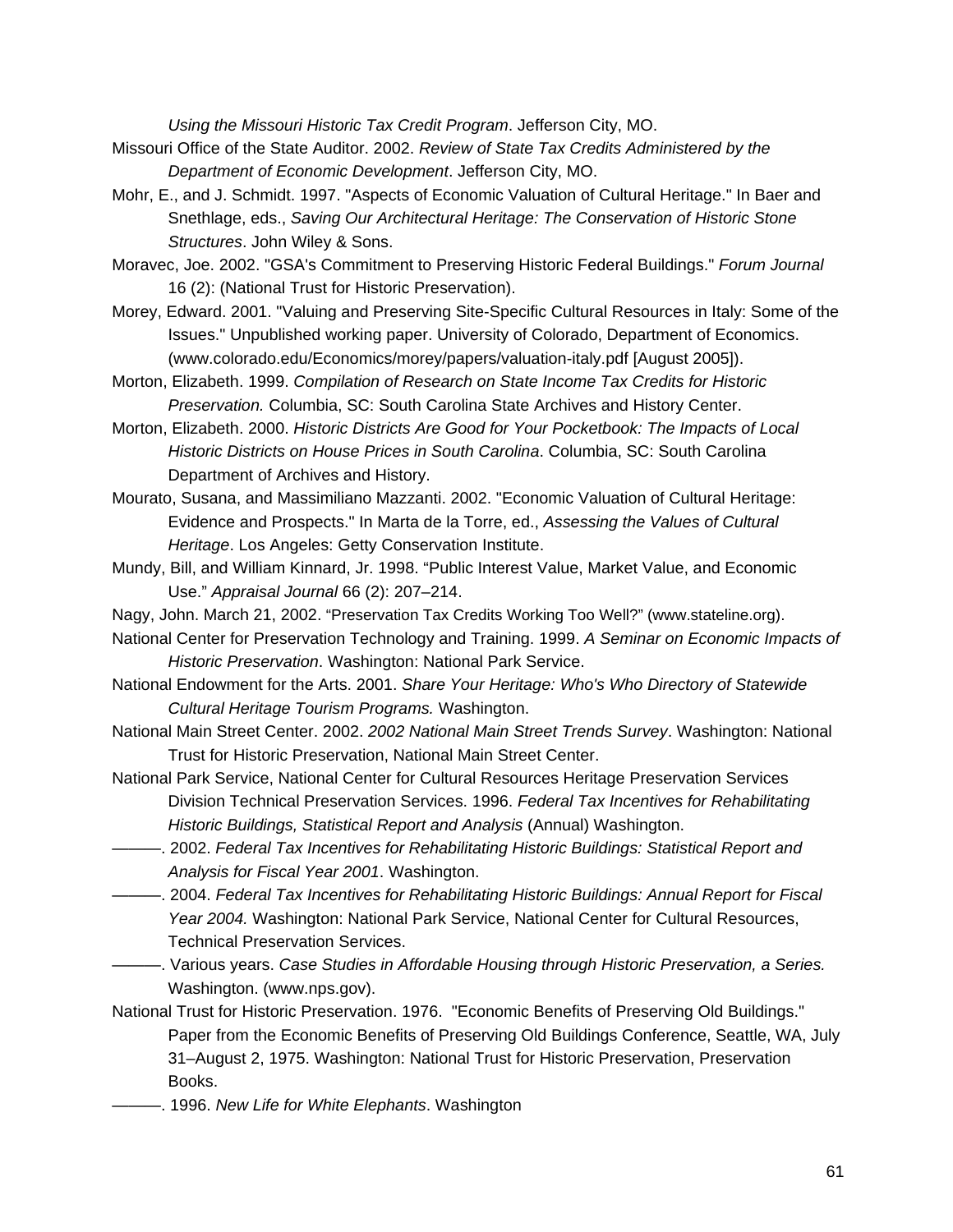- ———. 1999. "Preserving Our Past: Building Our Future [Video]." Washington: National Trust for Historic Preservation, Preservation Books.
- ———. 2002. *Rebuilding Community: A Best Practices Toolkit for Historic Preservation and Redevelopment*. Washington.
- Navrud, Stale, and Richard Ready, eds. 2002. *Valuing Cultural Heritage: Applying Environmental Valuation Techniques to Historic Buildings, Monuments and Artifacts*. Northampton, MA: Edward Elgar.
- New Jersey Historic Trust. 1998. *Partners in Prosperity: The Economic Benefits of Historic Preservation in New Jersey.* Trenton.
- New Jersey Historic Trust and Center for Urban Policy Research. 1997. *Economic Impacts of Historic Preservation*. Trenton, NJ: New Jersey Historic Trust.
- New York City Independent Budget Office. 2003. *The Impact of Historic Districts of Residential Property Values*. New York.
- Newman*,* Harvey K. 2001. "Historic Preservation Policy and Regime Politics in Atlanta." *Journal of Urban Affairs* 23 (1): 71–86.
- Noonan, Doug. 2002. "Contingent Valuation Studies in the Arts and Culture: An Annotated Bibliography." Working paper, Cultural Policy Center, University of Chicago*.*  (http://culturalpolicy.uchicago.edu/workingpapers/Noonan11.pdf).
- Norquist, John O. 1998. *The Wealth of Cities.* Addison-Wesley.
- Norris, Steven R. 1999. "Valuing March Air Force Base." *Valuation, Insights, and Perspectives* 4 (2): 34.
- Oldham, Sally G. 1990. "The Business of Preservation Is Bullish and Diverse." *Forum Journal* 3 (4): (National Trust for Historic Preservation).
- Oregon State Historic Preservation Office. 1992. *Economic Impact and Fiscal Analysis of Oregon's Special Tax Assessment of Historic Properties*. Salem, OR: Parks and Recreation Department.
- Ost, Christian, and Nathalie Van Droogenbroeck. 1998. *Report on the Economics of Conservation: An Appraisal of Theories, Principles and Methods*. Paris: ICOMOS International Economics Committee.
- Page, Max. 2001. "Comment on James R. Cohen's 'Abandoned Housing: Exploring Lessons from Baltimore.'" *Housing Policy Debate* 12 (3): 457–463.
- Pagiola, Stefano. 1996. *Economic Analysis of Investments in Cultural Heritage: Insights from Environmental Economics*. Washington: Environment Department, World Bank.
	- ———. 1998. "Economic Analysis of the Conservation of the Historic Center of Split, Croatia." World Bank project document

(http://lnweb18.worldbank.org/ESSD/envext.nsf/44ByDocName/EconomicAnalysisofConserv ationoftheHistoricCenterofSplitCroatia199896KPDF/\$FILE/EconomicAnalysisofConservation oftheHistoricCenterofSplitCroatia1998.pdf).

- Peacock, Alan, ed. 1998. *Does the Past Have a Future? The Political Economy of Heritage*. London: Institute of Economic Affairs.
- Peacock, Alan, and Ilde Rizzo, eds. 1994. *Cultural Economics and Cultural Policies*. Boston: Kluwer.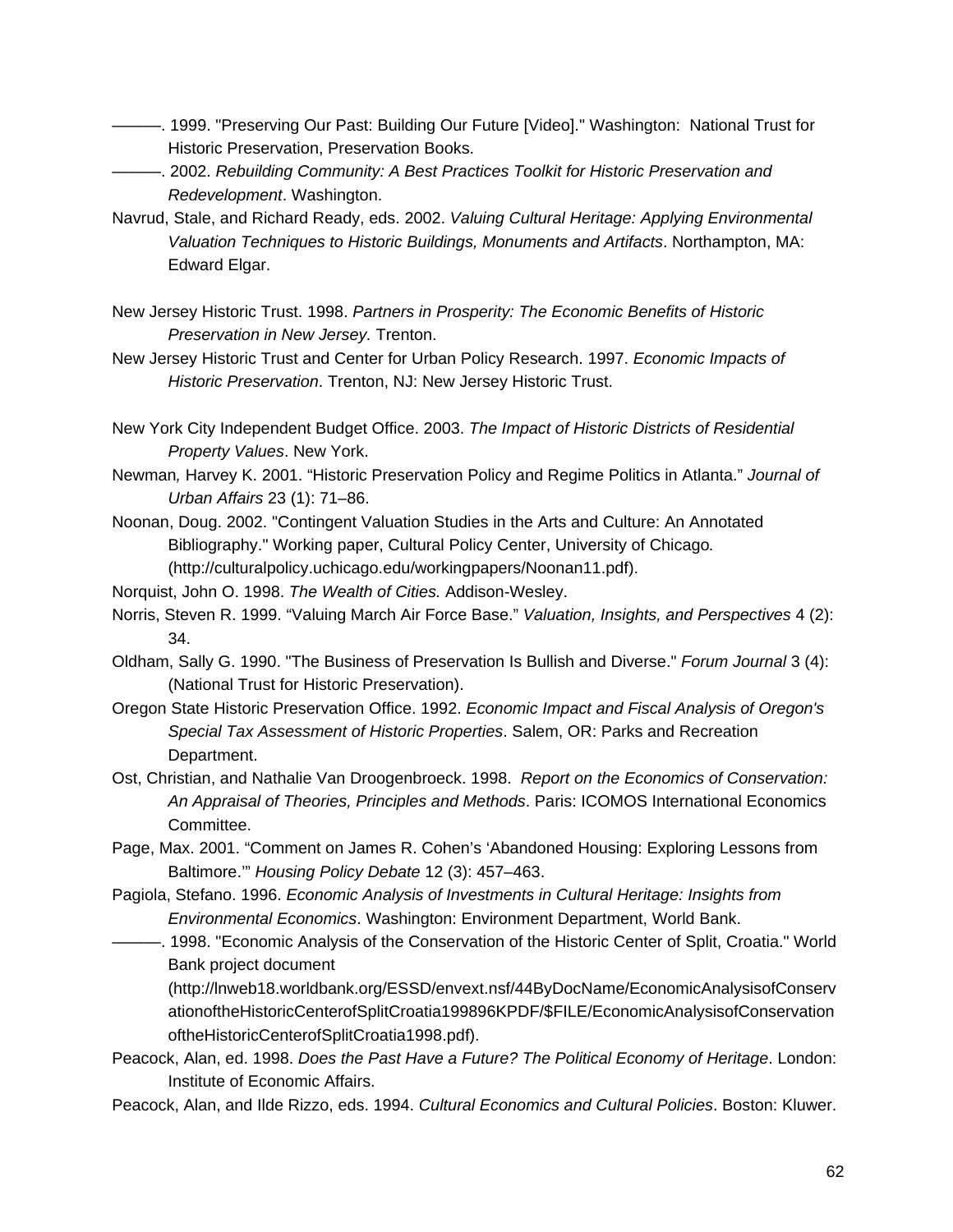- ———. 1995. "A Future for the Past: The Political Economy of Heritage." *Proceedings of the British Academy,* 87: 189–243.
- Pearce, David, and Susana Mourato. 1996. *Economic and Financial Analysis for Cultural Heritage Projects: Valuation Methods and Techniques*. Milan: Lin-Rodrigo
- Pennsylvania Tourism and Lodging Association. 2003. *Heritage Tourism Development: A Policy Framework for Pennsylvania.* Harrisburg.
- Pianca, Elizabeth G. 2001. "Smart Codes: A New Approach to Building Codes." *Forum News* 7 (5): (National Trust for Historic Preservation).
- Pianca, Elizabeth G., and Harry K. Schwartz. 2001. "State Tax Incentives for Historic Preservation." *Forum Journal* 7 (3): (National Trust for Historic Preservation).
- Preservation Action and Heritage Consulting Group. 1999. *Home Again in Philadelphia: Revitalizing Philadelphia with the Historic Homeownership Assistance Act*. (Elise Vider, ed.). Philadelphia: Preservation Alliance for Greater Philadelphia.
- ———. n.d. *Home Again in San Antonio: Revitalizing San Antonio with the Historic Homeownership Assistance Act*. San Antonio, TX: San Antonio Conservation Society.
- Reichl, Alexander J. 1997. "Historic Reservation and Progrowth Politics in U. S. Cities." *Urban Affairs Review* 32 (4): 513–533.
- Renner, Lisanne. 1998. *Partners in Prosperity: The Economic Benefits of Historic Preservation in New Jersey.* Washington: National Trust for Historic Preservation, Preservation Books.
- Reynolds, Judith. 2002. *Appraising Historic Properties* (rev. ed). Washington: National Trust for Historic Preservation, Preservation Books.
- Rietbergen-McCracken, Jennifer, and Abaza Hussein, eds. 2000. *Environmental Valuation: A World-Wide Compendium of Case Studies.* London: Earthscan.
- Rimel, Rebecca W. 1999. "The Art and Economics of Historic Preservation." *Forum Journal* 13 (2): (National Trust for Historic Preservation).
- Rinehart, James R., and Jeffrey J. Pompe. 1999. "Estimating the Effect of a View on Undeveloped Property Values." *The Appraisal Journal* 67 (1): 57–62.
- Roberson, Jerry D. 1997. "Tradition or Stagnation? In Defense of Non-Economic Highest and Best Use." *Appraisal Journal* 65 (2): 113–119.
- Robinson, Susan G. 1989. "The Effectiveness and Fiscal Impact of Tax Incentives for Historic Preservation." *Forum Journal* 2 (4): (National Trust for Historic Preservation).
- Roddewig, Richard J. 1988. "Selling America's Heritage...without Selling Out." *Forum Journal* 2 (3): (National Trust for Historic Preservation).
- Roddewig, Richard J., Julia H. Miller, and Cheryl A. Ingraham. 1984. *Economic Benefits from Rehabilitation of Certified Historic Structures in Illinois*. Springfield, IL: Preservation Services, Illinois Department of Conservation.
- ———. 1985. *Economic Benefits from Rehabilitation of Certified Historic Structures in Texas*. Austin: Texas Historical Commission.
- Rojas, Eduardo. 1999. *Old Cities, New Assets: Preserving Latin America's Urban Heritage*. Washington: Inter-American Development Bank, Johns Hopkins University Press, distributor.
- Rybeck, Walter. 1991. *Pennsylvania's Experiments in Property Tax Modernization*. Columbus, OH: National Tax Association.
- Rypkema, Donovan. 1991a. *The Economics of Rehabilitation*. Washington: National Trust for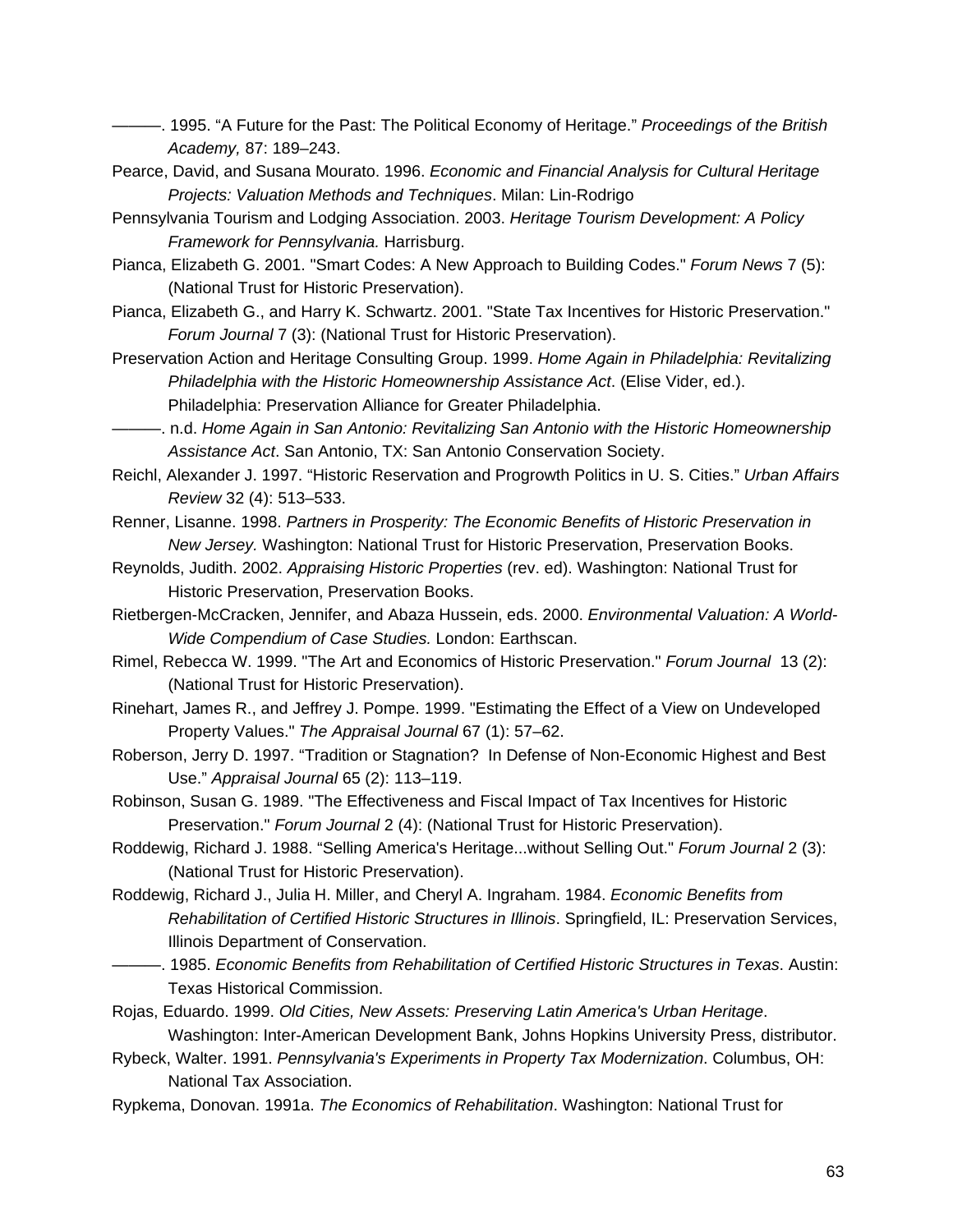Historic Preservation, Preservation Books.

- ———. 1991b. *The Investor Looks at an Historic Building.* Washington: National Trust for Historic Preservation, Preservation Books.
- ———. 1993. *Job Creation through Rehabilitation: State by State Analysis*. Washington: Real Estate Services Group.
- ———. 1994. *The Economics of Historic Preservation: A Community Leader's Guide*. Washington: National Trust for Historic Preservation, Preservation Books.
- ———. 1995. "Economics and Historic Preservation." *Forum Journal* 9 (2): (National Trust for Historic Preservation).
- ———. 1995. *Virginia's Economy and Historic Preservation: The Impact of Preservation on Jobs, Business, and Community*. Washington: National Trust for Historic Preservation, Preservation Books.

———. 1996. "Community, Place and the Economics of Historic Preservation" [transcript]. New Jersey: Trenton Historic Preservation Office.

(www.state.nj.us/dep/hpo/4sustain/spkrseries1.pdf).

- ———. 1997. *Historic Preservation and the Economy of the Commonwealth: Kentucky's Past at Work for Kentucky's Future*. Washington: National Trust for Historic Preservation, Preservation Books.
- ———. 1997. *Preservation and Property Values in Indiana.* Indianapolis: Historic Landmarks Foundation of Indiana.
- ———. 1998. "Economic Benefits of Historic Preservation." *Forum News 4* (5) (National Trust for Historic Preservation).
- ———. 1998. *Profiting from the Past: The Impact of Historic Preservation on the North Carolina Economy.* Washington: National Trust for Historic Preservation, Preservation Books.
- ———. 1999. *The Value of Historic Preservation in Maryland.* Baltimore: Preservation Maryland.
- ———. 2001. "The Economic Power of Restoration." Speech given at Restoration and Renovation Conference.
- ———. 2001. *New York: Profiting through Preservation.* New York: Preservation League of New York State.
- ———. 2002. "The (Economic) Value of National Register Listing." *CRM* 25 (1): (National Park Service).
- ———. 2003. "Historic Preservation and Affordable Housing: The Missed Connection." *Forum Journal* 17 (3): (National Trust for Historic Preservation).
- ———. 2004. "The Oversimplification of Gentrification." *Forum Journal* 18, (4): *(*National Trust for Historic Preservation).
- ———. 2005, rev. *The Economics of Historic Preservation: A Community Leader's Guide.* Washington: National Trust for Historic Preservation.
- Rypkema, Donovan, and Ian D. Spatz. 1992. *Rehab Takes a Fall*. Washington: National Trust for Historic Preservation.
- Rypkema, Donovan, and Katherine Wiehagen. 1998. *The Economic Benefits of Preserving Philadelphia's Past.* Washington: National Trust for Historic Preservation, Preservation Books.
- Sagoff, Mark. 1994. "Four Dogmas of Environmental Economics." *Environmental Values* 3 (4): 285–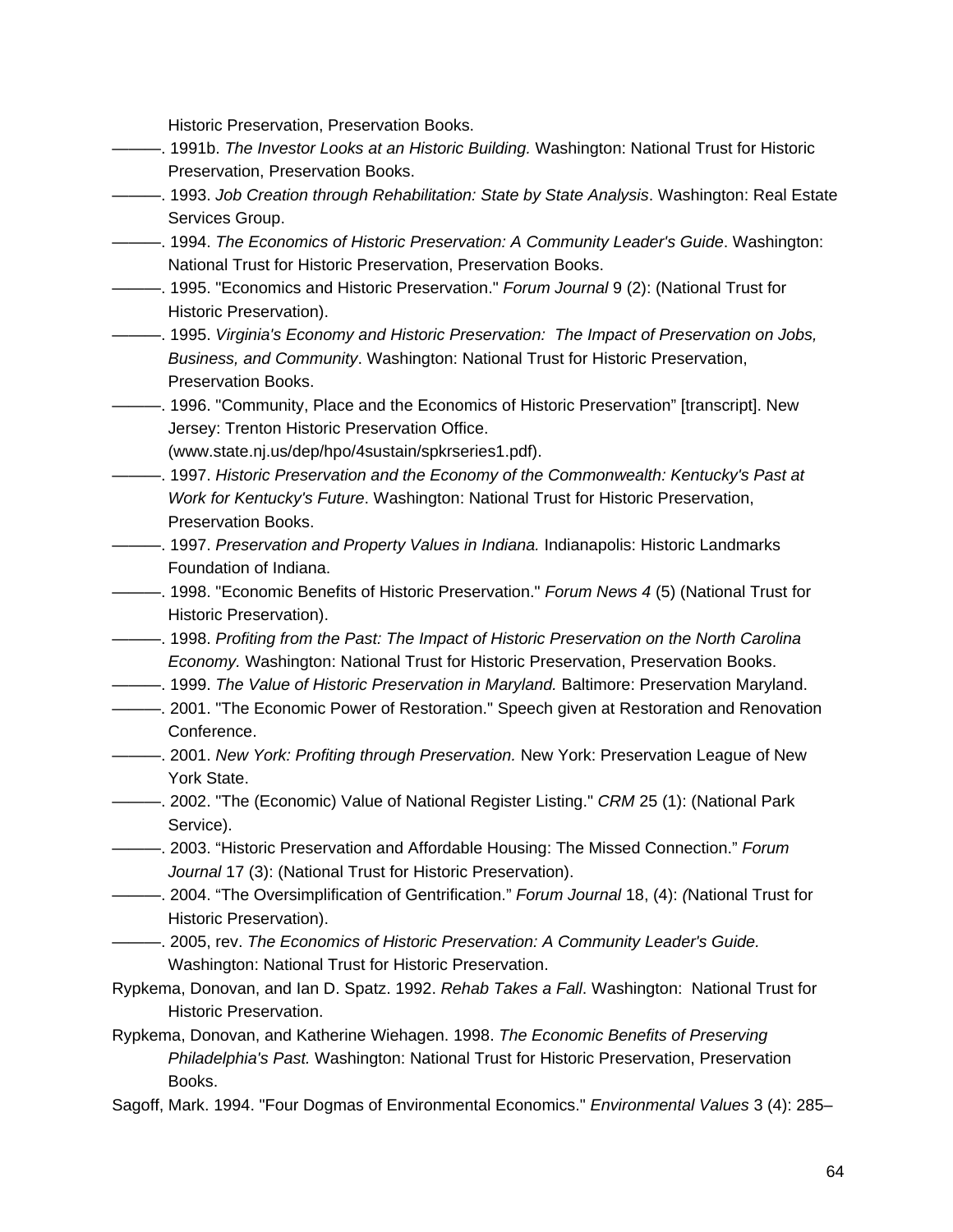310.

———. 1997. "Environmental Economics." In Ruth Chadwick, ed., *Encyclopedia of Applied Ethics.* Academic Press.

———. 1998. "Aggregation and Deliberation in Valuing Environmental Public Goods." *Ecological Economics* 24 (2–3): 213–230.

Sanderson, Edward. 1994. *The Economic Effects of Historic Preservation in Rhode Island.* Washington: National Trust for Historic Preservation, Preservation Books.

- Schaeffer, Peter V., and Cecily Ahern Millerick. 1991. "The Impact of Historic Designation on Property Values: An Empirical Study." *Economic Development Quarterly* 5 (4): 301–311.
- Schuster, Mark, and John de Monchaux, eds. 1997. *Preserving the Built Heritage: Tools for Implementation*. University Press of New England.
- Schwartz, Harry. 1998. "State Mortgage Credits for Historic Rehabilitation of Owner-Occupied Homes." *Preservation Law Reporter* (January–March): (National Trust for Historic Preservation).
- ———. 1999. *Special Property Tax Assessments for Rehabilitated Historic Buildings in South Carolina: An Evaluation and Report to the South Carolina Department of Archives and History.* Columbia: South Carolina Department of Archives and History.
- Seaman, Bruce A. 2003. "Beyond Economic Impact." In Valerie B. Morris and David B. Pancratz, eds., *The Arts in a New Millennium: Research and the Arts Sector.* Praeger.

Selwood, Sara. 2002. "Measuring Culture." *Spiked* 30 (December)

- Serageldin, Ismail, Ephim Shluger, and Joan Martin-Brown. 2001. *Historic Cities and Sacred Sites: Cultural Roots for Urban Futures*. Washington: World Bank.
- Shapiro, Lisa. 2000. *Short-Term Economic and Fiscal Impact Analysis of the [New Hampshire] Land and Community Heritage Investment Program*. Testimony before the New Hampshire House Finance Committee on Senate Bill 401, May 2001.

(www.gcglaw.com/resources/economic/land.html [August 2005]).

- Shaw, Tom M. 1996. "Studying the Dollar Value of History." *Forum Journal* 3 (1): (National Trust for Historic Preservation).
- Shipley, Robert. 2000. "Heritage Designation and Property Values: Is There an Effect?" *International Journal of Heritage Studies* 6 (1): 83–100.
- Sinclair, M. Thea, and Mike Stabler. 1997. *The Economics of Tourism*. Routledge.
- Skaggs, Laura, and Byrd Wood. 2002. "Rehab Tax Credit Users Join Forces." *Forum News* 8 (6): (National Trust for Historic Preservation).
- Slaughter, Howard B., Jr. 1997. "Integrating Economic Development and Historic Preservation in Pittsburgh, Pennsylvania." *Forum Journal* 11 (3): 41–44 (National Trust for Historic Preservation).
- Smith, Barbara Herrnstein. 1988. *Contingencies of Value: Alternative Perspectives for Critical Theory*. Harvard University Press.
- Smith, Charles. 1989. *Auctions: The Social Construction of Value*. University of California Press.
- Smith, Kennedy Lawson. 1995. "Main Street at 15." *Forum Journal* 9 (3): (National Trust for Historic Preservation).
- Smith, Neil. 1998. "Comment on David Listokin, Barbara Listokin, and Michael Lahr's 'The Contributions of Historic Preservation to Housing and Economic Development': Historic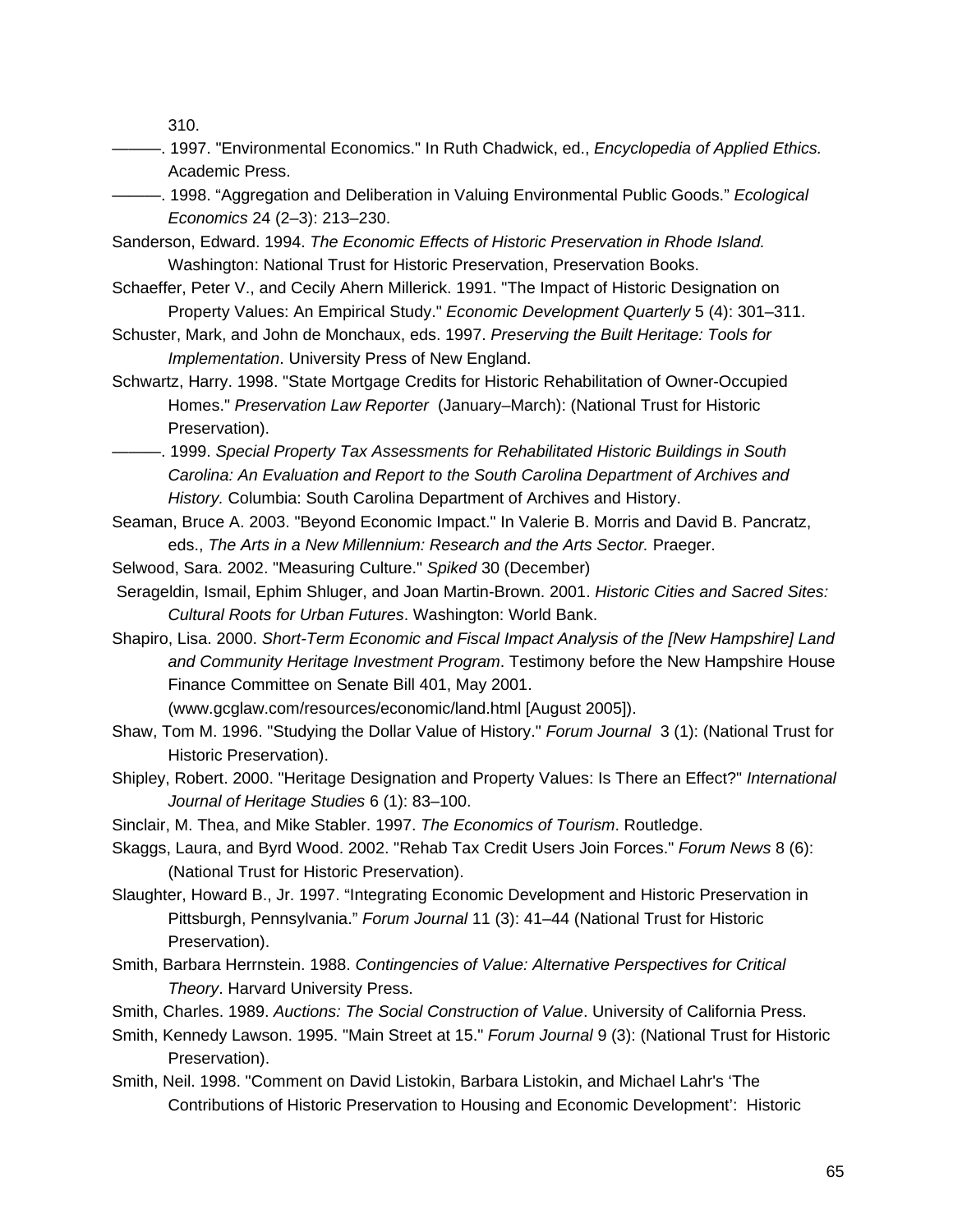Preservation in a Neoliberal Age." *Housing Policy Debate* 9 (3): 479–485.

- Smith, Neil, and Peter Williams. 1986. *Gentrification of the City*. Allen & Unwin.
- Sohmer, Rebecca, and Robert E. Lang. 1998. "Beyond *This Old House*: Historic Preservation in Community Development." *Housing Policy Debate* 9 (3):
- Spencer, Brenda. 1995. *An Analysis of the Economic Impact of Physical Improvements on Retail Sales.* Washington: National Trust for Historic Preservation, Preservation Books.
- Stipe, Robert E., ed. 2003. *With Heritage So Rich: Historic Preservation in the Twenty-First Century.* University of North Carolina Press.
- Stough, Roger R. 1994. "Economic Development Theory and Practice: Heritage Based Development." *Forum Journal* 8 (4): (National Trust for Historic Preservation).
- Strauss, Charles H., Bruce E. Lord, and Michael J. Powell. 2002. *Path of Progress Heritage System: Visitor Characteristics and Economic Impacts. Economic Impact of Tourism with a Multi-County Region*. Hollidaysburg, PA: Westsylvania Heritage Corporation. (www.westsylvania.org/documents/PSUResearch2002.pdf).
- Strom, Elizabeth. 2002. "Converting Pork into Porcelain: Cultural Institutions and Downtown Development." *Urban Affairs* 38 (1): 3–21.
- Super, David. 2000. *Still Serving: Reusing America's Historic National Guard Armories.* Washington: National Trust for Historic Preservation; National Guard Bureau.
- Taylor, David T., R. Fletcher, and T. Clabaugh. 1993. "A Comparison of Characteristics, Regional Expenditures, and Economic Impact of Visitors to Historical Sites and Other Recreational Visitors." *Journal of Travel Research* 32 (1): 30–35.
- Thompson, Eric. 2004. "Economic and Fiscal Analysis of an Historic Rehabilitation Tax Credit Program for Kentucky Homes." Lexington, KY: Center for Business and Economic Research, Gatton College of Business and Economics, University of Kentucky.
- Throsby, David. 1995. "Culture, Economics, and Sustainability." *Journal of Cultural Economics* 19: 199–206.
	- $-$ . 2001. *Economics and Culture.* Cambridge University Press.
- Tibbetts, John. 1998. *Open Space Conservation: Investing In Your Community's Economic Health*. Cambridge, MA: Lincoln Institute of Land Policy.
- Towse, Ruth, ed. 1997. *Cultural Economics: The Arts, the Heritage, and the Media Industries* . International Library of Critical Writings in Economics. Cheltenham, UK: Edward Elgar.
- Towse, Ruth, and Addul Khakee, eds. 1992. *Cultural Economics*. Springer Verlag.
- Transportation Economics and Management Systems. 2001. *The Great American Station Foundation: Economic Impact of Station Revitalization*. : The Great American Station Foundation.
- Travel Industry Association of America. 2003. *The Historic/Cultural Traveler, 2001 Edition.* Washington: Travel Industry Association of America.
- Trust for Public Land. 1996. "Bibliography: The Economic Benefits of Open Space." San Francisco (www.tpl.org/tier3\_cdl.cfm?content\_item\_id=1076&folder\_id=726 [August 2005]).
- ———. 1999. *The Economic Benefits of Parks and Open Space: How Land Conservation Helps Communities Grow Smart and Protect the Bottom Line*. San Francisco.
- U.S. Department of Defense. n.d. *Benefits of Cultural Resource Conservation: Commander's Guide.*  Washington. (www.denix.osd.mil/denix/Public/ES-Programs/Conservation/Benefits/one.html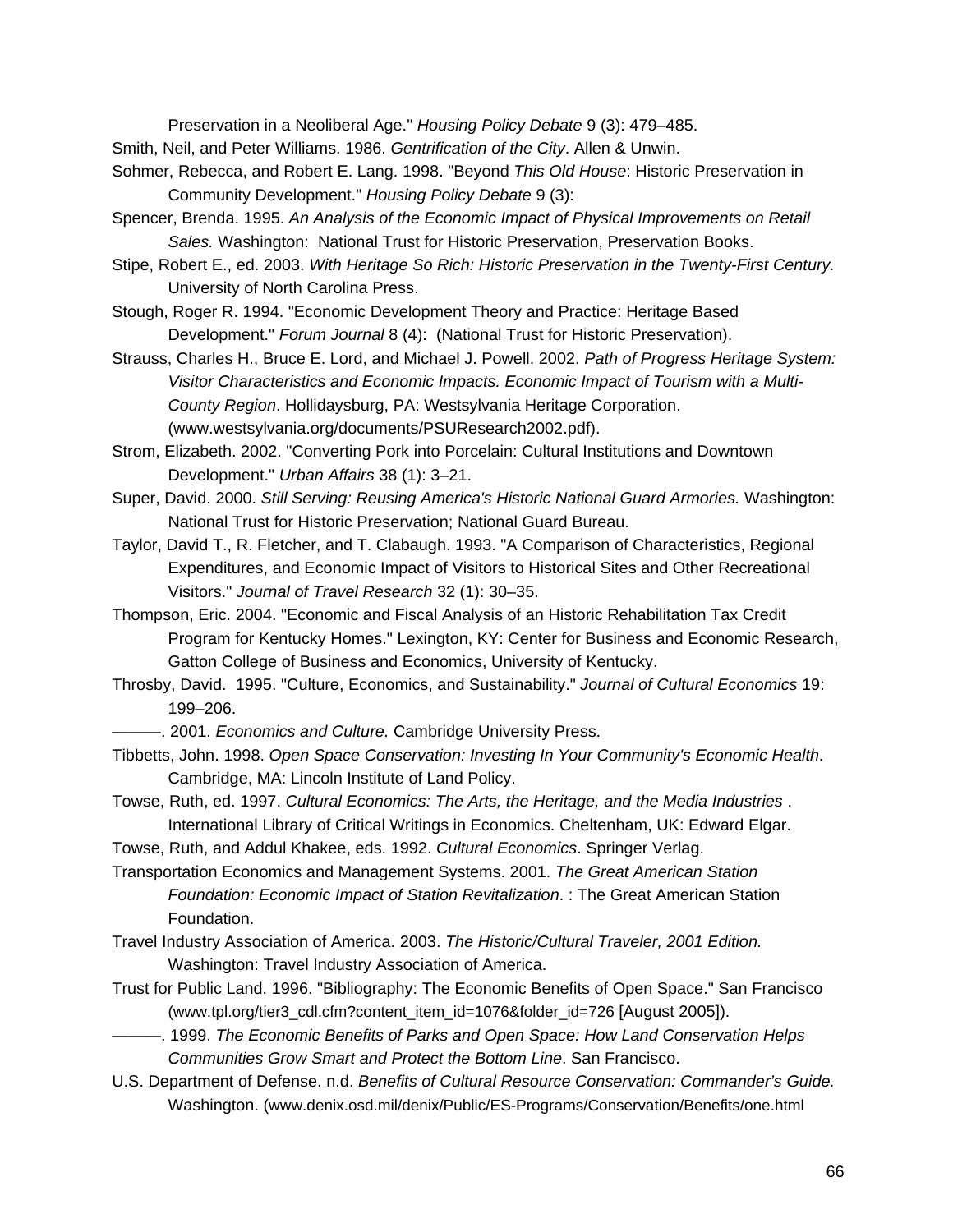[August 2005).

UNESCO. 1995. *The Cultural Dimension of Development: Towards a Practical Approach*. Paris. ———. 2000. *World Culture Report 2.* Paris.

University of Rhode Island, Intergovernmental Policy Analysis Program. 1993. *Economic Effects of the Rhode Island Historical Preservation Commission Program Expenditures from 1971 to 1993*. Kingston, RI.

Urban Land Institute. 1996. *New Uses of Obsolete Buildings*. Washington: Urban Land Institute. Urry, John. 1995. *Consuming Places*. Routledge.

- Vivian, Daniel, Mark Gilberg, and David Listokin. 2000. "Analyzing the Economic Impacts of Historic Preservation." *Forum Journal* 14 (3) (National Trust for Historic Preservation).
- Wagner, Richard, D. 1992. *Downtown Development Handbook*. Washington: Urban Land Institute. ———. 1993. "Urban Downtown Revitalization and Historic Preservation." *Forum Journal* 7 (5): (National Trust for Historic Preservation).
- Walsh, Kevin. 1992. *The Representation of the Past: Museums and Heritage in the Post-Modern World*. London: Routledge.

Webb, Amy Jordan, and Suzanne Dane. 2001. *Share Your Heritage: Cultural Heritage Tourism Success Stories.* Washington: National Trust for Historic Preservation, Preservation Books.

———. 2001. *Stories Across America: Opportunities for Rural Tourism.* Washington: National Trust for Historic Preservation, Preservation Books.

Webster, Julie L., and Gordon L. Cohen. 2002. "The Next Big Thing in Energy Conservation: Back to the Future." *Public Works Digest* 14 (5): 10–11.

- Webster, Ronald. 2001. "Recycled Army Buildings Build New Communities." *Public Works Digest*  17: 34.
- Werwath, David. 1998. "Comment on David Listokin, Barbara Listokin, and Michael Lahr's 'The Contributions of Historic Preservation to Housing and Economic Development.'" *Housing Policy Debate* 9 (3): 487–495.
- West Virginia University, Bureau of Business and Economic Research. 1999. *A Summary of the Economic Impacts of Historic Preservation in West Virginia*. Charleston, WV: Preservation Alliance of West Virginia.
- Whole Building Design Guide Cost-Effective Committee. n.d. *Quantify Nonmonetary Benefits such as Beauty, Historic Preservation, or Safety*.

(www.wbdg.org/design/index.php?cn=2.3.3&cx=0).

- Wolf, Bradley, Donald Horn, and Constance Ramirez. 1999. *Financing Historic Federal Buildings: An Analysis of Current Practice.* Washington: General Services Administration, Public Buildings Service, Office of Business Performance.
- Wonjo, Christopher T. 1991. "Historic Preservation and Economic Development." *Journal of Planning Literature* 15 (3): 296–307.

World Bank. 1999. *Culture and Sustainable Development: A Framework for Action.* Washington.

Worrall, Douglas G. 1998. "Economics and the Conservation of Land." Baltimore: Wright, Constable, and Skeen, L.L.P.